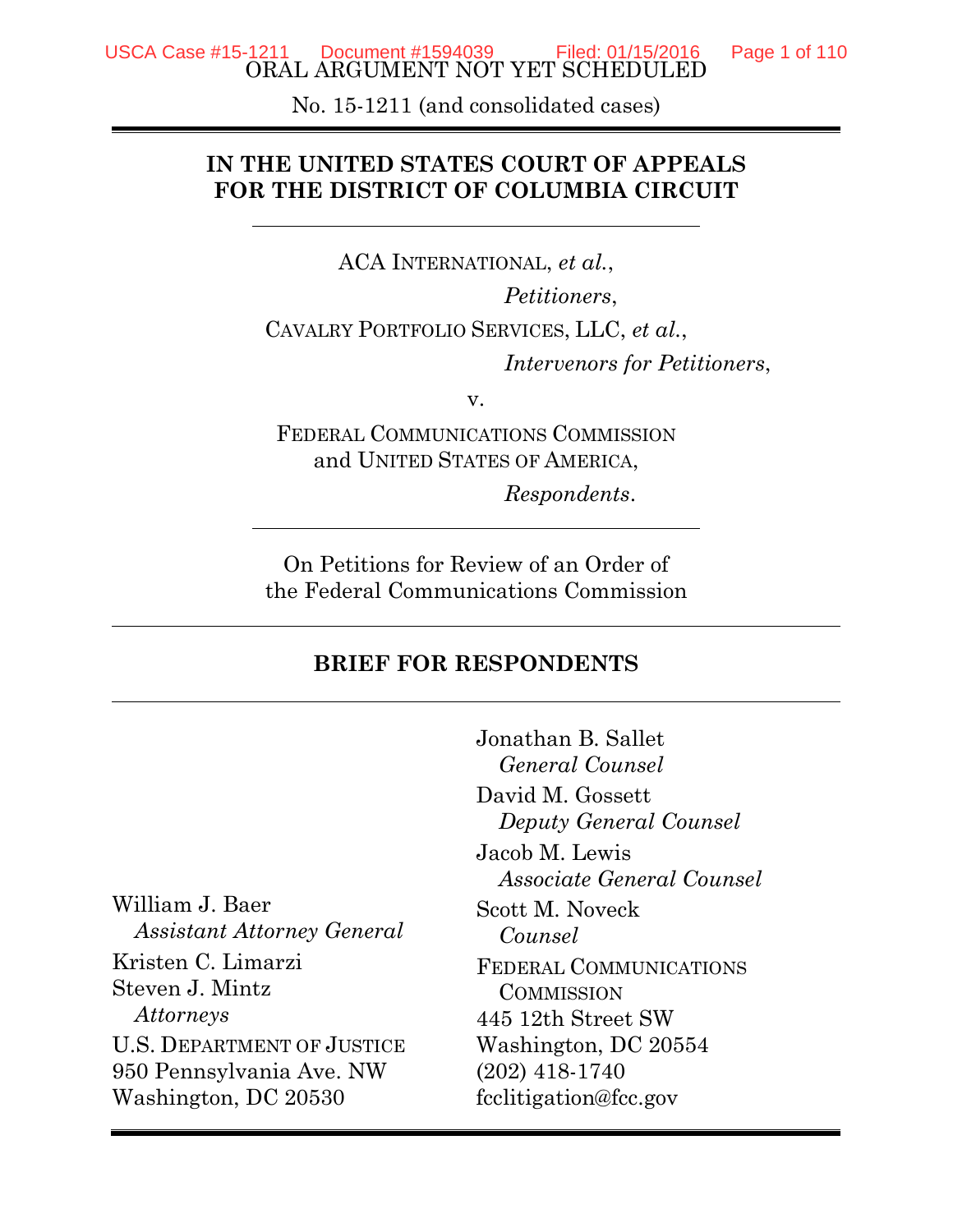#### **CERTIFICATE AS TO PARTIES, RULINGS, AND RELATED CASES**

(A) **Parties and Amici.** The Petitioners are:

- No. 15-1211: ACA International
- Nos. 15-1218 and 15-1441: Sirius XM Radio Inc.
- Nos. 15-1244 and 15-1440: Professional Association for Customer Engagement, Inc.
- No. 15-1290: salesforce.com inc. and ExactTarget, Inc.
- No. 15-1304: Consumer Bankers Association
- No. 15-1306: Chamber of Commerce of the United States of America
- No. 15-1311: Vibes Media, LLC
- No. 15-1313: Rite Aid Hdqtrs. Corp.
- No. 15-1314: Portfolio Recovery Associates, LLC

The following parties have intervened in support of Petitioners:

- Cavalry Portfolio Services, LLC, Diversified Consultants, Inc., Mercantile Adjustment Bureau, and MRS BPO, LLC
- Council of American Survey Research Organizations and Marketing Research Association
- National Association of Federal Credit Unions
- Conifer Revenue Cycle Solutions, LLC
- Gerzhom, Inc.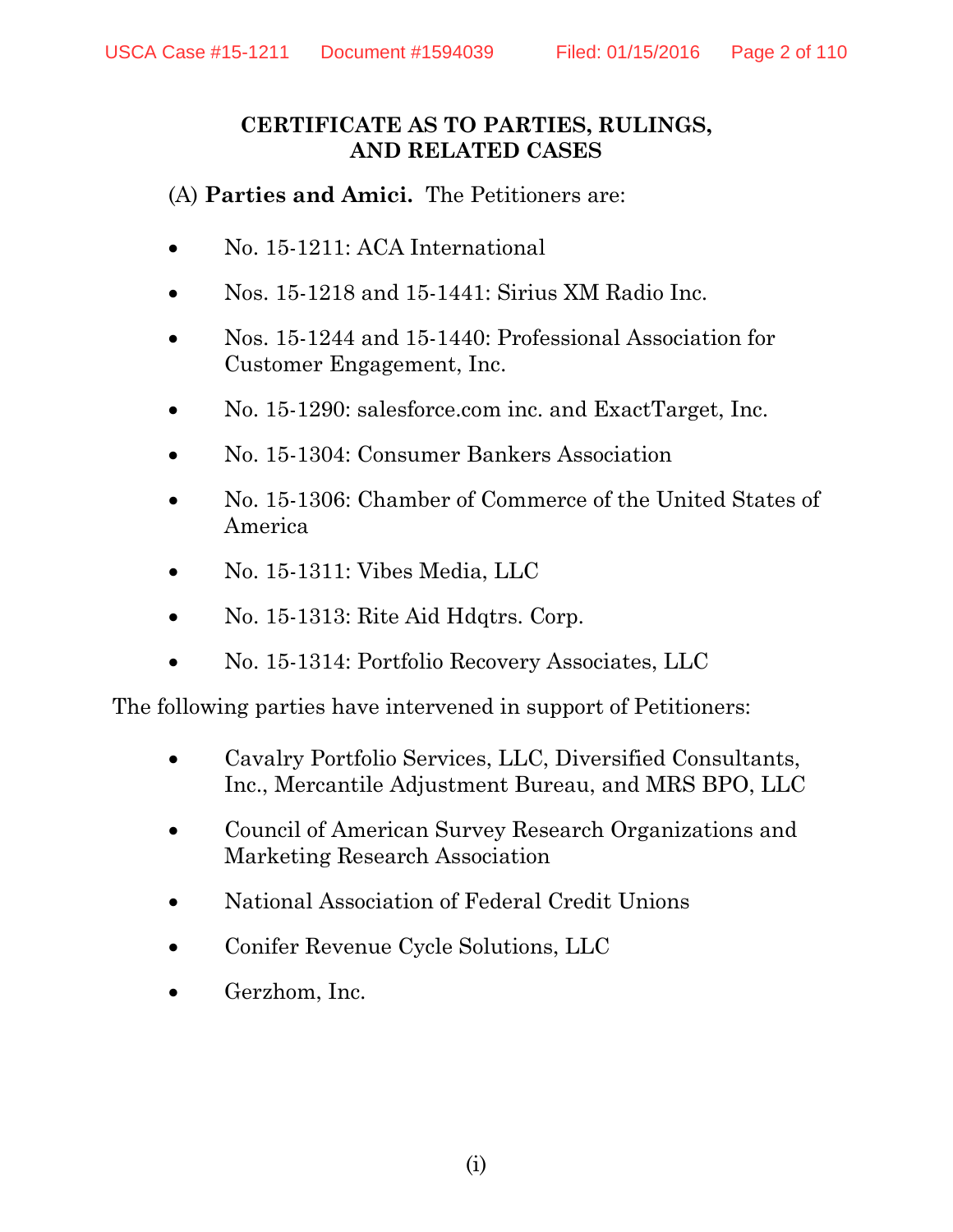The following *amici* have filed briefs in support of Petitioners:

- American Bankers Association, Credit Union National Association, and the Independent Community Bankers of America
- American Financial Services Association, Consumer Mortgage Coalition, and Mortgage Bankers Association
- American Gas Association, Edison Electric Institute, National Association of Water Companies, and National Rural Electric Cooperative Association
- Communication Innovators
- CTIA—The Wireless Association
- The Internet Association
- Charles R. Messer
- National Association of Chain Drug Stores, Inc.
- Retail Litigation Center, Inc., National Retail Federation, and National Restaurant Association

The Respondents are the Federal Communications Commission and

the United States of America. The following *amici* have submitted notices

of intent to file briefs in support of Respondents:

- National Consumer Law Center, National Association of Consumer Advocates, and Consumers Union
- Electronic Privacy Information Center (EPIC)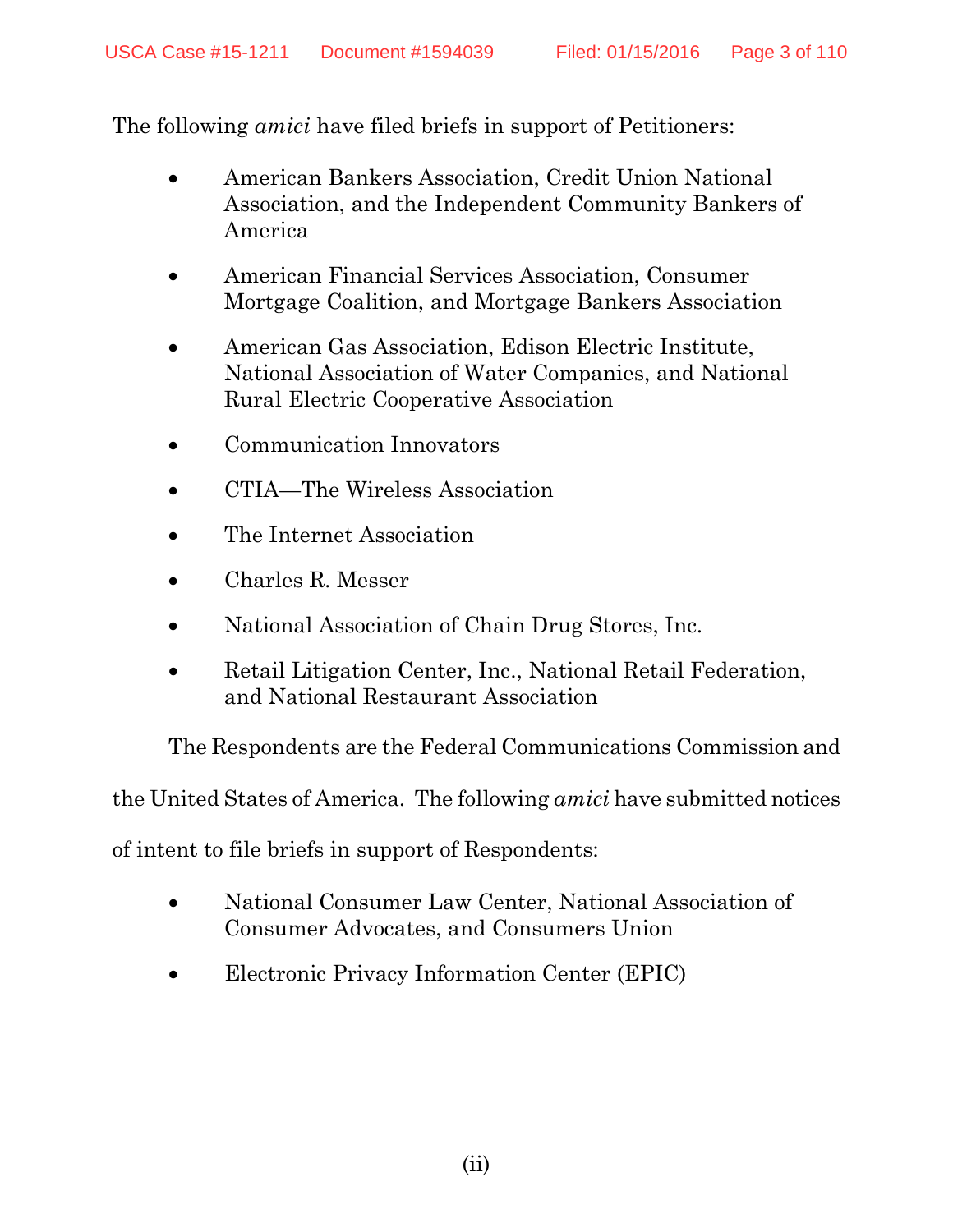(B) **Rulings Under Review.** The petitions for review challenge aspects of the Federal Communications Commission's Declaratory Ruling & Order, *Rules & Regulations Implementing the Telephone Consumer Protection Act of 1991*, 30 FCC Rcd. 7961 (2015) (*Omnibus Ruling* or *Order*), *reprinted at* JA\_\_\_–\_\_\_.

(C) **Related Cases.** The *Omnibus Ruling* has not previously been before this Court or any other court. Respondents are not aware of any related cases in this Court. Three cases pending in other circuits involve some of the same issues as this case. *King v. Time Warner Cable Inc.*, No. 15-2474 (2d Cir.); *Sterling v. Mercantile Adjustment Bureau, LLC*, No. 14- 1247 (2d Cir.); *Marks v. Crunch San Diego, LLC*, No. 14-56834 (9th Cir.). Respondents understand that several Petitioners (and their Intervenors and *amici*) or their members are defendants in pending private suits, to which Respondents are not parties, that involve some of the same issues as this case. *See*, *e.g.*, *Zani v. Rite Aid Corp.*, No. 1:14-cv-09701 (S.D.N.Y.); *Hooker v. Sirius XM Radio Inc.*, No. 4:13-cv-00003 (E.D. Va.).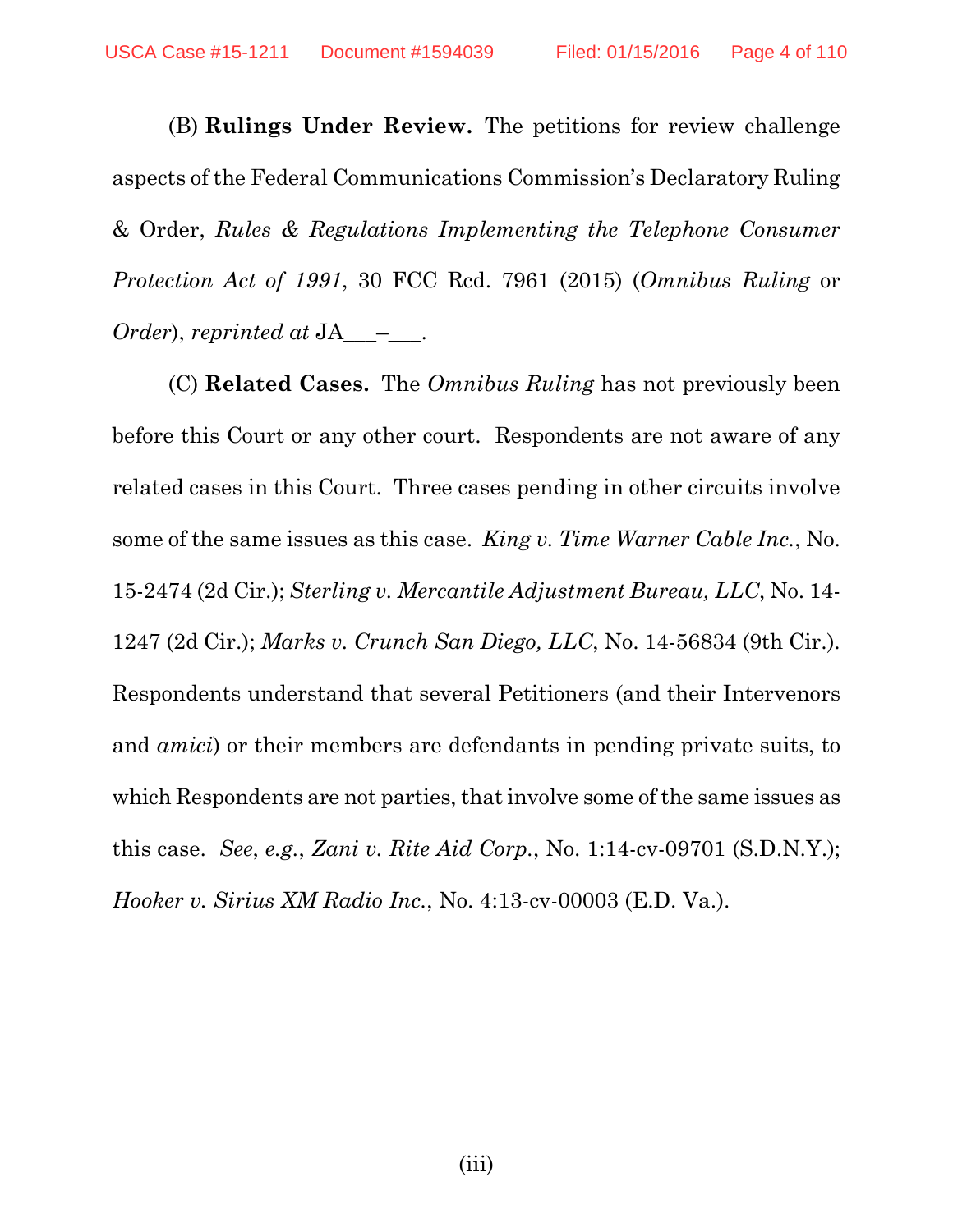# **TABLE OF CONTENTS**

|                | CERTIFICATE AS TO PARTIES, RULINGS,                                                                                                                                 |
|----------------|---------------------------------------------------------------------------------------------------------------------------------------------------------------------|
|                |                                                                                                                                                                     |
|                |                                                                                                                                                                     |
|                |                                                                                                                                                                     |
|                |                                                                                                                                                                     |
|                |                                                                                                                                                                     |
|                |                                                                                                                                                                     |
|                |                                                                                                                                                                     |
| А.             |                                                                                                                                                                     |
| <b>B.</b>      |                                                                                                                                                                     |
|                | 1.                                                                                                                                                                  |
|                | 2.                                                                                                                                                                  |
|                | 3.                                                                                                                                                                  |
|                | Exemptions For Certain Healthcare Calls21<br>4.                                                                                                                     |
|                |                                                                                                                                                                     |
|                |                                                                                                                                                                     |
|                |                                                                                                                                                                     |
| $\mathbf{I}$ . | The Commission's Treatment Of Autodialers Is Reasonable                                                                                                             |
| А.             | The Commission's Ruling That "Capacity" Need Not<br>Be Limited To "Present Capacity" Is Reasonable And                                                              |
| В.             | The Commission's Treatment Of Devices That Call<br>Stored Lists Of Numbers Is Not Properly Before The<br>Court, But In Any Event Is Reasonable And Consistent<br>36 |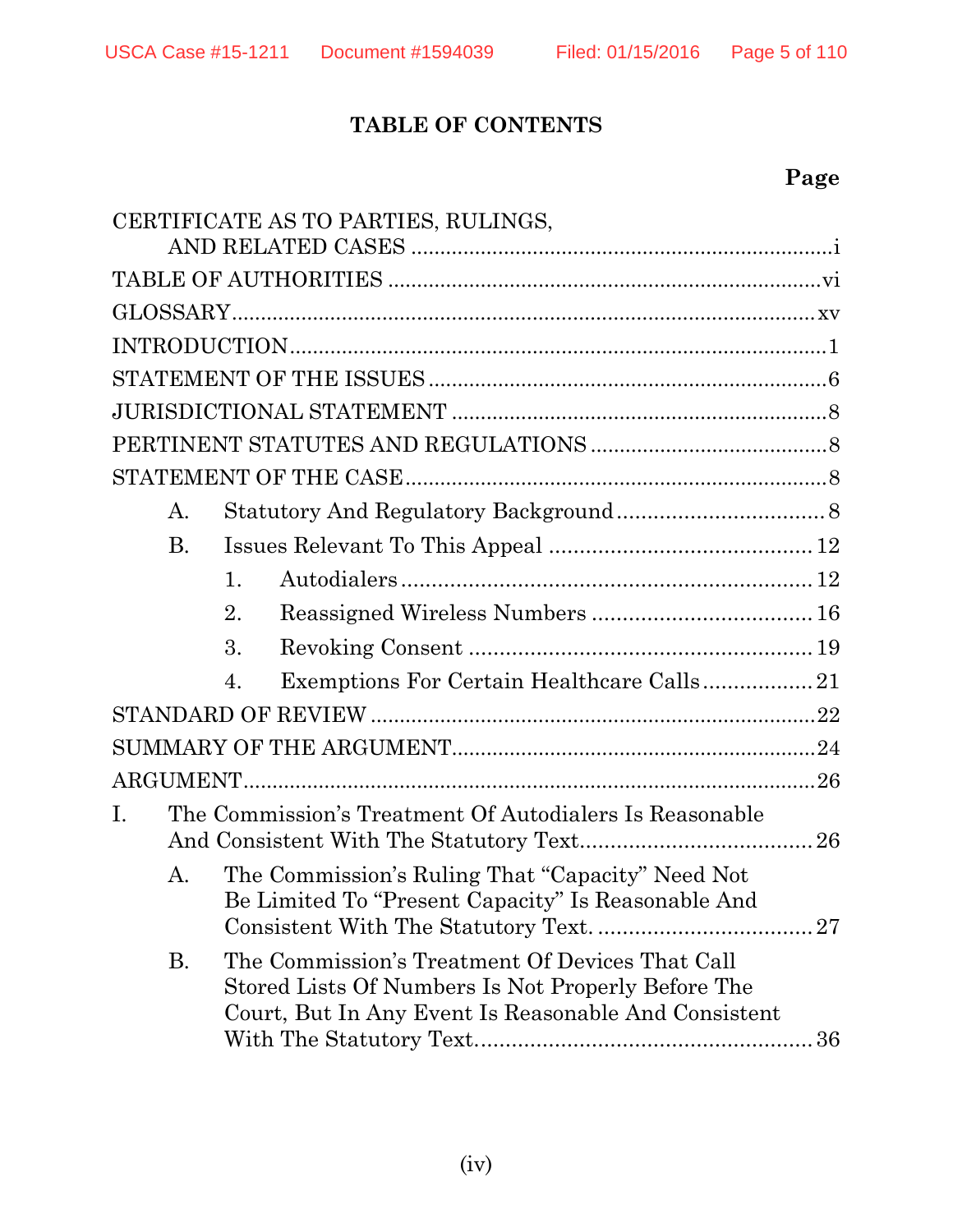# **TABLE OF CONTENTS (continued)**

# **Page**

|      |           | 1. | The FCC's Approach Is Consistent With The                                                                        |  |
|------|-----------|----|------------------------------------------------------------------------------------------------------------------|--|
|      |           | 2. |                                                                                                                  |  |
|      |           | 3. |                                                                                                                  |  |
|      | C.        |    | The TCPA's Autodialer Restrictions Are Not                                                                       |  |
| II.  |           |    | The Commission Reasonably Concluded That Callers Must<br>Obtain New Consent For Calls To Reassigned Wireless     |  |
|      | A.        |    | The Commission Reasonably Interpreted "Consent Of<br>The Called Party" To Refer To The Person Whose              |  |
|      | <b>B.</b> |    | The One-Call Safe Harbor Is Not Arbitrary Or                                                                     |  |
| III. |           |    | The Commission Reasonably Ruled That Callers Must Allow<br>Consumers To Revoke Consent By Any Reasonable Means61 |  |
| IV.  |           |    | The Commission Reasonably Exempted Certain Healthcare                                                            |  |
| V.   |           |    | The TCPA's Time, Place, And Manner Restrictions Are                                                              |  |
|      |           |    |                                                                                                                  |  |
|      |           |    |                                                                                                                  |  |
|      |           |    |                                                                                                                  |  |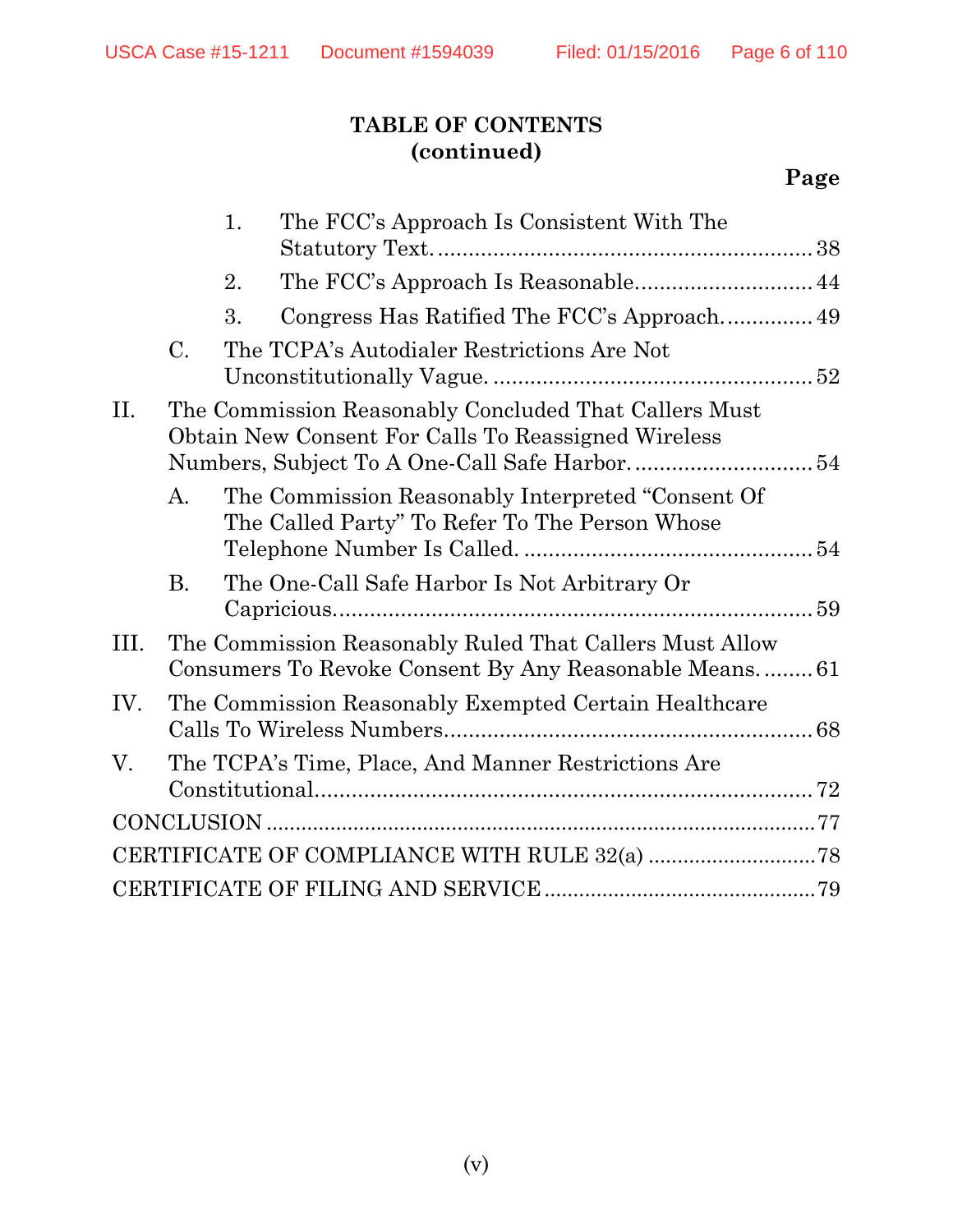$\overline{a}$ 

### **TABLE OF AUTHORITIES\***

| Cases                                           | Page(s) |
|-------------------------------------------------|---------|
| Adirondack Med. Ctr. v. Sebelius,               |         |
| Beal v. Wyndham Vacation Resorts, Inc.,         |         |
| Biggerstaff v. FCC,                             |         |
| Boyce Motor Lines, Inc. v. United States,       |         |
| Cablevision Sys. Corp. v. FCC,                  |         |
| Cellco P'ship v. FCC,                           |         |
| Charter Commc'ns, Inc. v. FCC,                  |         |
| Chevron U.S.A., Inc. v. Nat. Res. Def. Council, |         |
| City of Arlington v. FCC,                       |         |
| DiCola v. FDA,                                  |         |
| Dominguez v. Yahoo, Inc.,                       |         |
| FCC v. Fox Television Stations, Inc.,           |         |

\* *Authorities upon which we chiefly rely are marked with asterisks.*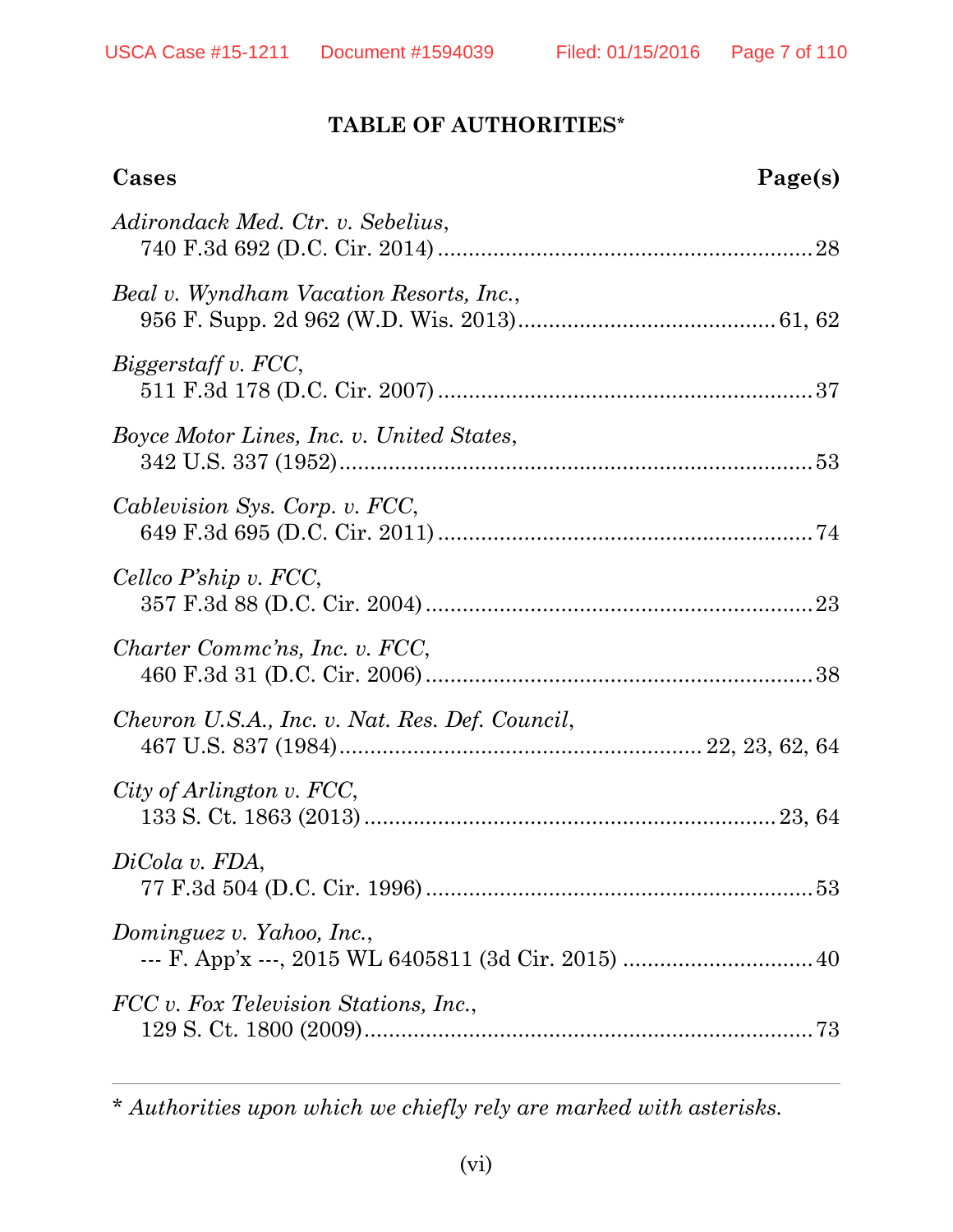# **Page(s)**

| Freeman United Coal Mining Co. v. Fed. Mine Safety & Health                                                       |
|-------------------------------------------------------------------------------------------------------------------|
| * Gager v. Dell Fin. Servs., LLC,                                                                                 |
| Gannon v. Network Tel. Servs., Inc.,                                                                              |
| Garcia-Villeda v. Mukasey,                                                                                        |
| Heimeshoff v. Hartford Life & Accident Ins. Co.,                                                                  |
| ICC v. Bhd. of Locomotive Eng'rs,                                                                                 |
| * In re Jiffy Lube Int'l, Inc., Text Spam Litig.,<br>847 F. Supp. 2d 1253 (S.D. Cal. 2012) 30, 32, 35, 36, 74, 75 |
| * Joffe v. Acacia Mortg. Corp.,                                                                                   |
| King v. Time Warner Cable,<br>--- F. Supp. 3d ---, 2015 WL 4103689 (S.D.N.Y. 2015), appeal                        |
| Lardner v. Diversified Consultants Inc.,                                                                          |
| Leyse v. Bank of Am. N.A.,                                                                                        |
| Lozano v. Twentieth Century Fox Film Corp.,                                                                       |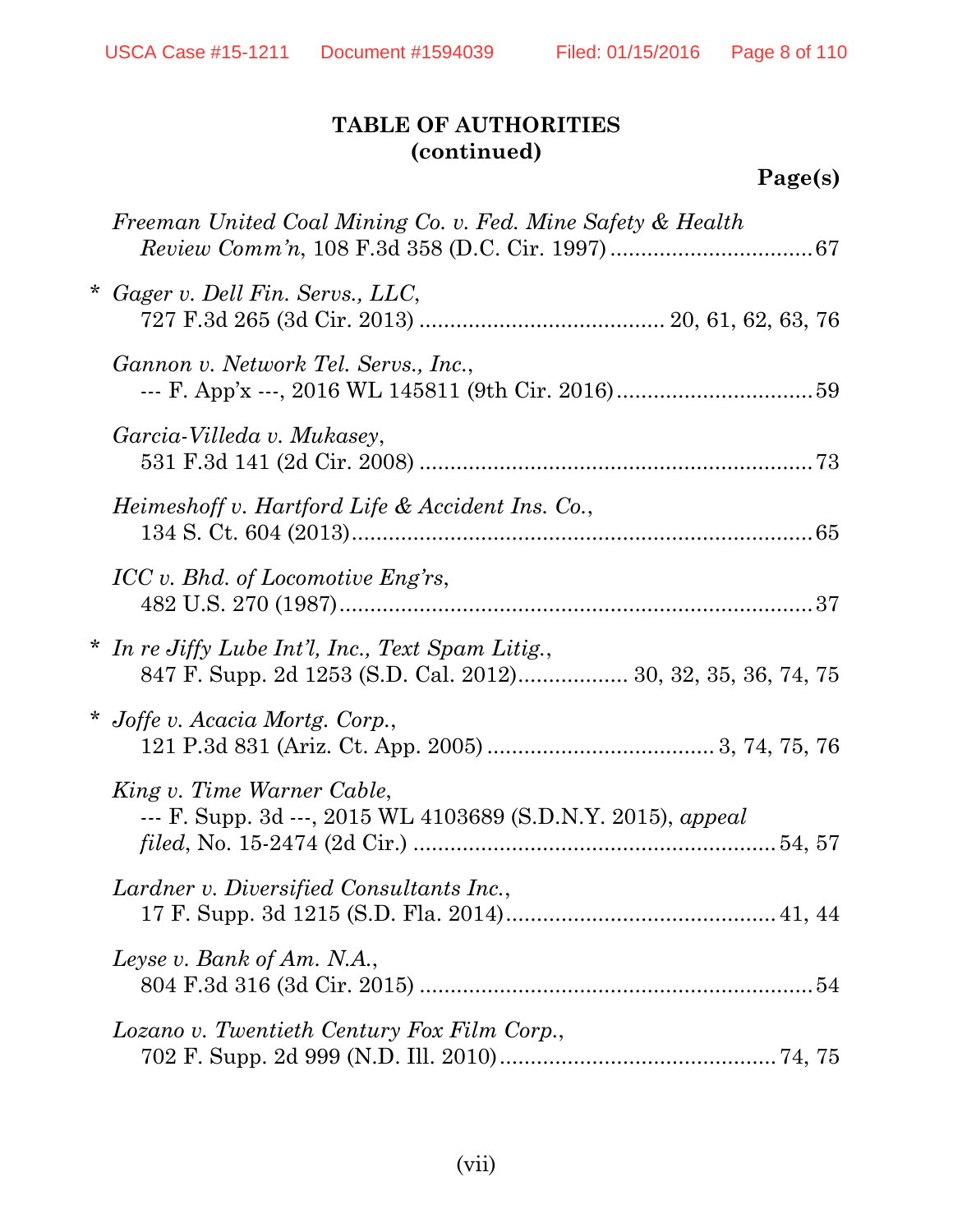| Page(s) |
|---------|
|---------|

| Mainstream Mktg. Servs., Inc. v. FTC,                                                  |
|----------------------------------------------------------------------------------------|
| Mims v. Arrow Fin. Servs., LLC,                                                        |
| Moore v. Dish Network LLC,<br>57 F. Supp. 3d 639 (N.D. W. Va. 2014), appeal dismissed, |
| Morales-Izquierdo v. Gonzales,                                                         |
| Morse v. Allied Interstate, LLC,                                                       |
| Moser v. FCC,                                                                          |
| Munro v. King Broad. Co.,                                                              |
| N. Haven Bd. of Educ. v. Bell,                                                         |
| Nat'l Ass'n of Broad. v. FCC,                                                          |
| Nat'l Cable & Telecomm. Ass'n v. Brand X,                                              |
| Nat'l Mining Ass'n v. Kempthorne,                                                      |
| Nat'l R.R. Passenger Corp. v. Bos. & Me. Corp.,                                        |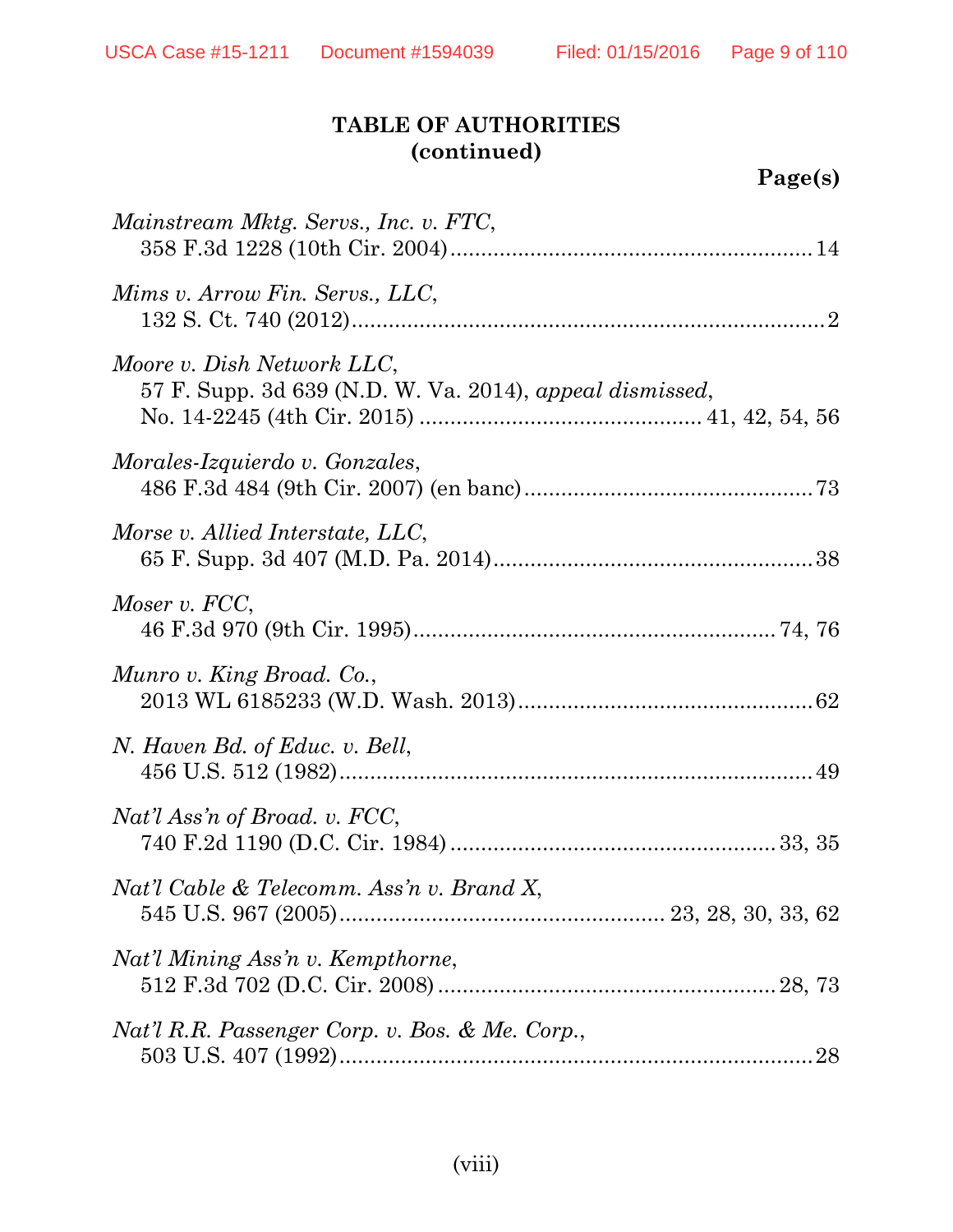| Page(s) |
|---------|
|---------|

| NLRB v. Rockaway News Supply Co.,                                          |
|----------------------------------------------------------------------------|
| Osorio v. State Farm Bank, F.S.B.,                                         |
| Perez v. Mortg. Bankers Ass'n,                                             |
| Pub. Citizen, Inc. v. Rubber Mfrs. Ass'n,                                  |
| Republican Nat'l Comm. v. FEC,                                             |
| Rust v. Sullivan,                                                          |
| Satterfield v. Simon & Schuster, Inc.,                                     |
| * Soppet v. Enhanced Recovery Co., LLC,                                    |
| Sterk v. Path, Inc.,<br>46 F. Supp. 3d 813 (N.D. Ill.), perm. app. denied, |
| Throckmorton v. Nat'l Transp. Safety Bd.,                                  |
| United States v. Edge Broad. Co.,                                          |
| United States v. Mezzanatto,                                               |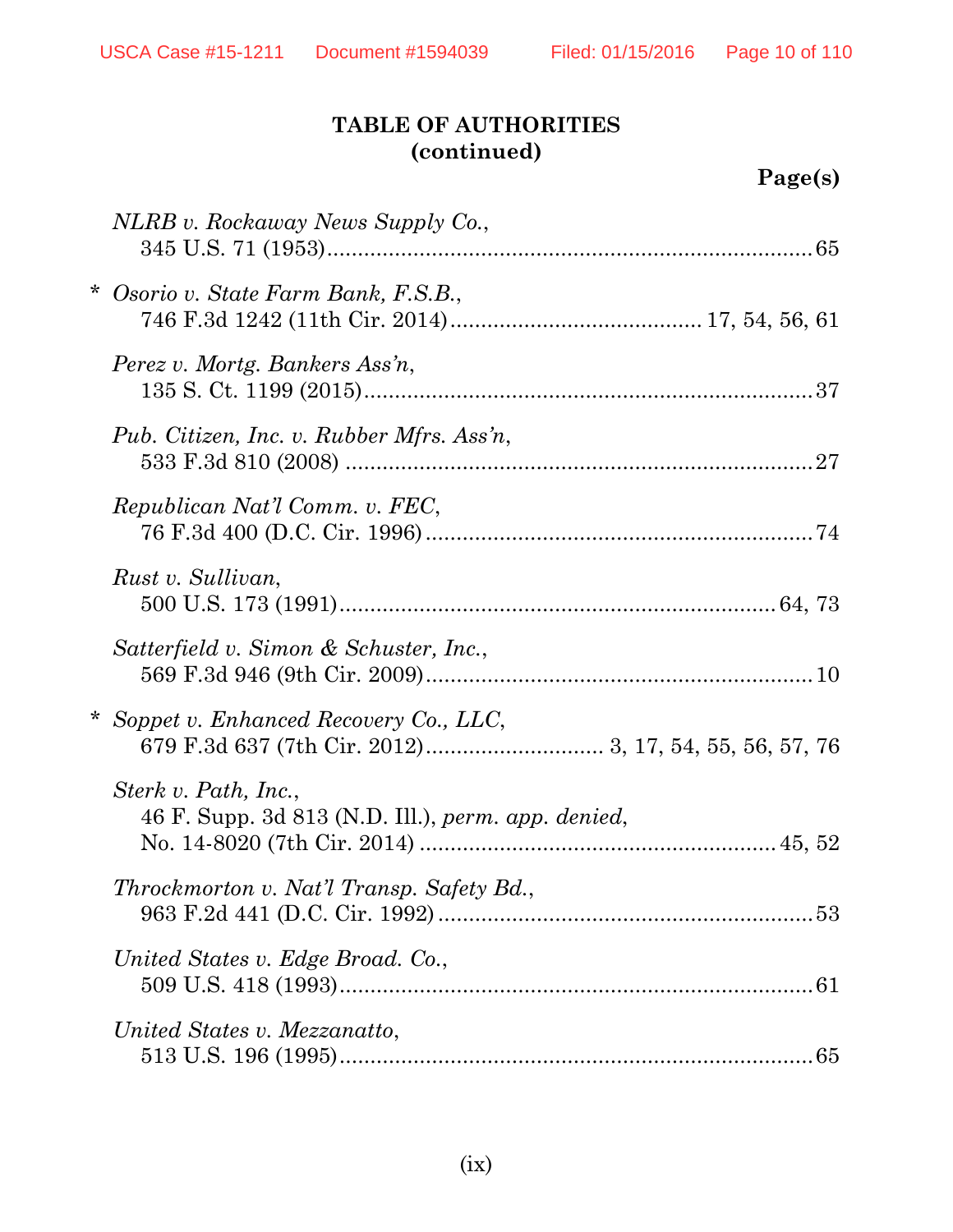| D<br>Page(s) |  |
|--------------|--|
|--------------|--|

| Vigus v. S. Ill. Riverboat/Casino Cruises, Inc.,                                                                                                             |
|--------------------------------------------------------------------------------------------------------------------------------------------------------------|
| Vill. of Hoffman Estates v. Flipside, Hoffman Estates, Inc.,                                                                                                 |
| Ward v. Rock Against Racism,                                                                                                                                 |
| Williamson v. Lee Optical Co.,                                                                                                                               |
| Wreyford v. Citizens for Transp. Mobility, Inc.,                                                                                                             |
| Young v. Cmty. Nutrition Inst.,                                                                                                                              |
| <b>Administrative Materials</b>                                                                                                                              |
| 1992 TCPA Order:<br>Report & Order, Rules & Regs. Implementing the Tel. Cons.                                                                                |
| $*$ 2003 TCPA Order:<br>Report & Order, Rules & Regs. Implementing the Tel. Cons.<br><i>Prot. Act of 1991</i> , 18 FCC Rcd. 14014 (2003)  3, 10, 13, 14, 15, |
| 2004 TCPA Order:<br>Order, Rules & Regs. Implementing the Tel. Cons. Prot. Act of                                                                            |
|                                                                                                                                                              |
| 2005 TCPA Order:<br>Second Order on Reconsideration, Rules & Regs. Implementing<br><i>the Tel. Cons. Prot. Act of 1991, 20 FCC Rcd. 3788 (2005) </i> 14      |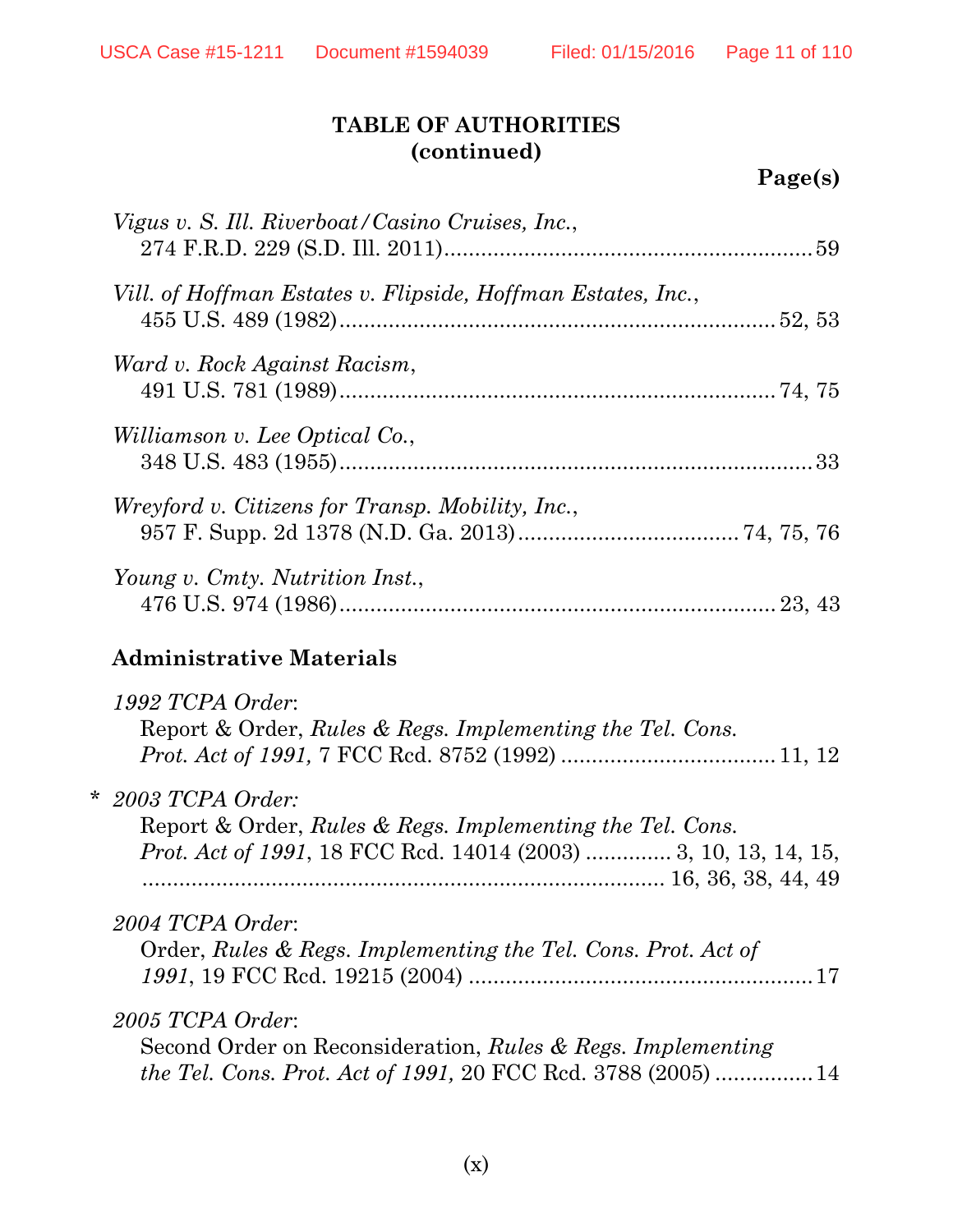**Page(s)**

| 2012 TCPA Order:<br>Report & Order, Rules & Regs. Implementing the Tel. Cons.<br><i>Prot. Act of 1991, 27 FCC Rcd. 1830 (2012)  10, 19, 21, 22, 69</i>                                                                                |
|---------------------------------------------------------------------------------------------------------------------------------------------------------------------------------------------------------------------------------------|
| * ACA Declaratory Ruling:<br>Declaratory Ruling, Rules & Regs. Implementing the Tel. Cons.<br>Prot. Act of 1991; Request of ACA Int'l for Clarification &                                                                             |
| <i>Public Safety Answering Point Registry:</i><br>Implementation of the Middle Class Tax Relief and Job<br>Creation Act of 2012; Establishment of a Public Safety<br><i>Answering Point Registry, 27 FCC Rcd. 13615 (2012)</i> 45, 50 |
| Sound Bite Declaratory Ruling:<br>Declaratory Ruling, Rules & Regs. Implementing the Tel. Cons.<br>Prot. Act of 1991; SoundBite Commc'ns, Inc., Pet. for Expedited                                                                    |
| <i>Telemarketing Sales Rule,</i>                                                                                                                                                                                                      |
| <b>Statutes And Regulations</b>                                                                                                                                                                                                       |
| 23                                                                                                                                                                                                                                    |
|                                                                                                                                                                                                                                       |
|                                                                                                                                                                                                                                       |
| Health Insurance Portability and Accountability Act of 1996                                                                                                                                                                           |
|                                                                                                                                                                                                                                       |
|                                                                                                                                                                                                                                       |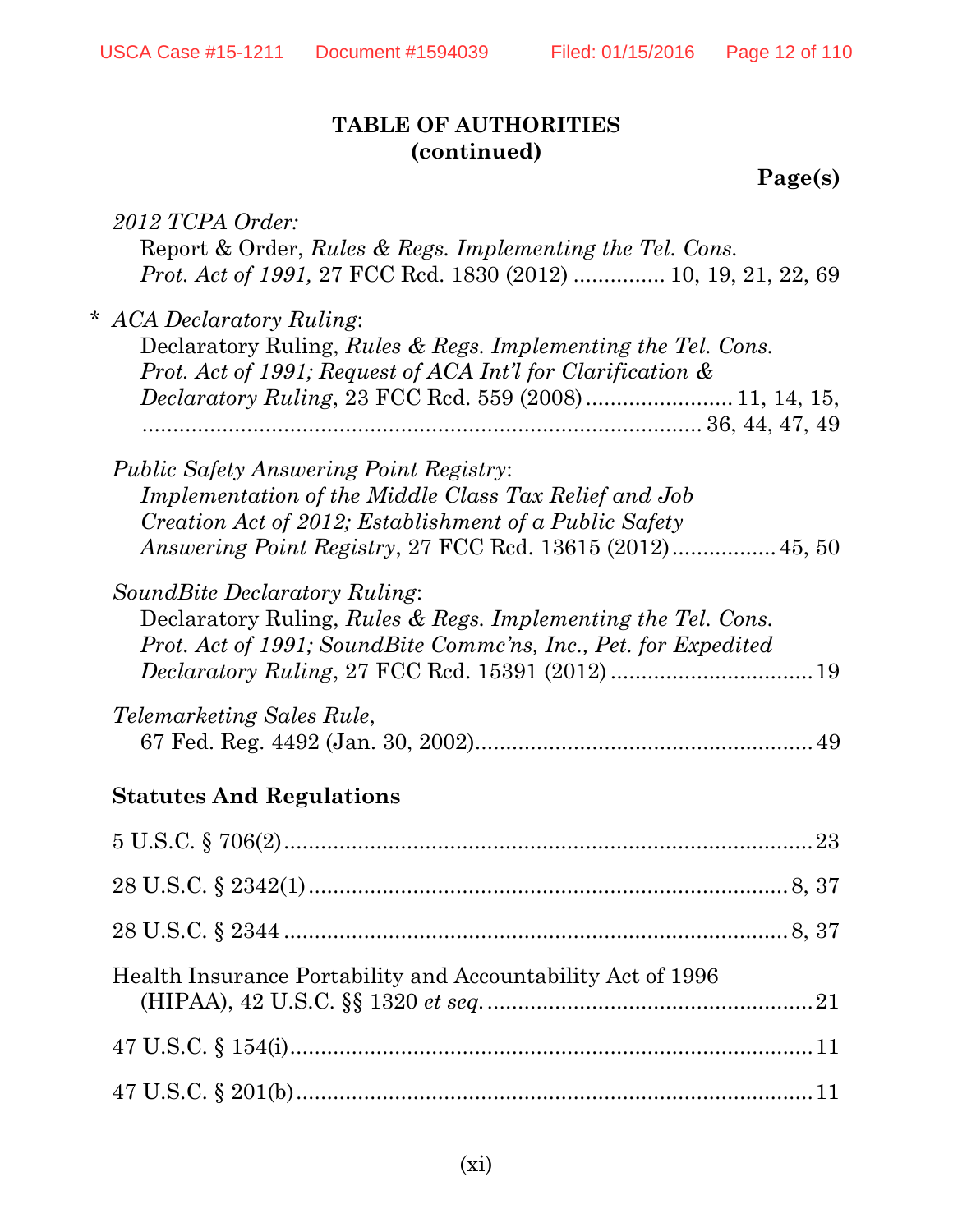# Page(s)

| * Telephone Consumer Protection Act of 1991 (TCPA),<br>Pub. L. No. 102-243, 105 Stat. 2394, |  |
|---------------------------------------------------------------------------------------------|--|
| codified as amended at 47 U.S.C. § 227  1, 2, 11, 46, 56, 75                                |  |
|                                                                                             |  |
|                                                                                             |  |
|                                                                                             |  |
|                                                                                             |  |
|                                                                                             |  |
|                                                                                             |  |
|                                                                                             |  |
|                                                                                             |  |
|                                                                                             |  |
|                                                                                             |  |
|                                                                                             |  |
|                                                                                             |  |
|                                                                                             |  |
|                                                                                             |  |
|                                                                                             |  |
|                                                                                             |  |
|                                                                                             |  |
|                                                                                             |  |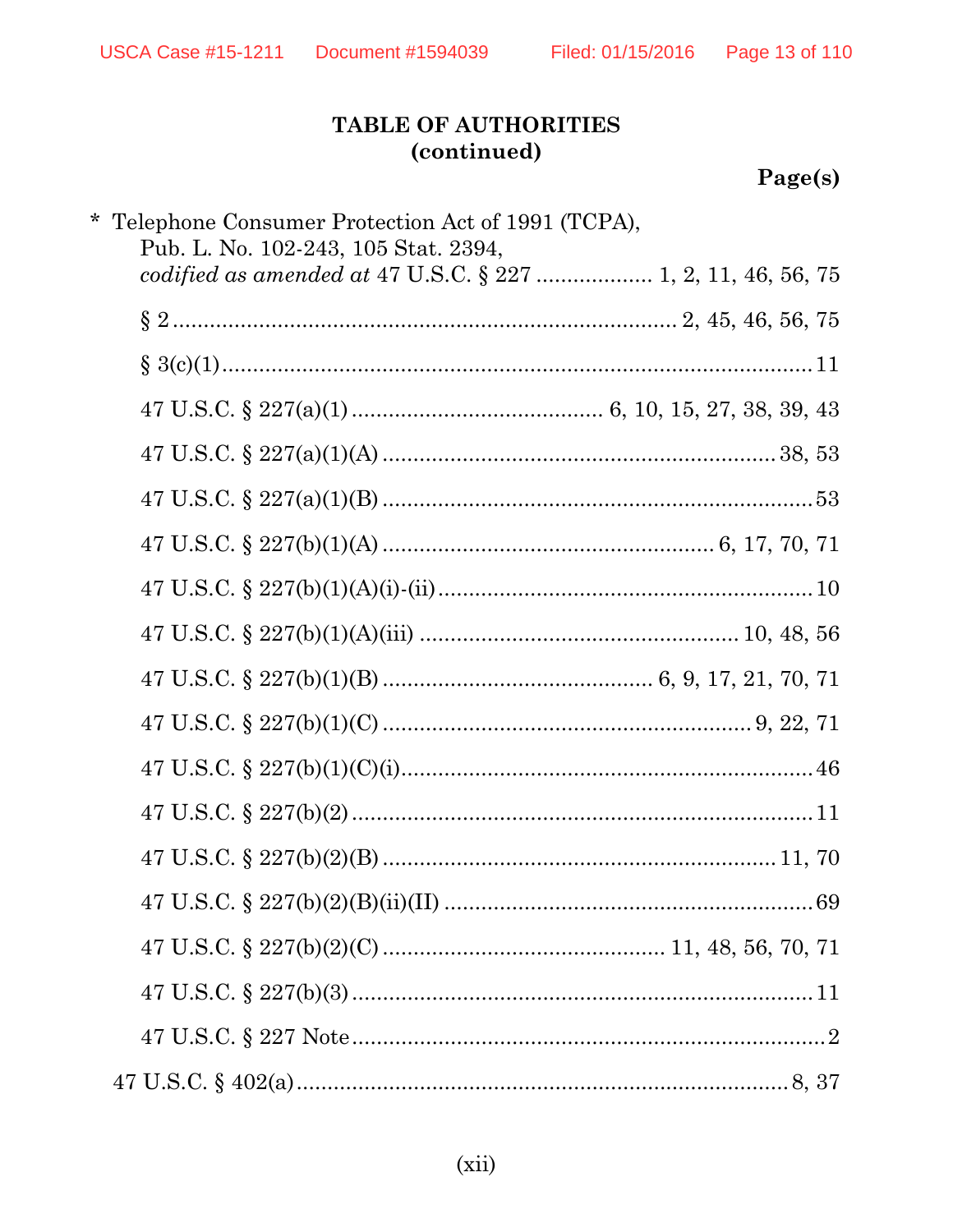| Bipartisan Budget Act of 2015,                        |  |  |  |  |
|-------------------------------------------------------|--|--|--|--|
| Middle Class Tax Relief and Job Creation Act of 2012, |  |  |  |  |
|                                                       |  |  |  |  |
|                                                       |  |  |  |  |
| 47 C.F.R. § 64.1200:                                  |  |  |  |  |
|                                                       |  |  |  |  |
|                                                       |  |  |  |  |
|                                                       |  |  |  |  |
|                                                       |  |  |  |  |
|                                                       |  |  |  |  |
|                                                       |  |  |  |  |
|                                                       |  |  |  |  |
|                                                       |  |  |  |  |
| <b>Other Authorities</b>                              |  |  |  |  |

| American Heritage Dictionary of the English Language (4th ed. |  |
|---------------------------------------------------------------|--|
|                                                               |  |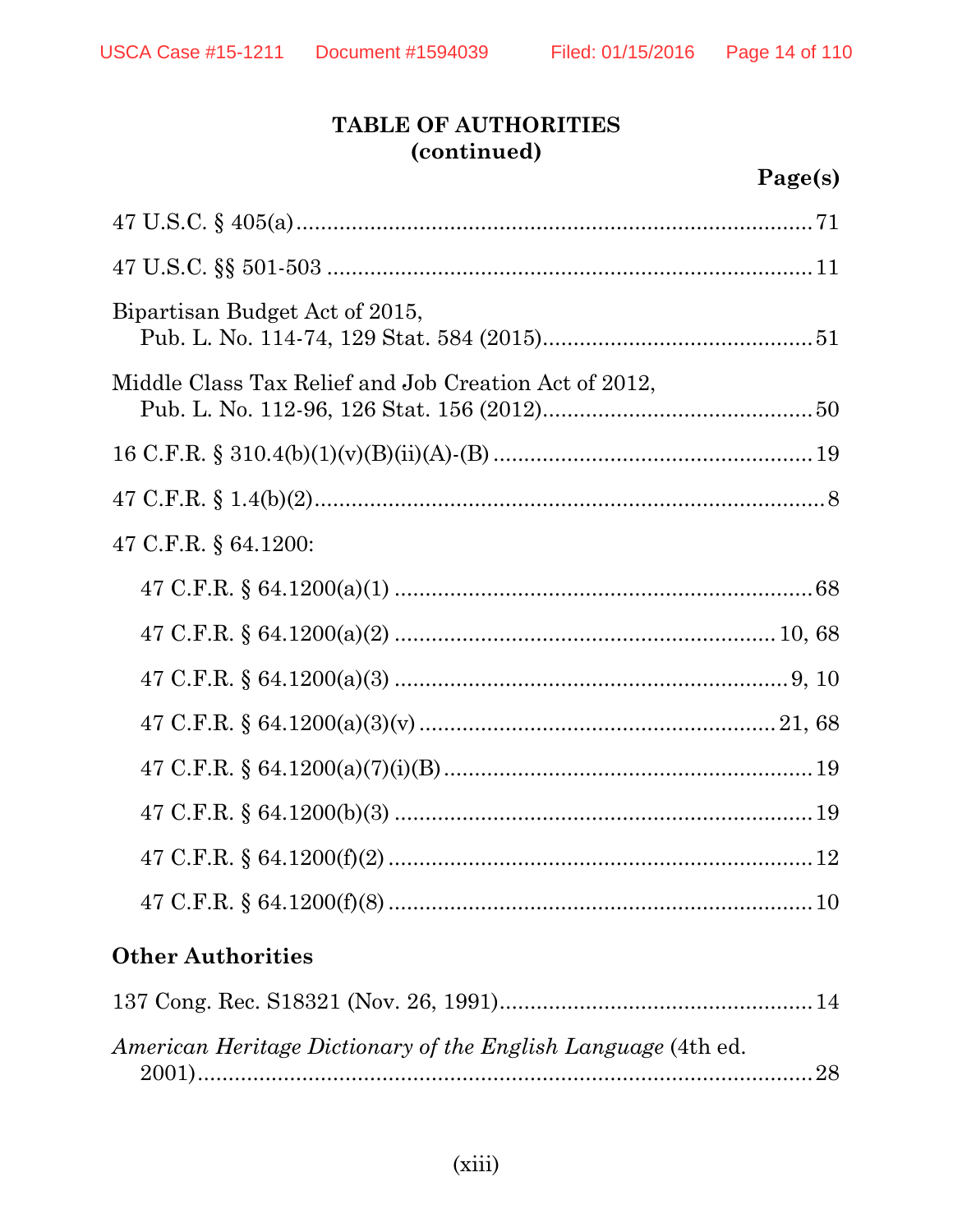| Page(s) |
|---------|
|---------|

|                                                                                                                                                                                                                                                         | Jay Mallin, Congress Tries to Shield Public from Deluge of                                                  |  |
|---------------------------------------------------------------------------------------------------------------------------------------------------------------------------------------------------------------------------------------------------------|-------------------------------------------------------------------------------------------------------------|--|
|                                                                                                                                                                                                                                                         |                                                                                                             |  |
|                                                                                                                                                                                                                                                         |                                                                                                             |  |
| S. Subcomm. on Comme'ns, 102d Cong., S. H'rg No. 102-960,<br>S. 1462—The Automated Telephone Consumer Protection Act of<br>1991, S. 1410—The Telephone Advertising Consumer Protection<br>Act, and S. 857—Equal Billing for Long Distance Charges (July |                                                                                                             |  |
|                                                                                                                                                                                                                                                         | Christopher J. Walker, Avoiding Normative Canons in the Review<br>of Administrative Interpretations of Law, |  |
|                                                                                                                                                                                                                                                         |                                                                                                             |  |
|                                                                                                                                                                                                                                                         |                                                                                                             |  |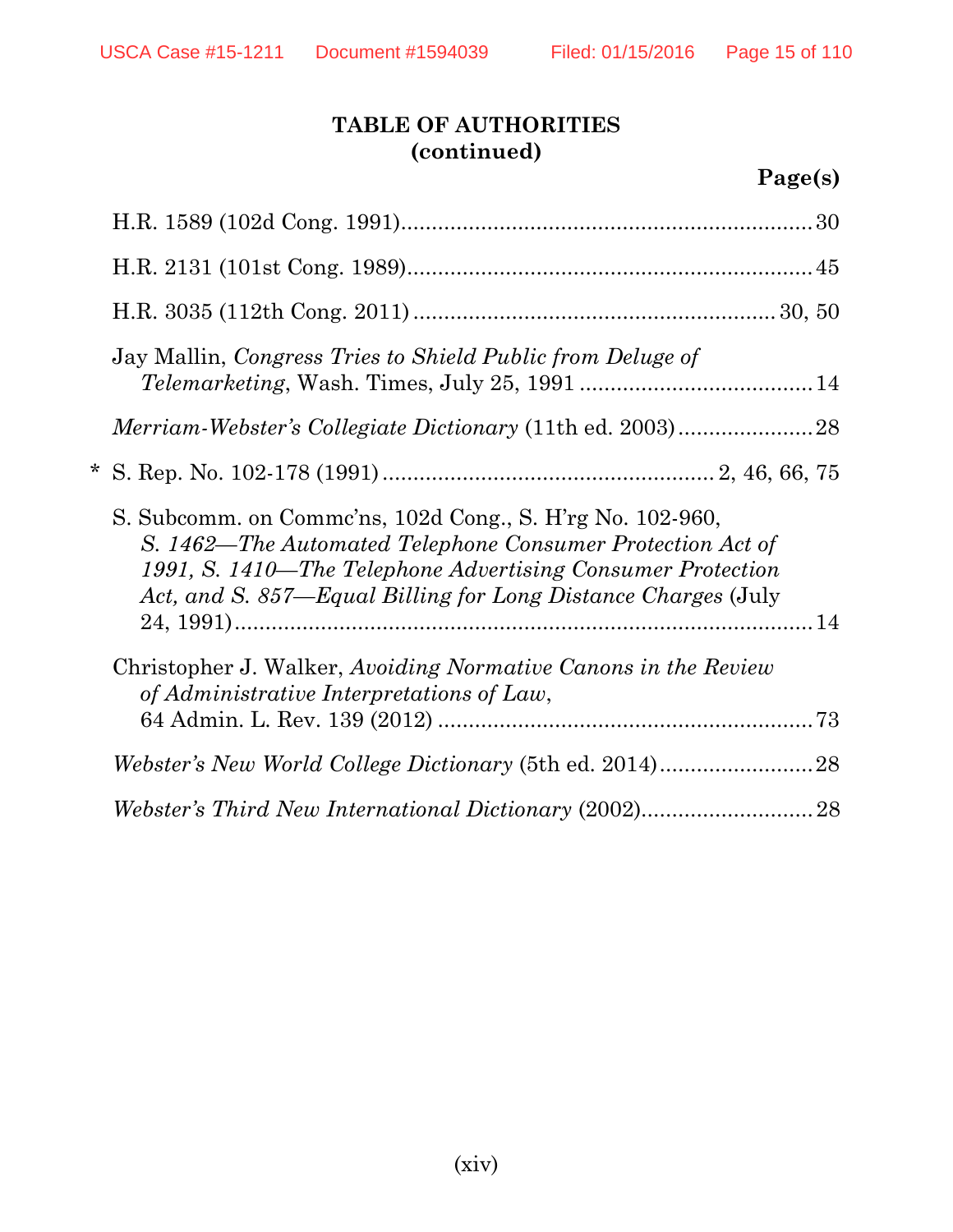# **GLOSSARY**

| <b>Omnibus Ruling</b><br>or <b>Order</b> | Declaratory Ruling & Order, Rules & Regs.<br>Implementing the Tel. Cons. Prot. Act of<br>1991, 30 FCC Rcd. 7961 (2015) (JA___-__)                                                                                                                               |
|------------------------------------------|-----------------------------------------------------------------------------------------------------------------------------------------------------------------------------------------------------------------------------------------------------------------|
| FCC or Commission                        | Federal Communications Commission                                                                                                                                                                                                                               |
| <b>FTC</b>                               | <b>Federal Trade Commission</b>                                                                                                                                                                                                                                 |
| Pet. Br.                                 | Joint Brief for Petitioners ACA Int'l et al.                                                                                                                                                                                                                    |
| Rite Aid Br.                             | Brief for Petitioner Rite Aid Hdqtrs. Corp.                                                                                                                                                                                                                     |
| Intervenor Br.                           | Joint Brief for Intervenors                                                                                                                                                                                                                                     |
| <b>TCPA</b>                              | Telephone Consumer Protection Act of 1991,<br>Pub. L. No. 102-243, 105 Stat. 2394, <i>codified</i><br>as amended at 47 U.S.C. $\S 227$                                                                                                                          |
| <b>Prerecorded Calls</b>                 | Calls made using an artificial or<br>prerecorded voice, as regulated by<br>47 U.S.C. $\S 227(b)(1)(A)$ and (B)                                                                                                                                                  |
| <b>Autodialer or ATDS</b>                | Automatic telephone dialing system,<br>defined as "equipment which has the<br>capacity to store or produce telephone<br>numbers to be called, using a random or<br>sequential number generator; and to dial<br>such numbers" $(47 \text{ U.S.C. } § 227(a)(1))$ |
| <b>Autodialed Calls</b>                  | Calls made using an autodialer, as<br>regulated by 47 U.S.C. $\S 227(b)(1)(A)$                                                                                                                                                                                  |
| <b>HIPAA</b>                             | Health Insurance Portability and<br>Accountability Act of 1996, 42 U.S.C.<br>$\S\S 1320$ et seq.                                                                                                                                                                |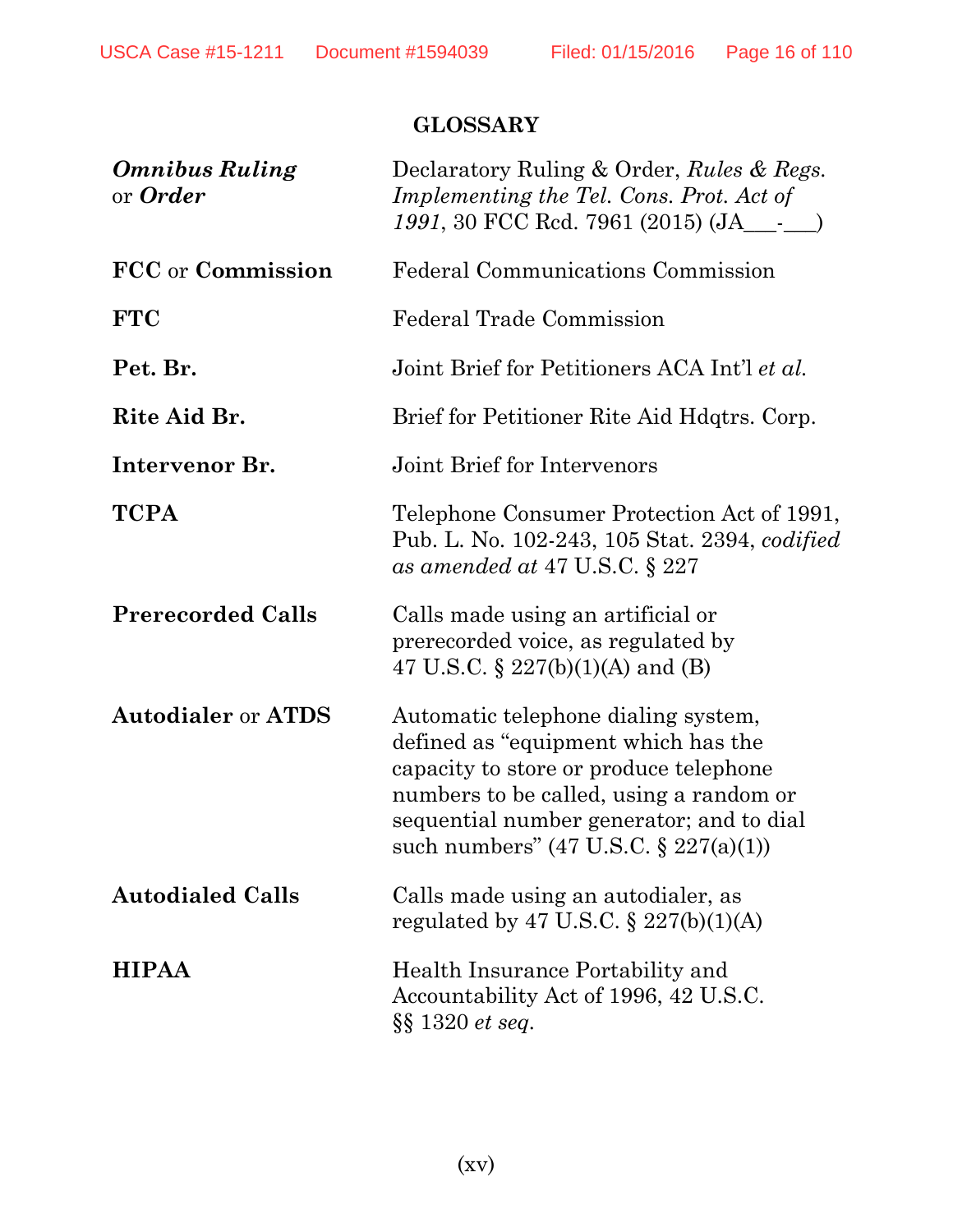## **GLOSSARY (continued)**

- *1992 TCPA Order* Report & Order, *Rules & Regs. Implementing the Tel. Cons. Prot. Act of 1991*, 7 FCC Rcd. 8752 (1992)
- **2003 TCPA Order** Report & Order, *Rules & Regs. Implementing the Tel. Cons. Prot. Act of 1991*, 18 FCC Rcd. 14014 (2003)
- 2004 TCPA Order Order, *Rules & Regs. Implementing the Tel. Cons. Prot. Act of 1991*, 19 FCC Rcd. 19215 (2004)
- *2005 TCPA Order* Second Order on Reconsideration, *Rules & Regs. Implementing the Tel. Cons. Prot. Act of 1991*, 20 FCC Rcd. 3788 (2005)
- 2012 TCPA Order Report & Order, *Rules & Regs. Implementing the Tel. Cons. Prot. Act of 1991*, 27 FCC Rcd. 1830 (2012)
- *ACA Declaratory Ruling* Declaratory Ruling, *Rules & Regs. Implementing the Tel. Cons. Prot. Act of 1991; Request of ACA Int'l for Clarification & Declaratory Ruling*, 23 FCC Rcd. 559 (2008)

*Declaratory Ruling* Declaratory Ruling, *Rules & Regs. Implementing the Tel. Cons. Prot. Act of 1991; SoundBite Commc'ns, Inc., Pet. for Expedited Declaratory Ruling*, 27 FCC Rcd. 15391 (2012)

*Public Safety Answering Point Registry*

*SoundBite* 

Report & Order, *Establishment of a Public Safety Answering Point Do-Not-Call Registry*, 27 FCC Rcd. 13615 (2012)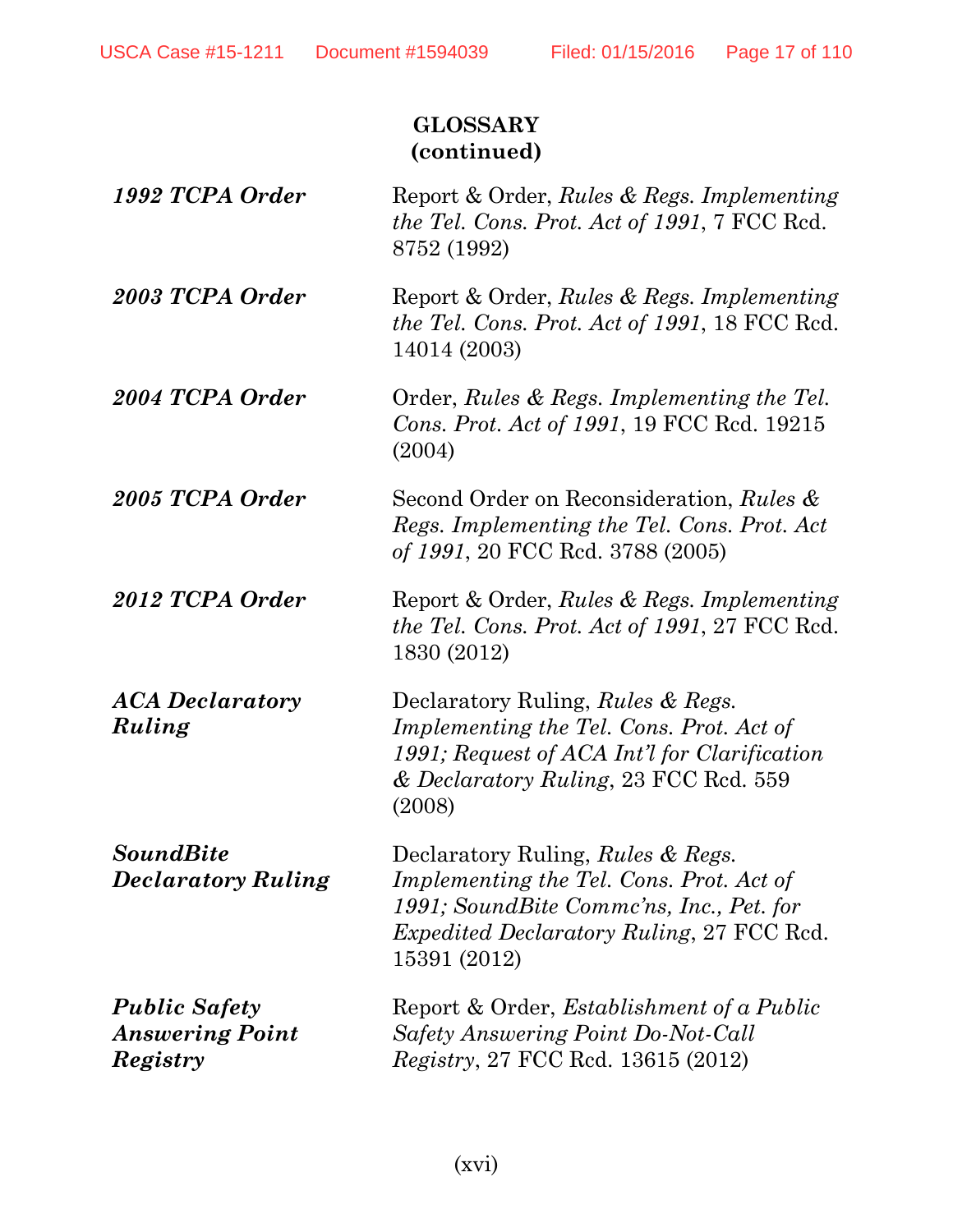No. 15-1211 (and consolidated cases)

#### **IN THE UNITED STATES COURT OF APPEALS FOR THE DISTRICT OF COLUMBIA CIRCUIT**

ACA INTERNATIONAL, *et al.*, *Petitioners*, CAVALRY PORTFOLIO SERVICES, LLC, *et al.*, *Intervenors for Petitioners*,

v.

FEDERAL COMMUNICATIONS COMMISSION and UNITED STATES OF AMERICA,

*Respondents*.

On Petitions for Review of an Order of the Federal Communications Commission

#### **BRIEF FOR RESPONDENTS**

#### **INTRODUCTION**

Seeking to protect consumers against a growing flood of invasive and unwanted telemarketing calls, Congress enacted the Telephone Consumer Protection Act of 1991 (TCPA), Pub. L. No. 102-243, 105 Stat. 2394, *codified as amended at* 47 U.S.C. § 227, to "ban all computerized calls to the home"—including "all autodialed calls \* \* \* [to] cellular phones"— "unless the called party consents to receiving them, or unless the calls are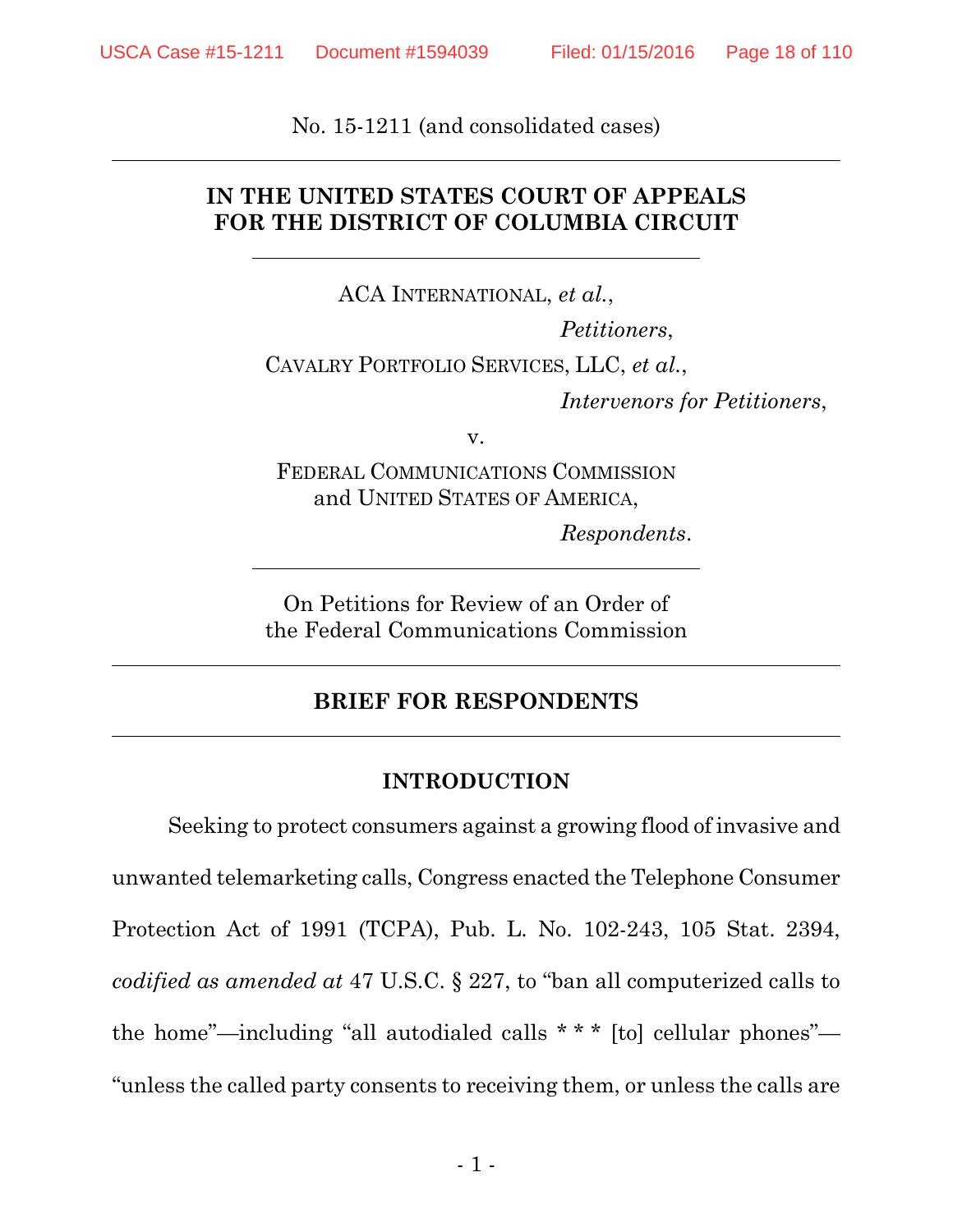made for emergency purposes." S. Rep. No. 102-178, at 6 (1991); *see also Mims v. Arrow Fin. Servs., LLC*, 132 S. Ct. 740, 742 (2012) (the TCPA restricts "computerized calls to private homes" and other "abuses of telephone technology"). Based on an extensive legislative record, Congress found that consumers "consider automated or prerecorded telephone calls, regardless of the content or the initiator of the message, to be a nuisance and an invasion of privacy," and that "[b]anning such automated or prerecorded calls \* \* \* except when the receiving party consents to receiving the call \* \* \* is the only effective means of protecting telephone consumers from this nuisance and privacy invasion." TCPA § 2(10), (12), 105 Stat. at 2394-95, *reprinted at* 47 U.S.C. § 227 Note. The TCPA does not prevent callers from making automated calls; it simply requires them to obtain the consent of the consumers they are calling.

The problems Congress identified have grown only worse in recent years as the use of automated calls has exploded. When Congress enacted the TCPA in 1991, it found that telemarketers called more than 18 million Americans every day. TCPA § 2(3), 105 Stat. at 2394. By 2003, telemarketers were calling 104 million Americans every day, abetted by the proliferation of new and more powerful autodialing technology. *2003*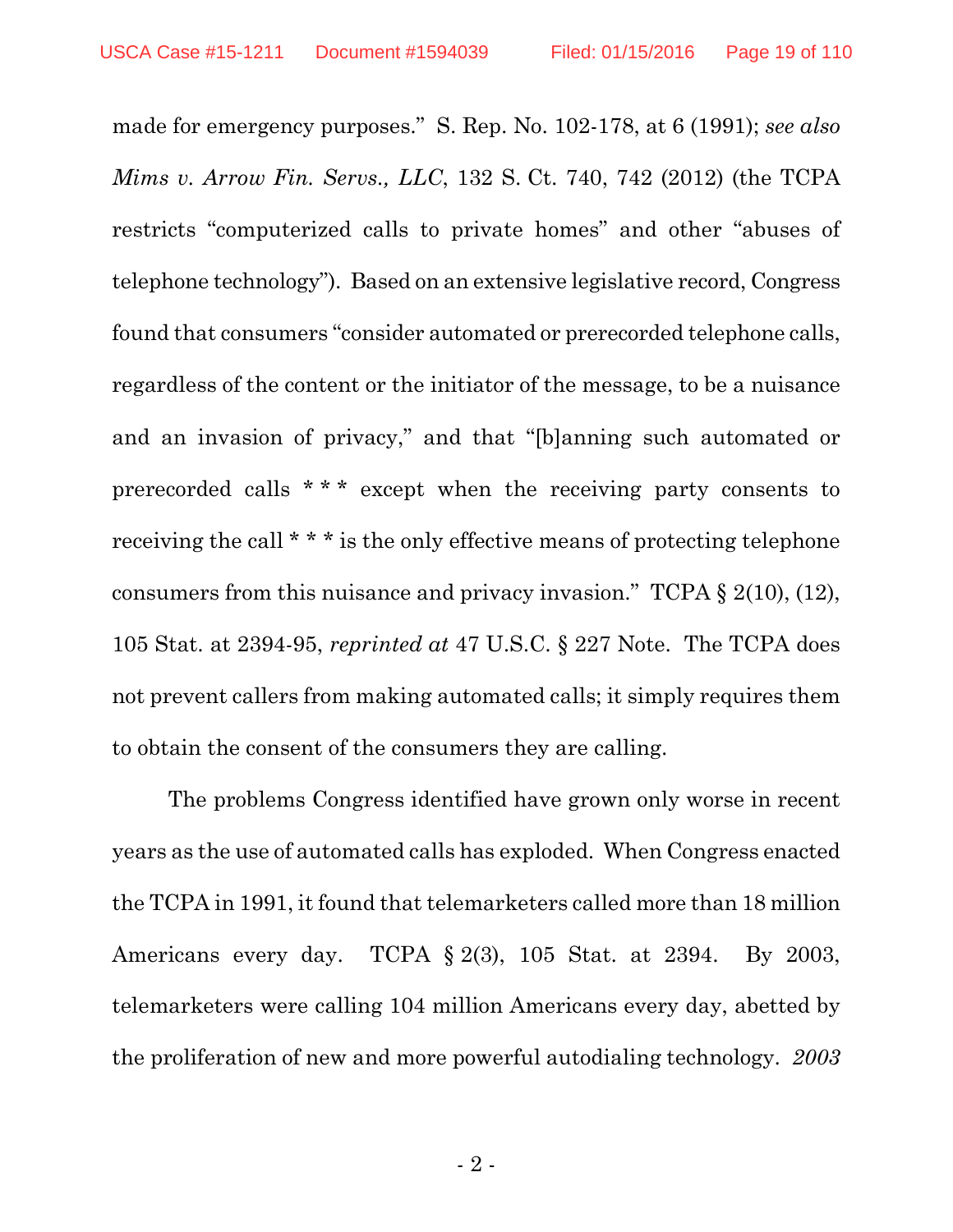*TCPA Order*, 18 FCC Rcd. 14014, ¶¶ 2, 8. And despite the establishment of a national do-not-call list and other efforts to cut back on intrusive telemarketing, unwanted calls consistently remain a top consumer complaint today. *Order* ¶ 5 (JA\_\_\_).

Unwanted calls are especially problematic when made to mobile phones, which are now ubiquitous. "People keep their cellular phones on their person at nearly all times: in pockets, purses, and attached to belts." *Joffe v. Acacia Mortg. Corp.*, 121 P.3d 831, 842 (Ariz. Ct. App. 2005). Calls to mobile phones not only invade the sanctity of the home, like calls to residential phones, but can literally reach into our pockets and pocketbooks and interrupt us at any moment of our lives—at home or at work; while walking or driving; when away on vacation; while in church or other private spaces; and during moments of quiet contemplation. And while "[a]n automated call to a landline phone can be an annoyance; an automated call to a cell phone adds expense to annoyance." *Soppet v. Enhanced Recovery Co., LLC*, 679 F.3d 637, 638 (7th Cir. 2012).

To be sure, some consumers may choose to receive certain automated calls by giving their consent, and they may choose to receive certain notifications on their mobile phones by downloading various smartphone applications. But the fact that consumers might affirmatively opt in to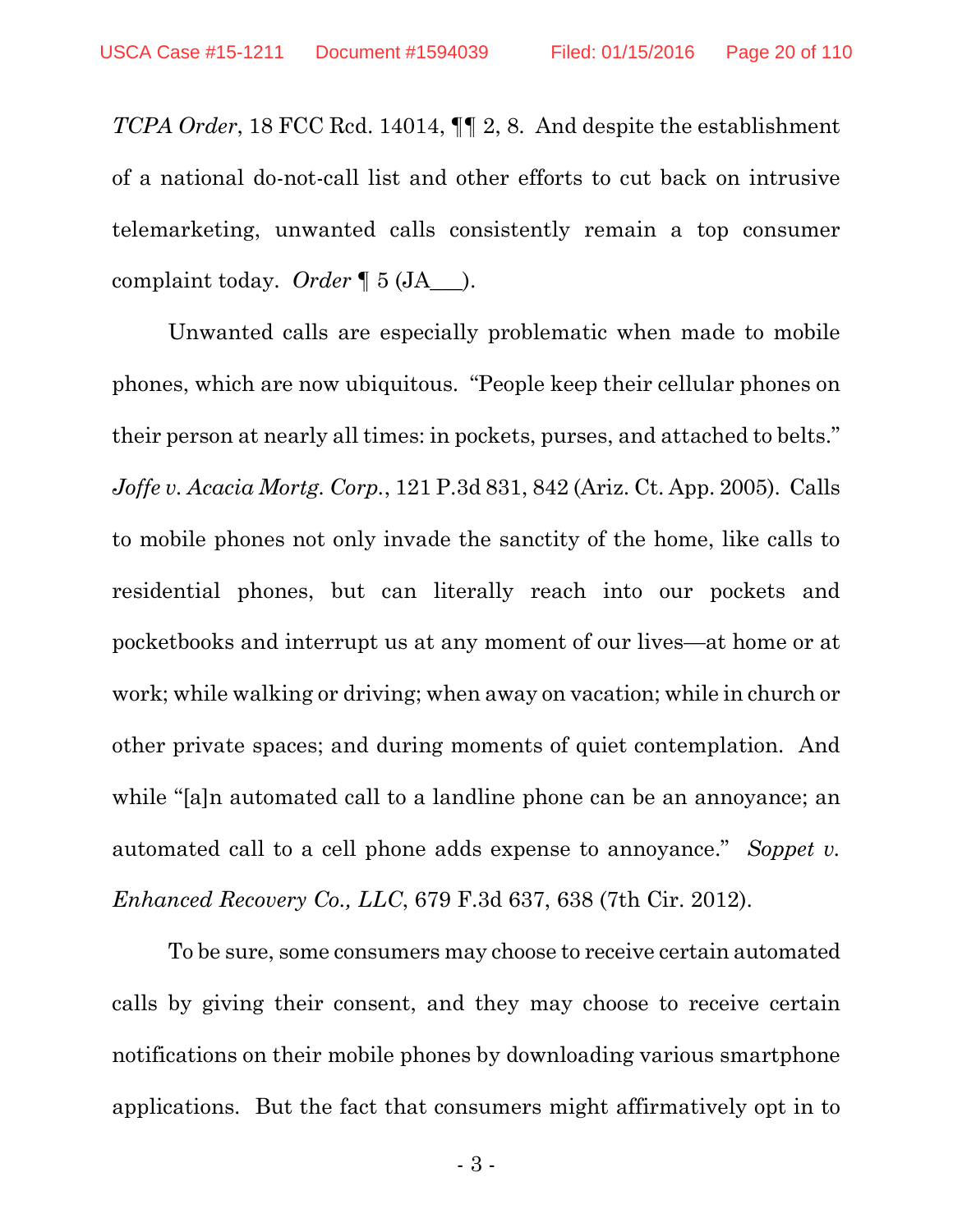receive certain messages does not give telemarketers license to make other, *unwanted* calls without the consumers' consent.

In the *Omnibus Ruling* under review, the Federal Communications Commission resolved nearly two dozen requests for declaratory rulings and reaffirmed that the TCPA protects consumers' right to choose which automated calls they wish to receive. Declaratory Ruling & Order, *Rules & Regs. Implementing the Tel. Cons. Prot. Act of 1991*, 30 FCC Rcd. 7961 (2015) (JA\_\_\_-\_\_\_) (*Omnibus Ruling* or *Order*). This case involves challenges to four of the Commission's rulings:

- Consistent with the text of the statute, the Commission ruled that the TCPA's autodialer restrictions apply to any device with the *capacity* to autodial telephone numbers, even when the device is not being used in this manner, and that the term "capacity" can encompass both present and potential abilities.
- The Commission ruled that new consent is required to make automated calls to a wireless number after it has been reassigned to a new subscriber. Thus, except for a one-call safe harbor, callers cannot continue to rely on the consent of the previous subscriber.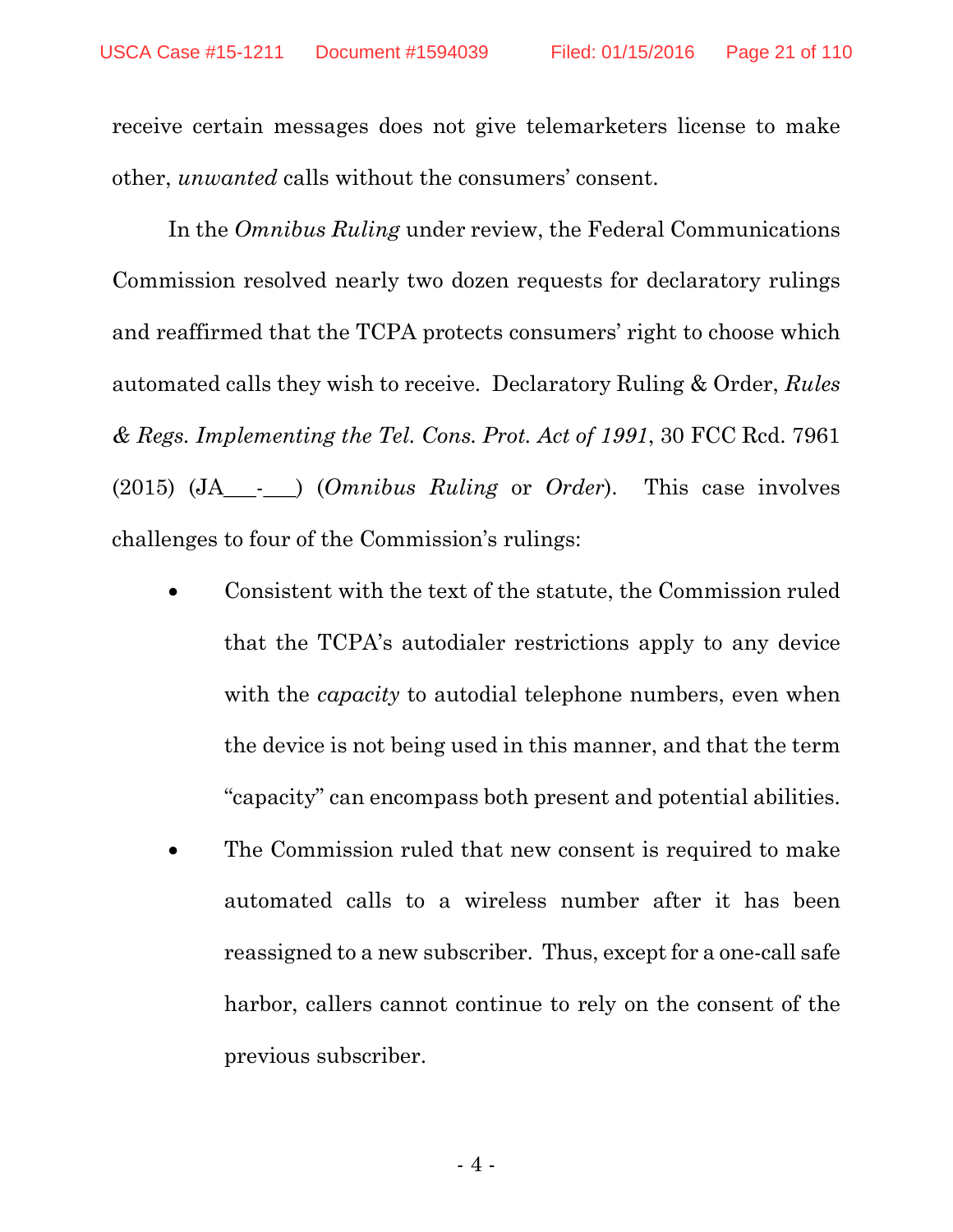- The Commission ruled that consumers who previously agreed to receive automated calls may later revoke their consent by any reasonable means, and that callers should not be allowed to unilaterally restrict consumers' ability to revoke consent by designating their own exclusive revocation procedures and refusing to honor other reasonable requests to stop calling.
- The Commission exempted certain healthcare-related calls to wireless numbers that are made for purposes of healthcare treatment—including prescription notifications, exam confirmations, and pre-operative instructions—but declined to exempt calls made for other purposes, such as telemarketing, advertising, billing, or debt collection.

Because the Commission's resolution of each of these issues was a reasonable exercise of its delegated authority to interpret and administer the TCPA, the petitions for review should be denied.<sup>1</sup>

 $\overline{a}$ 

<sup>1</sup> This brief uses "Petitioners" to refer to the petitioners on the Joint Brief for Petitioners ACA International *et al.*, and "Rite Aid" to refer to petitioner Rite Aid Hdqtrs. Corp.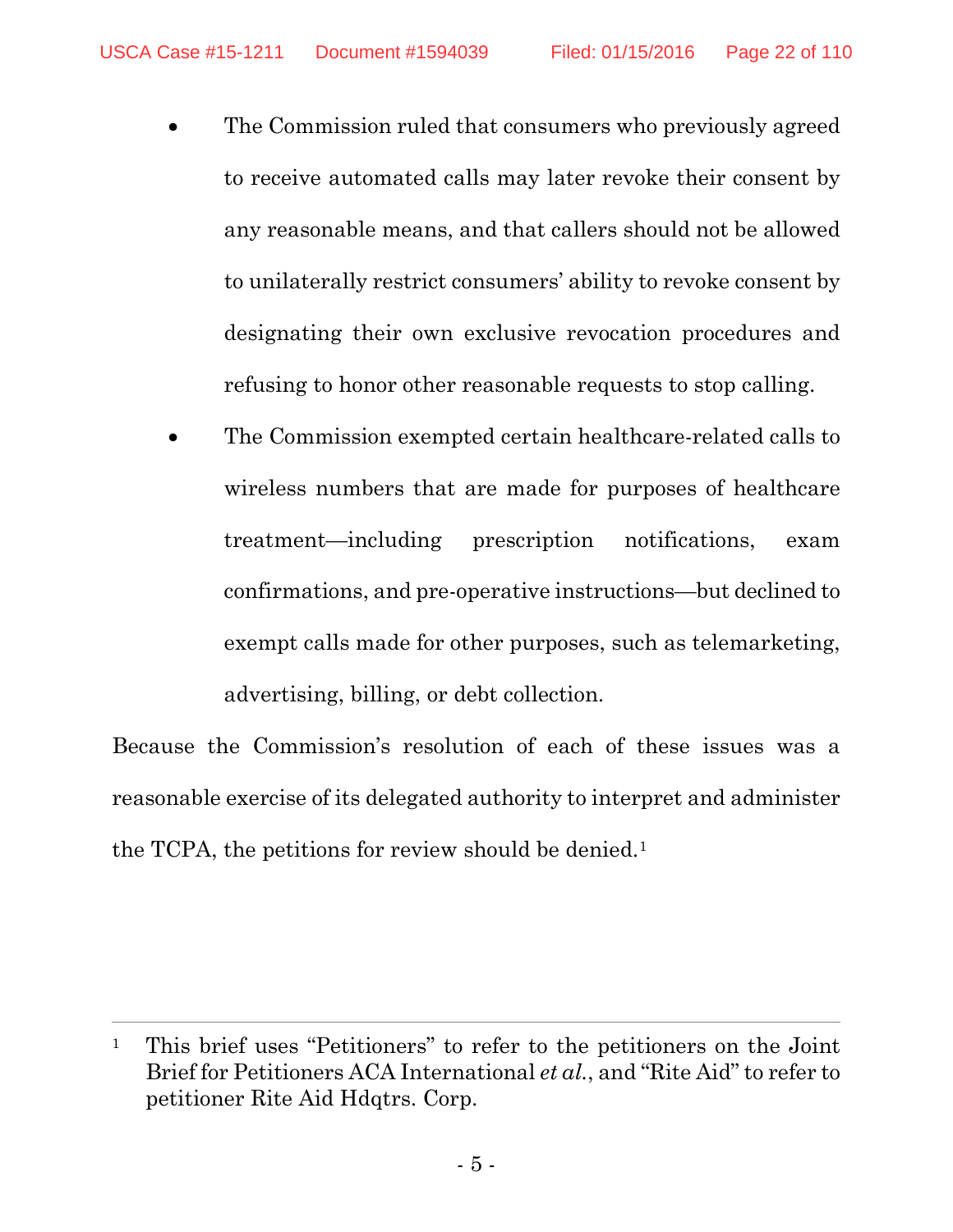#### **STATEMENT OF THE ISSUES**

**1.** The TCPA defines an autodialer (or "automatic telephone dialing system") as any "equipment which has the capacity to store or produce telephone numbers to be called, using a random or sequential number generator; and to dial such numbers."  $47 \text{ U.S.C.} \$   $227(a)(1)$ . Petitioners raise two issues:

**a.** Whether it was permissible for the Commission to conclude in the *Omnibus Ruling* that the term "capacity" is not limited to a device's *present* capacity or abilities—a limitation that appears nowhere in the text of the statute—but can also encompass certain potential abilities.

**b.** Whether the Commission's treatment of devices that call numbers from a stored list or database is properly before the Court, and if so, whether the Commission's past orders treating these devices as autodialers were reasonable and consistent with the statute.

**2.** The TCPA generally forbids making automated calls to consumers without the "consent of the called party."  $47 \text{ U.S.C.} \$   $227(b)(1)(A)$ , (B). In narrow circumstances, such as when a wireless number has been reassigned to a new subscriber, a caller who dials a number in an attempt to reach a consenting consumer may instead call a person who did not consent. Petitioners challenge the Commission's rulings on two issues:

- 6 -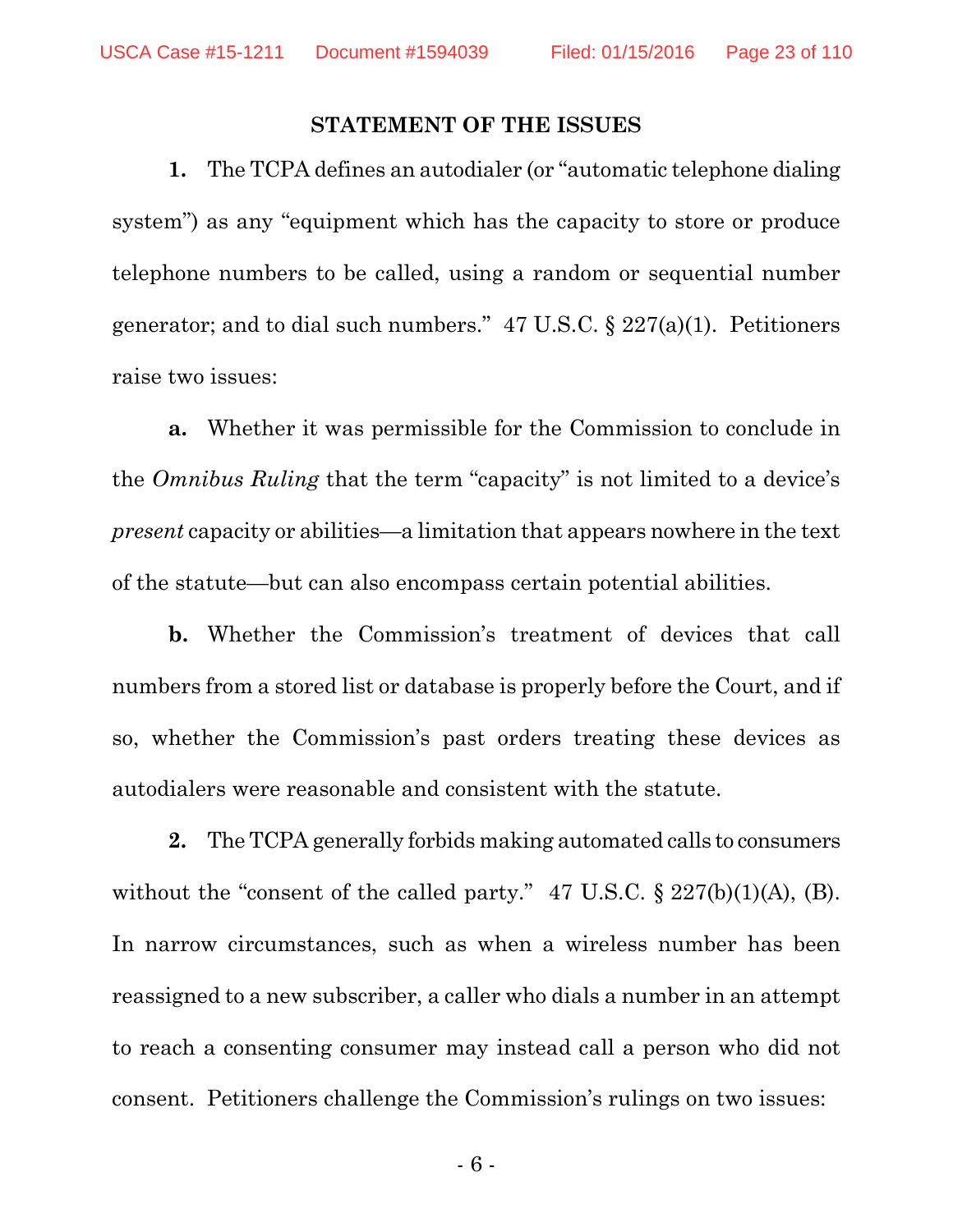**a.** Whether it was permissible for the Commission to interpret the term "consent of the called party" to refer to the consent of the current subscriber (or current customary user) of the number—that is, the party whose number was actually called.

**b.** Whether it was reasonable for the Commission, recognizing that callers might not realize that a wireless number has been reassigned until after calling the number and failing to reach the intended recipient, to balance the interests of callers and consumers by allowing a limited one-call safe harbor for calls to reassigned numbers.

**3.** Whether it was reasonable for the Commission to rule that consumers may revoke consent by any reasonable means and that callers may not control consumers' ability to revoke consent by unilaterally designating their own exclusive revocation procedures.

**4.** Whether it was reasonable for the Commission to exempt healthcare-related calls to wireless numbers only when those calls serve a healthcare-treatment purpose, and not when the calls instead serve nontreatment purposes such as telemarketing, advertising, billing, or debt collection.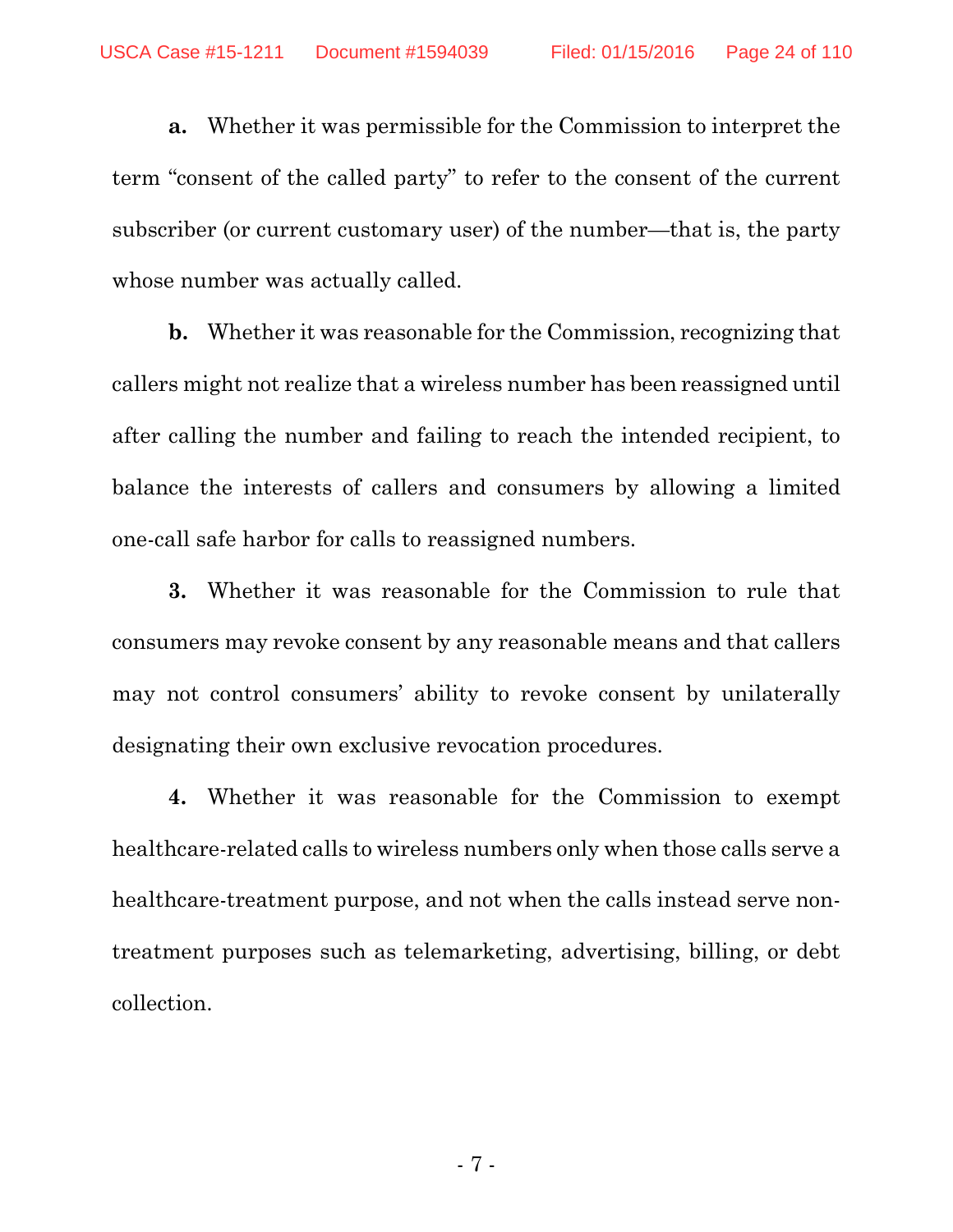#### **JURISDICTIONAL STATEMENT**

The *Omnibus Ruling* was released on July 10, 2015. Declaratory Ruling & Order, *Rules & Regs. Implementing the Tel. Cons. Prot. Act of 1991*, 30 FCC Rcd. 7961 (2015) (JA\_\_\_-\_\_\_). Each petitioner filed a timely petition for review within 60 days of the release of the order. *See* 28 U.S.C. § 2344; 47 C.F.R. § 1.4(b)(2). To the extent the petitions seek review of rulings made in the *Omnibus Ruling*, the Court has jurisdiction under 47 U.S.C. § 402(a) and 28 U.S.C. § 2342(1). The Court lacks jurisdiction, however, over the Commission's statements summarizing its past disposition of issues addressed in prior orders that the Commission did not reconsider or reopen here. *See infra* pp. 36-38.

#### **PERTINENT STATUTES AND REGULATIONS**

Pertinent statutes and regulations are set forth in the statutory addendum bound with this brief.

#### **STATEMENT OF THE CASE**

#### **A. Statutory And Regulatory Background**

**1.** The TCPA "empower[s] consumers to decide which robocalls and text messages they receive, with heightened protection to wireless consumers, for whom robocalls can be costly and particularly intrusive." *Order*  $\P$  1 (JA  $\blacksquare$ ). The statute establishes separate restrictions for calls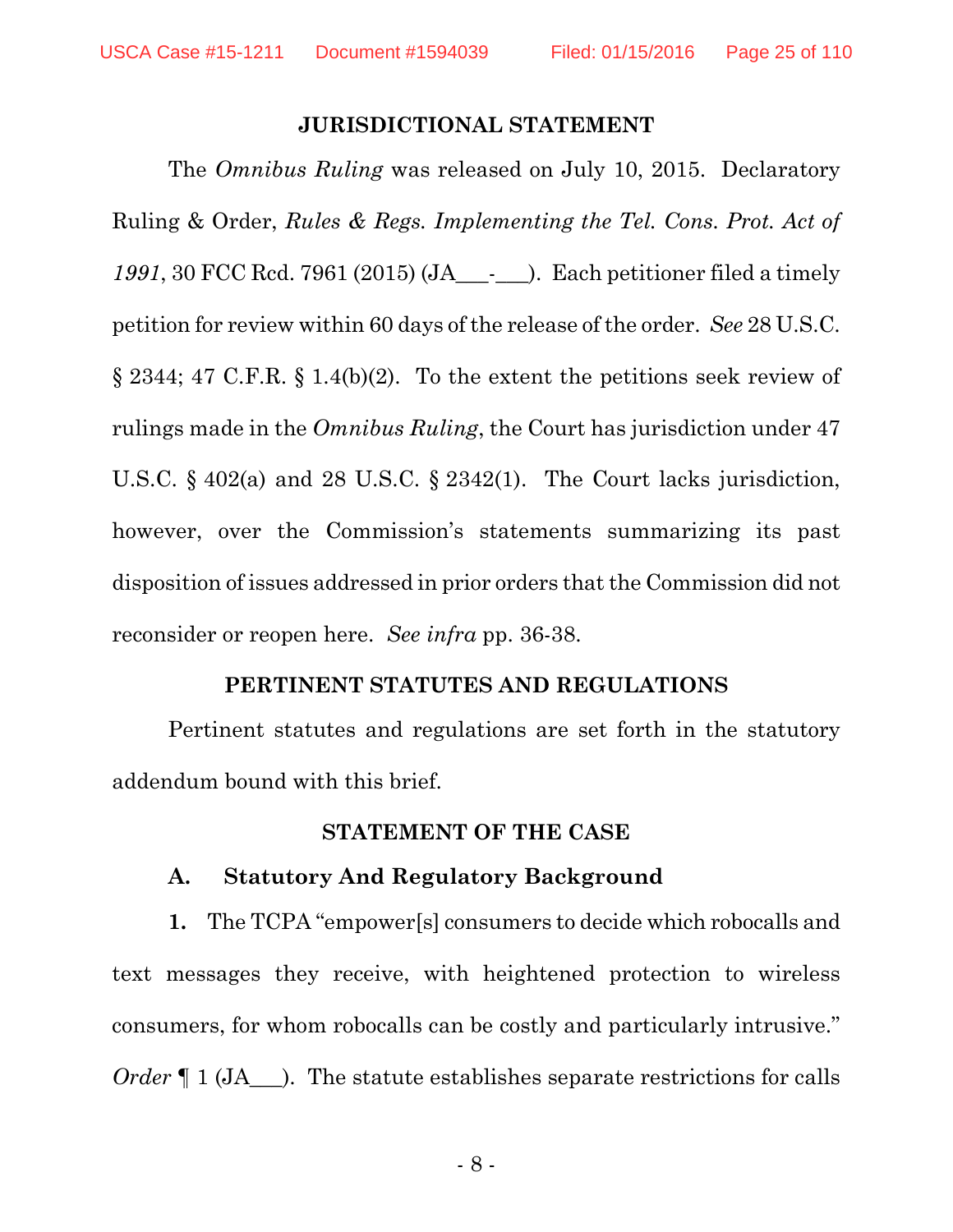made to residential (landline) numbers and for calls made to wireless and emergency-service numbers.2

For residential numbers, the TCPA prohibits certain calls "using an artificial or prerecorded voice"—referred to here as prerecorded calls—"to deliver a message without the prior express consent of the called party, unless the call is initiated for emergency purposes, is made solely pursuant to the collection of a debt owed to or guaranteed by the United States, or is exempted by rule or order by the Commission." 47 U.S.C. § 227(b)(1)(B). Under current regulations, this provision applies only to calls that "include. or introduce[] an advertisement or constitute telemarketing" and exempts non-commercial calls, calls made by or on behalf of a tax-exempt nonprofit corporation, and certain healthcare calls. *See* 47 C.F.R. § 64.1200(a)(3).

For wireless numbers, the TCPA prohibits "any call (other than a call made for emergency purposes or made with the prior express consent of the called party) using any automatic telephone dialing system or an artificial or prerecorded voice"—collectively referred to as automated calls—"to any telephone number assigned to a \* \* \* cellular telephone service" or similar wireless service, other than calls made to collect a

 $\overline{a}$ 

<sup>2</sup> The TCPA also regulates faxes, *see* 47 U.S.C. § 227(b)(1)(C), which are subject to a different regulatory scheme not relevant here.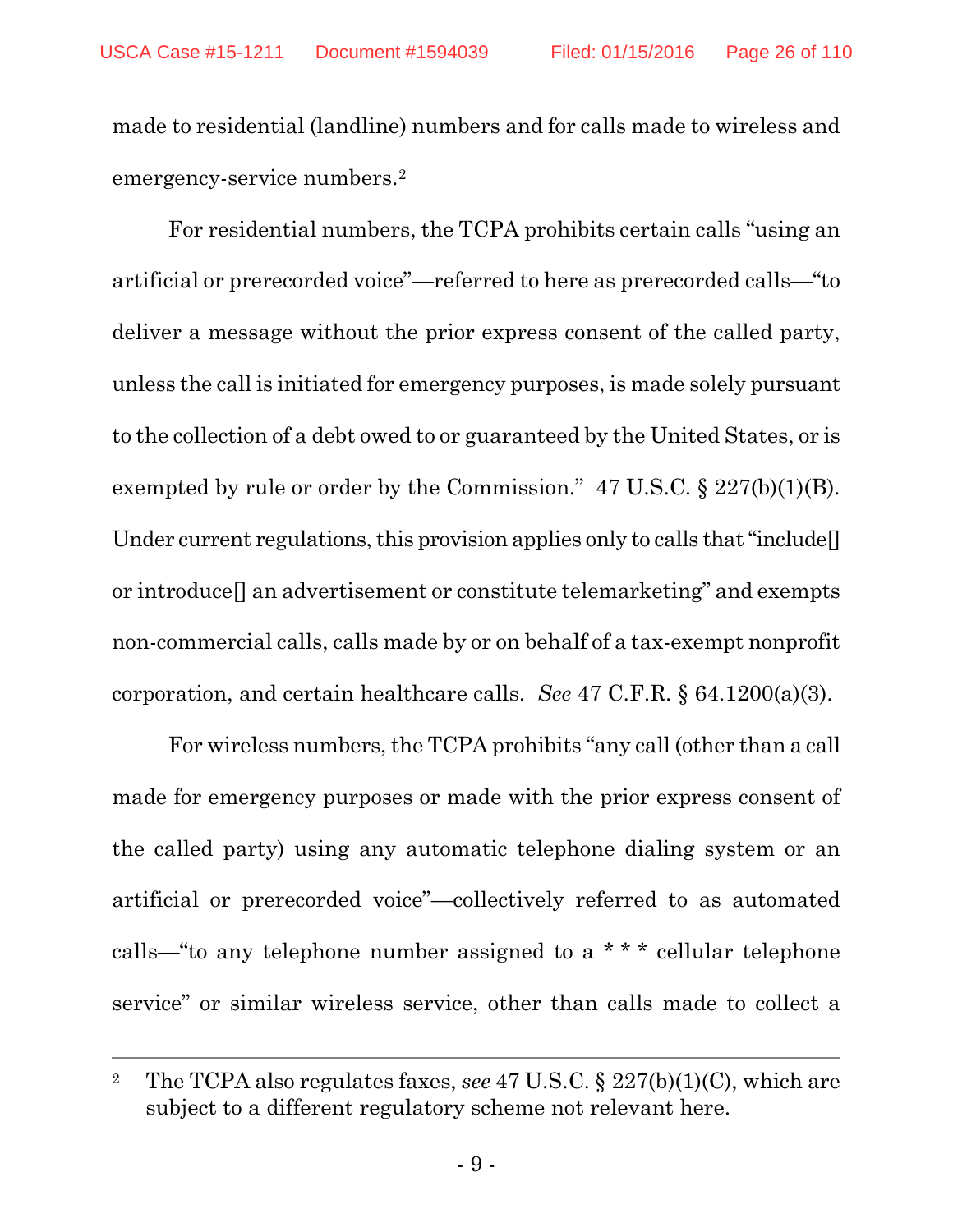government debt or calls exempted by the Commission. 47 U.S.C. § 227(b)(1)(A)(iii). An "automatic telephone dialing system," or autodialer, "means equipment which has the capacity to store or produce telephone numbers to be called, using a random or sequential number generator; and to dial such numbers." *Id.*  $\S 227(a)(1)$ .

Related provisions of the TCPA prohibit autodialed and prerecorded calls to emergency-service numbers, such as 911, and to certain healthcare facilities. 47 U.S.C.  $\S 227(b)(1)(A)(i)$ -(ii). The restrictions on automated calls to wireless and emergency-service numbers apply to text messages as well as voice calls. *Order* n.3 (JA\_\_\_); *see 2003 TCPA Order* ¶ 165; *Satterfield v. Simon & Schuster, Inc.*, 569 F.3d 946, 949 (9th Cir. 2009).

The form of consent required varies depending on the type of call. For calls "that include<sup>[]</sup> or introduce<sup>[]</sup> an advertisement or constitute<sup>[]</sup> telemarketing," consent must be "prior express written consent" that meets specific requirements. 47 C.F.R. § 64.1200(a)(2), (a)(3), (f)(8); *see 2012 TCPA Order*, 27 FCC Rcd. 1830, ¶¶ 20-26, 32-34. For calls that do not contain advertisements or telemarketing, sometimes referred to as "informational" calls, consent may be oral, written, or demonstrated by a consumer's actions in particular circumstances. *Id.* ¶¶ 27-30. For these informational calls, "[p]ersons who knowingly release their phone numbers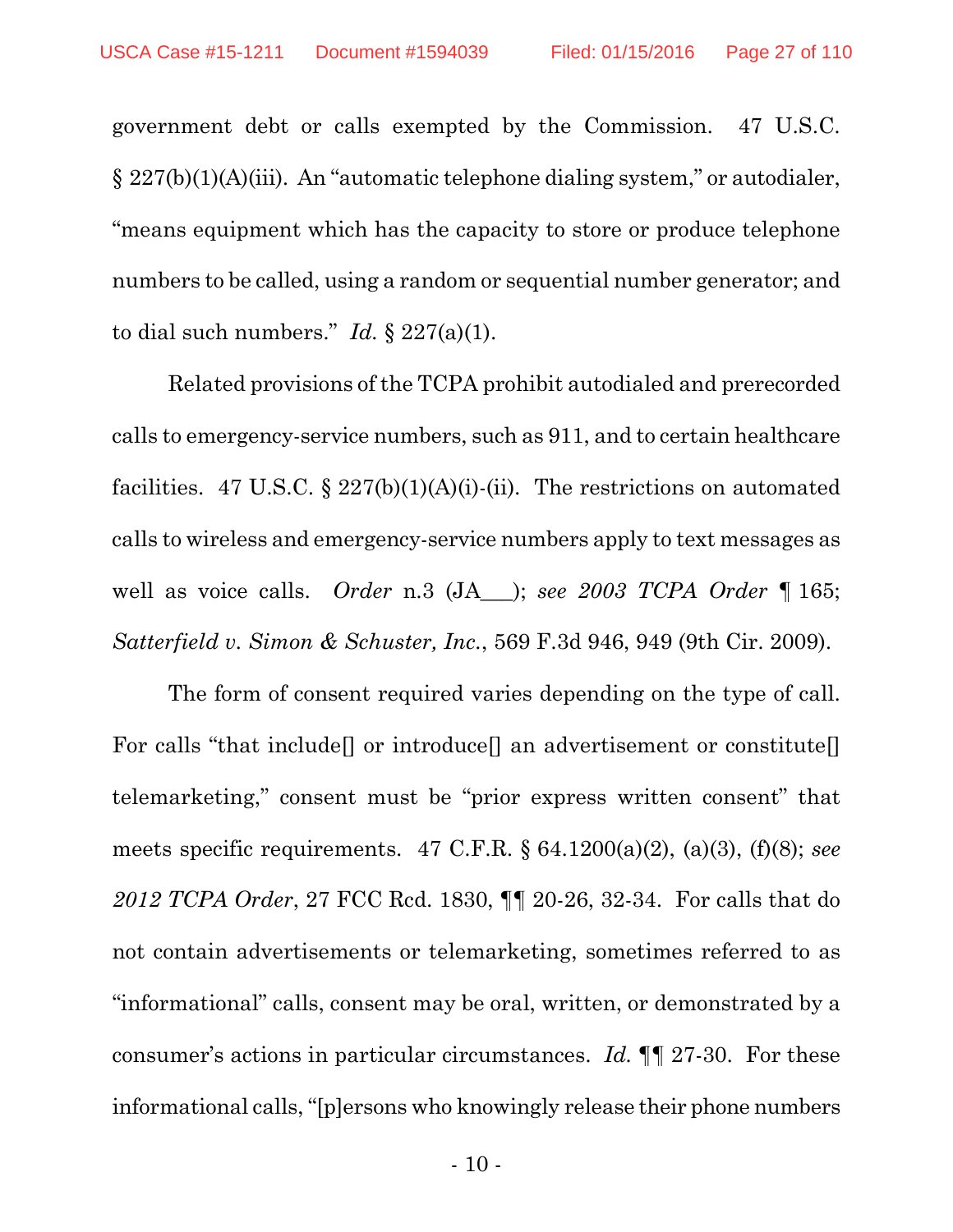have in effect given their invitation or permission to be called at the number which they have given, absent instructions to the contrary." *Order* ¶ 49 (JA\_\_\_) (quoting *1992 TCPA Order*, 7 FCC Rcd. 8752, ¶ 31); *see also ACA Declaratory Ruling*, 23 FCC Rcd. 559, ¶¶ 9-11 (2008).

**2.** Congress gave the FCC broad authority to interpret and administer the TCPA. In addition to the Commission's general authority to "make such rules and regulations[] and issue such orders" as necessary to carry out its functions, 47 U.S.C. § 154(i), and its authority to "prescribe such rules and regulations as may be necessary in the public interest" to regulate use of the telephone network as common carriage, *id.* § 201(b), Congress specifically directed the Commission to "prescribe regulations to implement" the restrictions on autodialed and prerecorded calls, *id.* § 227(b)(2); *see also* TCPA § 3(c)(1), 105 Stat. at 2402.

The FCC is empowered under 47 U.S.C. §§ 501-503 to bring enforcement actions for any violations of the TCPA. The TCPA also allows consumers to enforce the restrictions on autodialed and prerecorded calls through a private right of action. *Id.* § 227(b)(3). At the same time, the TCPA authorizes the FCC to exempt certain calls from the Act's restrictions on calls to residential numbers, *see id.* § 227(b)(2)(B), and on calls to wireless numbers, *see id.* § 227(b)(2)(C), subject to certain conditions.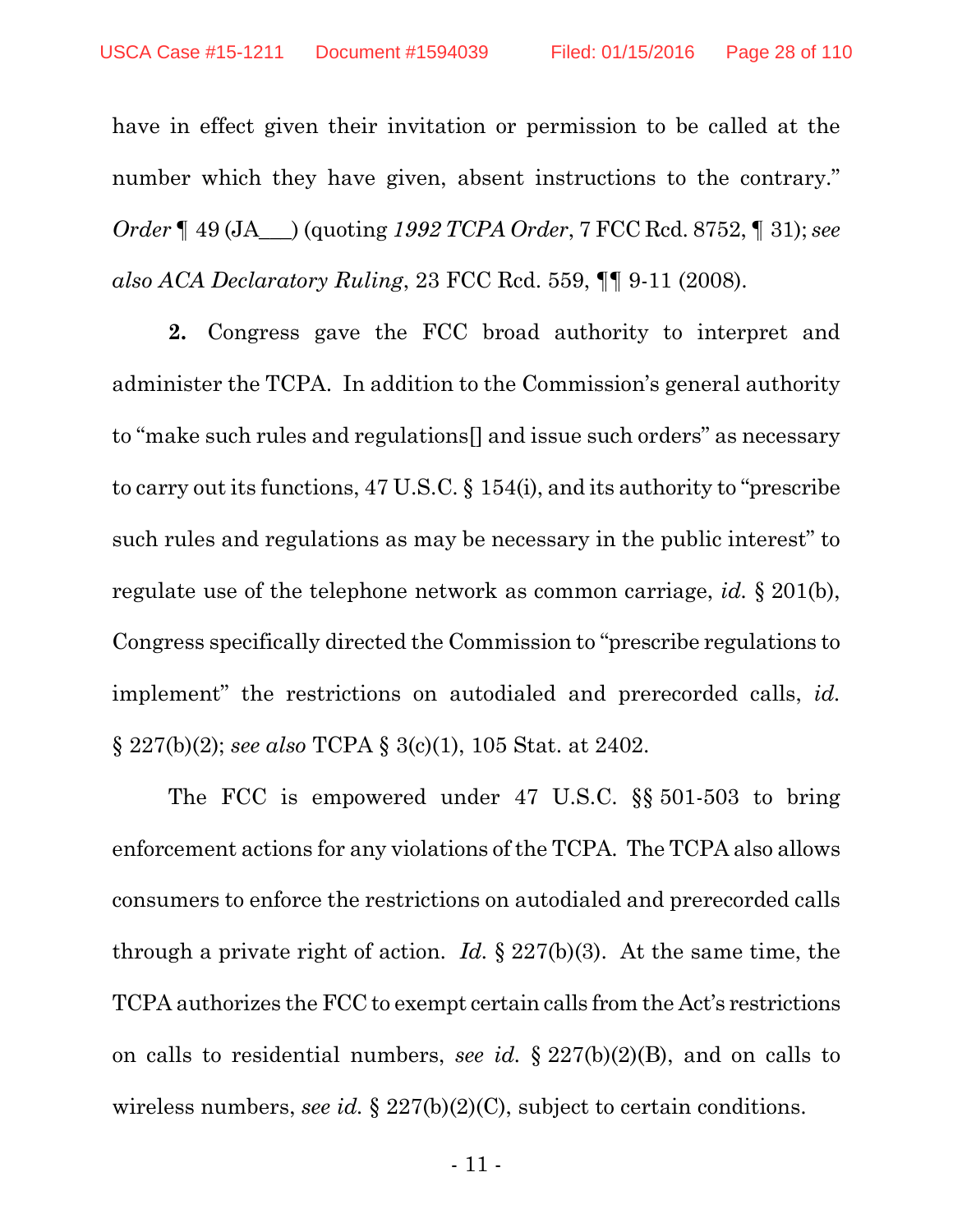#### **B. Issues Relevant To This Appeal**

The petitions for review of the *Omnibus Ruling* challenge the Commission's treatment of four principal issues.

#### **1. Autodialers**

**a.** In its initial rulemaking to implement the TCPA, the Commission adopted a definition of autodialer that simply reiterates the statutory language: "The terms automatic telephone dialing system and autodialer mean equipment which has the capacity to store or produce telephone numbers to be called using a random or sequential number generator and to dial such numbers." 47 C.F.R. § 64.1200(f)(2); *see 1992 TCPA Order* ¶ 6 & app. B. The Commission "decline[d] to adopt definitions offered by commenters where such definitions fit only a narrow set of circumstances, in favor of broad definitions which best reflect legislative intent by accommodating the full range of telephone services and telemarketing practices." *1992 TCPA Order* ¶ 6.

In a 2003 rulemaking, the FCC addressed whether a type of dialing device known as a predictive dialer—"an automated dialing system that uses a complex set of algorithms to automatically dial consumers' telephone numbers [from a stored list or database] in a manner that 'predicts' the time when a consumer will answer the phone and a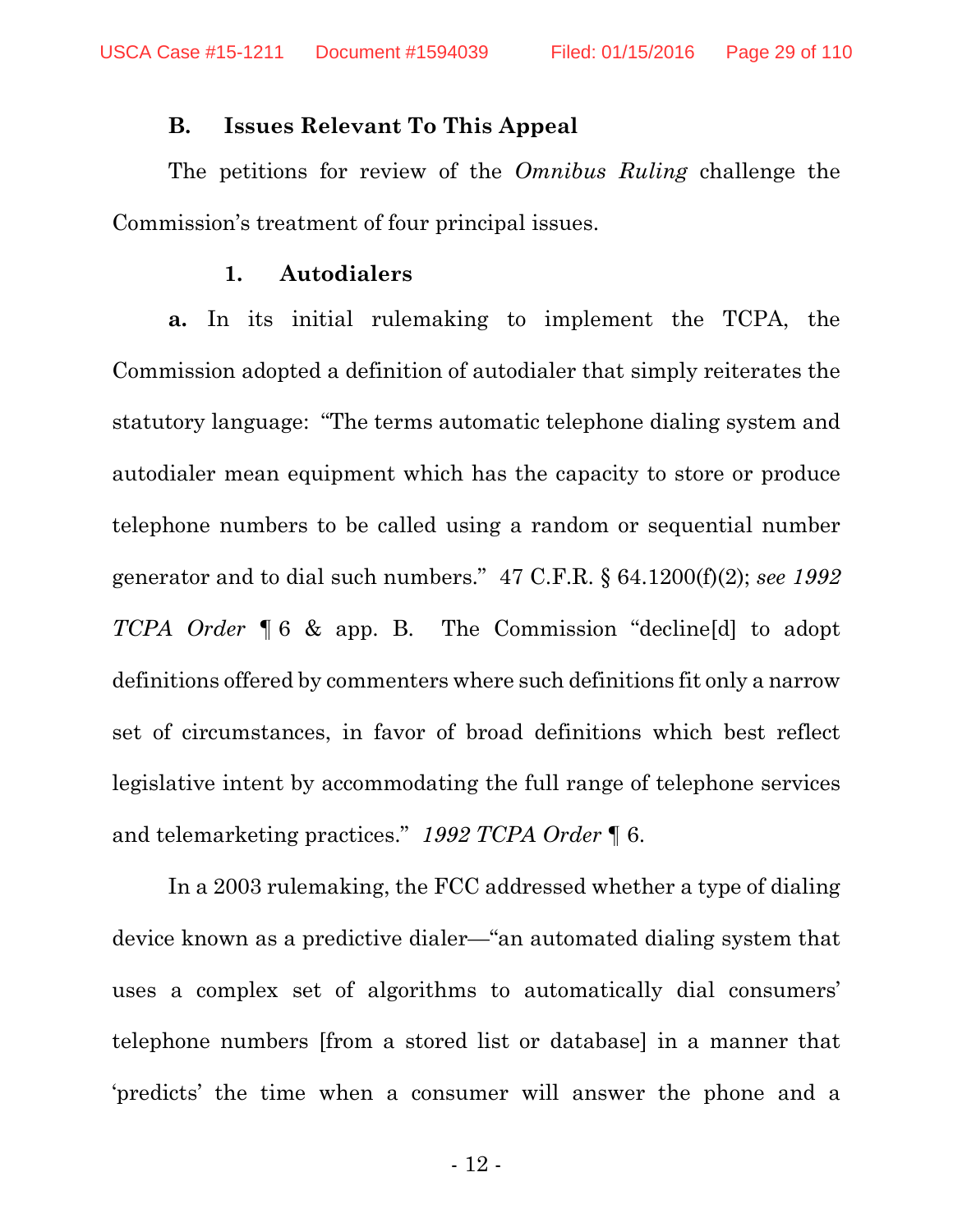telemarketer will be available to take the call"—qualifies as an autodialer under the TCPA. *See 2003 TCPA Order* ¶¶ 8 & n.31, 129-133. The Commission recognized that, "through the TCPA, Congress was attempting to alleviate a particular problem—an increasing number of automated and prerecorded calls to certain categories of numbers." *Id.* ¶ 133. "It is clear," moreover, "that Congress anticipated that the FCC, under its TCPA rulemaking authority, might need to consider changes in technologies," and that the statute was written "to ensure that the prohibition on autodialed calls not be circumvented." *Id.* ¶¶ 132-133.

Although predictive dialers are more advanced than earlier autodialers, "[t]he basic function of such equipment \* \* \* has not changed the capacity to dial numbers without human intervention" and to "dial thousands of numbers in a short period of time." *Ibid.* (emphasis omitted). "Therefore," the Commission ruled, "a predictive dialer falls within the meaning and statutory definition of 'automatic telephone dialing equipment' and the intent of Congress." *Id.* ¶ 133.3

 $\overline{a}$ 

<sup>3</sup> Although predictive dialers were not yet in widespread use in 1991, the legislative record shows that Congress was aware of this nascent technology and concerned about the dangers it posed. *See*, *e.g.*, S. Subcomm. on Commc'ns, 102d Cong., S. H'rg No. 102-960, *S. 1462— The Automated Telephone Consumer Protection Act of 1991, S. 1410—*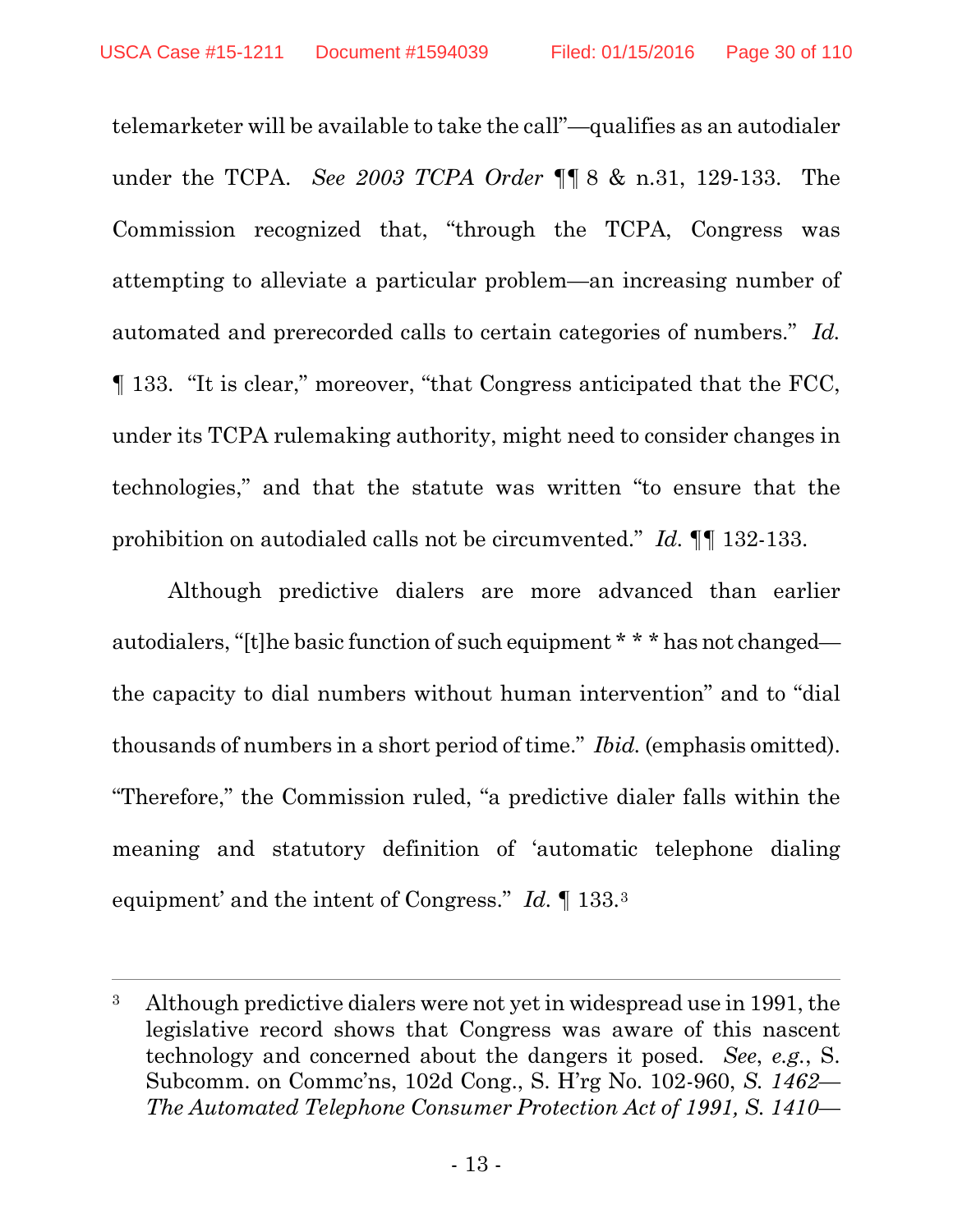In 2005, the Commission denied several petitions asking it to reconsider the *2003 TCPA Order*'s treatment of predictive dialers. *2005 TCPA Order*, 20 FCC Rcd. 3788, ¶¶ 32-34. No party petitioned for review of the Commission's approach to autodialers following the *2003 TCPA Order* or the order denying reconsideration.<sup>4</sup>

Later that year, ACA International asked the Commission to clarify whether the TCPA's autodialer restrictions apply to predictive dialers when used by debt collectors. *See* ACA Int'l 2005 Pet. (JA - ). The Commission responded in 2008 by "affirm[ing]" its conclusion that "a predictive dialer constitutes an [autodialer] and is subject to the TCPA's restrictions."5 *ACA Declaratory Ruling* ¶ 12. Although predictive dialers

*The Telephone Advertising Consumer Protection Act, and S. 857— Equal Billing for Long Distance Charges* 16, 19, 25 (July 24, 1991); 137 Cong. Rec. S18321 (Nov. 26, 1991) (quoting Jay Mallin, *Congress Tries to Shield Public from Deluge of Telemarketing*, Wash. Times, July 25, 1991) (identifying these devices as "predictive autodialers").

 $\overline{a}$ 

- 4 Some parties did seek review of other, unrelated aspects of the *2003 TCPA Order*. *See Mainstream Mktg. Servs., Inc. v. FTC*, 358 F.3d 1228 (10th Cir. 2004).
- 5 The *ACA Declaratory Ruling* superseded past statements suggesting that debt-collection calls fell outside the autodialer restrictions. *Compare* ACA Int'l 2005 Pet. 9 (JA ) (asking the Commission to resolve an alleged inconsistency between the *2003 TCPA Order* and past orders) *with ACA Declaratory Ruling* ¶¶ 12-14 (resolving any inconsistency by ruling that debt-collection calls made using predictive dialers are subject to the autodialer restrictions).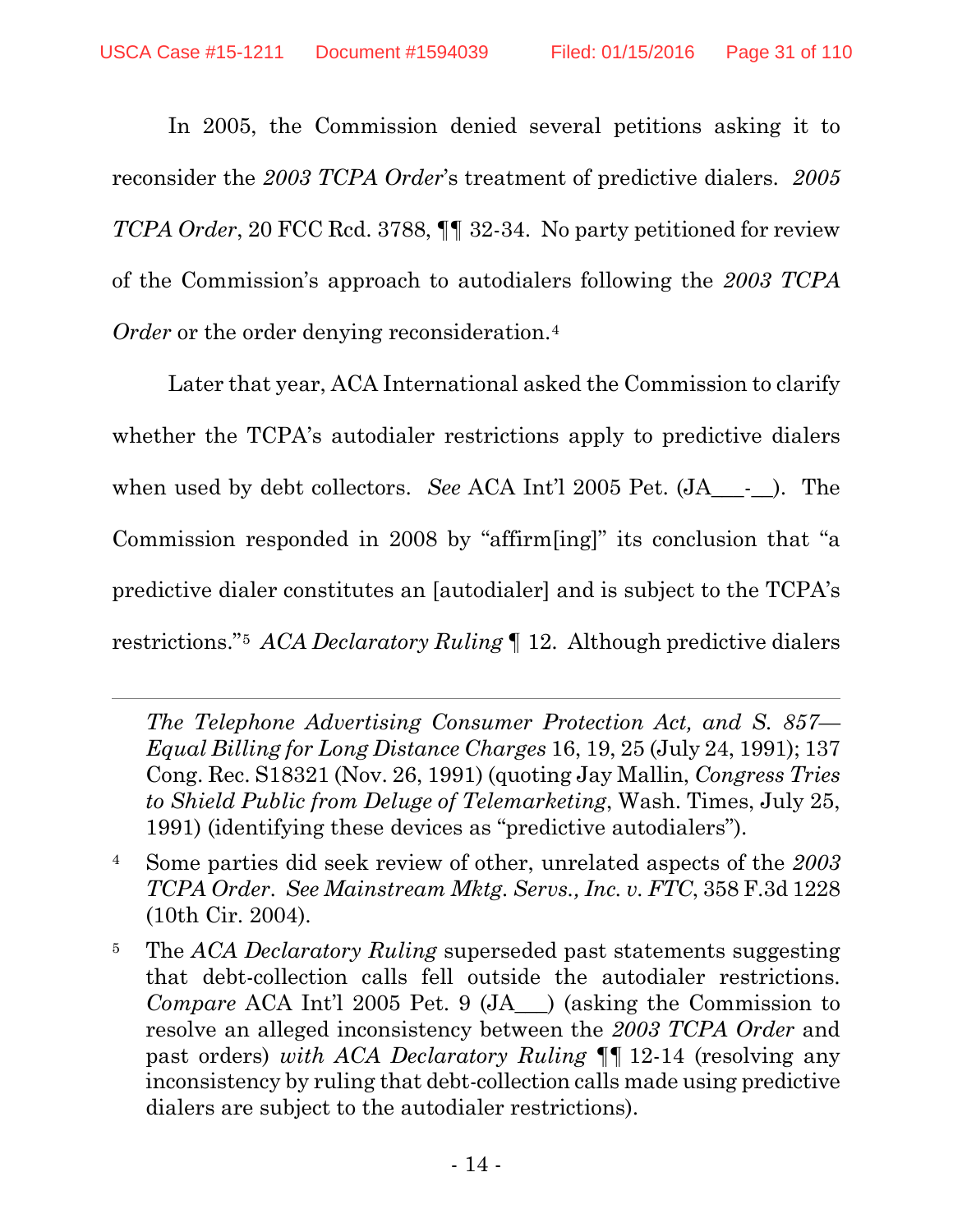may be more sophisticated than earlier autodialers, the Commission reiterated that "the basic function of such dialing equipment[] ha[s] not changed." *Id.* ¶ 13. Neither ACA International nor anyone else petitioned for review of that ruling.

In this proceeding, various parties—including ACA International, *see* ACA Int'l 2014 Pet. 6-9 (JA\_\_\_-\_\_)—asked the FCC to consider this issue yet again. In the *Omnibus Ruling*, the Commission did not reopen or revisit its earlier conclusion that predictive dialers are autodialers. Instead, the Commission referred parties to the *2003 TCPA Order* and the *ACA Declaratory Ruling*, which it summarized in a few sentences. *See Order* ¶¶ 13-14 (JA\_\_\_-\_\_).

**b.** The *Omnibus Ruling* did rule on a separate issue concerning autodialers. The TCPA defines an autodialer as any equipment "which has the capacity" to autodial numbers. 47 U.S.C. § 227(a)(1). Several petitions asked the Commission to rule that the term "capacity" must be limited to a device's "present ability" or "current capacity," and does not encompass other "potential abilities," even though Congress did not specifically impose that limitation. *See Order* ¶ 11 (JA\_\_\_).

The Commission declined to adopt such a limitation, reasoning that ordinary definitions of "capacity" include potential abilities and that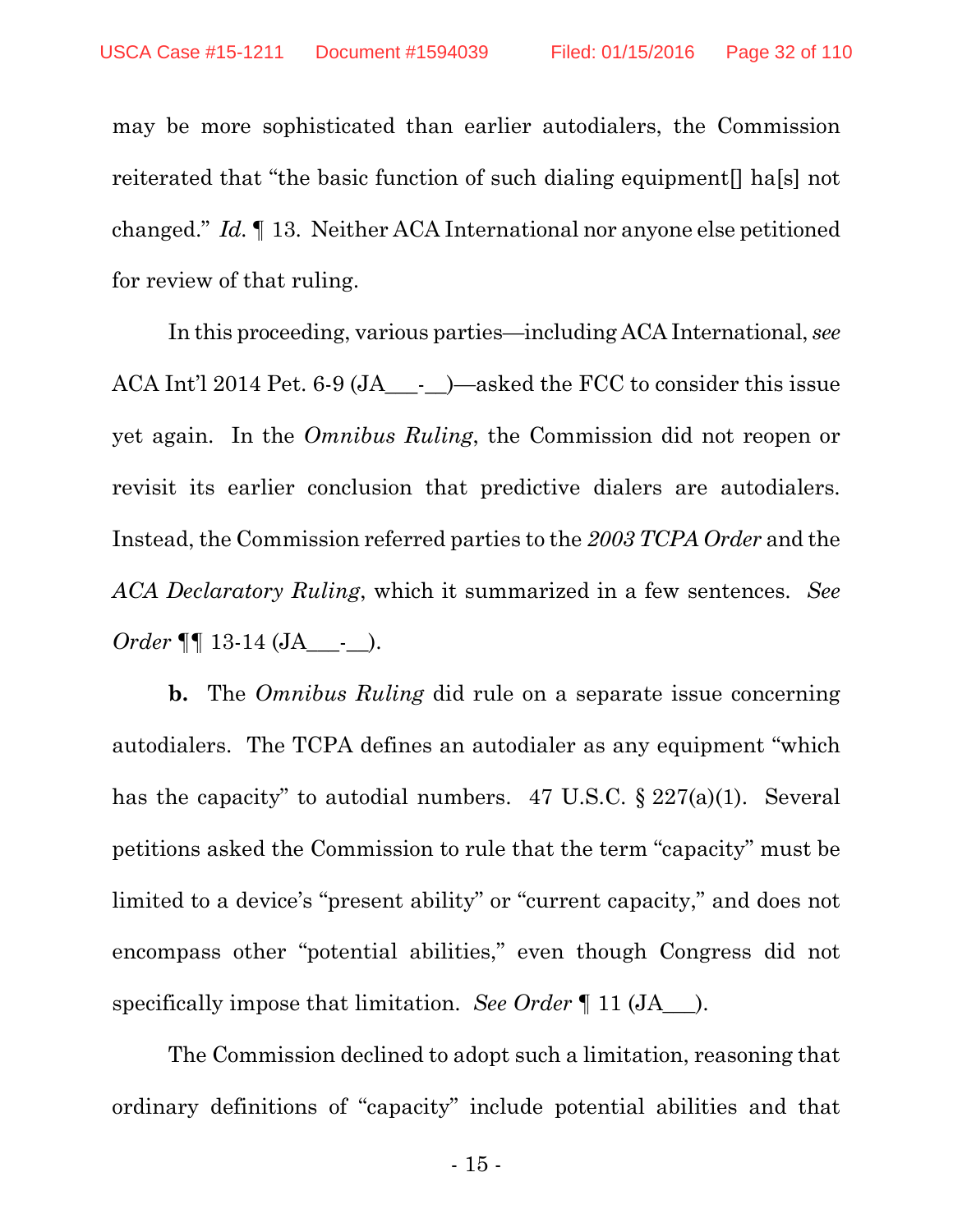limiting the statutory definition of an autodialer would undermine enforcement of the TCPA's privacy protections. *Order* ¶ 18 (JA\_\_\_-\_\_); *see id.*  $\P\P$  11-21 (JA\_\_\_-\_). In the Commission's view, the term "capacity" can encompass certain potential capacity or abilities, so long as those abilities are not "too attenuated" or "theoretical." *Id.* ¶ 18 (JA\_\_\_).

#### **2. Reassigned Wireless Numbers**

The *Omnibus Ruling* also addressed whether a caller may rely on the consent of a former subscriber to a wireless number after that number is reassigned to a new subscriber, and if not, whether the caller is immediately liable if it inadvertently makes an automated call to the new subscriber. *See Order* ¶¶ 71-93 (JA\_\_\_-\_\_).

In the early 2000s, the FCC faced a similar question concerning how the statute applies when a phone number is "ported" from landline to wireless service, triggering additional restrictions on callers. *See 2003 TCPA Order* ¶¶ 168-172. In response, the Commission declined "to create a good faith exception for inadvertent autodialed or prerecorded calls to" these numbers. *Id.* ¶ 172. It instead directed the telemarketing industry to develop and rely on marketplace solutions to identify wireless numbers. *Id.* **[1** 169-170. This problem was soon solved by a private company, Neustar, which developed a commercial service that callers can use to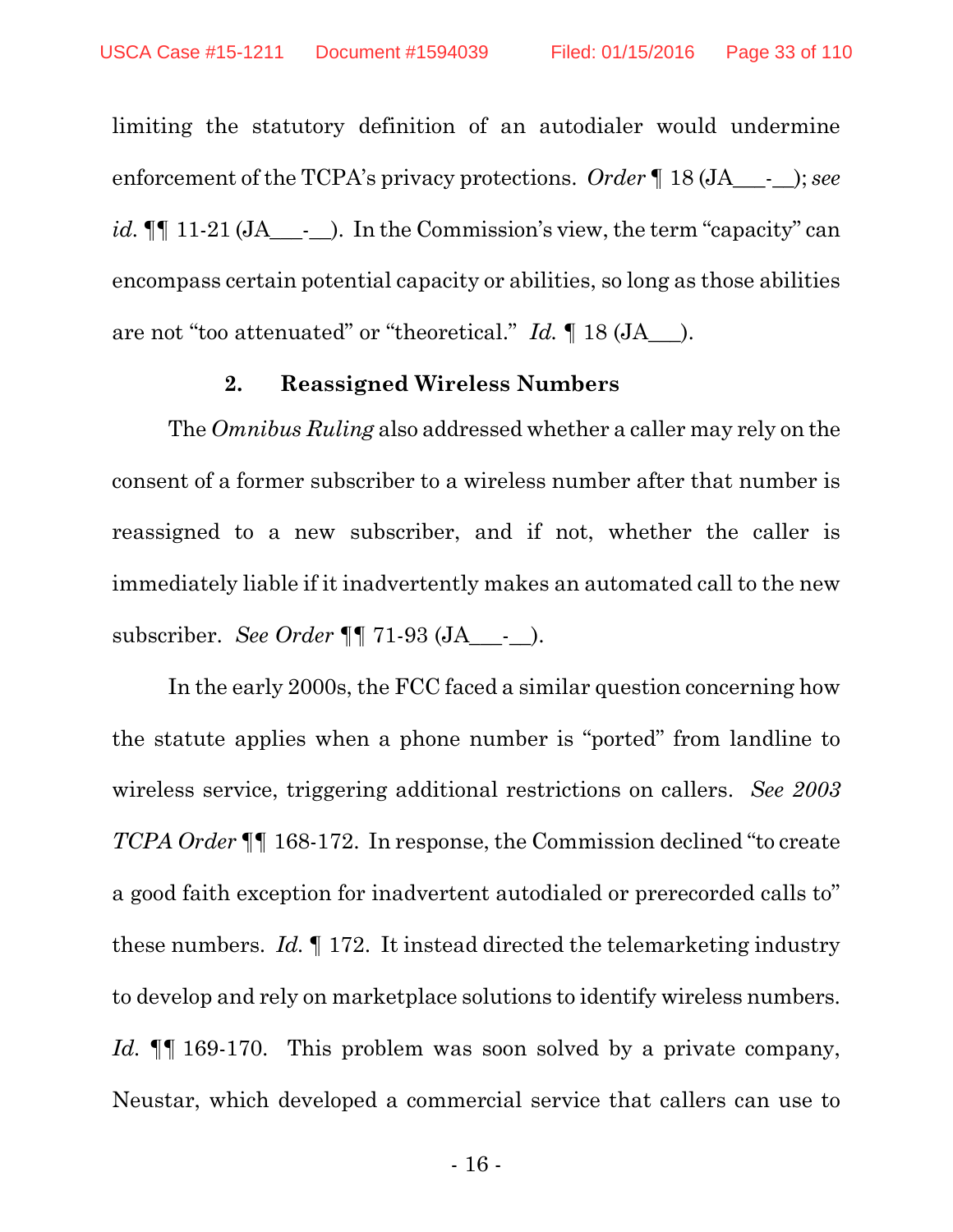detect ported numbers. *2004 TCPA Order*, 19 FCC Rcd. 19215, ¶¶ 7, 10; *see* https://www.tcpacompliance.us/.

In this proceeding, the Commission was asked to address how the TCPA's "consent of the called party" requirement, 47 U.S.C. § 227(b)(1)(A), (B), applies when a caller obtains consent to make automated calls to a consumer's wireless number, but that number is later reassigned to a new subscriber who has not consented. Several parties asked the Commission to rule that callers need only have consent from the "intended recipient" of the call, rather than the person actually called. *See Order* ¶ 78 (JA\_\_\_-\_\_).

The Commission concluded that the "called party" whose consent is required refers to the current subscriber (or current customary user) of the telephone number—that is, the party whose number was actually called. *Order* ¶¶ 73-75 (JA\_\_\_-\_\_). That conclusion comports with other provisions of the statute, which discuss whether the "called party" is charged for a call, implying that "called party" means the current subscriber (or someone connected to them). *Id.* ¶ 74 (JA\_\_\_). And the Commission "agree[d] with the Seventh and Eleventh [C]ircuits that the TCPA nowhere indicates that caller intent is relevant to the definition of 'called party.'" *Id.* ¶ 78 (JA\_\_\_-\_\_) (citing *Soppet*, 679 F.3d 637, and *Osorio v. State Farm Bank, F.S.B.*, 746 F.3d 1242 (11th Cir. 2014)).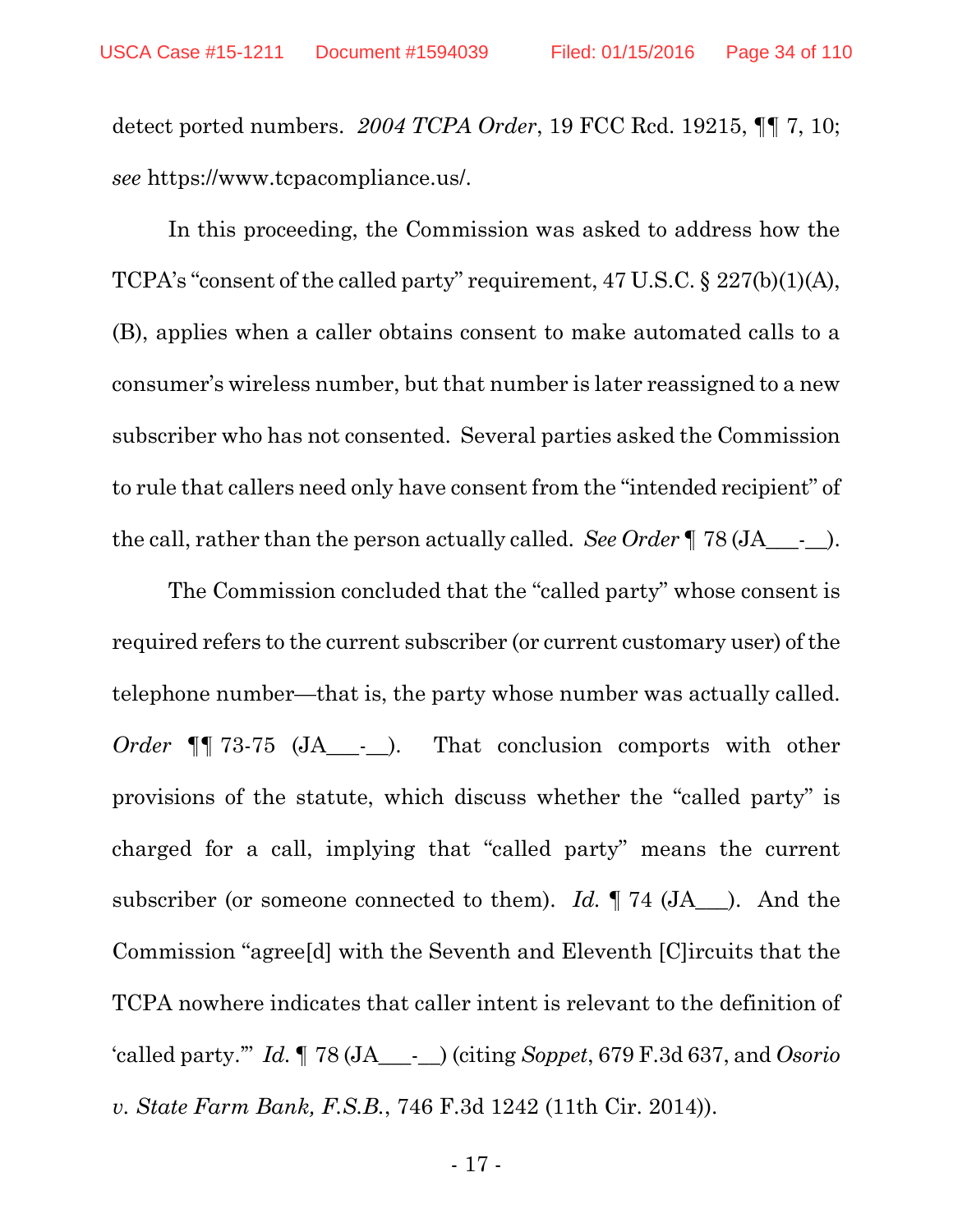The Commission acknowledged that, at present, it is not always possible for callers to discover all reassignments immediately after they occur. *Order* ¶¶ 85, 88 (JA\_\_\_, \_\_\_). There are, however, "a number of options available" that "may permit [callers] to learn of reassigned numbers," including a database from Neustar that already "claim[s] to include 80 percent of wireless [numbers]" and to "verify that the phone number still belongs to the individual who gave consent." *Id.* ¶ 86 & n.301 (JA\_\_\_); *accord* Neustar Slides 30 (JA\_\_\_) (claiming to "cover[] about ~95% of the mobile phone market"); *see also Order* ¶ 86 & nn.303-304 (JA\_\_\_) (discussing other steps that callers can take to learn of reassignments).

Seeking to strike "an appropriate balance" between the interests of callers and consumers, the *Omnibus Ruling* allowed a one-call safe harbor for calls to reassigned wireless numbers when the caller has consent from the previous subscriber and is not aware of the reassignment. *Order*  $\P\P$  85, 89-90 & n.312 (JA\_\_\_, \_\_\_\_\_\_\_\_). This one-call window will often, though not always, allow the caller to learn of the reassignment—for example, by speaking with the new subscriber or hearing a new voicemail prompt. While this limited safe harbor will not always yield actual notice of every reassignment, the Commission determined that "[o]ne call represents an appropriate balance between a caller's opportunity to learn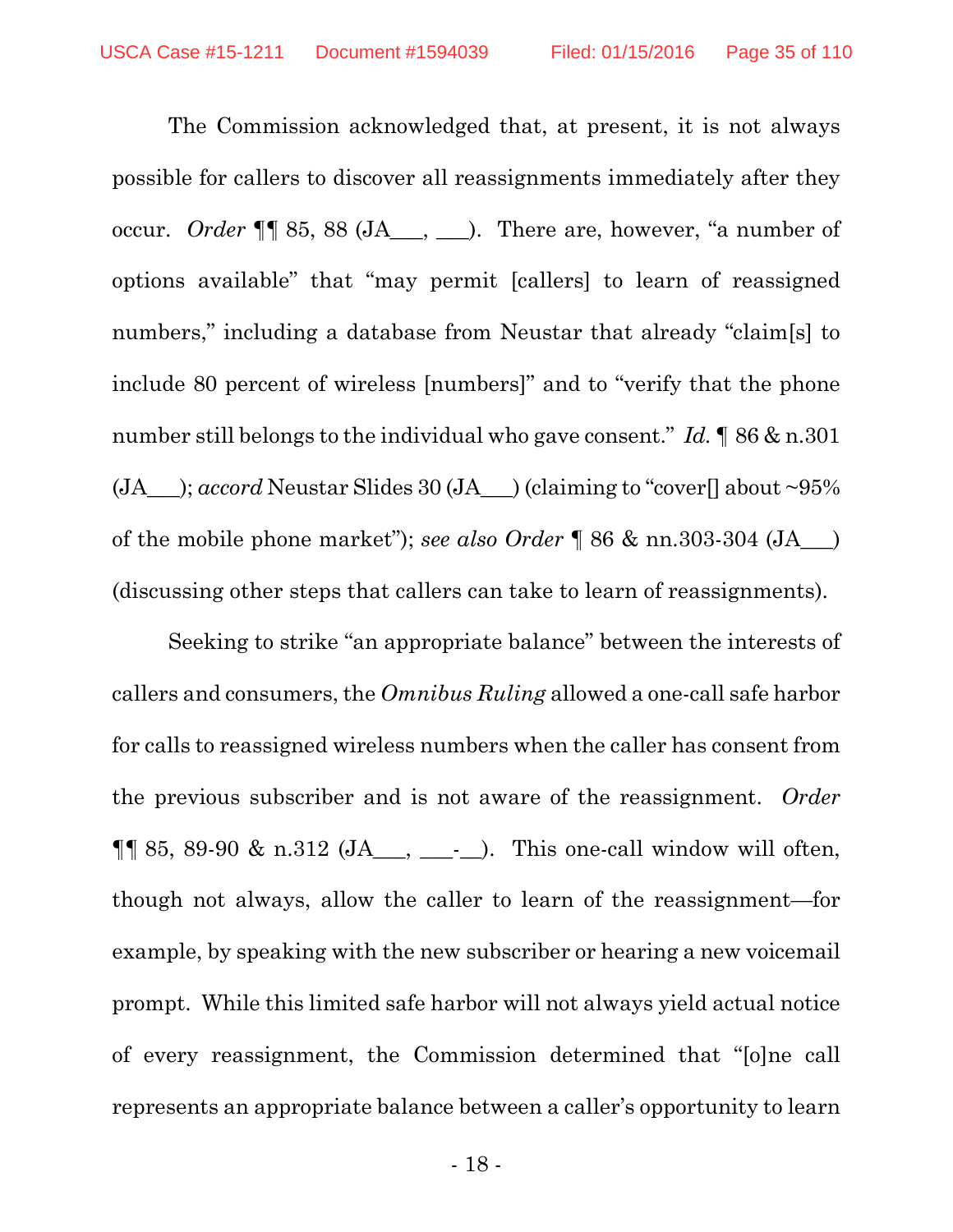of the reassignment and the privacy interests of the new subscriber to avoid a potentially large number of calls to which he or she never consented." *Id.* ¶ 90 & n.312 (JA\_\_\_).

#### **3. Revoking Consent**

The *Omnibus Ruling* also addressed whether and how a consumer who has previously given consent to receive automated calls may later revoke that consent.

Both the FCC and the FTC have long implicitly recognized a right to revoke consent by requiring prerecorded telemarketing calls to provide an opt-out mechanism that is announced at the start of the call. *Order* ¶ 64  $(JA)$  (citing 47 C.F.R. § 64.1200(a)(7)(i)(B), (b)(3)); 16 C.F.R. § 310.4(b)(1)(v)(B)(ii)(A)-(B); *see 2012 TCPA Order* ¶¶ 44-49. And in a 2012 declaratory ruling, the Commission repeatedly indicated that consumers can opt out of future messages. *SoundBite Declaratory Ruling*, 27 FCC Rcd. 15391 (2012); *see Order* ¶ 57 (JA\_\_\_).

In the *Omnibus Ruling*, the FCC reaffirmed that consumers who have consented to receive automated calls have the right to later revoke their consent. *Order* ¶¶ 56-58 (JA\_\_\_-\_\_). The Commission "agree[d] with the Third Circuit that, 'in light of the TCPA's purpose, any silence in the statute as to the right of revocation should be construed in favor of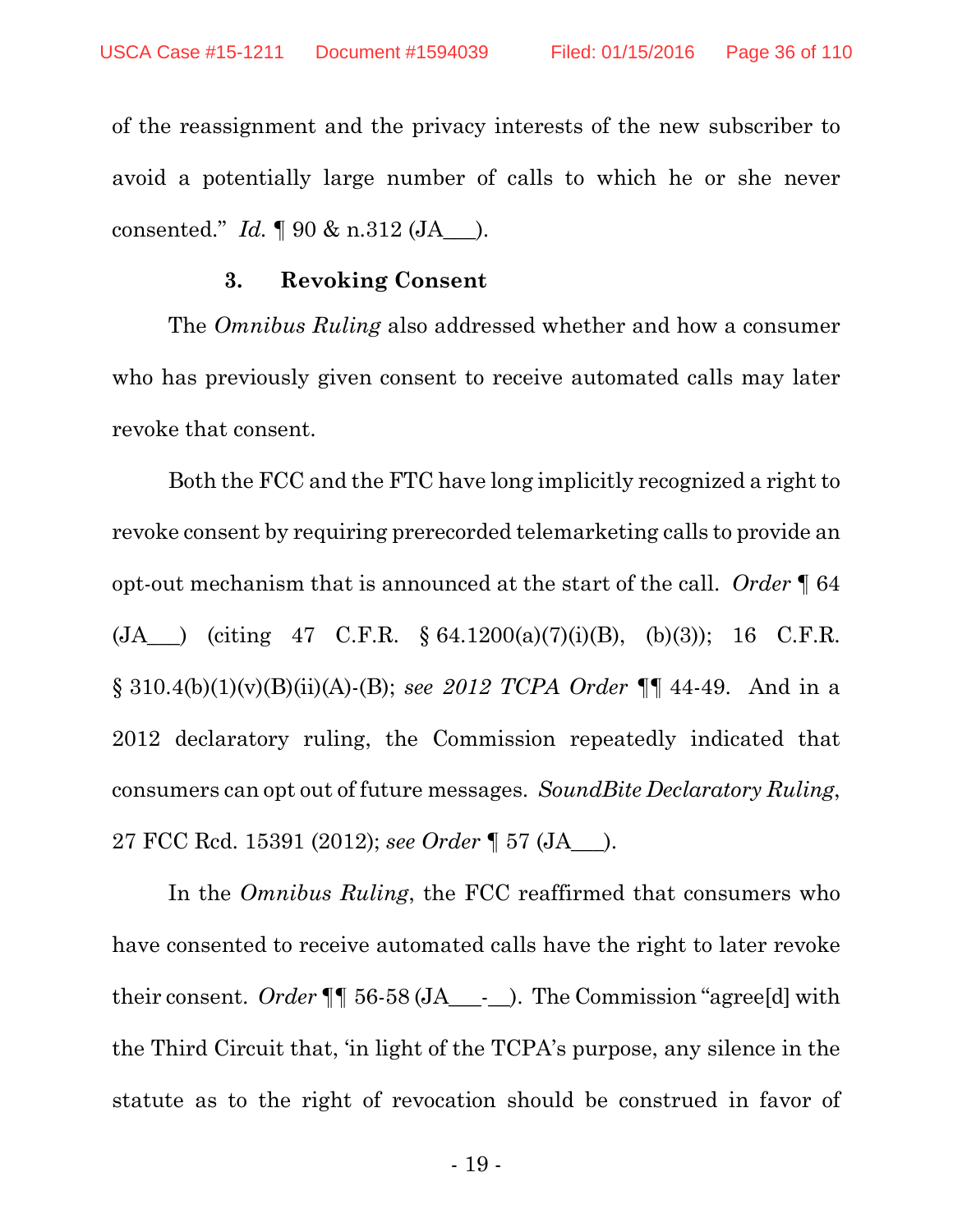consumers,'" because this approach "gives consent its most appropriate meaning within the consumer-protection goals of the TCPA." *Id.* ¶ 56 (JA\_\_\_-\_\_) (quoting *Gager v. Dell Fin. Servs., LLC*, 727 F.3d 265, 270 (3d Cir. 2013)). The Commission further observed that allowing consumers to revoke consent is consistent with common-law principles. *Id.* ¶ 58 (JA\_\_\_). "By contrast, an interpretation that would lock consumers into receiving unlimited, unwanted texts and voice calls is counter to the consumerprotection purposes of the TCPA and to common-law notions of consent." *Id.* 1 56 (JA ).

The Commission then ruled that "callers may not control consumers' ability to revoke consent" and "may not infringe on that ability by designating an exclusive means to revoke." *Order* ¶ 63 (JA\_\_\_). As the Commission explained, "allow[ing] callers to designate the exclusive means of revocation would, at least in some circumstances, materially impair" consumers' right to revoke consent. *Id.* ¶ 66 (JA\_\_\_). And it would make little sense to allow "a caller \* \* \* with actual knowledge that a consumer has [attempted to] revoke[] previously-given consent \* \* \* to robocall [the] consumer without facing TCPA liability, despite the consumer's repeated reasonable attempts to revoke consent." *Id.* ¶ 67  $(JA$ .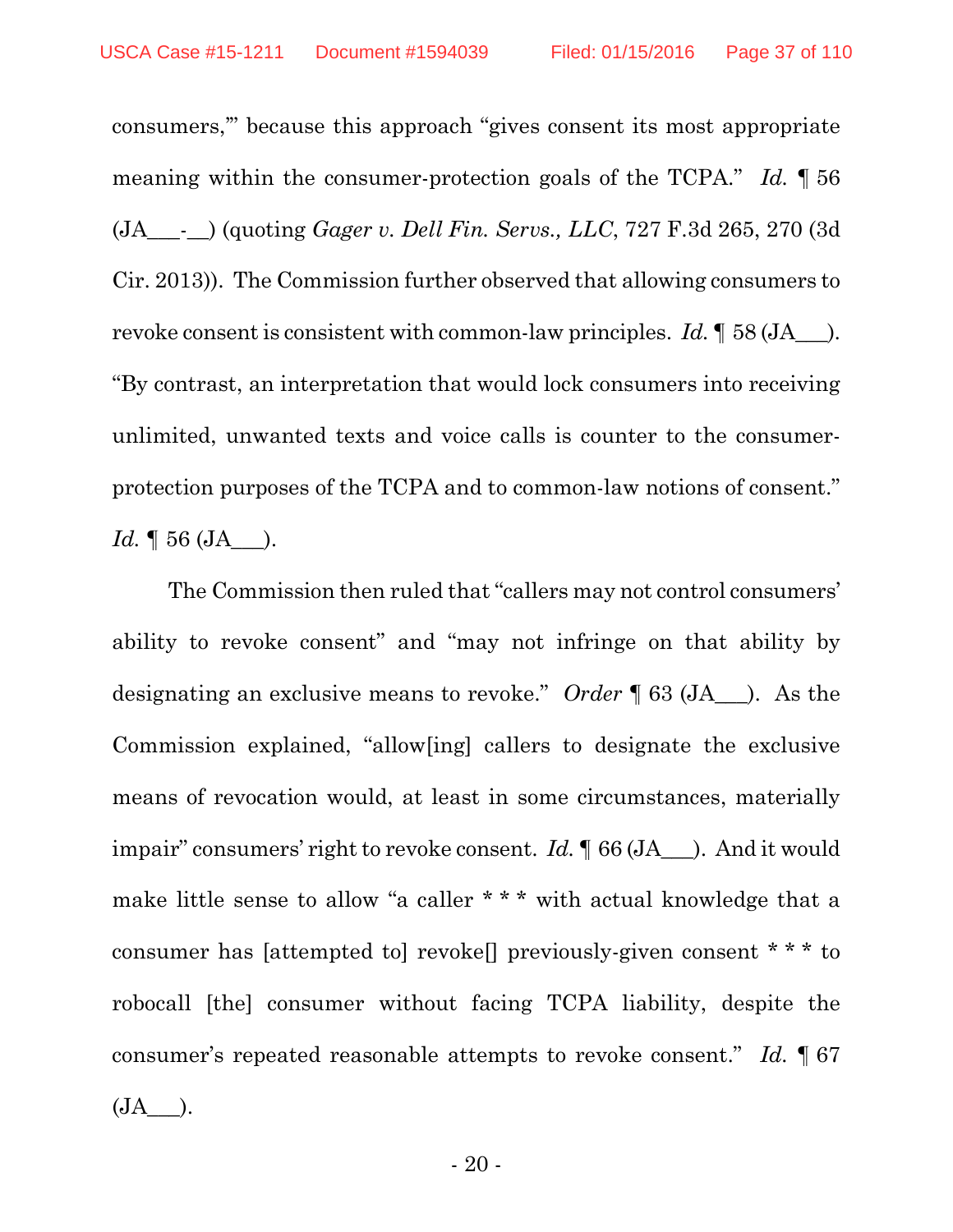Consumers are instead free to revoke consent "using any reasonable method[,] including orally or in writing." *Order* ¶ 64 (JA\_\_\_). Reasonable revocation has two components. First, the consumer must "clearly express[] a desire not to receive future messages." *Id.* ¶ 63 (JA\_\_\_). Second, the method of communicating that desire must be "reasonable" that is, it must be communicated in such a way that "callers typically will not find it overly burdensome to implement mechanisms to record and effectuate [the] consumer's request." *Id.* ¶ 64 (JA\_\_\_). Under this standard, consumers "generally may revoke" their prior consent "by way of a consumer-initiated call, directly in response to a call initiated or made by a caller, or at an in-store bill payment location." *Ibid.*

### **4. Exemptions For Certain Healthcare Calls**

Finally, the *Omnibus Ruling* addressed the treatment of certain healthcare calls to wireless numbers.

In 2012, the Commission exercised its authority under 47 U.S.C. § 227(b)(1)(B) to exempt healthcare calls covered by the Health Insurance Portability and Accountability Act of 1996 (HIPAA), 42 U.S.C. §§ 1320 *et seq.*, from the TCPA's restrictions on calls to residential numbers. *2012 TCPA Order* ¶¶ 57-65; *see* 47 C.F.R. § 64.1200(a)(3)(v). The Commission explained that when "the calls at issue \* \* \* are intended to communicate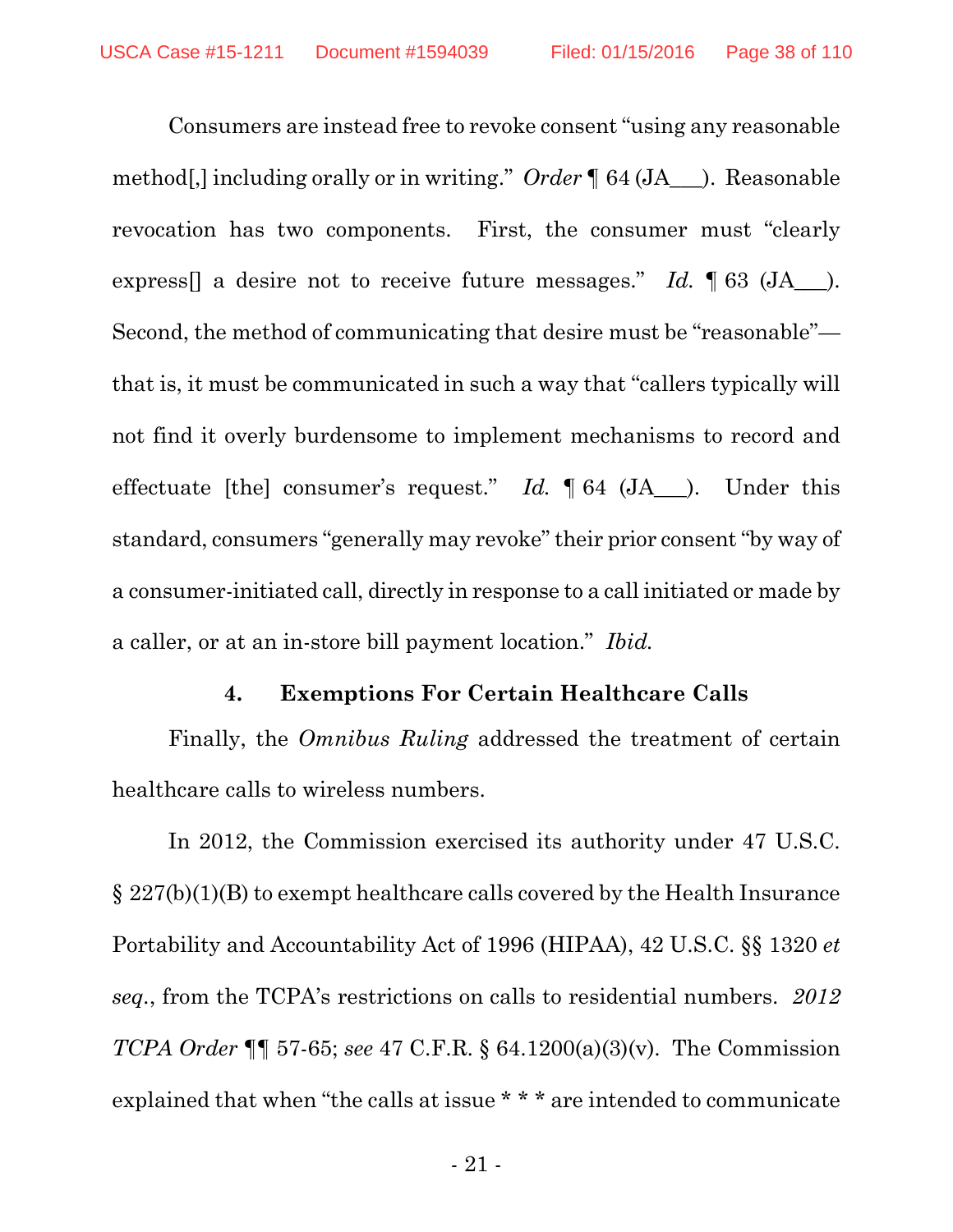health care-related information rather than to offer property, goods, or services," they "do not tread heavily upon \* \* \* consumer privacy interests" so long as they "are placed by the consumer's health care provider to the consumer and concern the consumer's health." *2012 TCPA Order* ¶ 63.

In the *Omnibus Ruling*, the Commission exercised its separate authority under 47 U.S.C. § 227(b)(1)(C) to exempt certain HIPAA-covered healthcare calls from the TCPA's restrictions on calls to wireless numbers. *Order* ¶ 143-148 (JA\_\_\_-\_\_). The Commission exempted "calls for which there is exigency and that have a healthcare treatment purpose," including prescription notifications, exam confirmations, and pre-operative instructions. *Id.* ¶ 146 (JA\_\_\_). It declined, however, to exempt calls "that include telemarketing, solicitation, or advertising content, or which include accounting, billing, debt-collection, or other financial content," because "[t]imely delivery of these types of messages is not critical to a called party's healthcare, and they therefore do not justify setting aside a consumer's privacy interests" for calls to wireless numbers. *Ibid.*

#### **STANDARD OF REVIEW**

An agency's construction of the statutes it administers is governed by *Chevron U.S.A., Inc. v. Natural Resources Defense Council*, 467 U.S. 837 (1984). Under *Chevron*, "if the statute is silent or ambiguous with respect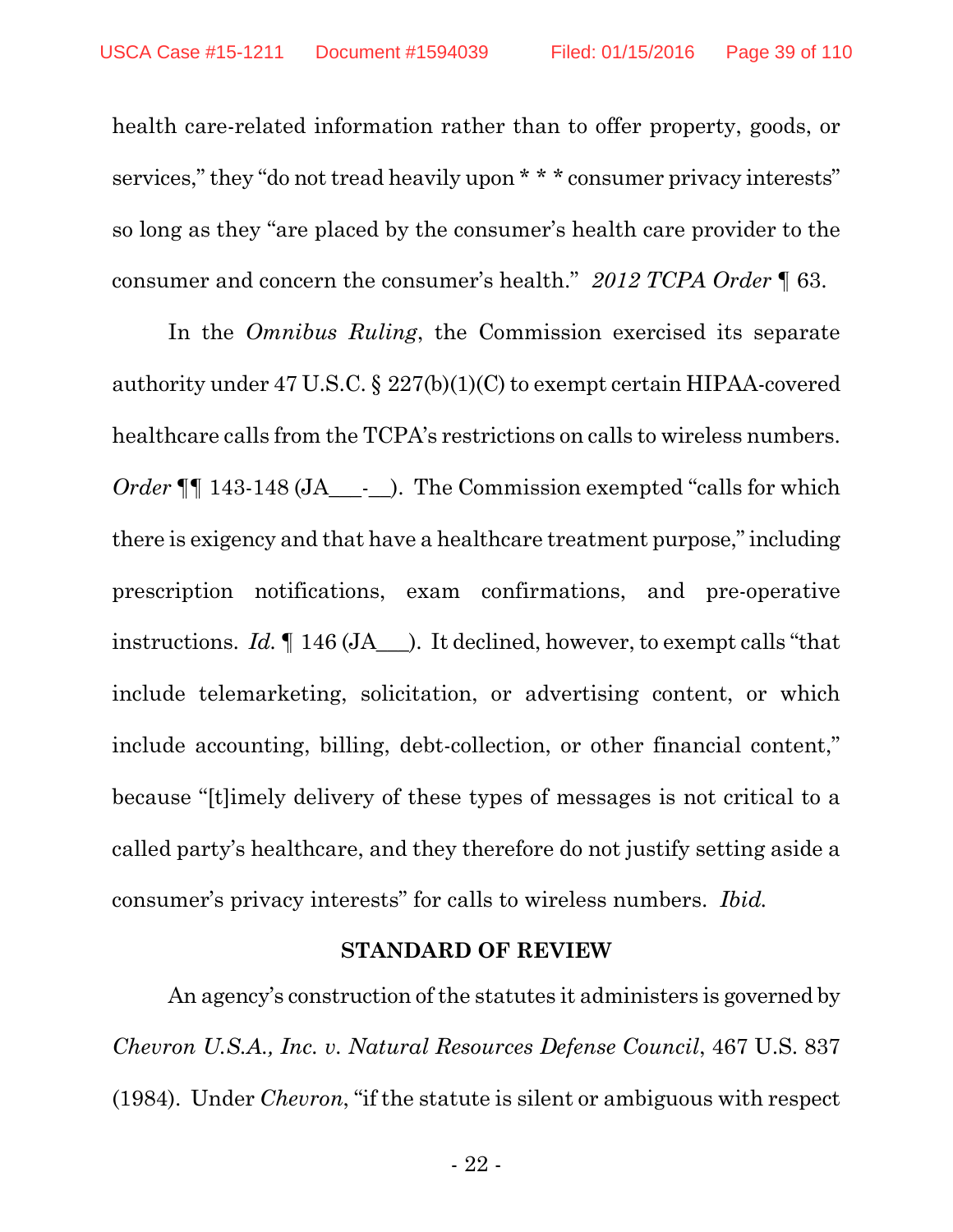to [a] specific issue, the question for the court is whether the agency's answer is based on a permissible construction of the statute." *Id.* at 843. If so, the Court must "accept the agency's construction of the statute, even if the agency's reading differs from what the court believes is the best statutory interpretation." *Nat'l Cable & Telecomm. Ass'n v. Brand X*, 545 U.S. 967, 980 (2005).

Agency deference under *Chevron* "is rooted in a background presumption" that Congress "knows to speak in plain terms when it wishes to circumscribe \* \* \* agency discretion." *City of Arlington v. FCC*, 133 S. Ct. 1863, 1868 (2013). Even when a statute "speak[s] directly to the precise question at issue," it does not foreclose agency discretion unless Congress "unambiguously express[es] its intent through its choice of statutory language." *Young v. Cmty. Nutrition Inst.*, 476 U.S. 974, 980 (1986).

A court may not overturn agency action unless it is arbitrary, capricious, an abuse of discretion, or otherwise contrary to law. 5 U.S.C. § 706(2). "Under this highly deferential standard of review," courts must "presume[] the validity of agency action and must affirm unless the Commission failed to consider relevant factors or made a clear error in judgment." *Cellco P'ship v. FCC*, 357 F.3d 88, 93 (D.C. Cir. 2004) (citations omitted).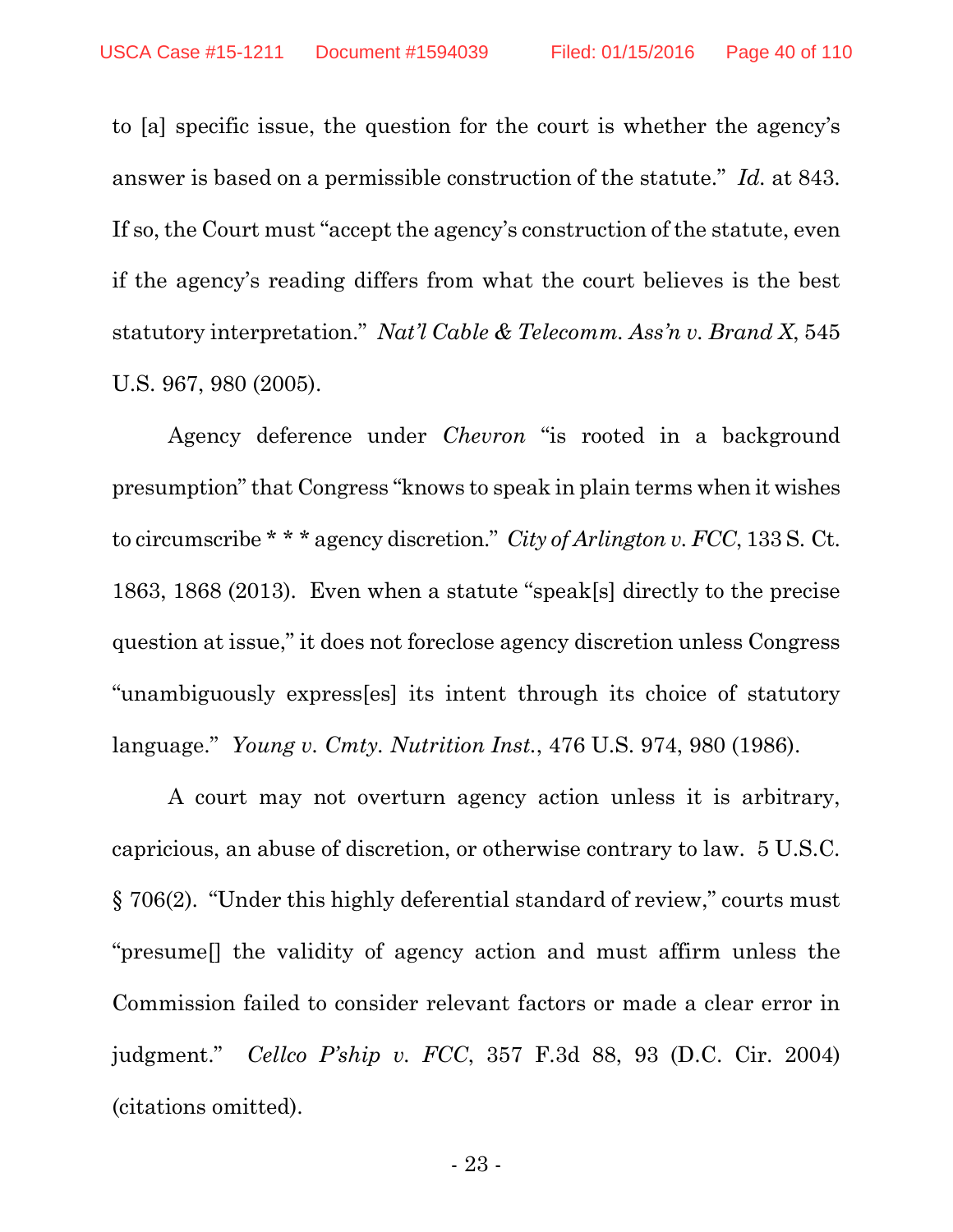#### **SUMMARY OF THE ARGUMENT**

**I.** The FCC's treatment of autodialers is reasonable and consistent with the statutory text.

**A.** The Commission permissibly ruled that the term "capacity" is not strictly limited to a device's *present* capacity and can also include potential capacity or abilities. Dictionary definitions, ordinary usage, and principles of statutory interpretation all agree that "capacity" can include potential abilities. By contrast, petitioners' proposed distinction between "present" and "potential" capacities is unclear and unworkable. The Commission properly recognized that the focus should instead be on whether a given ability is "too attenuated" or "theoretical."

**B.** The Commission's treatment of devices that call numbers from a stored list or database, such as predictive dialers, is not properly before the Court, because that issue was addressed in past rulings that the Commission did not reconsider or reopen here. In any event, Petitioners' contention that these devices are exempt from the autodialer restrictions because they do not necessarily call random or consecutive telephone numbers misreads the statute, which does not unambiguously impose any such requirement. Indeed, Petitioners offer no sensible reason why Congress would have sought to prohibit automated calls to lists of random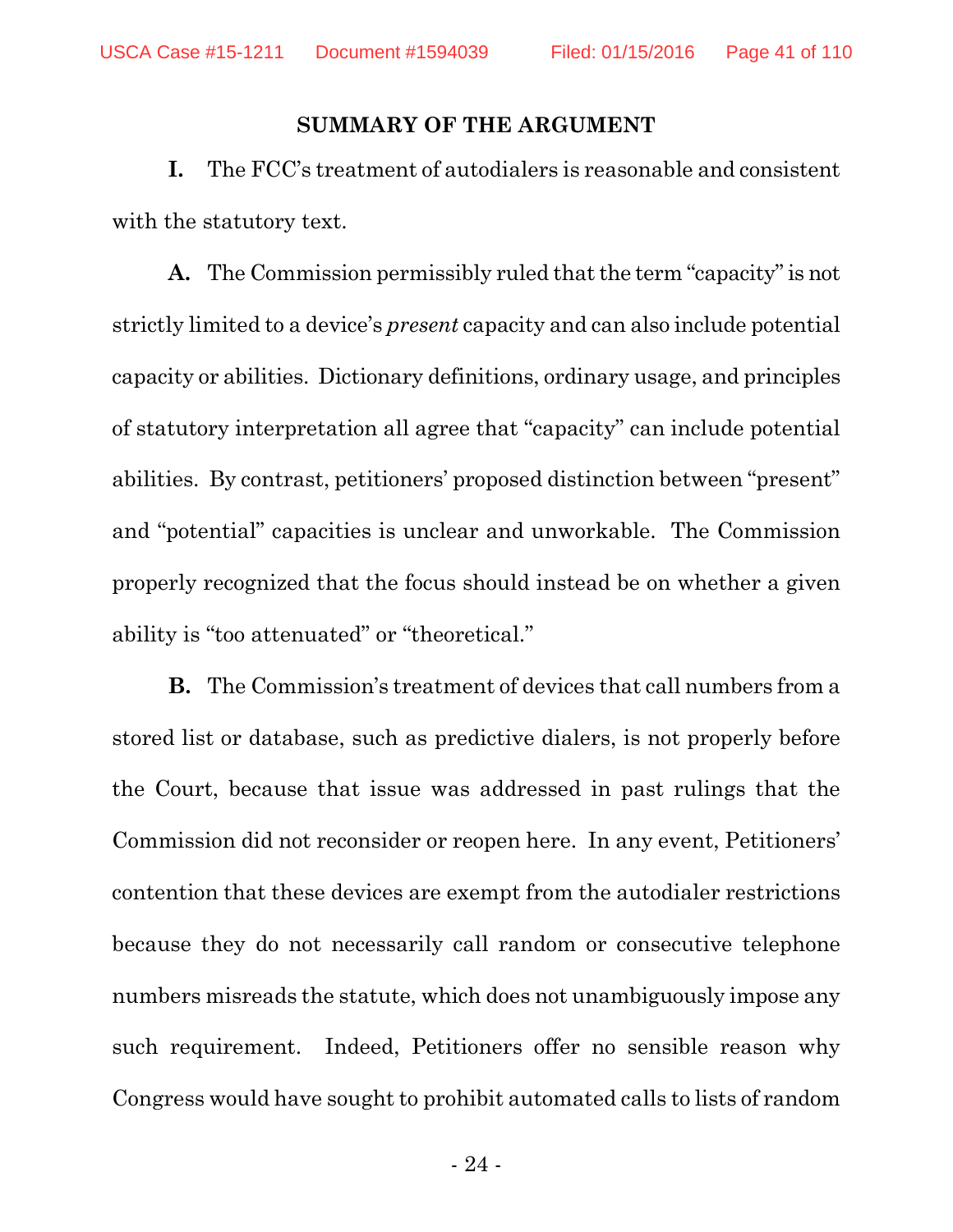or consecutive numbers, but not to any other lists of numbers. Even if the status of these devices were in doubt, Congress has ratified the Commission's approach through subsequent amendments to the statute.

**II.** The Commission permissibly interpreted "consent of the called party" to refer to the consent of the current subscriber (or current customary user) of a telephone number—that is, the party whose number was actually called. Nothing in the statute supports Petitioners' view that the identity of the "called party" should turn on the intent or expectations of the caller. And although the Commission could have stopped there, its independent decision to allow a one-call safe harbor is a reasonable measure to balance the interests of callers and consumers.

**III.** Petitioners do not dispute that the TCPA permits consumers to revoke their prior consent; they challenge only *how* consumers may do so. Because the statute is silent on that issue, the Commission had broad authority to fill that statutory gap. In view of the TCPA's consumerprotection goals, it was reasonable for the Commission to conclude that consumers should be able to revoke consent by any reasonable means and that callers should not be allowed to control consumers' ability to revoke consent.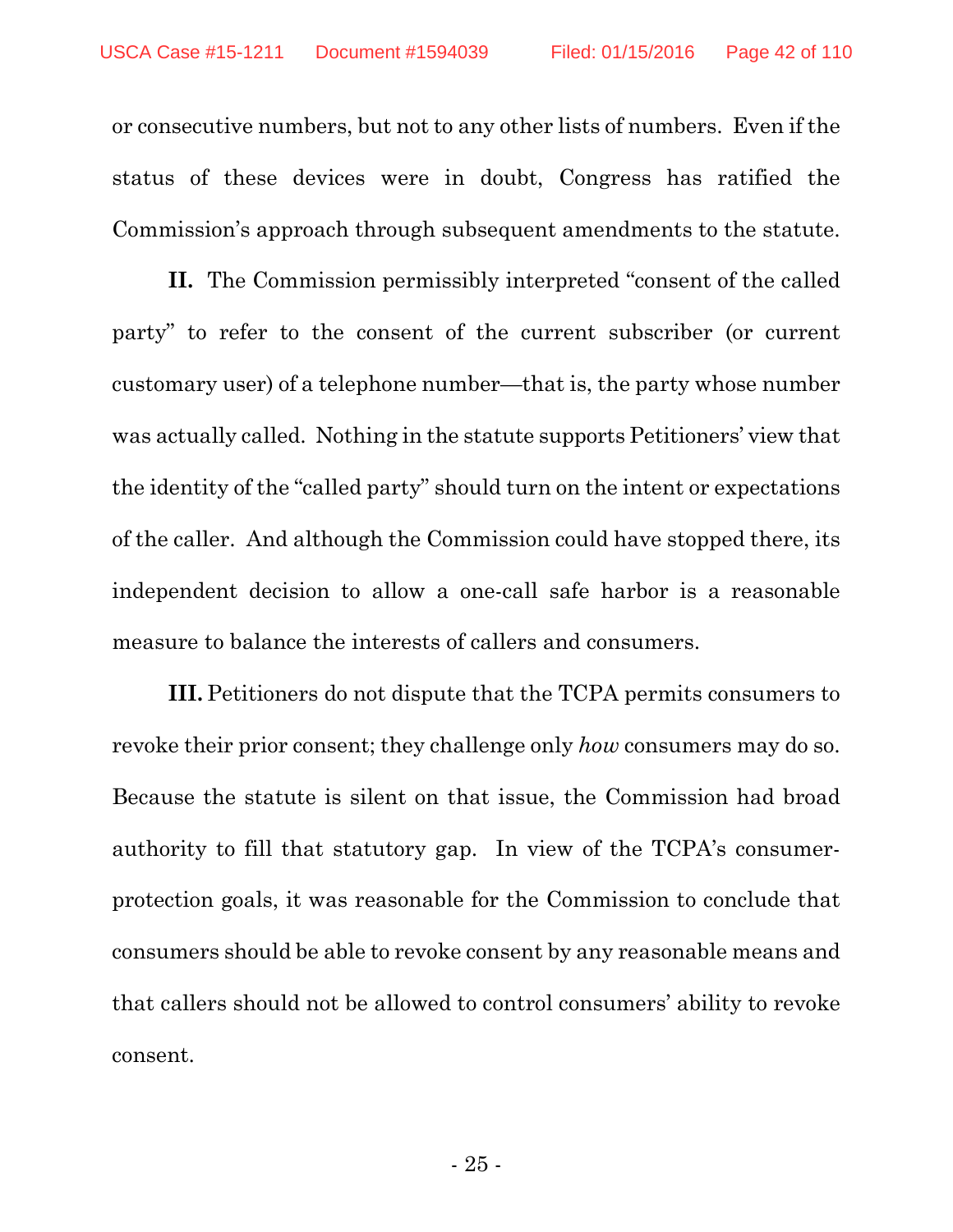**IV.** It was neither arbitrary nor capricious for the Commission to exempt healthcare-related calls to wireless numbers only when those calls serve a healthcare-treatment purpose. Nor was it unreasonable for the Commission to grant an arguably narrower exemption for calls to wireless numbers than for calls to residential numbers; the statute itself treats these calls differently.

### **ARGUMENT**

# **I. THE COMMISSION'S TREATMENT OF AUTODIALERS IS REASONABLE AND CONSISTENT WITH THE STATUTORY TEXT.**

Contrary to Petitioners' broad portrayal, the *Omnibus Ruling* does not purport to define what constitutes an autodialer, much less to alter the statutory definition. In fact, the *Omnibus Ruling* specifically declined to "address the exact contours of the 'autodialer' definition" or "to determine comprehensively each type of equipment that falls within that definition." *Order*  $\P$  17 (JA ). Instead, with respect to autodialers, the Commission narrowly addressed a discrete issue: whether the autodialer restrictions must be limited to devices that have the "*present* capacity" to autodial telephone numbers, even though the text of the statute is not so limited. The Commission's ruling on that issue is reasonable and consistent with the statutory text.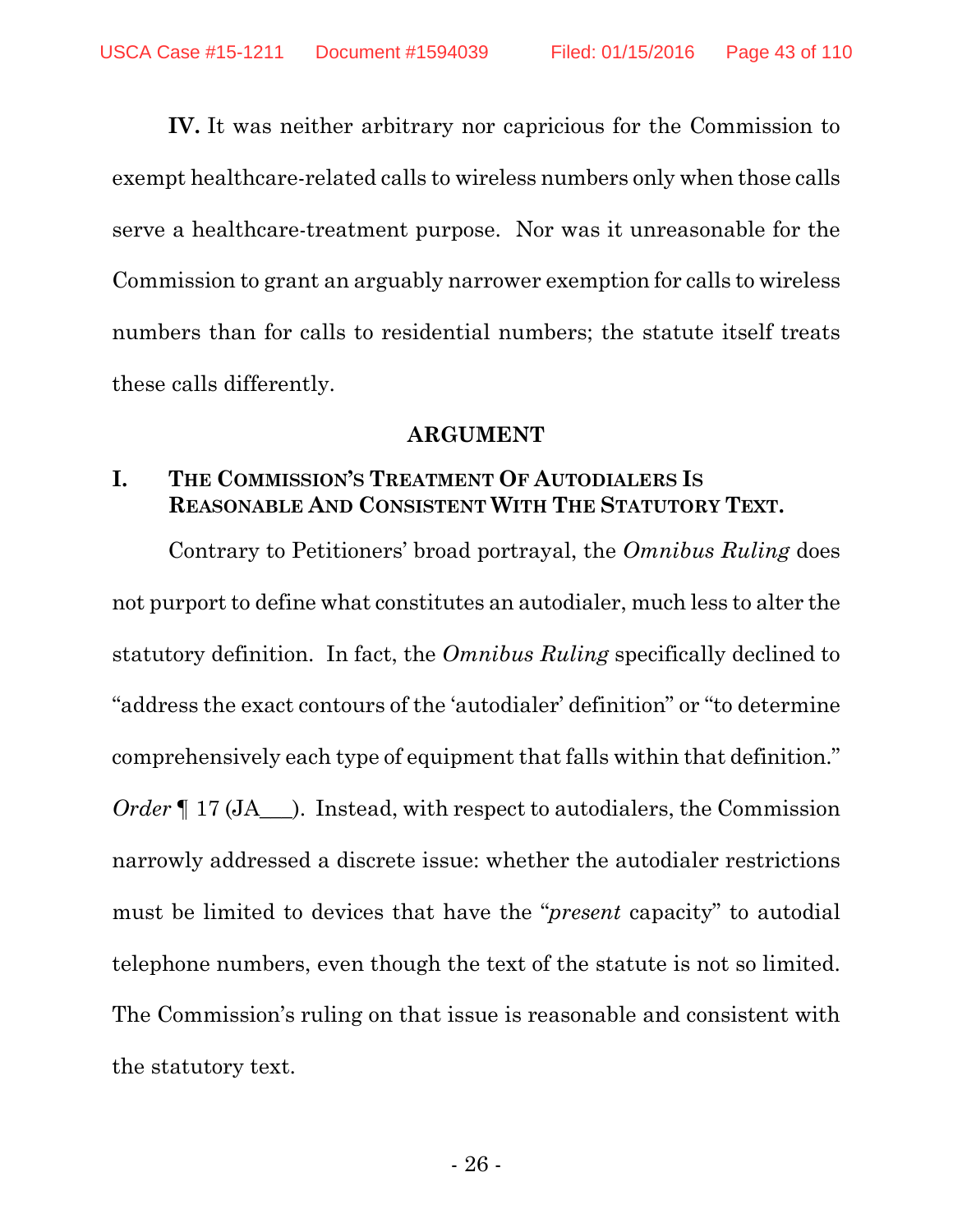# **A. The Commission's Ruling That "Capacity" Need Not Be Limited To "Present Capacity" Is Reasonable And Consistent With The Statutory Text.**

The Commission reasonably denied Petitioners' request to limit the TCPA's autodialer restrictions to devices that have the "current capacity" or "present ability" to autodial telephone numbers at the time a call is made. *See Order*  $\P\P$  11-22 (JA - ). Congress nowhere imposed such a limitation in the statute, and adopting Petitioners' proposed limitation would undermine enforcement of the TCPA's consumer-privacy protections.

**1.** Petitioners have failed to demonstrate that the text of the statute unambiguously limits the autodialer restrictions to devices with the "present" capacity to autodial numbers at the time a call is made.

The "principal problem" with Petitioners' position is that it would require the Court to add a word that "do[es] not appear in the statute." *Pub. Citizen, Inc. v. Rubber Mfrs. Ass'n*, 533 F.3d 810, 816 (2008). The TCPA defines an autodialer to include any "equipment which has the capacity" to autodial telephone numbers—not merely the *present* capacity. 47 U.S.C. § 227(a)(1). That Petitioners' preferred interpretation would ""add[] words that are not in the statute that the legislature enacted' \* \* \* creates strong doubts about whether [their] interpretation is correct, let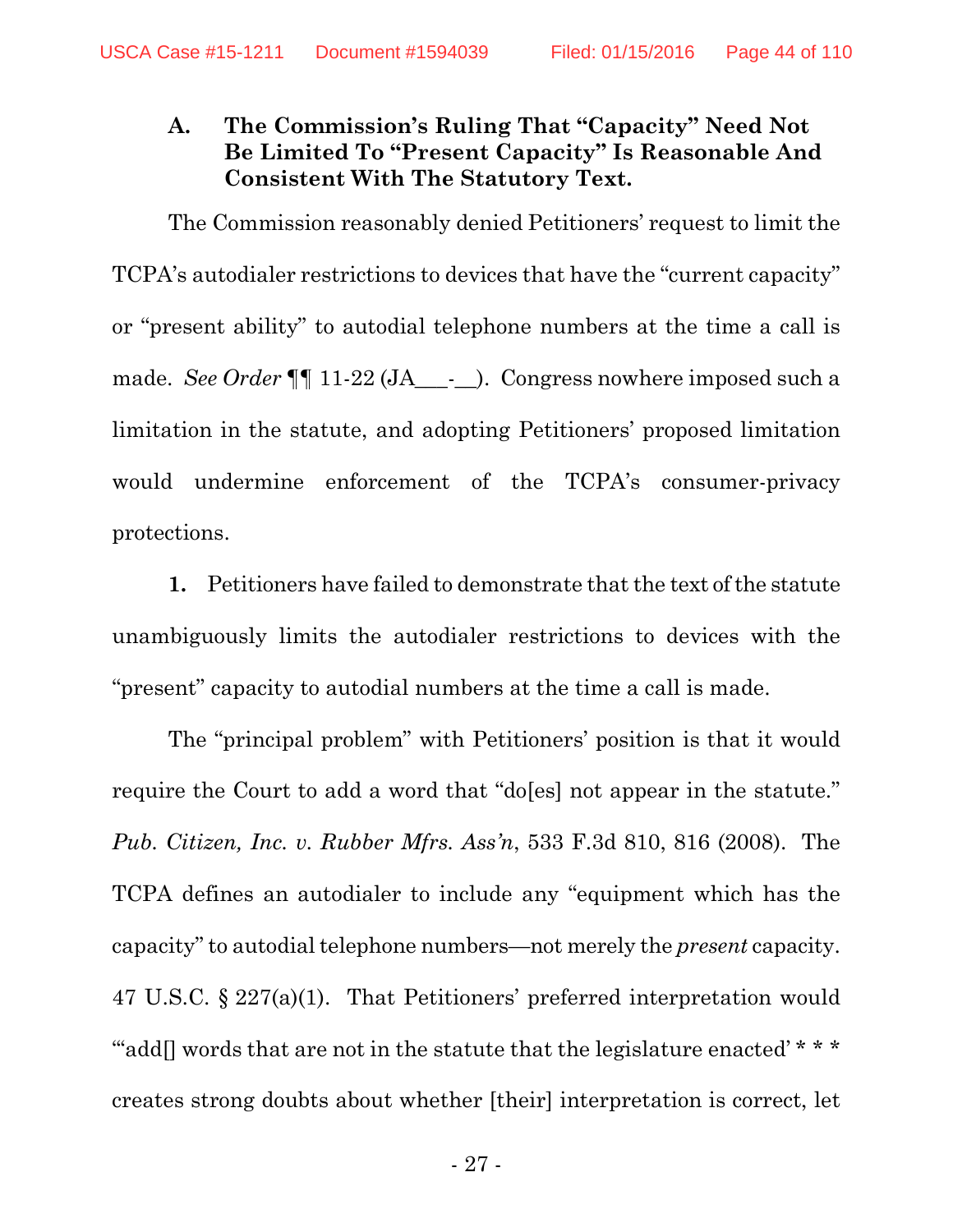alone unambiguously clear." *Adirondack Med. Ctr. v. Sebelius*, 740 F.3d 692, 700 (D.C. Cir. 2014); *see also Nat'l Mining Ass'n v. Kempthorne*, 512 F.3d 702, 709 (D.C. Cir. 2008) ("Congress enacted the ambiguous 'valid existing rights' instead of the more precise 'valid existing property rights,'" thereby "delegat[ing] policymaking authority [to an agency] through ambiguity.").

Dictionary definitions of "capacity" readily encompass both present *and potential* capacity. *Order* ¶ 19 & n.70 (JA\_\_\_); *see*, *e.g.*, *American Heritage Dictionary of the English Language* (4th ed. 2001) ("potential for growth, development, or accomplishment"); *Merriam-Webster's Collegiate Dictionary* (11th ed. 2003) ("potential or suitability for holding, storing, or accommodating"); *Webster's New World College Dictionary* (5th ed. 2014) ("the quality of being adapted  $***$  or susceptible  $***$ ; potentiality"); *Webster's Third New International Dictionary* (2002) ("potentiality for production or use"). And when there are "alternative dictionary definitions of the word" used in a statute, the agency charged with administering the statute may permissibly choose between them. *Nat'l R.R. Passenger Corp. v. Bos. & Me. Corp.*, 503 U.S. 407, 418 (1992); *accord Brand X*, 545 U.S. at 1002.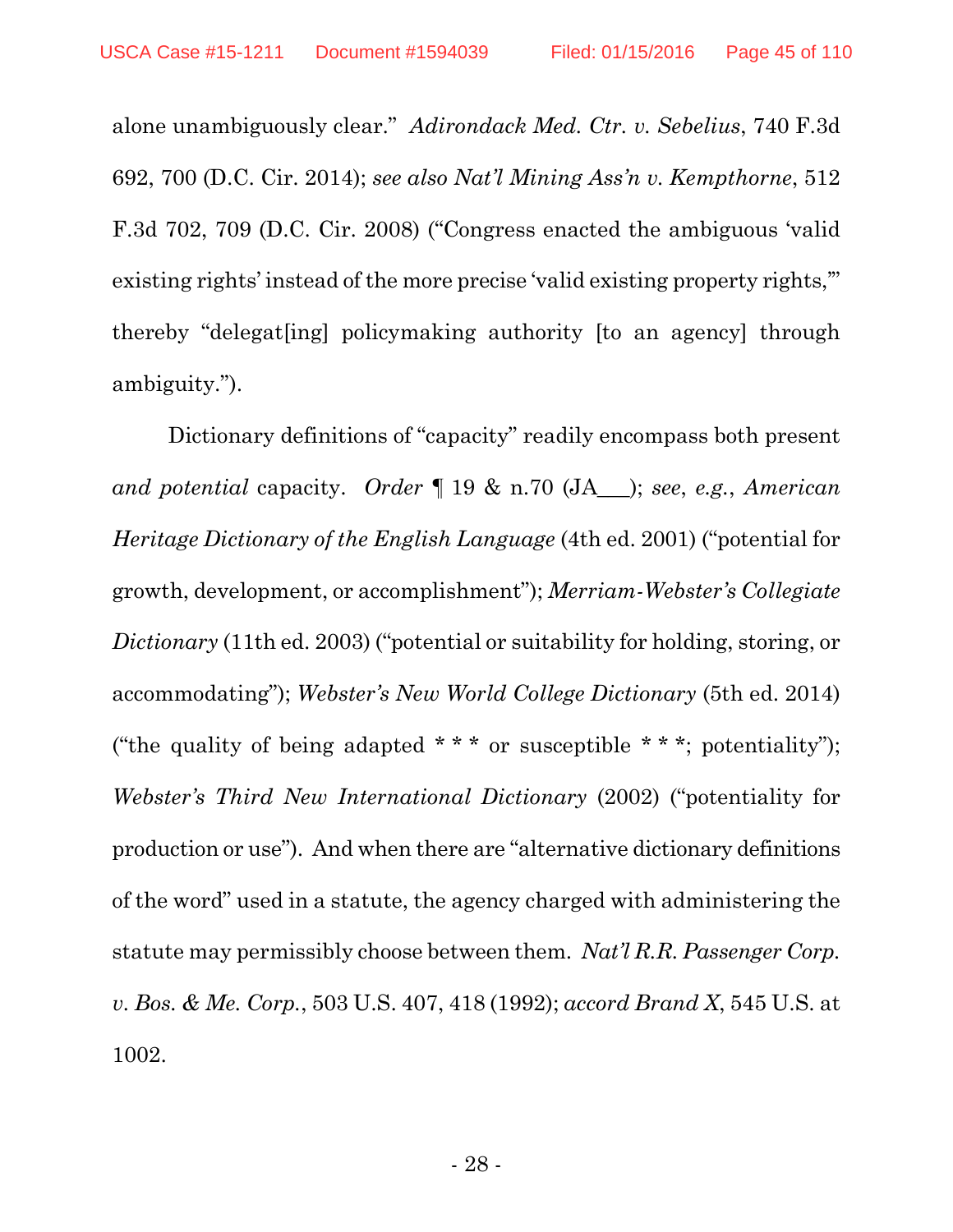Petitioners argue (Br. 23-24) that in order to reach potential ability, the statute would need to refer to equipment which "*could have* the capacity" to autodial numbers. As the dictionary definitions demonstrate, however, the word "capacity" *already* incorporates "a sense of futurity or unrealized potentiality" that encompasses potential abilities. *Order* n.70 (JA\_\_\_). There was thus no need for Congress to use a modifier or conditional tense (such as "could have") to address potential abilities; to the contrary, doing so would have been redundant and unidiomatic.

Petitioners' own hypotheticals (Br. 22) do not support their view that "capacity" unambiguously means *present* capacity. Consider these counterexamples:

- If I ask whether the Firefox browser has the "capacity" to play Flash videos, it would be natural for you to answer "Yes, if you download the Flash plug-in"—and it would be incorrect for you to answer "No."
- We would not say that a stadium's seating capacity rises and falls every time a person in a wheelchair enters and exits the stadium; a stadium has the "capacity" to seat people in spaces designated for wheelchairs exists even when no wheelchairs are present.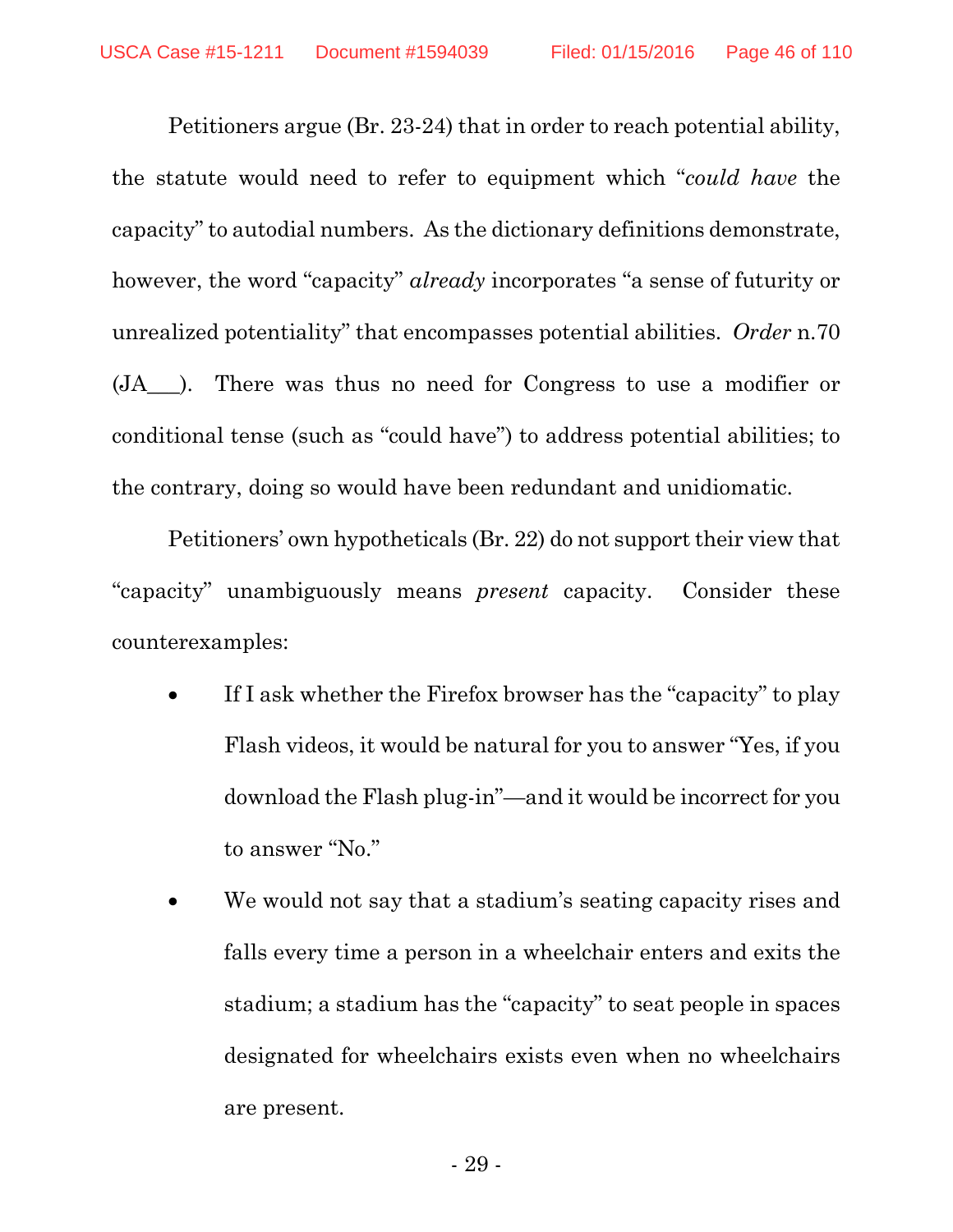• If I own a factory that currently produces 1,000 widgets per week, but could produce 2,500 widgets per week if I were to hire additional workers to run the factory overnight and on weekends, then it would be fair to tell a prospective client that I have the "capacity" to produce 2,500 widgets per week—even though my *present* workforce can't do that.

"[W]here a statute's plain terms admit of two or more reasonable ordinary usages," as here, "the Commission's choice of one of them is entitled to deference." *Brand X*, 545 U.S. at 989.

Indeed, if Congress wanted to unambiguously address only devices with the *present* capacity to autodial numbers, there would have been no reason to use the word "capacity" at all. Congress could instead have used the present tense to regulate any "equipment *which stores and produces* numbers to be called \* \* \* and *dials* such numbers"—an approach that was used in an alternative bill that Congress considered but rejected, *see* H.R. 1589, sec. 3, § 228(a)(1) (102d Cong. 1991) (considering "a device which automatically dials telephone numbers and plays a recorded message"), and in amendments to the autodialer definition that Congress rejected in 2011, *see* H.R. 3035, sec. 2(a)(1) (112th Cong. 2011). *Cf. In re Jiffy Lube Int'l, Inc., Text Spam Litig.*, 847 F. Supp. 2d 1253, 1261 (S.D. Cal. 2012)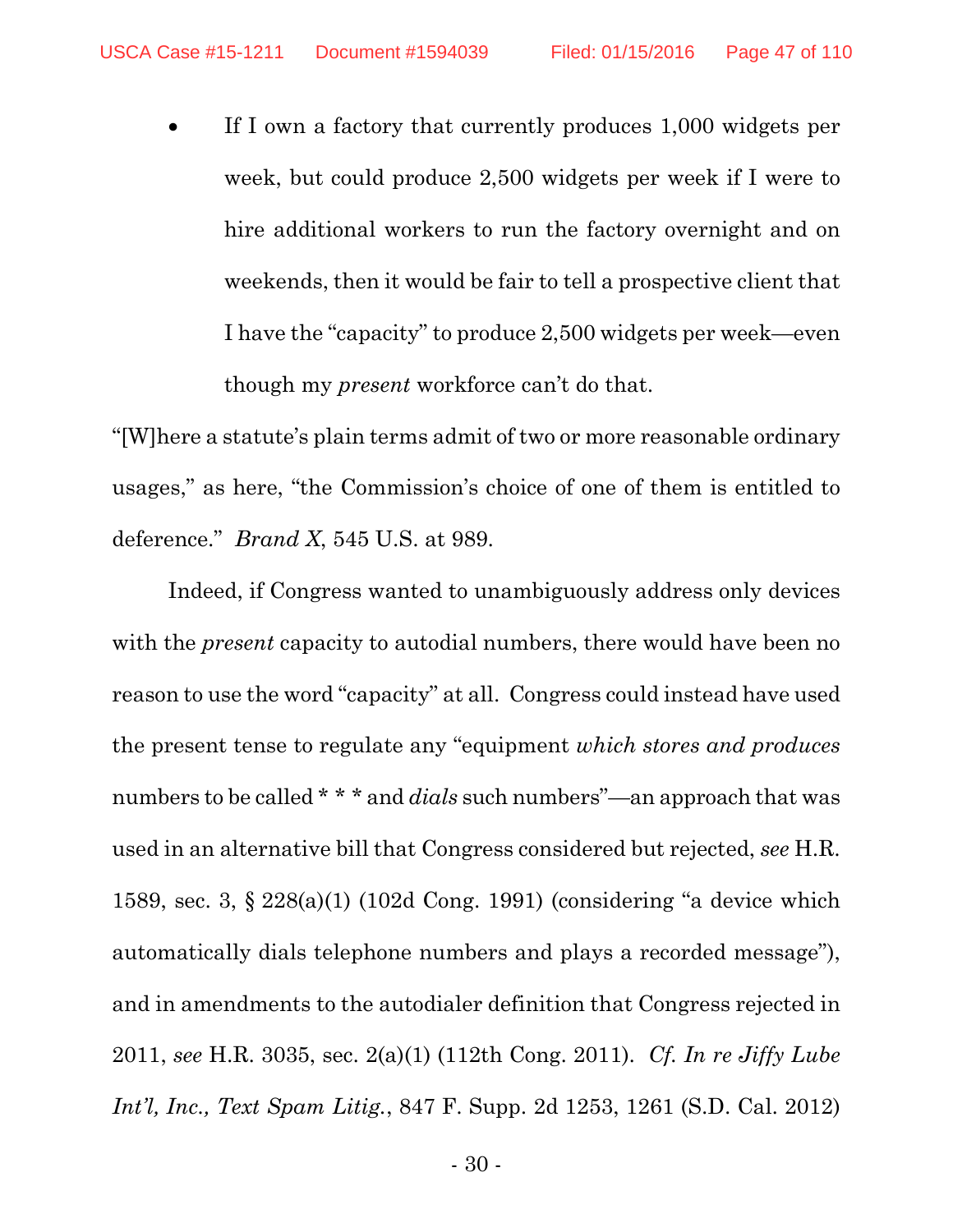(under Petitioners' approach, "the phrase 'has the capacity' would have been superfluous").

**2.** Petitioners' "present capacity" approach is also flawed as a matter of policy, because it would not be administrable and would "create problems for enforcing the TCPA's privacy protections." *Order* ¶ 19 (JA\_\_\_-\_\_).

Petitioners nowhere explain how to distinguish between so-called "present" abilities and mere "potential" abilities. At times, they focus on whether a device would need to be "modified" to operate as an autodialer. *E.g.*, Br. 2, 22-23, 28, 35. But except when a device is *currently in use as* an autodialer, which cannot be the proper test (because the statute applies to equipment with the "capacity" to autodial numbers even when it is not being *used* in that manner), activating the autodialer functionality will always require some degree of "modification"—*e.g.*, shifting a switch from "manual" mode to "autodialer" mode; pressing a button to begin autodialing; selecting an option in a software configuration screen; downloading an autodialer plug-in from the manufacturer's website; replacing the manufacturer's software entirely; or attaching a mechanical dialing rig. The differences between these examples are differences of degree, not of kind, frustrating Petitioners' attempt to draw any clear and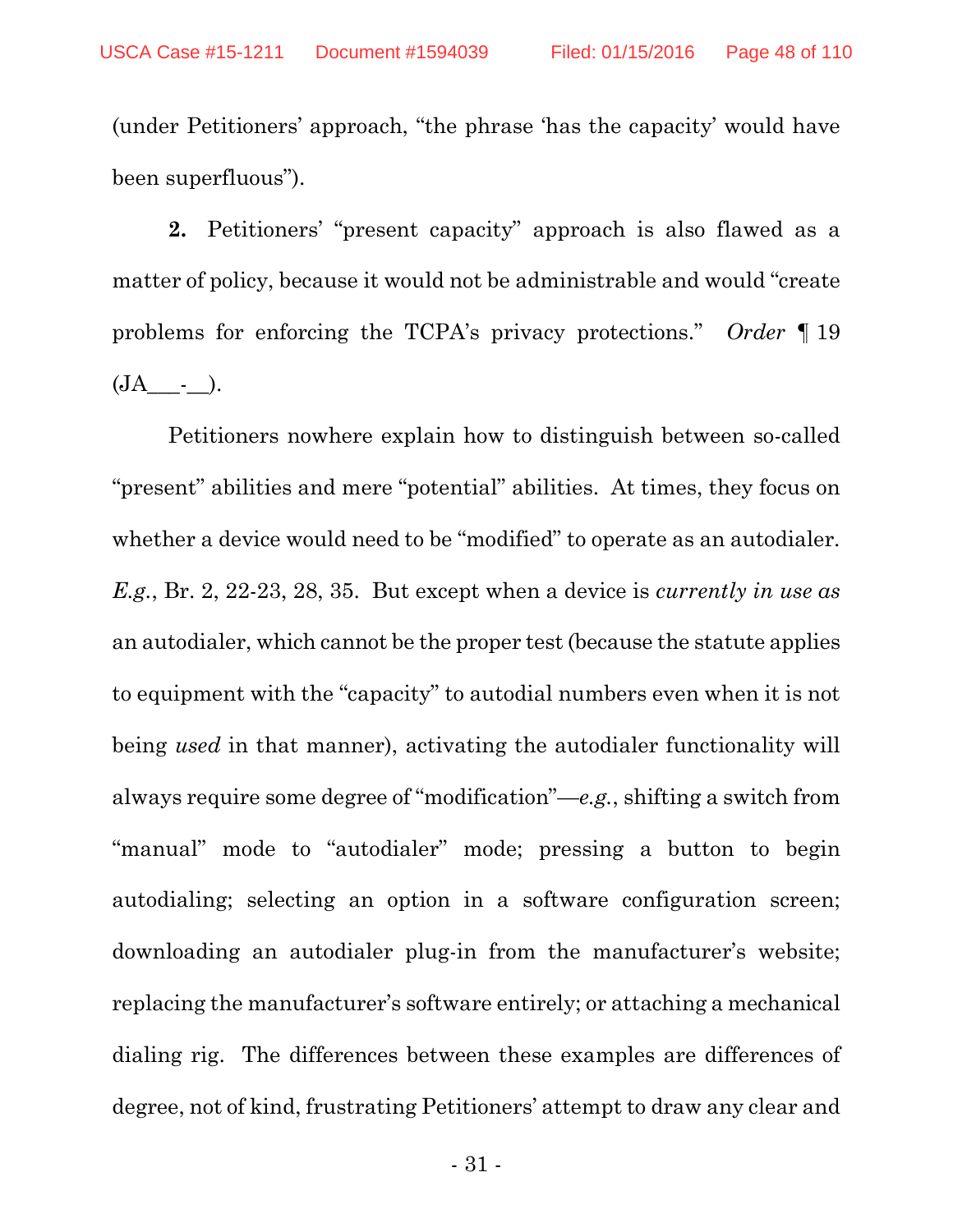administrable line between "present" capacities and "potential" ones. The Commission's approach, by contrast, takes this range of possibilities into account by focusing not on labels (which may prove illusory) but instead on whether the capacity is "too attenuated" or "theoretical" to regard a device as an autodialer. *See Order* ¶ 18 (JA\_\_\_).

Petitioners' approach would also frustrate practical enforcement of the TCPA's privacy protections. For example, many telemarketing devices allow autodialing functionality to be enabled and disabled by flipping a switch or by changing an option in software. Consumers, however, generally cannot know precisely what equipment a caller was using and precisely which functionalities were "enabled" at the time they were called, and cannot be expected to allege these details when filing a complaint. *Cf. Order*  $\P$  19 (JA<sub>\_\_\_</sub>-\_\_) (Petitioners' interpretation "could create problems for enforcing the TCPA's privacy protections with regard to proving how a system with multiple functions was actually used"). To plausibly allege the use of an autodialer, a consumer should only need to allege facts suggesting that the caller used equipment that has the potential capacity to autodial numbers, as most professional dialing equipment does, and need not detail the precise configuration of that equipment at the time the call was made. *See*, *e.g.*, *In re Jiffy Lube*, 847 F. Supp. 2d at 1260 & n.8.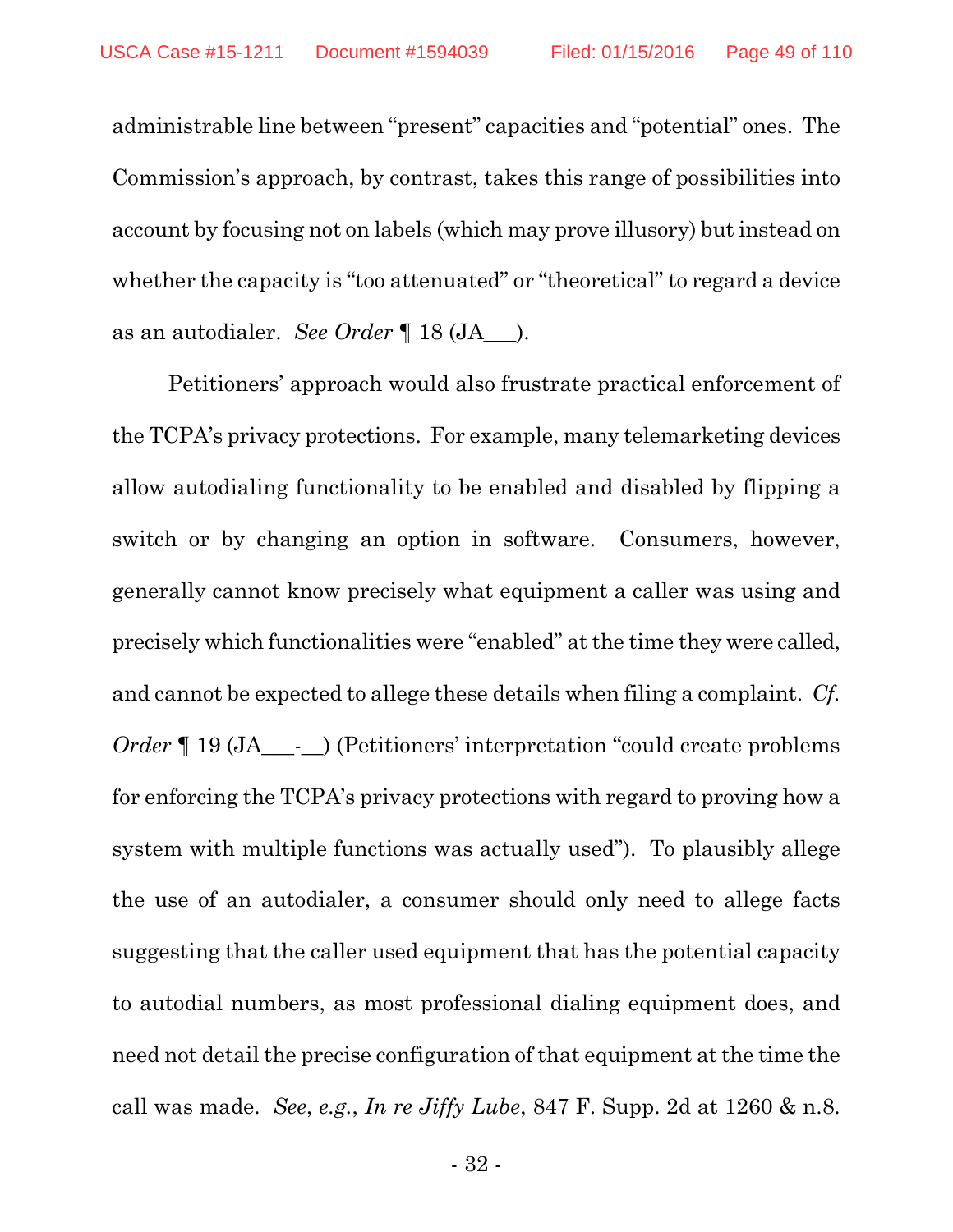Callers should not be able to exploit pleading standards to erect hurdles that prevent consumers from enforcing their TCPA rights in situations where an autodialer was used.

**3.** Reading "capacity" to encompass some potential abilities does not mean, as Petitioners allege, that the autodialer restrictions lack any limiting principle. Rather, the Commission explained, there "must be more than a theoretical potential" that the equipment could operate as an autodialer, and the ability to do so must not be "too attenuated." *Order* ¶ 18 (JA\_\_\_). Thus, for example, neither the theoretical possibility of modifying a rotary phone nor the mere addition of a speed-dial button renders a device an autodialer. *See ibid.*

Petitioners complain (Br. 35-36) that the Commission has not yet sought to comprehensively map the precise boundaries of what constitutes an autodialer under this test. This Court has made clear, however, that agencies "need not deal in one fell swoop with the entire breadth of a novel development," and may instead proceed "'one step at a time,'" especially in complex fields characterized by rapid economic and technological change. *Nat'l Ass'n of Broad. v. FCC*, 740 F.2d 1190, 1207 (D.C. Cir. 1984) (quoting *Williamson v. Lee Optical Co.*, 348 U.S. 483, 489 (1955)); *see also Brand X*, 545 U.S. at 1002 (endorsing FCC's discretion to proceed "incrementally").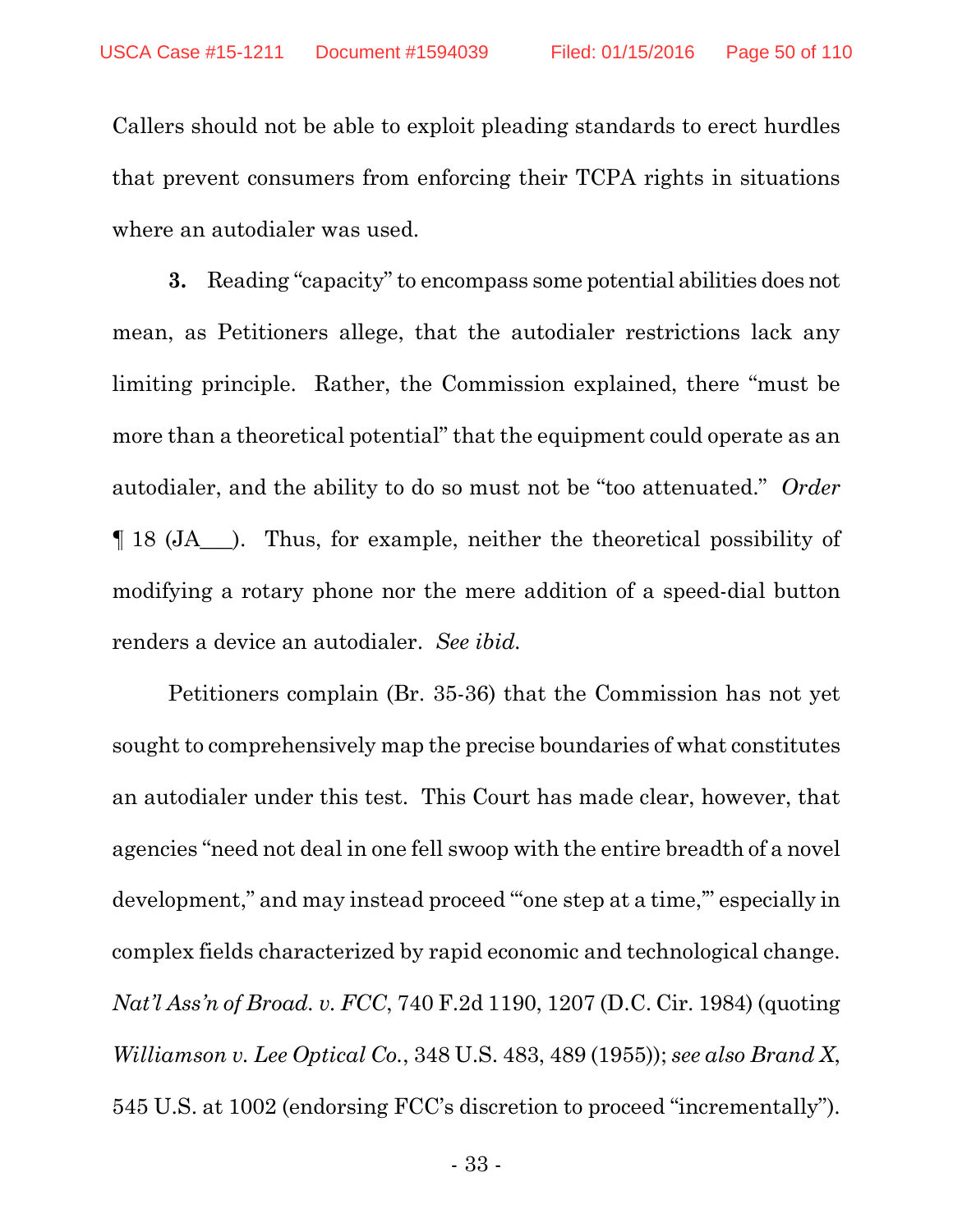It was both lawful and responsible for the Commission to articulate rough "outer limits" for what constitutes an autodialer, *Order* ¶ 18 (JA\_\_\_), and to proceed incrementally if and when further questions arise.

Petitioners are incorrect (Pet. Br. 37) that the Commission's ruling necessarily sweeps in devices such as ordinary smartphones. The Commission specifically declined to address the treatment of smartphones in this order, explaining that "there is no evidence in the record that individual consumers have been sued based on typical use of smartphone technology" and that no party identified "any scenarios under which unwanted calls are likely to result from consumers' typical use of smartphones." *Order* ¶ 21 (JA\_\_\_-\_\_). Nothing in the *Omnibus Ruling* compels a conclusion that ordinary smartphones qualify as autodialers.

It was reasonable for the Commission not to address hypothetical questions about smartphones in this ruling. The Commission ordinarily does not issue declaratory rulings absent a petition specifically asking it to do so and setting forth all potentially relevant facts. No party filed a petition asking the FCC to rule on the status of smartphones, and no factual record was developed below describing the capabilities and limitations of smartphones in general or of any particular smartphone device. Smartphones may theoretically be able to perform any number of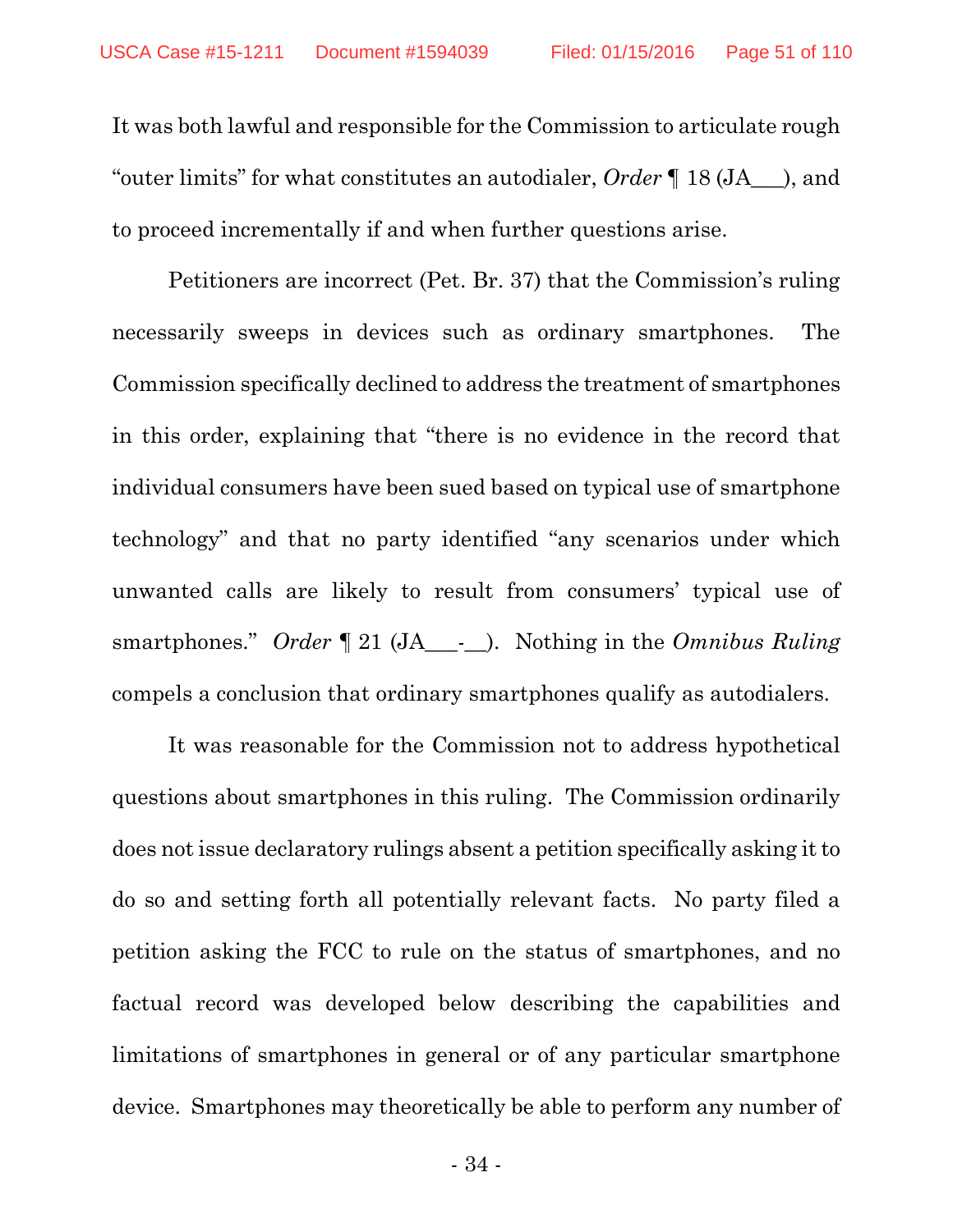functions by downloading some program or app, but the record does not address how attenuated those theoretical possibilities are. Nor has the Commission been presented with any "evidence that friends, relatives, and companies with which consumers do business find those calls unwanted and take legal action against the calling consumer." *Order* ¶ 21 (JA\_\_\_). And the Commission is particularly justified in taking an incremental approach when faced with complex and fast-evolving technology like today's smartphones, which did not even exist until a few years ago. *See Nat'l Ass'n of Broad.*, 740 F.2d at 1211 ("[A]n incremental approach" is "easily justified when an agency acts against a background of rapid technical and social change and when the agency's initial decision as a practical matter is reversible should the future proceedings yield drastically unexpected results.").

Any party concerned about the regulatory treatment of smartphones remains free to file a petition asking the Commission to address that issue. In the meantime, nothing in the *Omnibus Ruling* precludes any party from arguing, before the Commission or in court, that smartphones do not fit the statutory definition of an autodialer. *Cf. In re Jiffy Lube*, 847 F. Supp. 2d at 1262 ("Without further support \* \* \* the court cannot conclude that use of personal electronic devices \* \* \* would be restricted by the TCPA.").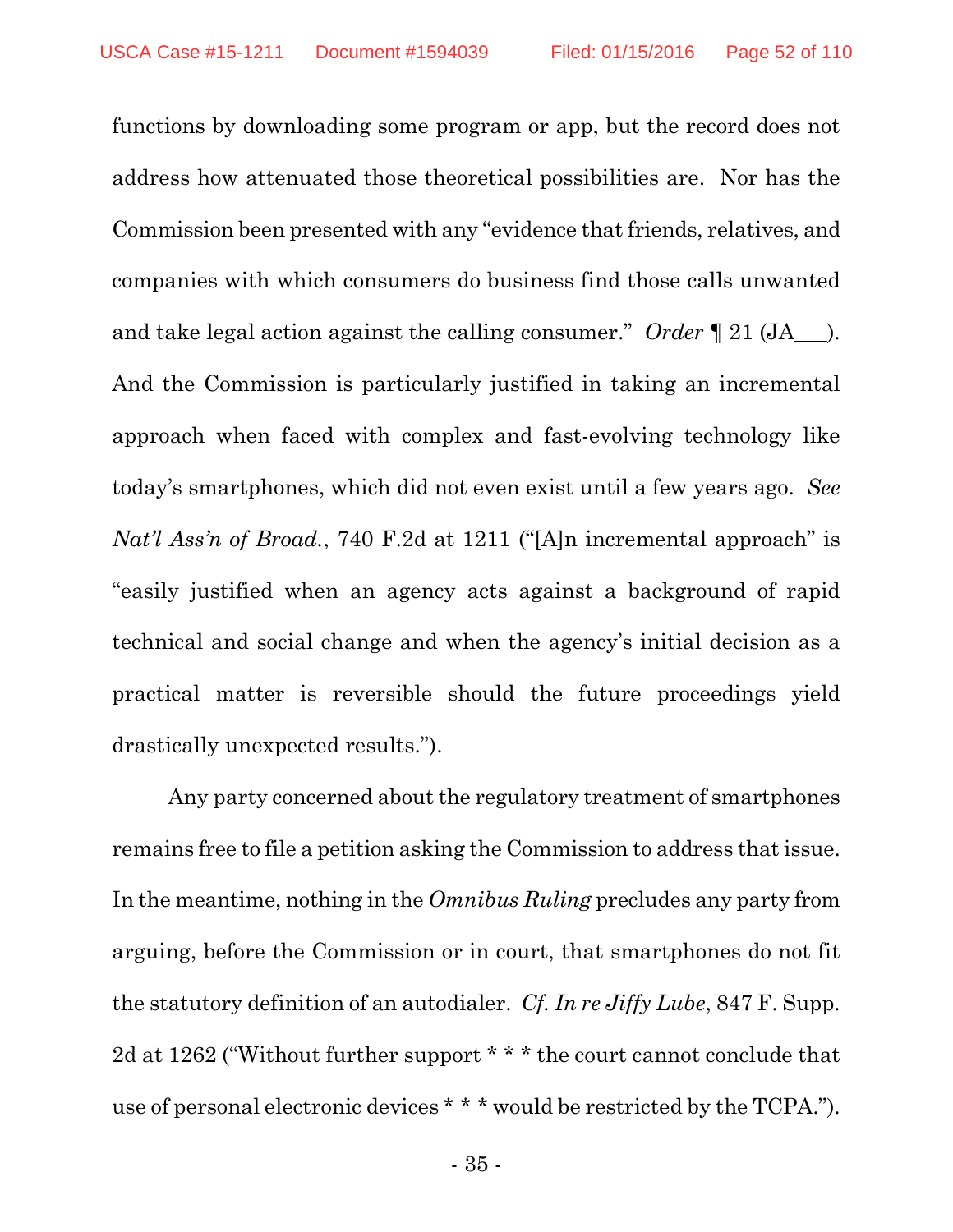$\overline{a}$ 

The *Omnibus Ruling* does not resolve the regulatory status of smartphones.<sup>6</sup>

# **B. The Commission's Treatment Of Devices That Call Stored Lists Of Numbers Is Not Properly Before The Court, But In Any Event Is Reasonable And Consistent With The Statutory Text.**

Petitioners assert (Br. 32-33) that the *Omnibus Ruling* determined that devices used to "dial numbers from a prepared list" are autodialers and that this determination violates the TCPA. But the sentences to which Petitioners object simply quote and describe what the Commission decided in *past* orders, the *2003 TCPA Order* and the *ACA Declaratory Ruling*, addressing predictive dialers. The Commission did not reopen or

<sup>6</sup> Petitioners' claim that the United States in two prior cases "agree[d]" with their position that "capacity refers to present, not potential capacity" (Br. 28-29) is incorrect and falsely misattributes a quotation. The opinion in *De Los Santos* does not mention any position taken or argument made by the United States, and nothing in the *Jiffy Lube* opinion supports the notion that the United States equated "capacity" with present ability. The United States' briefs in those cases simply said that it was unlikely that the TCPA would apply to ordinary smartphones as used by consumers; neither brief took any position on the meaning of "capacity" or used the language that Petitioners misattribute to it. *See* U.S. Mem. 8-11, *De Los Santos v. Millward Brown, Inc.*, No. 9:13-cv-080670 (S.D. Fla. filed Jan. 31, 2014); U.S. Mem. 8-10, *In re Jiffy Lube*, No. 3:11-MD-02261 (S.D. Cal. filed Dec. 27, 2011). The position taken by the United States in those briefs is entirely consistent with the FCC's *Omnibus Ruling* and with the position the United States takes in this brief.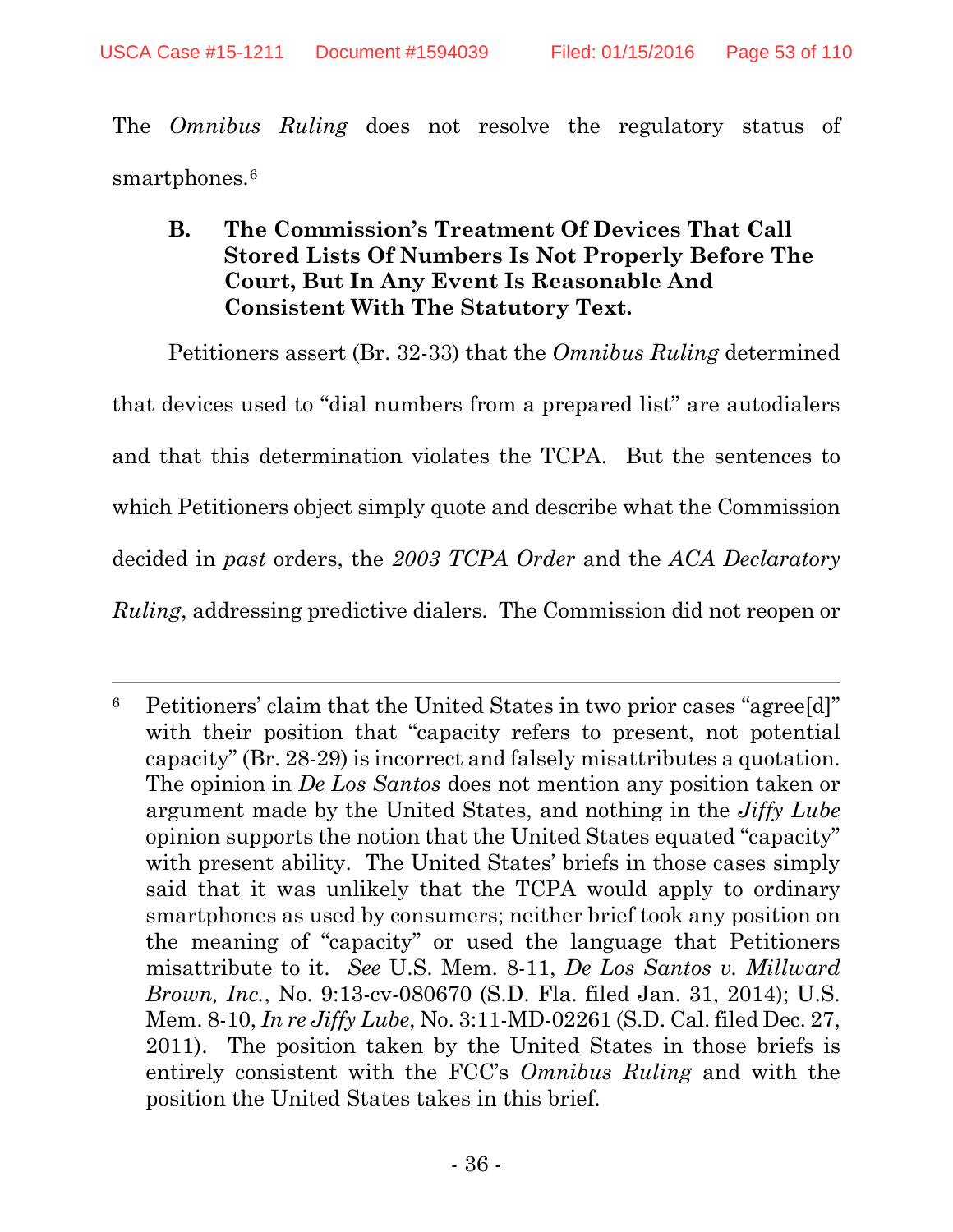grant reconsideration of those orders here—nor could it have done so, because the agency cannot reconsider the result of its 2003 rulemaking in a declaratory ruling. *Cf. Perez v. Mortg. Bankers Ass'n*, 135 S. Ct. 1199, 1206 (2015) (agencies must "use the same procedures when they amend or repeal a rule as they used to issue the rule in the first instance").

As a result, the Court lacks jurisdiction to consider the Commission's treatment of devices that call a stored list of numbers, because that issue was resolved in past orders that were not timely appealed and were not reconsidered in the *Omnibus Ruling* under review in this case. *See* 28 U.S.C. §§ 2342(1), 2344; 47 U.S.C. § 402(a) ("Any proceeding to enjoin, set aside, annul, or suspend any order of" the FCC "shall be brought" in a petition for direct review of the challenged order); *see also ICC v. Bhd. of Locomotive Eng'rs*, 482 U.S. 270, 277, 278-81 (1987) (an agency's denial of a request for reconsideration that did not invoke new evidence or changed circumstances is "unreviewable"). "[F]or the court to examine the merits," Petitioners "must demonstrate that in the [order] the Commission reopened consideration of [its past rulings], for otherwise [their] challenge is untimely," *Biggerstaff v. FCC*, 511 F.3d 178, 185 (D.C. Cir. 2007), and "[t]he Commission's intention to initiate a reopening must be clear from the administrative record," *ibid.* (citing *Charter Commc'ns, Inc. v. FCC*, 460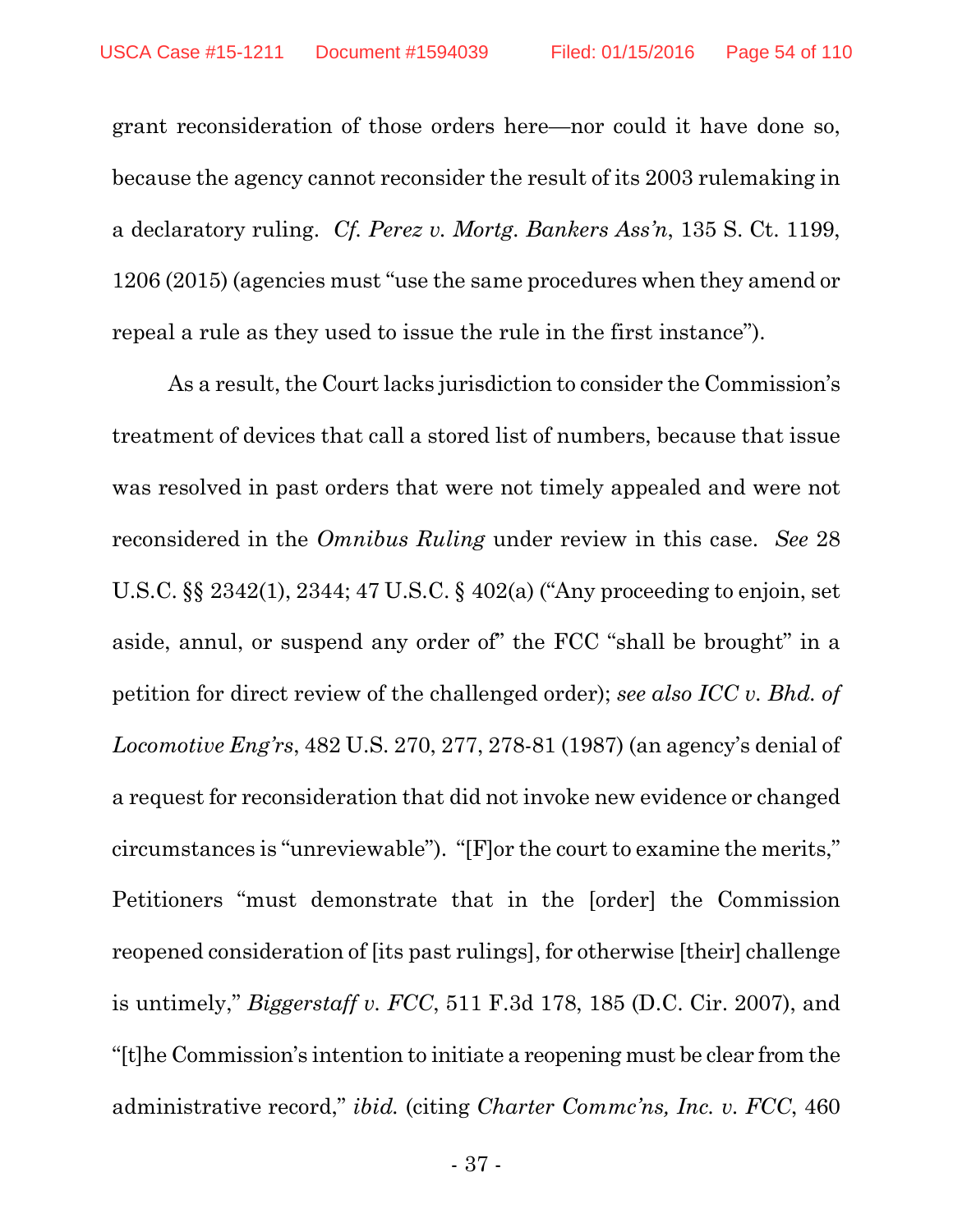F.3d 31, 38 (D.C. Cir. 2006)). No such "clear" "intention" is present here.

Even if the FCC's past orders were properly before the Court, however, the Commission's statements that autodialers include devices that call a stored list or database of telephone numbers, without being limited to random or consecutive numbers, is reasonable and not foreclosed by the text of the statute.

## **1. The FCC's Approach Is Consistent With The Statutory Text.**

Petitioners' position appears to be that devices that call a stored list of telephone numbers cannot be autodialers under 47 U.S.C. § 227(a)(1) because these devices do not necessarily call "random or sequential" numbers. But any device that can call a stored list of telephone numbers has the capacity to call random or sequential numbers, simply by using a list of random or sequential numbers as the calling list. *See*, *e.g.*, *Morse v. Allied Interstate, LLC*, 65 F. Supp. 3d 407, 410 (M.D. Pa. 2014). Such an autodialer need not itself be able to "produce" a list of random or sequential numbers, only to "store" them. 47 U.S.C. § 227(a)(1)(A); *Order* ¶ 111 (JA\_\_\_) (emphasizing "store *or* produce"); *2003 TCPA Order* ¶ 132 ("The statutory definition contemplates autodialing equipment that *either* stores *or* produces numbers.") (emphasis added).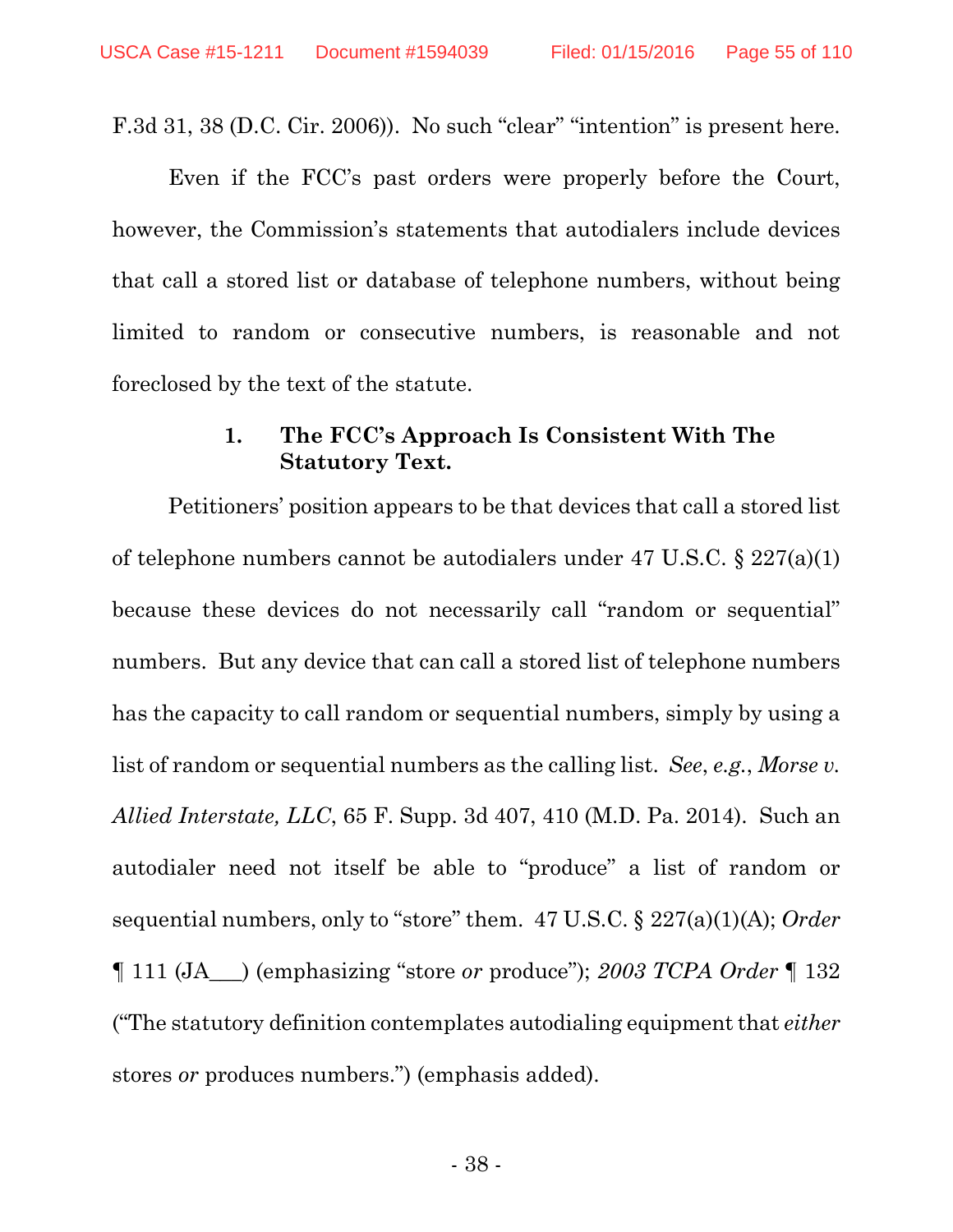Yet even setting aside the meaning of "capacity," Petitioners' premise that a device is an autodialer only if it is used to call *random or sequential telephone numbers* does not follow from the text of the statute. Section 227(a)(1) defines an autodialer as "equipment which has the capacity to store or produce telephone numbers to be called, using a random or sequential number generator; and to dial such numbers." That definition does not specifically require that the underlying "telephone numbers to be called" consist of *random or sequential telephone numbers*, as Petitioners contend, even though Congress could easily have written the statute that way if it so intended, *cf.* Worsham Comments 5 (JA – ), and in fact rejected a proposed amendment in 2011 that would have done just that, *see infra* Part I.B.3. Indeed, as a purely linguistic matter, the text of the statute *cannot* be read to require that the telephone numbers must be random or sequential numbers.

Petitioners proceed as if "random or sequential" modifies "telephone numbers," but that is incorrect. The "random or sequential" language in Section 227(a)(1) appears only in the phrase "using a random or sequential number generator"—and *that* phrase cannot be read to modify "telephone numbers," because numbers do not have the capacity to act or to "us[e]"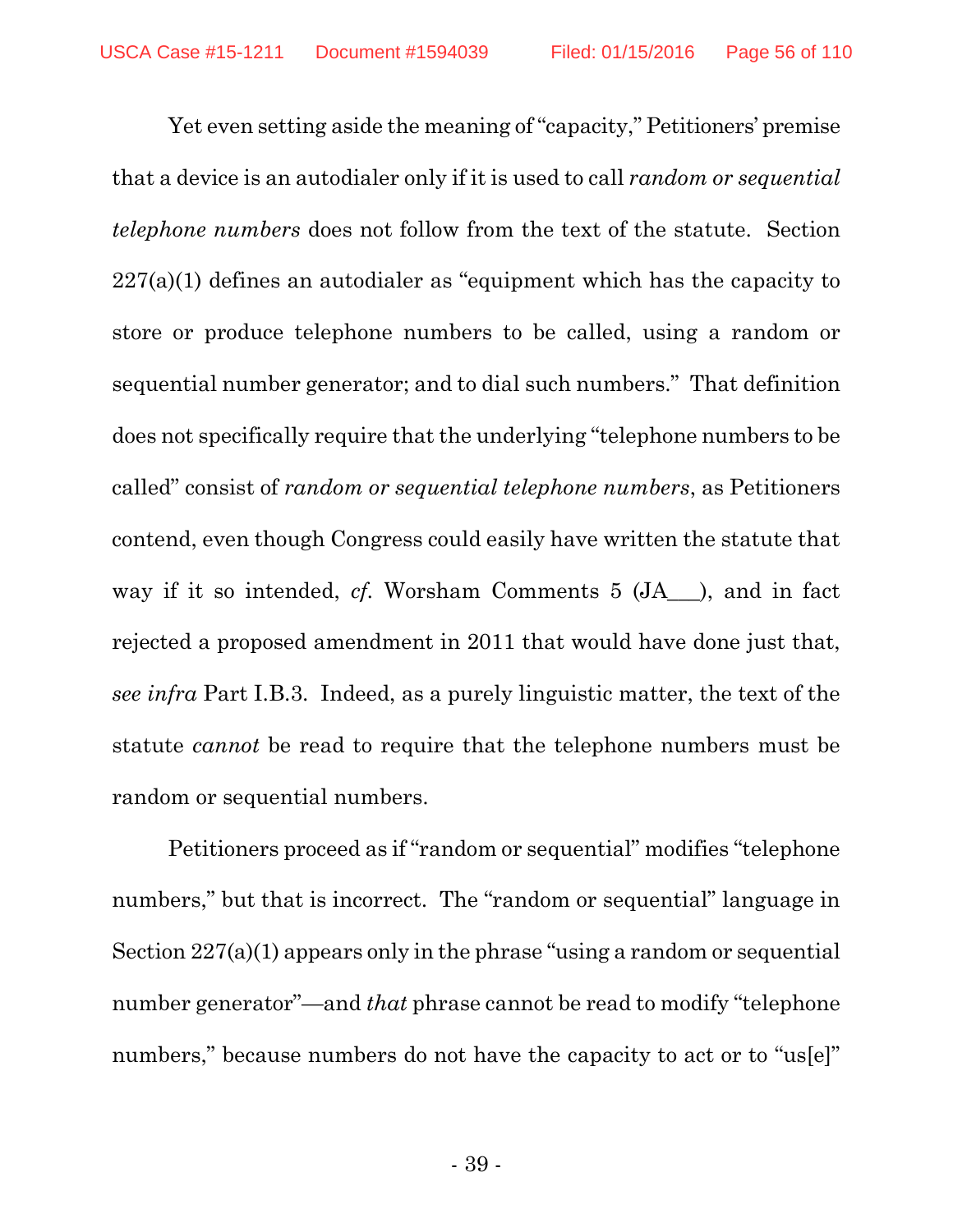anything. The phrase must instead modify one of the verbs describing what the "equipment" does.

Perhaps Petitioners believe that the telephone numbers must be "*store[d] or produce[d]* \* \* \* using a random or sequential number generator." But "using a random or sequential number generator" cannot modify "*store*," because it makes no sense to take a list of numbers produced elsewhere and "store [them] using a random or sequential number generator." The act of *storing* numbers, unlike producing them, does not make use of a number generator at all. As the Third Circuit recently observed, "it is unclear how a number can be *stored* (as opposed to *produced*) using a 'random or sequential number generator.'" *Dominguez v. Yahoo, Inc.*, --- F. App'x ---, 2015 WL 6405811, at \*3 n.1 (3d Cir. 2015).

This leaves two possible readings of the statute, neither of which helps Petitioners. One possibility is that "using a random number generator" modifies only "produce," and not "store." But in that case, an autodialer need only have "the capacity to store \* \* \* telephone numbers to be called \* \* \* and to dial such numbers," which by definition includes any device that calls a stored list or database of numbers.

The other possibility is that the "random or sequential" language describes the process in which the telephone numbers—which could be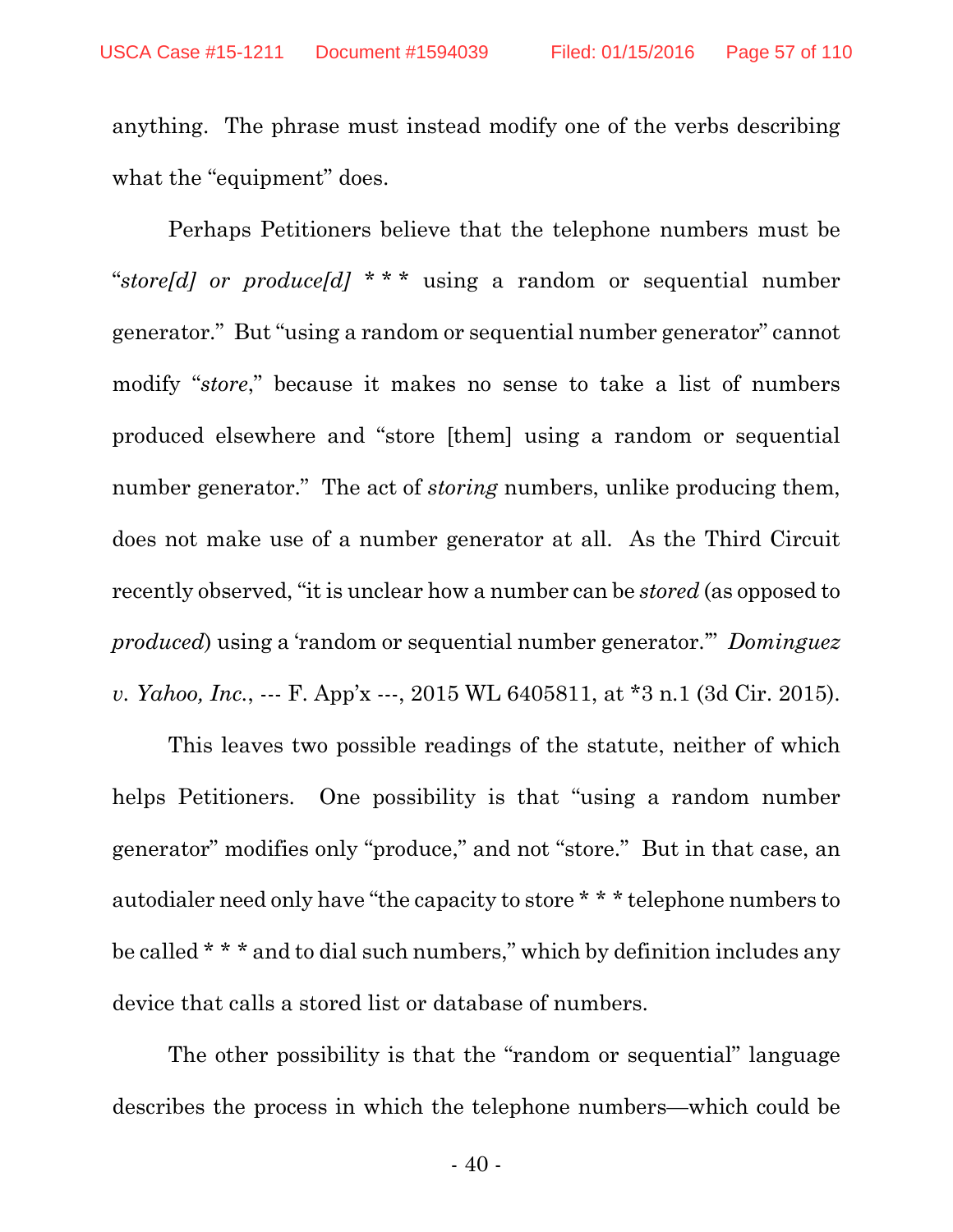random, sequential, or drawn from a stored list or database—are "to be *called*." But on that view, any device that can call lists of numbers easily fits the definition of a predictive dialer: Given a list of numbers to be called, the dialer must proceed through them either randomly or in some sequence. *See*, *e.g.*, *Lardner v. Diversified Consultants Inc.*, 17 F. Supp. 3d 1215, 1220-23 (S.D. Fla. 2014) (device that "stores preprogrammed telephone numbers and then dials these numbers automatically in a sequential order from the preprogrammed list" is an autodialer); *Moore v. Dish Network LLC*, 57 F. Supp. 3d 639, 653-55 (N.D. W. Va. 2014) (device that "calls each record contained in the list in the order that they are delivered to the hardware" is an autodialer), *appeal dismissed*, No. 14- 2245 (4th Cir. 2015).

Calling numbers in "sequen[ce]" is not limited to calling them in consecutive order. Sequences need not all be consecutive, linear, or monotonic; those are *types* of sequences, not a defining characteristic of all sequences. This is true even for the arbitrary-number dialers that Petitioners agree must be autodialers: A device that calls all numbers of the form 555-*xxxx* by first calling all of the odd numbers, then calling all of the even numbers, would be calling all such numbers in a sequence, as would a device that calls all odd numbers while skipping all even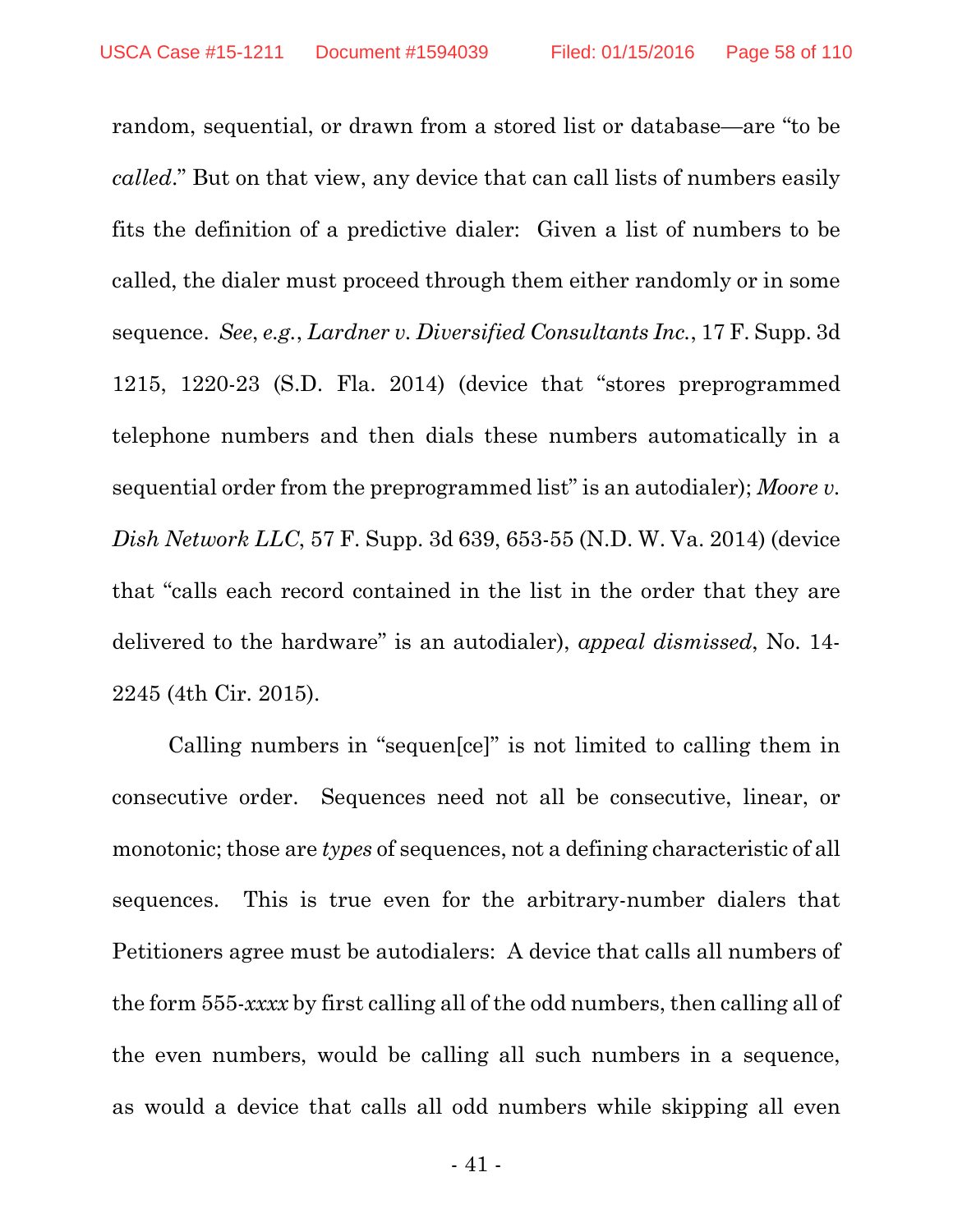$\overline{a}$ 

numbers (or other hopscotch variations); the TCPA cannot be evaded through such simple tricks. Some autodialers may use more sophisticated formulas or algorithms to determine what order to call numbers in, but at bottom they are still calling a list of telephone numbers in some sequence.7 At the very least, if an autodialer has the technological capability to call a list of telephone numbers in algorithmic order, then it necessarily has the "capacity"—indeed, the *present* capacity—to call the numbers in consecutive order.8

Neither possible reading of the statute would impermissibly sweep in common features like speed dialing and call forwarding, as Petitioners

<sup>7</sup> Most autodialers simply call through numbers one after another in the order they are received. *See*, *e.g.*, *Moore*, 57 F. Supp. 3d at 654 (autodialer that "calls each record contained in the list in the order that they are delivered to the hardware"); Hicks Decl.  $\P 5$  (JA  $\rightarrow$  ) (device that "send[s] telephone numbers contained in a database to the [dialer] at a certain rate"). Other autodialers may call numbers in a different order to maximize the likelihood that each call will be answered knowing, for example, that consumers on the East Coast will be home eating dinner when consumers on the West Coast are still at work.

<sup>8</sup> Petitioners at times suggest (*e.g.*, Br. 31) that a device is not an autodialer if it does not contain a "random or sequential number generator" as an identifiable component. But nothing in the statute requires that random or sequential numbers be generated by a special component, nor is any special hardware or software needed to generate sequential numbers. Consecutive or sequential number generation can be as simple as repeatedly incrementing a number by one—a capability present in the hardware of any autodialer, as Petitioners appear to concede, *see* Br. 36 (quoting *Order* ¶ 16 & n.63 (JA\_\_\_)).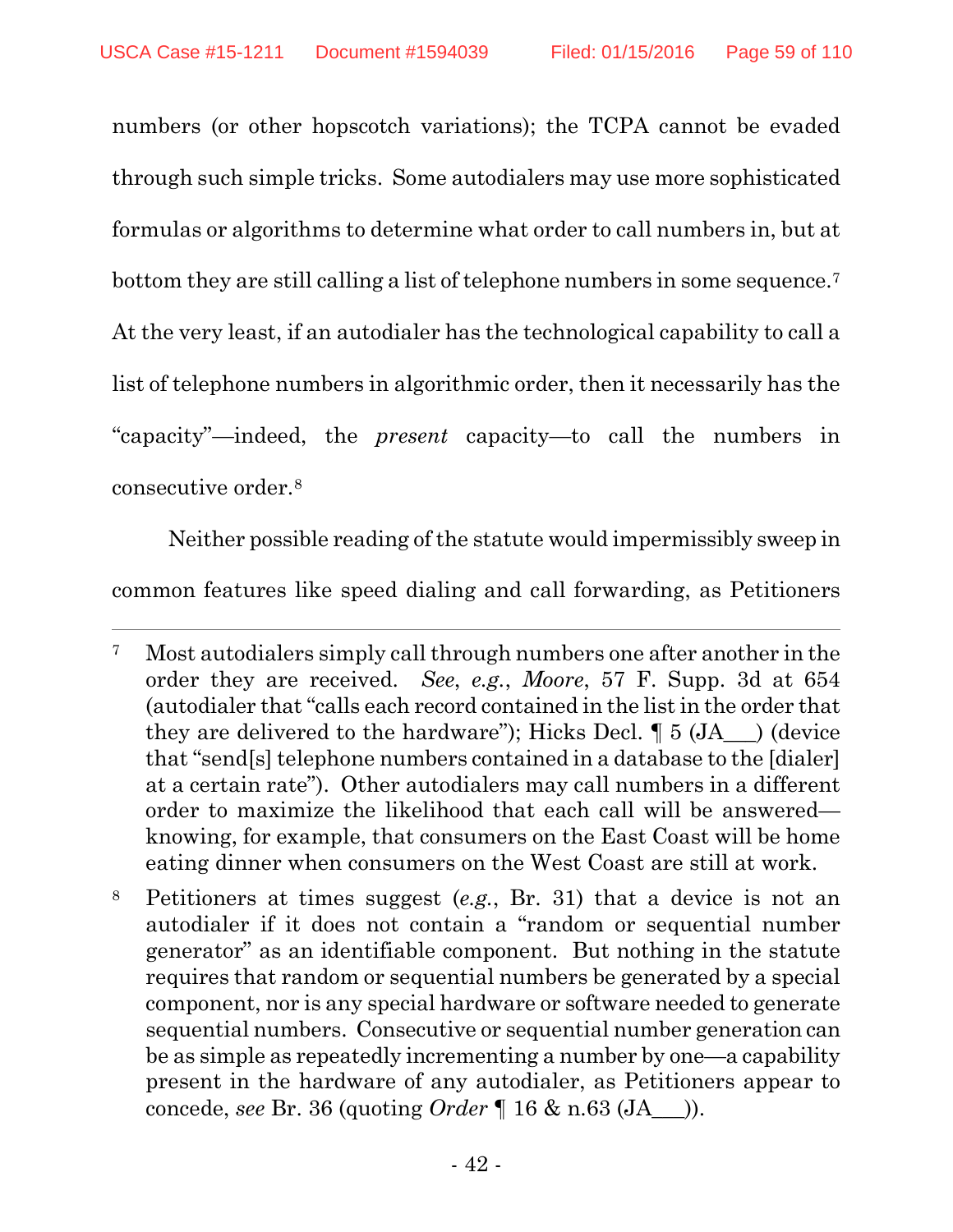contend (Br. 6), because neither feature "automatic[ally]" calls a list of "numbers" (plural). *Cf.* 47 U.S.C. § 227(a)(1). Speed dialing, for example, is simply a faster means to dial one number at a time. Nor would either interpretation sweep in conference calls or group text messaging, which involve a single call that is then routed by the carrier to several recipients at once as part of a unified group conversation. But if a device were to automatically send a series of text messages in separate bilateral conversations, that device would presumably be subject to the TCPA. *Cf. Order*  $\P\P$  34-37 (JA\_\_\_) (addressing similar technology).

Petitioners are therefore incorrect that the statutory definition of an autodialer is limited to rudimentary devices that call only random or consecutive numbers. And even if there were *some* possible reading of the statute that could support that view, the ambiguity created by Congress's use of a "free-floating phrase" that does not "specify which  $* * *$  object  $\parallel$  is the one to which [it] relates" permits the Commission to adopt a different reading. *Young*, 476 U.S. at 980-81.9

<sup>9</sup> Petitioners also appear to argue, somewhat puzzlingly, that the *Omnibus Ruling* gave either too much or too little weight to the "the absence of human intervention." Br. 33 (citing *Order* ¶ 17 (JA\_\_\_)). But the Commission did not adopt any test for human intervention in this order, explaining that "[h]ow the human intervention element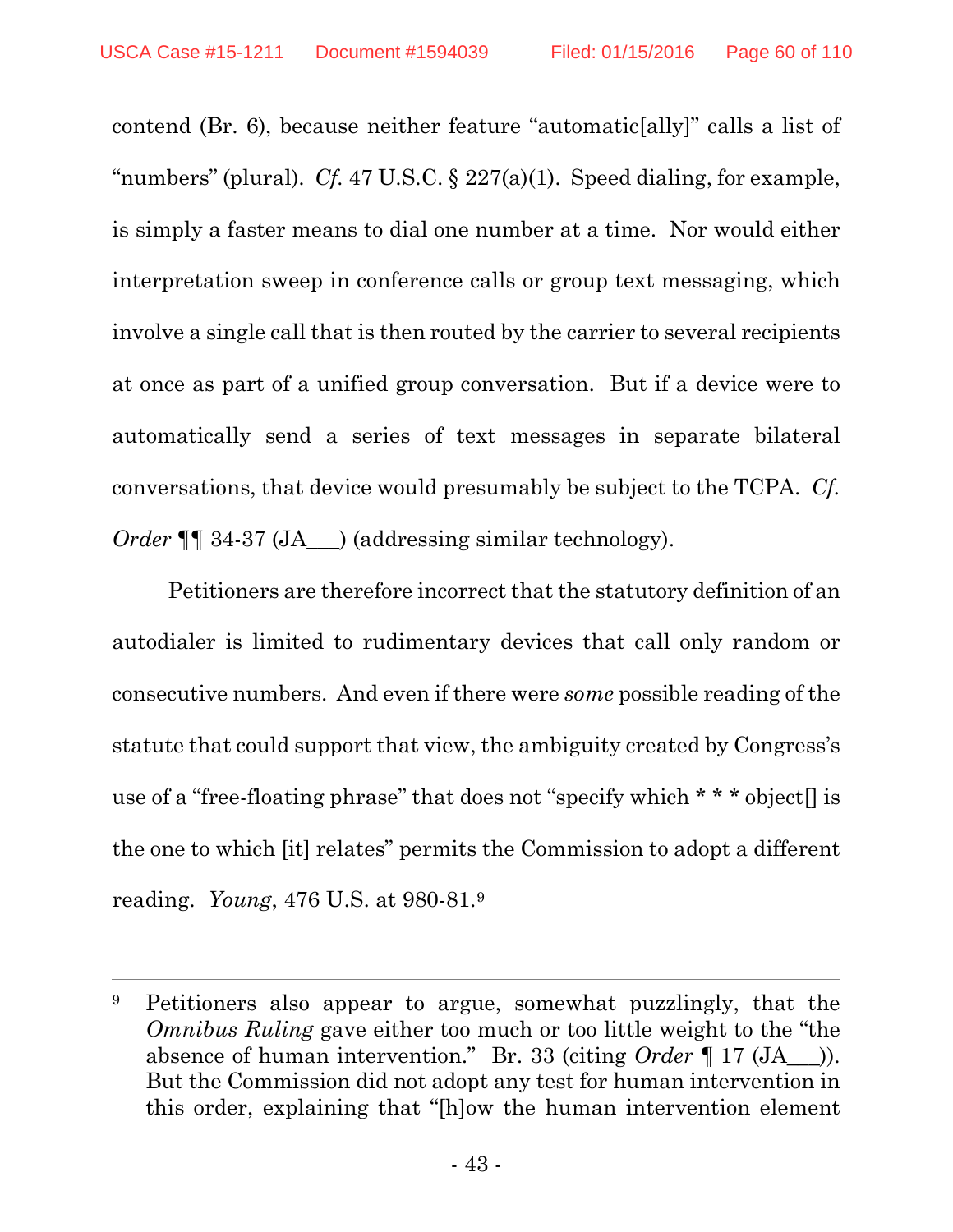## **2. The FCC's Approach Is Reasonable.**

Petitioners offer no sensible reason why Congress would have sought to prohibit automated calls to lists of random or consecutive numbers, but not to any other lists of numbers. The FCC explained in past orders that such a distinction "would lead to an unintended result" by allowing callers to easily "circumvent[]" the TCPA's restrictions on autodialed calls, *2003 TCPA Order* ¶ 133, and "would be inconsistent with the avowed purpose of the TCPA and the intent of Congress in protecting consumers from such calls," *ACA Declaratory Ruling* ¶ 14.10 Courts have likewise found that "distinguish[ing] between objectionable calls made using automatic dialing software that pulls from a preprogrammed set of phone numbers and objectionable calls made using software that arbitrarily formulates telephone numbers would not serve the purpose of the statute." *Lardner*, 17 F. Supp. 3d at 1222; *see also*, *e.g.*, *Sterk v. Path, Inc.*, 46 F. Supp. 3d

applies to a particular piece of equipment is specific to each individual piece of equipment, based on how the equipment functions and depends on human intervention, and is therefore a case-by-case determination." *Order*  $\P 17$  (JA ); *see also id.*  $\P 20$  (JA ) (denying one party's request to adopt a test for human intervention that would "amount[] to a simple variation on the 'present ability' arguments" that the Commission already rejected).

<sup>&</sup>lt;sup>10</sup> *See also* City of Chicago Comments 9-10 (JA - ) (excluding devices that "use numbers from a database" would "create a nonsensical gap in the TCPA rules" and "create a distinction without a difference").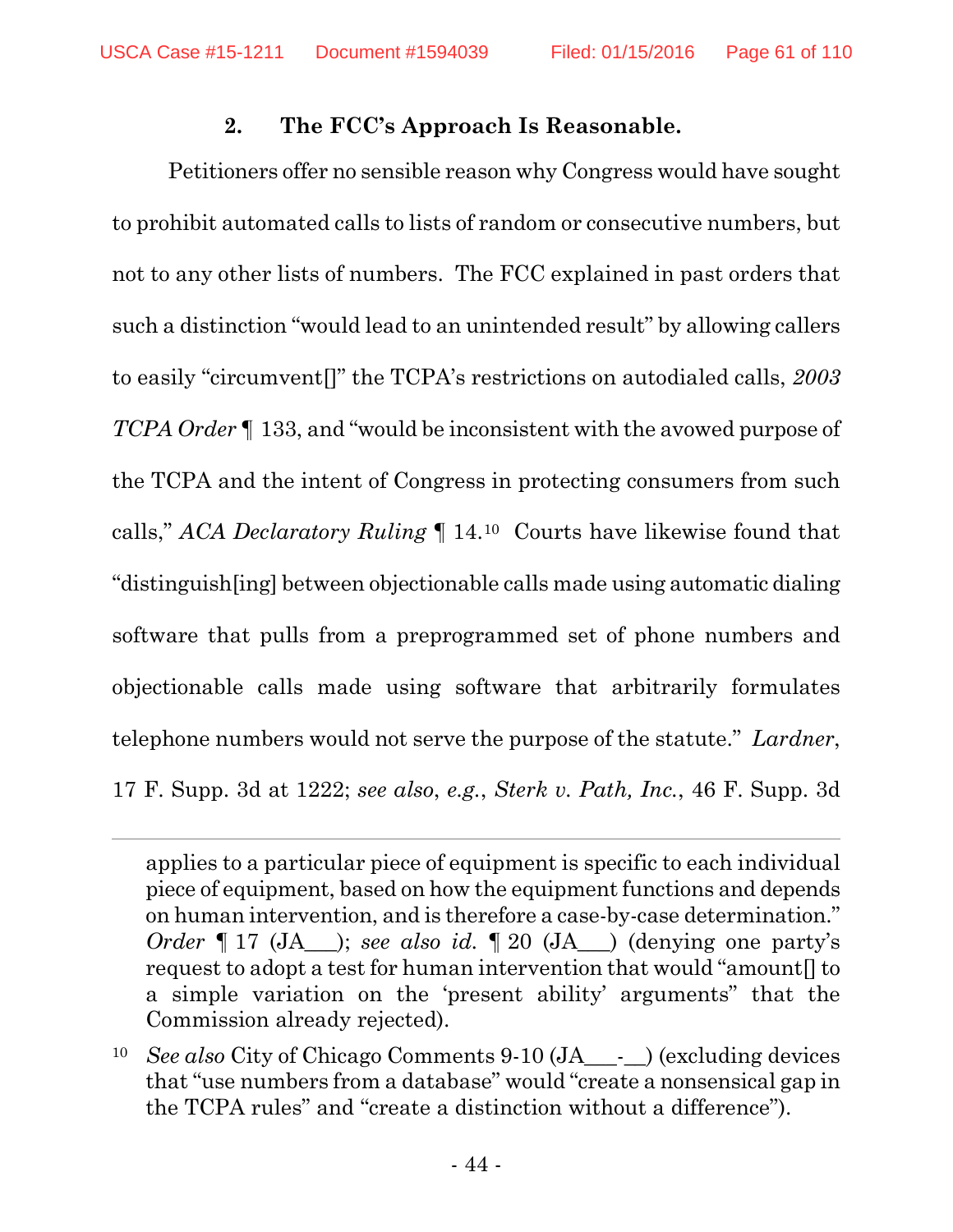813, 820 (N.D. Ill.) (finding that the FCC's approach to autodialers "is wellreasoned and is appropriate to address the well-founded concerns by the FCC as to the threats posed to the public welfare and safety by certain telemarketing practices."), *perm. app. denied*, No. 14-8020 (7th Cir. 2014).

Petitioners' Intervenors and some *amici* posit that calling random or arbitrary numbers is uniquely problematic because this "might reach otherwise unlisted phone numbers, hospitals, or emergency organizations" and "tie up \* \* \* emergency services lines." Intervenor Br. 18. But a stored list or database of numbers can also include emergency-service numbers and poses exactly the same problem. If this were Congress's driving concern, it could have simply prohibited automated calls to emergency-service numbers, without also restricting autodialed calls to wireless numbers; in fact, Congress considered and rejected an alternative bill that would have done just that.<sup>11</sup> *See* H.R. 2131, sec. 2,  $\S$  225(b)(3) (101st Cong. 1989). Instead, the record reflects that Congress viewed automated calls not just as a problem for emergency lines, but also as profound threat to consumer privacy. *See*, *e.g.*, TCPA § 2(5), (9), (10), (12),

<sup>&</sup>lt;sup>11</sup> Congress passed a separate law in 2012 to regulate automated calls to emergency-service numbers, *see Public Safety Answering Point Registry* ¶ 3, further undercutting Intervenors' argument that this was the sole object of the TCPA's autodialer restrictions.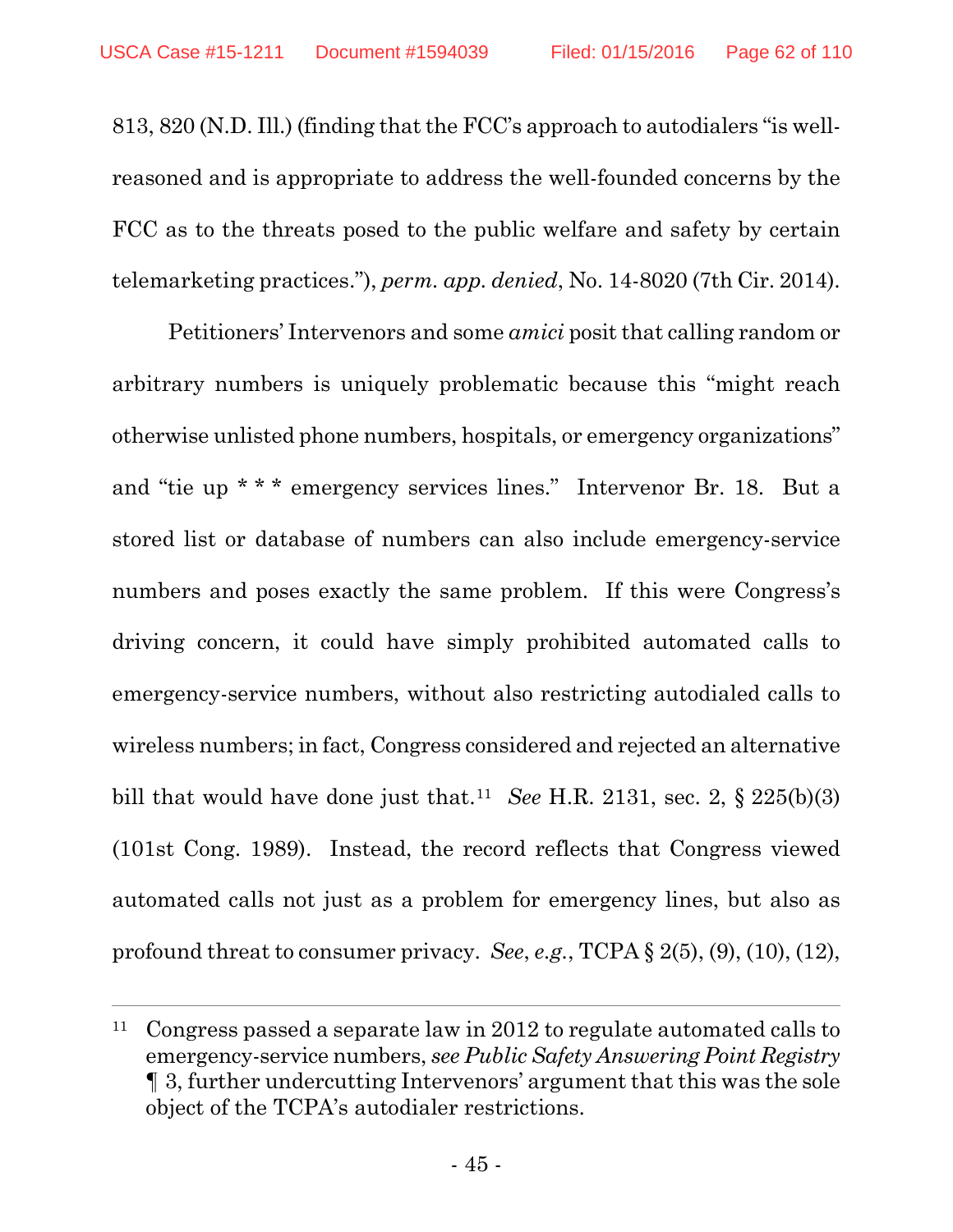(13), 105 Stat. at 2394-95 (describing automated calls as an "intrusive invasion of privacy," an affront to "[i]ndividuals' privacy rights," "a nuisance and an invasion of privacy" (twice), and a "nuisance and privacy invasion"); S. Rep. No. 102-178, at 2-3, 5, 9.

Petitioners' Intervenors and *amici* also suggest that devices that call stored lists of numbers should be permitted because they allow businesses to better communicate with customers with whom they have a preexisting relationship.12 *See*, *e.g.*, Intervenor Br. 22. The problem with that argument is that nothing in the TCPA distinguishes calls to a business's own customer list from calls to any other list. The same treatment would extend to calls to a list of all numbers in the phone book; to lists purchased or obtained from other, unrelated businesses; to "[m]arketing 'lead lists[]' compiled by data brokers from any number of sources," Privacy Rights Clearinghouse Comments 4 (JA\_\_\_); or to lists of numbers captured or collected without consumers' knowledge or permission, *cf. Order* ¶¶ 34-35 (JA\_\_\_-\_\_) (discussing an app that surreptitiously sends messages to all phone numbers in a user's address book). That could not have been Congress's intent.

<sup>12</sup> Unlike the TCPA's fax restrictions, however, the automated-call restrictions do not contain any established-business-relationship exception. *Cf.* 47 U.S.C. § 227(b)(1)(C)(i).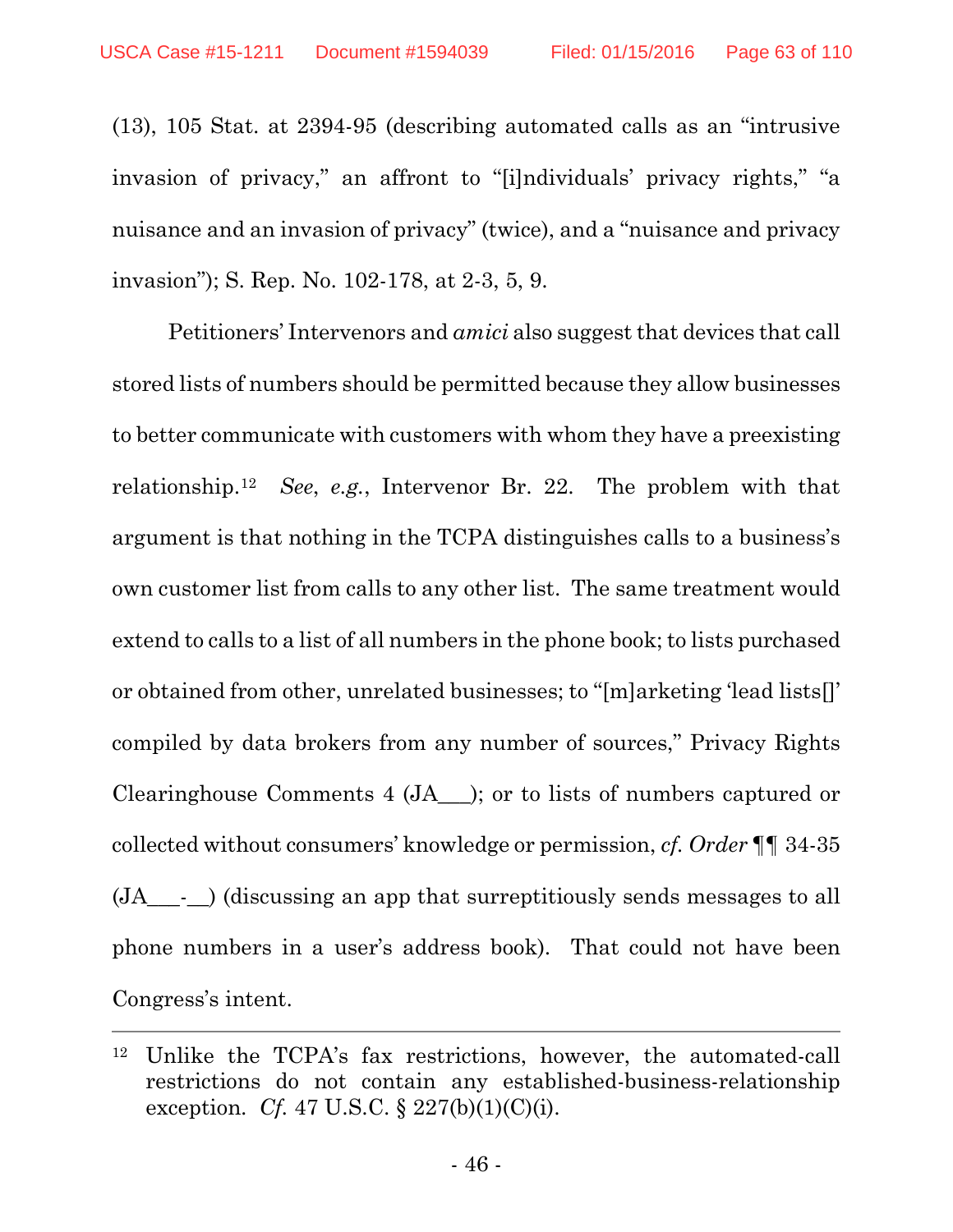Nor do devices that call stored lists of numbers need any special treatment in order for businesses to communicate with their customers. Applying the TCPA to these devices does not prohibit businesses from calling their own customers to deliver messages that customers want; it simply requires them to ask for their customers' consent. *See*, *e.g.*, *ACA Declaratory Ruling*  $\P\P$  9, 14; Verizon Comments (JA<sub>\_\_\_-</sub>\_\_). And if a customer withholds consent, businesses have no legitimate interest in calling lists of *uninterested* consumers for non-emergency purposes.

Petitioners' Intervenors and some *amici* also suggest that unwanted calls to wireless numbers are no longer problematic because "calls to wireless numbers are no longer [as] costly to consumers[] as they were in the early 1990s." Intervenor Br. 5. But unwanted calls to wireless numbers are problematic not only because of the costs incurred by consumers—which most consumers still pay, either on a per-call basis or by purchasing a fixed bucket of minutes or text messages, and which are a particular problem for low-income consumers, *see* Consumer Groups 12/18/13 Comments 6-7 (JA\_\_\_-\_\_)—but also because they are a serious intrusion on consumer privacy. Congress recognized this in the TCPA, applying the autodialer restrictions *both* to "any telephone number assigned to a \* \* \* cellular telephone service" and, separately, to "any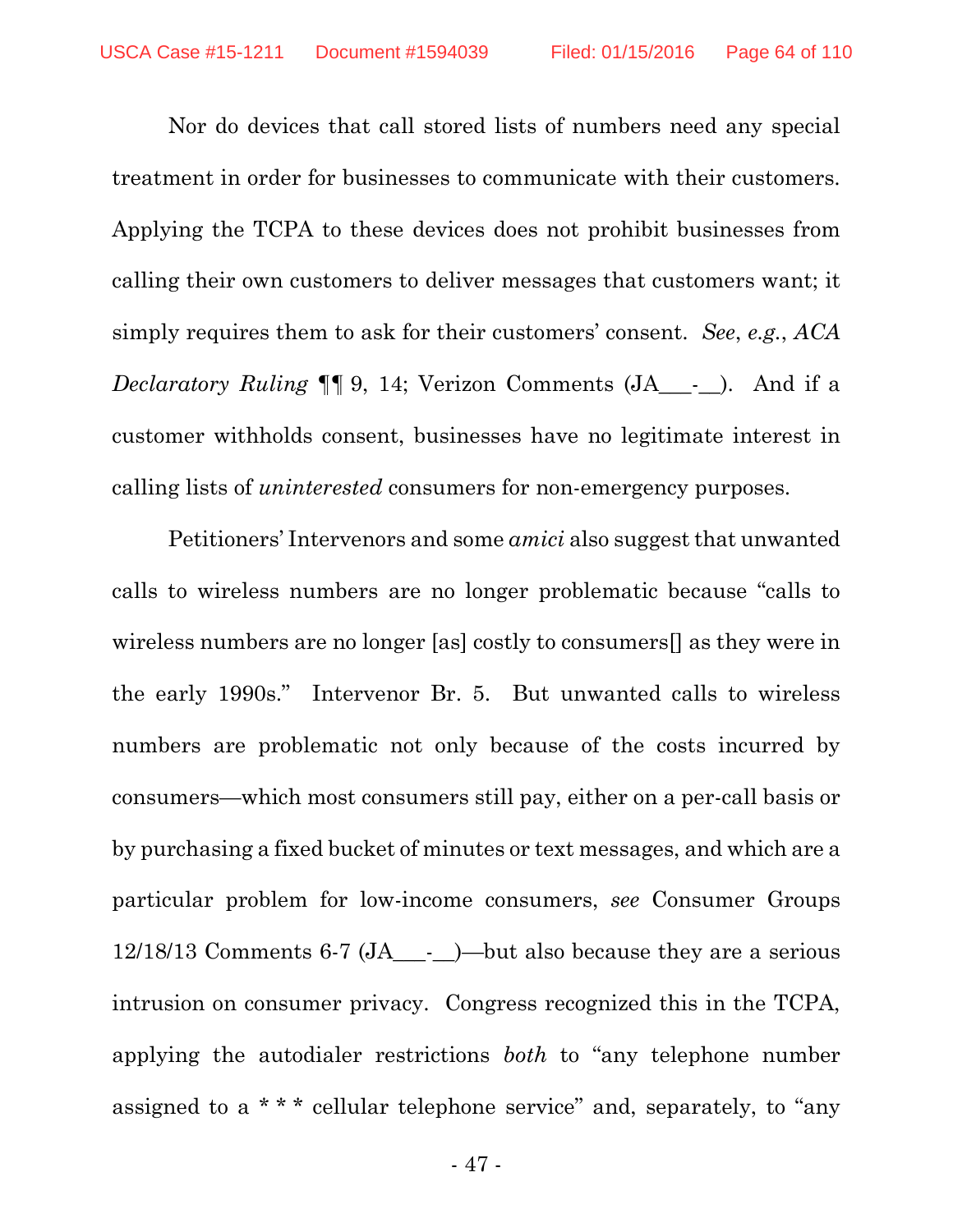service for which the called party is charged for the call," 47 U.S.C. § 227(b)(1)(A)(iii), and requiring that calls must "not [be] charged to the called party" as only one of several conditions that must be satisfied to exempt calls from the autodialer restrictions, *see id.* § 227(b)(2)(C).

Petitioners and their supporters boast that using stored calling lists is more efficient than calling random or consecutive numbers. In restricting the use of autodialers, however, Congress recognized that the efficiency of automated dialing technology poses the problem; it is not the solution. *See* Consumer Groups 6/6/14 Comments 2 (JA\_\_\_); NASUCA Comments 6-7 (JA\_\_\_-\_\_). Since the TCPA does not apply to calls made with a consumer's consent, the only calls at issue are *uninvited* (and presumably *unwanted*) calls. *Cf.* Verizon Comments (JA\_\_\_-\_\_) (supporting the Commission's treatment of autodialers because automated calls can still be made with consent). Whereas increasing the efficiency of consensual calls may be a benefit, increasing the frequency of *unwanted* calls is only a nuisance.

If Petitioners were correct that the TCPA's autodialer restrictions apply only when calling random or consecutive numbers, it would effectively nullify these important consumer protections, as few if any callers today dial random or consecutive numbers. State Att'ys Gen.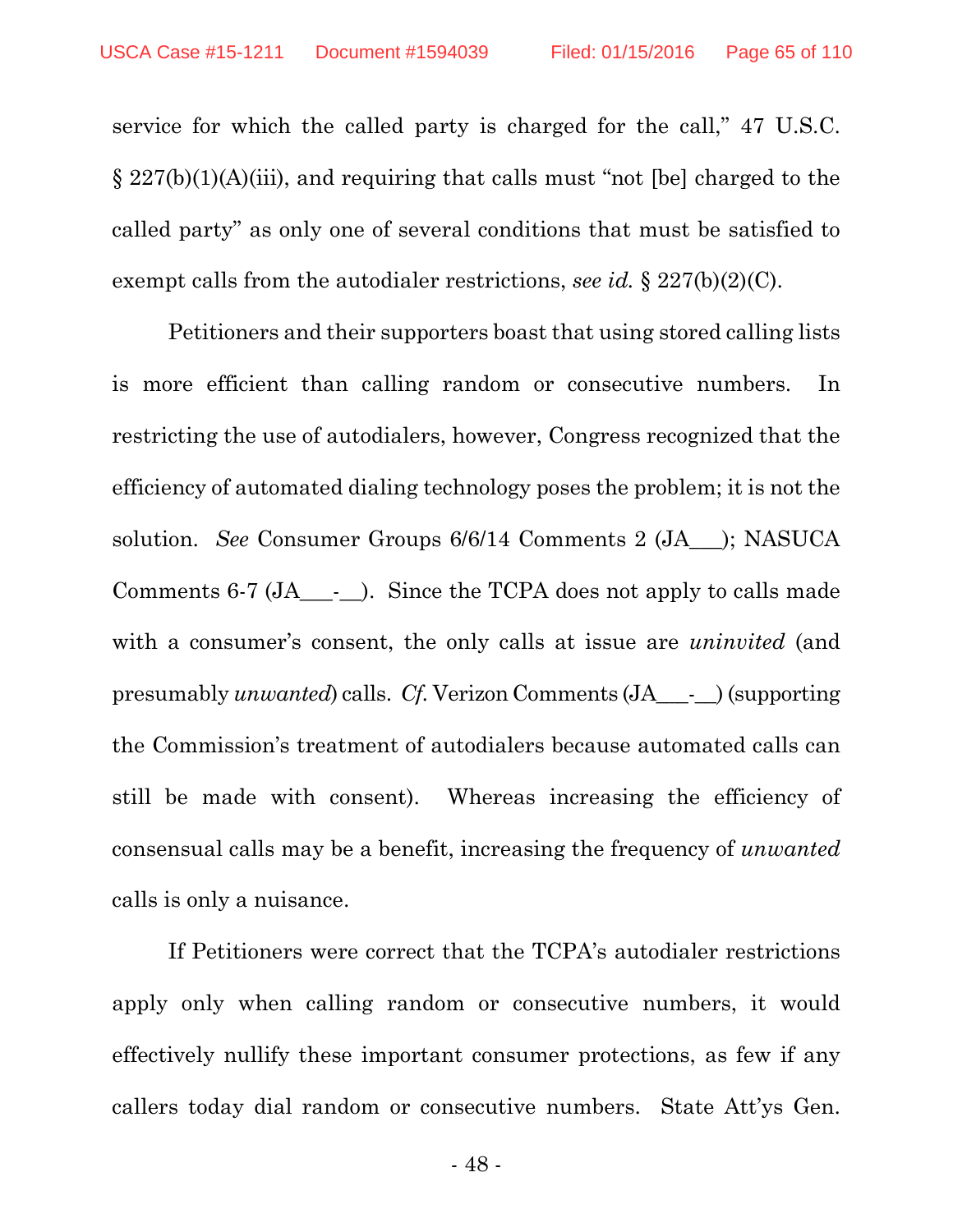Letter 3 (JA\_\_\_); Consumer Groups 6/6/14 Comments 10 (JA\_\_\_). Yet the harms of unwanted calls made using automated equipment persist today; as the Federal Trade Commission found in a separate proceeding, modern automated dialing equipment "enables industry to shift some of its operational costs to consumers, who receive in return little, if any, benefit," and "the harm to consumers is very real." *Telemarketing Sales Rule*, 67 Fed. Reg. 4492, 4523-24 (Jan. 30, 2002). Petitioners' attempt to read the TCPA to ignore the harm caused by these devices is unreasonable.

#### **3. Congress Has Ratified The FCC's Approach.**

In the 12 years since the *2003 TCPA Order* ruled that the autodialer restrictions apply when using predictive dialers to call a stored list of numbers, and the seven years since the *ACA Declaratory Ruling* reaffirmed that conclusion, Congress has repeatedly ratified the FCC's approach to autodialers. *See N. Haven Bd. of Educ. v. Bell*, 456 U.S. 512, 535 (1982) (When Congress "has not sought to alter [an agency's] interpretation although it has amended the statute in other respects, then presumably the legislative intent has been correctly discerned.").

In 2011, Congress rejected proposed amendments that would have redefined an autodialer as "equipment which uses a random or sequential number generator to produce telephone numbers to be called and to dial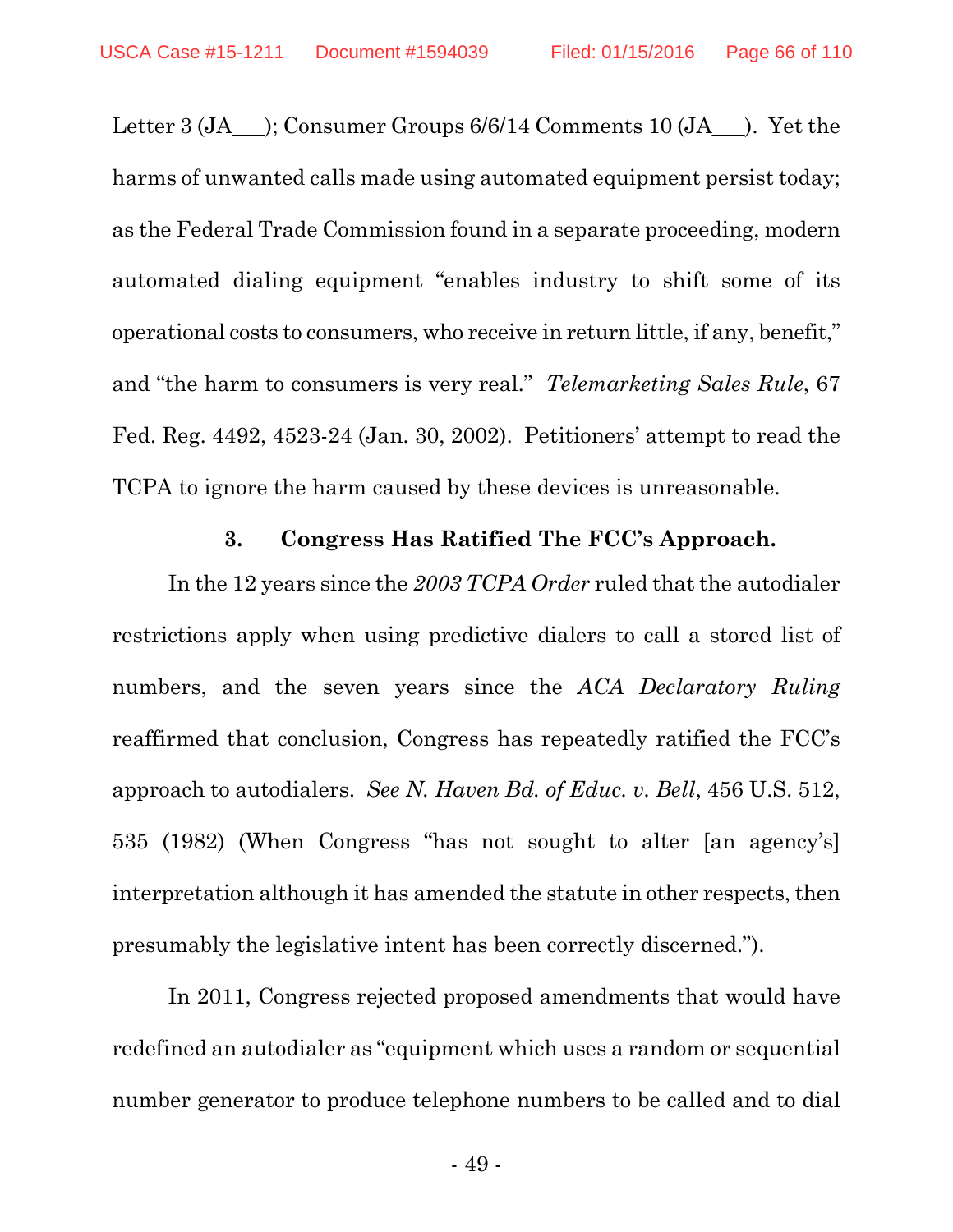such numbers," H.R. 3035, sec.  $2(a)(1)$  (112th Cong. 2011), in the face of overwhelming opposition from state attorneys general, *see* State Att'ys Gen. Letter (JA\_\_\_-\_\_), and consumer advocates, *see* Consumer Groups 11/3/11 Letter (JA\_\_\_-\_\_). After conducting a hearing, the bill's sponsors wrote that "[w]e have heard from our constituents" and that "there is no hope for this legislation." H.R. 3035 Withdrawal Letter (JA\_\_\_); *see* Consumer Groups 12/18/13 Comments 4-5 (JA\_\_\_-\_\_); Consumer Groups 6/6/14 Ex Parte 4 (JA\_\_\_).

The following year, in Section 6507 of the Middle Class Tax Relief and Job Creation Act of 2012, Pub. L. No. 112-96, 126 Stat. 156, 243, Congress directed the FCC to create a special do-not-call registry for public safety answering points and to "prohibit the use of automatic dialing or 'robocall' equipment to establish contact with registered numbers." *See Public Safety Answering Point Registry*, 27 FCC Rcd. 13615, ¶ 3 (2012). "[A]utomatic dialing or 'robocall' equipment" is not defined anywhere, but these terms have long been used informally by the FCC to refer to equipment that it considers to be autodialers under the TCPA. *Id.* n.3, ¶ 29. When Congress enacted this new regulation of autodialer equipment in 2012, it presumably was aware of the FCC's 2003 and 2008 orders ruling that the autodialer restrictions apply to the use of predictive dialers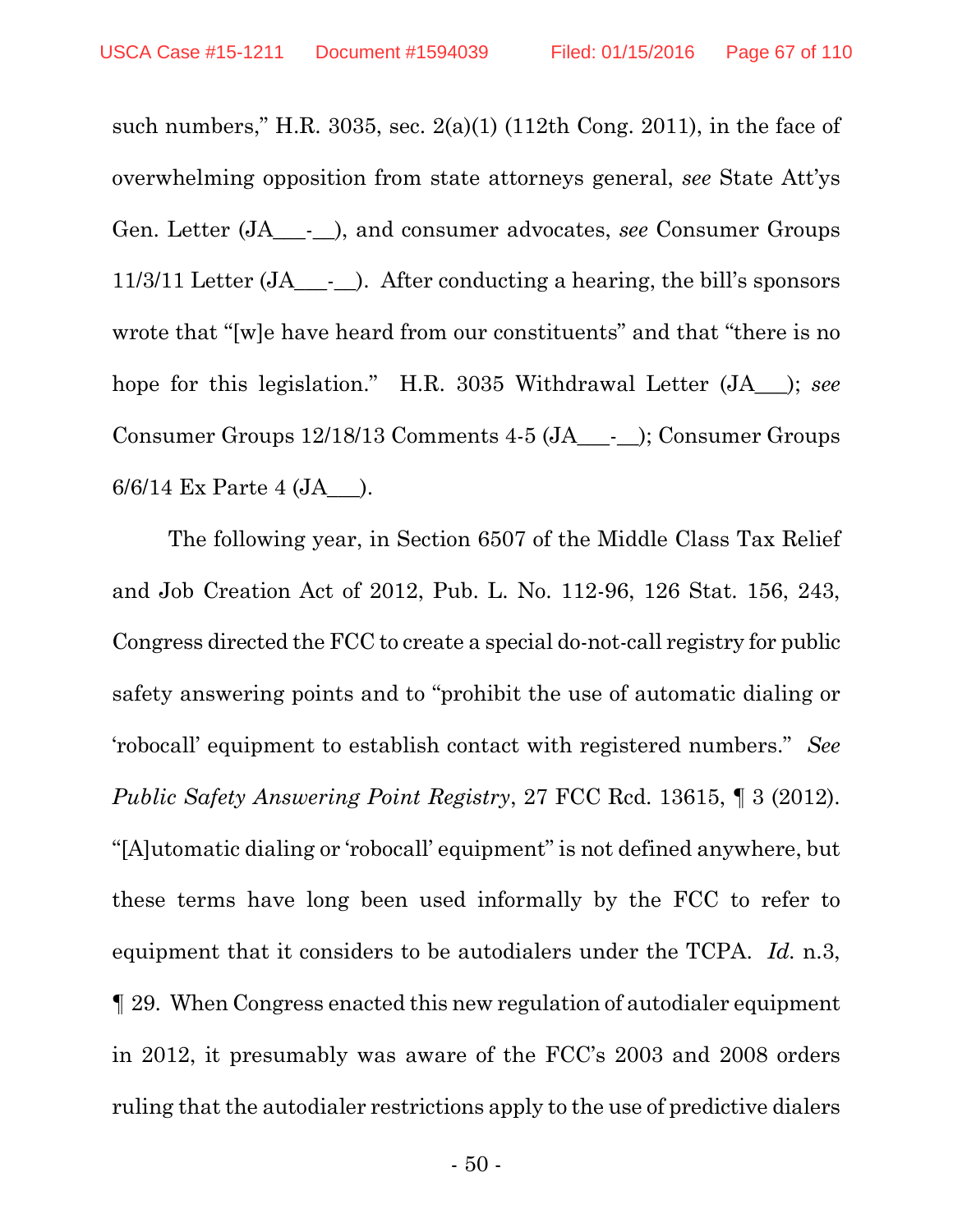to call a stored list of numbers, and Congress's adoption of the FCC's terminology ratified those rulings. Indeed, excluding these devices from the 2012 autodialer legislation would defy common sense, because callers using stored lists of numbers would inexplicably be relieved of any obligation to ensure that they do not call emergency numbers, contrary to Congress's clear intent to protect emergency numbers from automated calls.

And this past October—months after the *Omnibus Ruling* was released and after it received considerable attention in Congress— Congress amended the TCPA in Section 301 of the Bipartisan Budget Act of 2015, Pub. L. No. 114-74, 129 Stat. 584, 588, to exempt from the TCPA's prerecorded-call and autodialer restrictions any call made to collect a government-backed debt. If Petitioners were correct that devices that can call any stored list of numbers (not just random or consecutive numbers) fall outside the TCPA's autodialer restrictions, then there would have been no need to exempt debt-collection calls from the autodialer restrictions; debt collectors do not go about calling random or consecutive numbers hoping to stumble upon someone who owes them an overdue debt. Congress's recent amendments to the TCPA thus confirm that Congress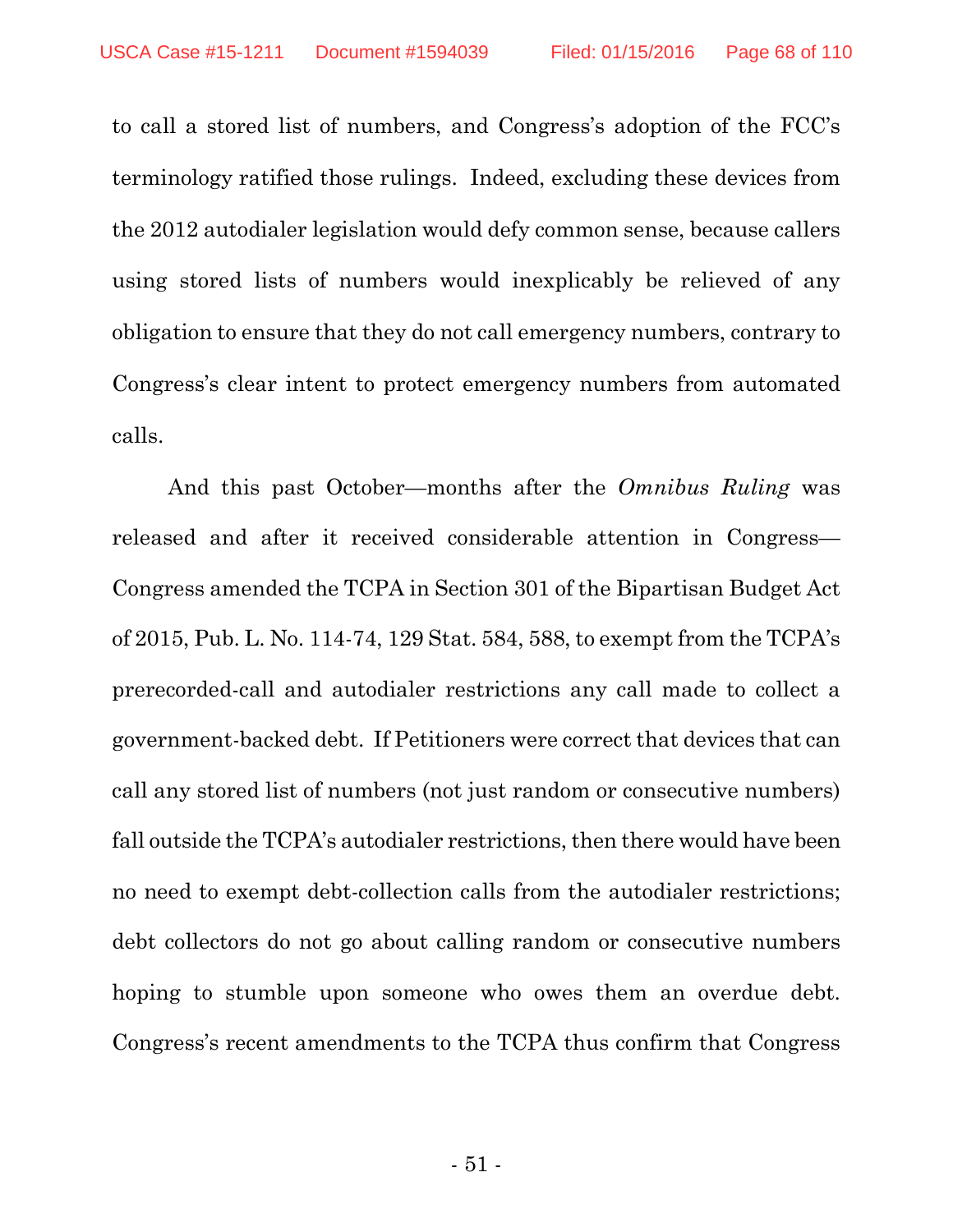shares the FCC's decade-old understanding that the TCPA's autodialer restrictions apply to devices used to call a stored list of telephone numbers.

### **C. The TCPA's Autodialer Restrictions Are Not Unconstitutionally Vague.**

Finally, there is no merit to Petitioners' claim that, because the Commission has repeatedly declined to adopt their preferred limiting principles, the autodialer definition is unconstitutionally vague. That claim is anything but intuitive: The TCPA has been on the books for nearly a quarter century, and in that time, no court has ever found the autodialer restrictions to be impermissibly vague. *See*, *e.g.*, *Sterk*, 46 F. Supp. 3d at 820-21 (rejecting a similar vagueness challenge). Petitioners offer no compelling reason to conclude otherwise here.

Petitioners can prevail on a facial vagueness challenge "only if the enactment is impermissibly vague in all of its applications." *Vill. of Hoffman Estates v. Flipside, Hoffman Estates, Inc.*, 455 U.S. 489, 495 (1982). They have not come close to making that showing. Even Petitioners admit that the autodialer restrictions clearly apply to devices with the present ability to call random or sequential telephone numbers, and the FCC has repeatedly made clear that predictive dialers—the principal dialing devices used today by telemarketers and other mass callers—are autodialers. Conversely, it is clear that devices that do not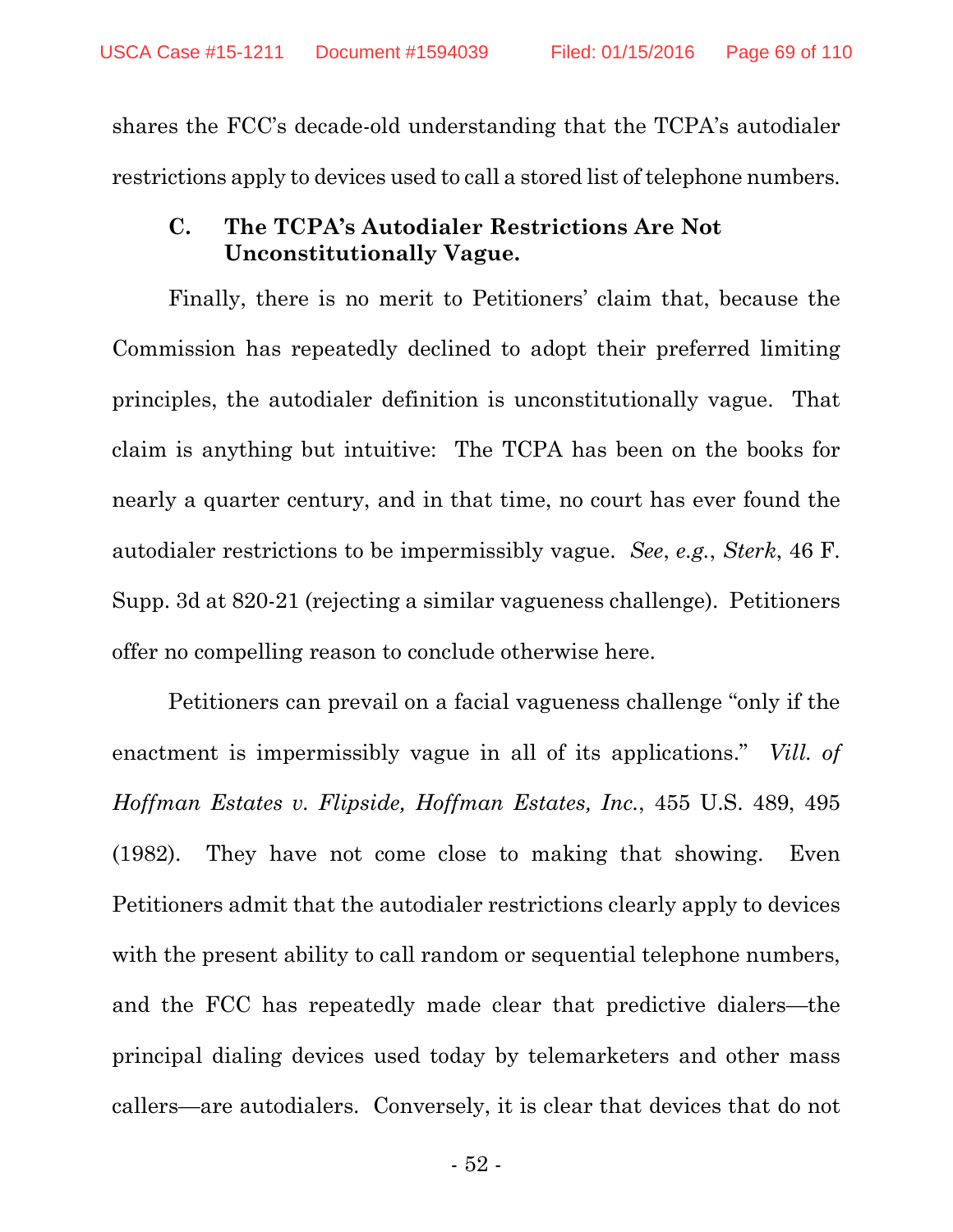have the capacity to "store or produce telephone numbers," 47 U.S.C.  $\S 227(a)(1)(A)$ , or "to dial such numbers" on their own, *id.*  $\S 227(a)(1)(B)$ , are *not* autodialers. *See Order* ¶ 18 (JA\_\_\_).

Petitioners' vagueness challenge ultimately must rest on speculation that there are other calling devices that the FCC has not yet had opportunity to address. But Petitioners do not identify what any of those devices are, much less explain how any uncertainty concerning some devices could render the TCPA unconstitutionally vague "in *all* its applications," *Hoffman Estates*, 455 U.S. at 495 (emphasis added). Nor do Petitioners aver that they actually use or intend to use any such device; and if they wish to do so, they can simply petition the FCC for a declaratory ruling to clarify its status. *Cf. DiCola v. FDA*, 77 F.3d 504, 509 (D.C. Cir. 1996) (the "opportunity to obtain a prospective ruling" can provide "relief from [any] real uncertainty"). And if a caller declines to seek further guidance and chooses to proceed using equipment that may be regulated under the TCPA, "it is not 'unfair to require that one who deliberately goes perilously close to an area of proscribed conduct shall take the risk that he may cross the line.'" *Throckmorton v. Nat'l Transp. Safety Bd.*, 963 F.2d 441, 444 (D.C. Cir. 1992) (quoting *Boyce Motor Lines, Inc. v. United States*, 342 U.S. 337, 340 (1952)).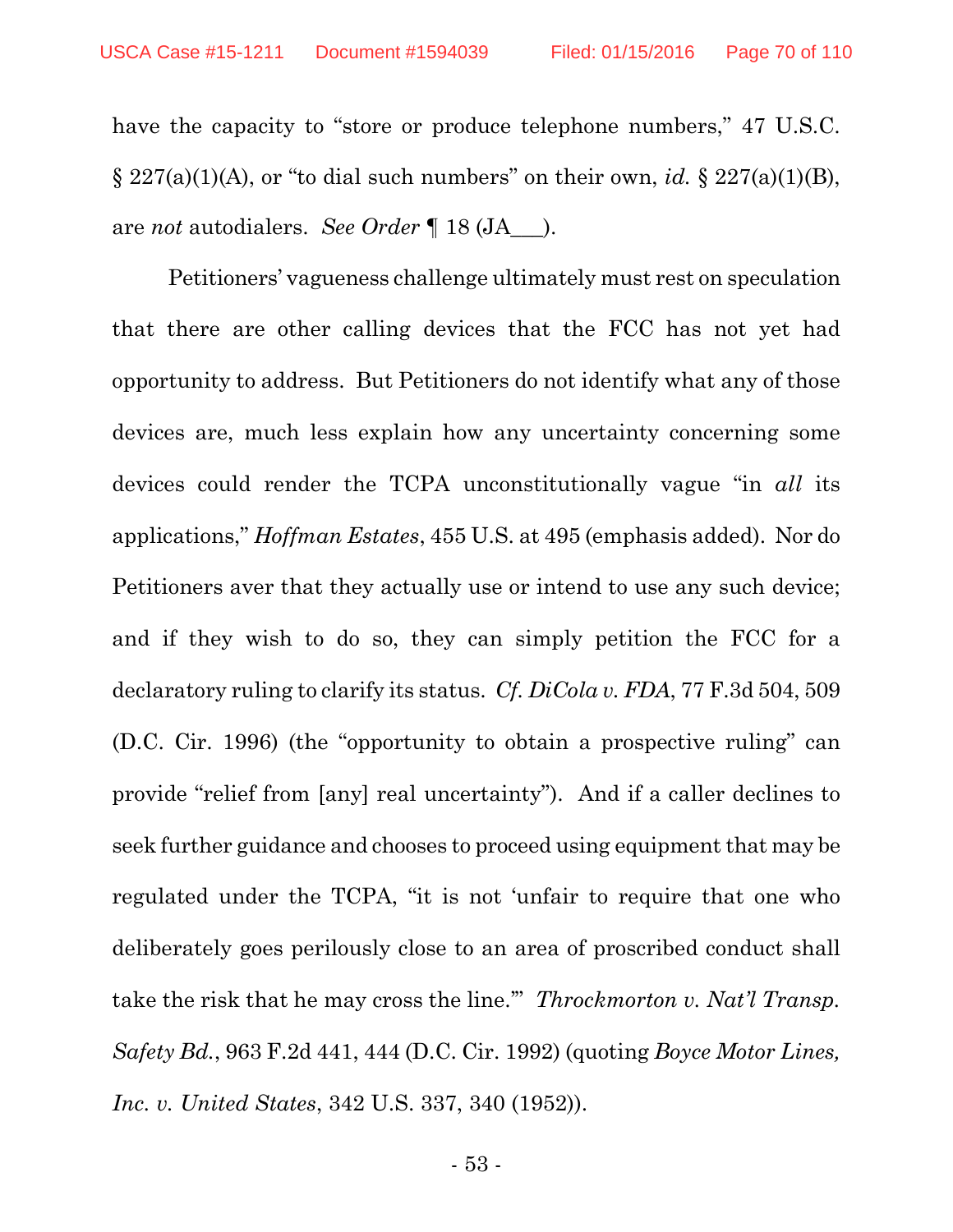- **II. THE COMMISSION REASONABLY CONCLUDED THAT CALLERS MUST OBTAIN NEW CONSENT FOR CALLS TO REASSIGNED WIRELESS NUMBERS, SUBJECT TO A ONE-CALL SAFE HARBOR.** 
	- **A. The Commission Reasonably Interpreted "Consent Of The Called Party" To Refer To The Person Whose Telephone Number Is Called.**

The Commission reasonably interpreted the term "consent of the called party" to refer to the consent of the current subscriber (or current customary user) of a telephone number—that is, the party whose number was actually called. *Order* **[1** 74-75, 78-80 (JA\_\_\_-\_\_). Numerous decisions, which Petitioners all but ignore, support that interpretation. *See*, *e.g.*, *Osorio*, 746 F.3d at 1250-52; *Soppet*, 679 F.3d at 638-42; *Moore*, 57 F. Supp. 3d at 649-51; *see also Leyse v. Bank of Am. N.A.*, 804 F.3d 316, 325 n.13 (3d Cir. 2015); *King v. Time Warner Cable*, --- F. Supp. 3d ---, 2015 WL 4103689, at \*3 (S.D.N.Y. 2015), *appeal filed*, No. 15-2474 (2d Cir.). Petitioners, by contrast, cite no legal authority at all for their view (Br. 41-46) that this language unambiguously refers to the "expected recipient" or "intended recipient" of a call, rather than the person whose number is actually called.

Although Petitioners vigorously object to the Commission's ruling as a policy matter, they offer only a single legal argument regarding the meaning of the term "called party," and that argument is wholly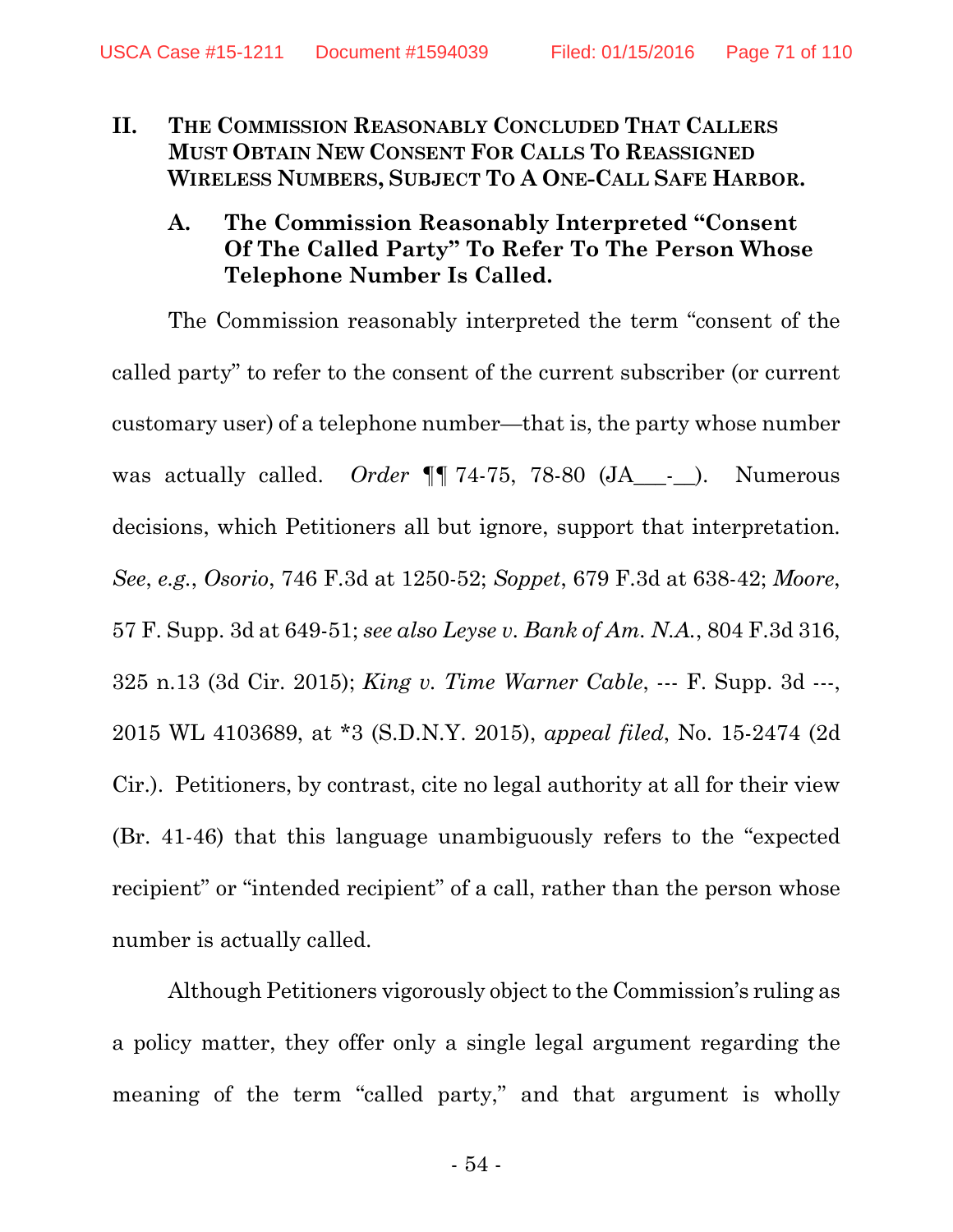unpersuasive. According to Petitioners, if you try to call your uncle but have the wrong number, "It would make perfect sense to say you are calling your uncle, and to refer to your uncle, the person you expect to answer, as the called party." Br. 41 (internal quotation marks and alterations omitted). It would be more accurate, however, to say that you tried to call your uncle but instead wound up calling a stranger, and to refer to that stranger—the "party" who was actually "called"—as the "called party." And if your mother later asks you whether you've called your uncle recently, it would be incorrect to respond "Yes, I called him last week," if in fact you reached only a stranger and never spoke with your uncle. Indeed, the Seventh Circuit has opined that "[n]o colloquial user of English would call [your uncle] the 'called party'" in this scenario. *Soppet*, 679 F.3d at 641.

The statute's other uses of the term "called party" support the Commission's interpretation. As Judge Easterbrook has explained, of the five other uses of that term in the TCPA, "[f]our unmistakably denote the current subscriber (the person who pays the bills or needs the line in order to receive other calls)," and the fifth "denotes whoever answers the call (usually the subscriber)." *Soppet*, 679 F.3d at 640. For example, as the Commission explained here, *Order* ¶ 74 (JA\_\_\_), two provisions discuss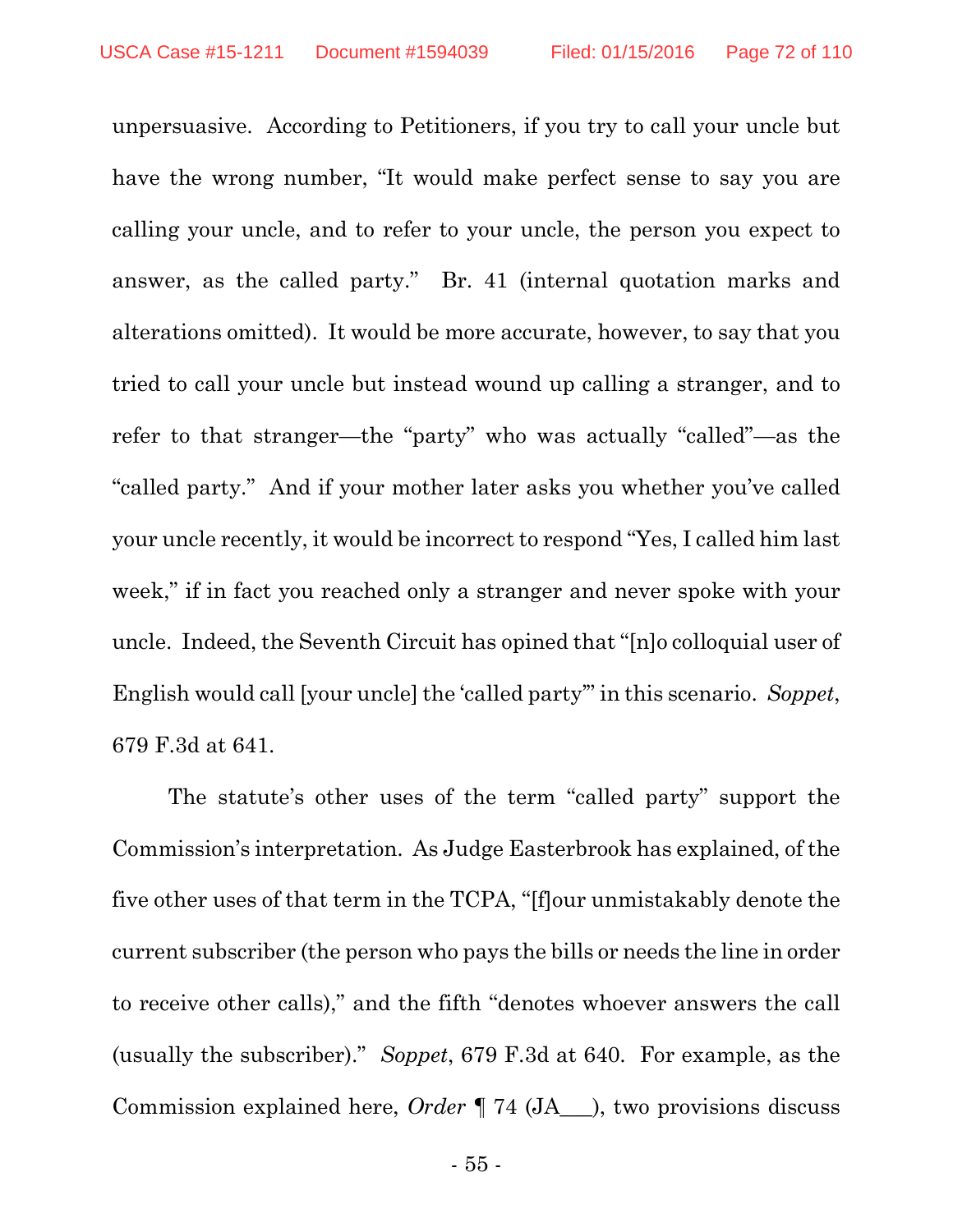whether the "called party" is "charged" for a call. 47 U.S.C.  $\S 227(b)(1)(A)(iii)$ ,  $(b)(2)(C)$ . These uses "must mean [the] current subscriber"—or someone connected to him or her, *see Order* ¶ 75 (JA\_\_\_)— "because only the current subscriber pays." *Soppet*, 679 F.3d at 639. Multiple other courts have agreed with this conclusion. *See*, *e.g.*, *Osorio*, 746 F.3d at 1251; *Moore*, 57 F. Supp. 3d at 649-50. And the congressional findings accompanying the TCPA likewise indicate that it is "the receiving party" who must "consent] to receiving the call." TCPA  $\S 2(12)$ , 105 Stat. at 2394.

By contrast, nothing supports Petitioners' view that "called party" should turn on the intent or expectation of the caller. *Order* ¶ 78 (JA\_\_\_- \_\_). "The phrase 'intended recipient' does not appear anywhere in [the statute], so what justification could there be for equating 'called party' with 'intended recipient of the call'?" *Soppet*, 679 F.3d at 640; *accord Osorio*, 746 F.3d at 1251; *Moore*, 57 F. Supp. 3d at 649. Petitioners' argument "does not rest on either a linguistic analysis of § 227 or the way the law understands consent." *Soppet*, 679 F.3d at 641. Nor can Petitioners' business interest in avoiding any liability for calls to reassigned numbers compel such an unnatural reading of the statute. *Id.* at 642.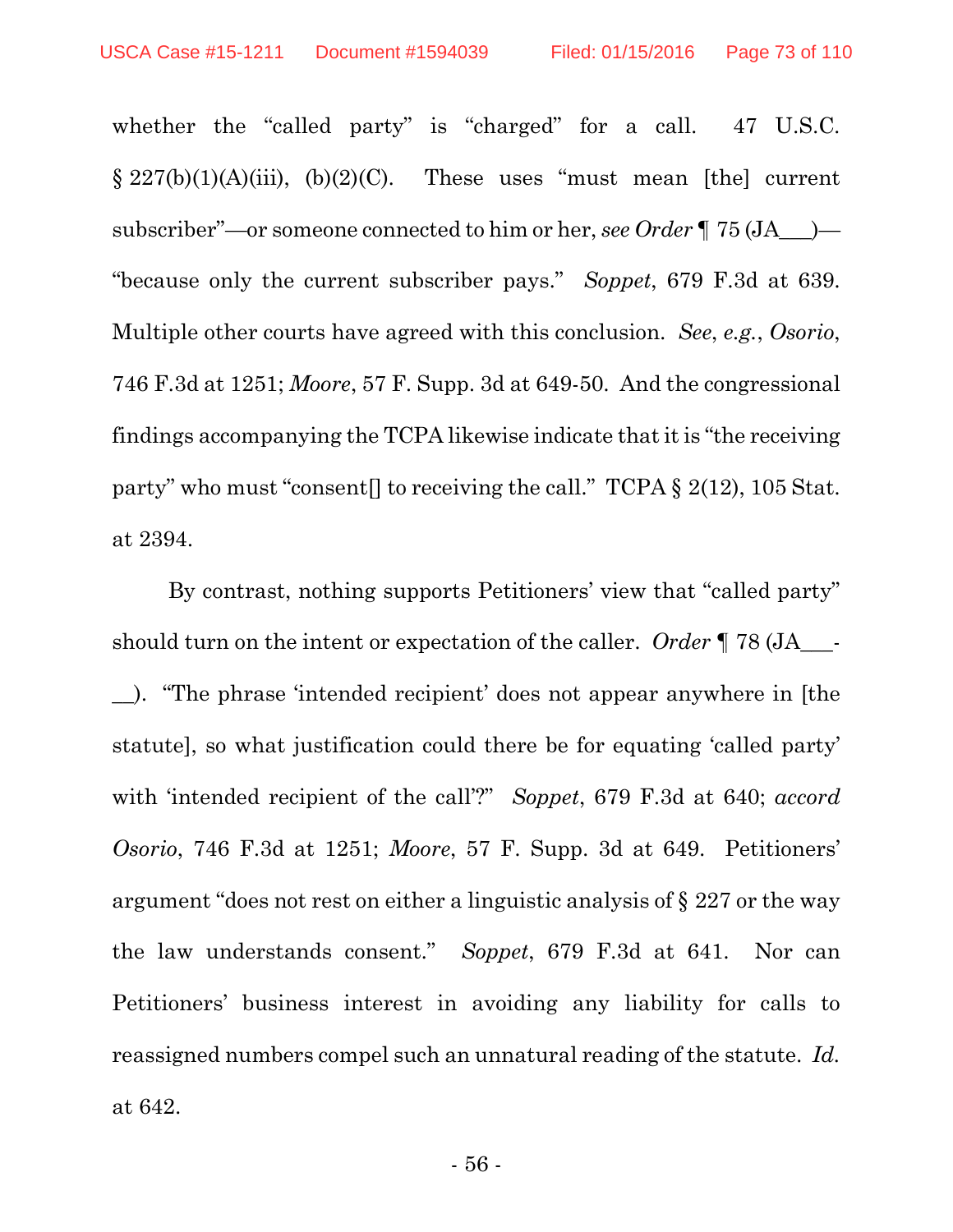The Commission's rejection of Petitioners' "expected recipient" approach is also reasonable as a matter of policy. Under Petitioners' approach, the Commission warned, "unwitting recipients of reassigned numbers might face a barrage of telemarketing voice calls and texts." *Order* ¶ 79 (JA\_\_); *see*, *e.g.*, *Soppet*, 679 F.3d at 638 ("dozens of automated calls" to two reassigned numbers); *King*, 2015 WL 4103689, at \*2 (163 robocalls to reassigned number, despite consumer's repeated pleas to stop calling). Indeed, the record contains "evidence that callers sometimes will not honor requests of new subscribers for a caller to cease calls to the newly acquired number." *Order* ¶ 82 (JA\_\_\_). Debt collectors, for example, "may have a policy to not speak to anyone other than the debtor," and so their calls "sometimes lack a means for consumers to ask that they stop, and can even instruct the consumer to hang up." *Id.* ¶ 79 (JA\_\_\_). These calls "are exactly the types that the TCPA is designed to stop." *Id.*  $\parallel$  80 (JA  $\parallel$ ).

An expected-recipient approach "would turn the TCPA's consumer protection on its head" by "plac[ing] the burden on new subscribers to inform the caller they are the wrong party and that they do not consent." *Order*  $\llbracket 80 \left( JA \right)$ . It would "effectively require consumers to opt out of such calls when the TCPA clearly requires the opposite—that consumers opt in before they can be contacted." *Ibid.*; *see also id.* ¶ 81 (JA\_\_\_) ("[T]he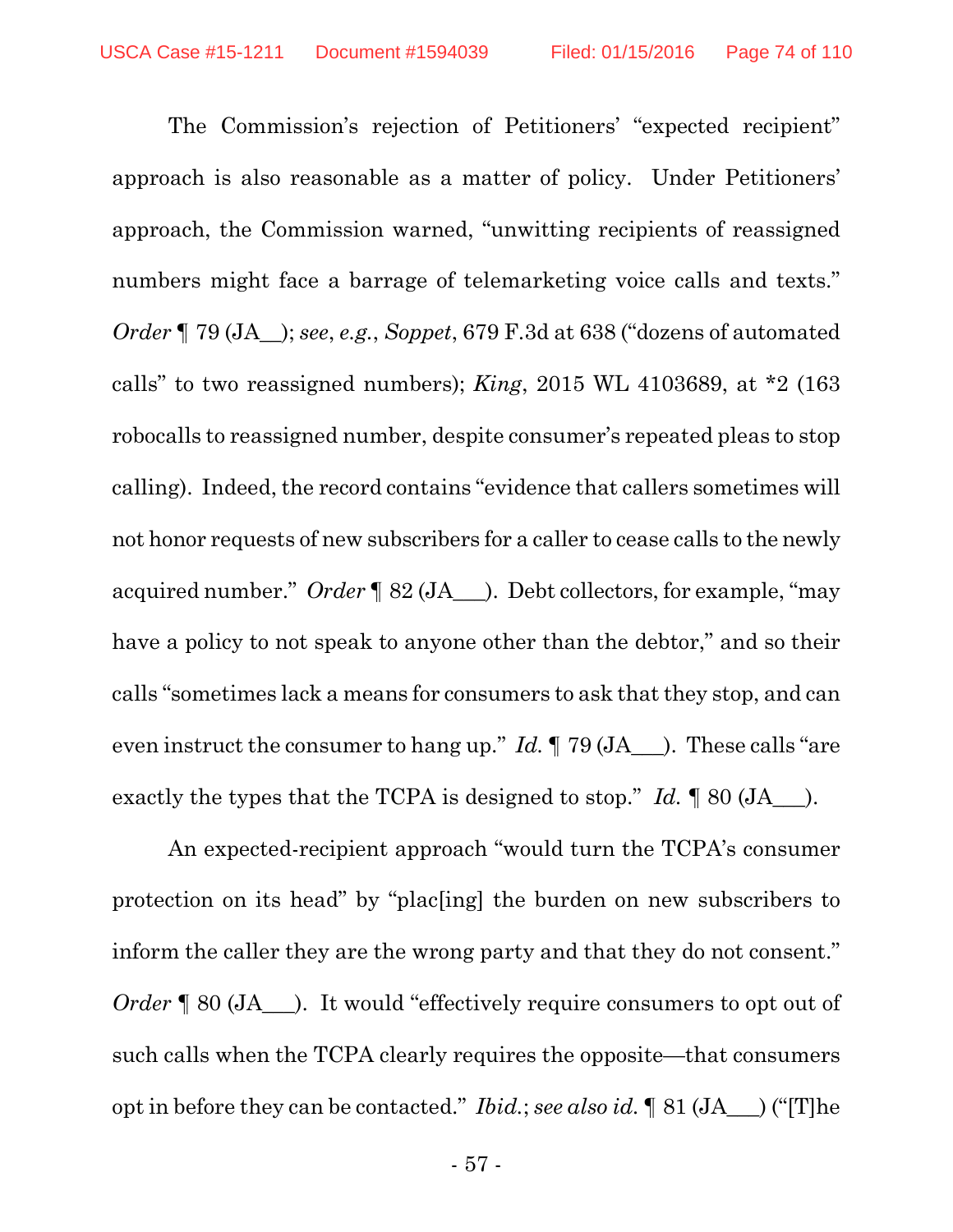TCPA places responsibility on the caller alone to ensure that he or she has valid consent for each call," and "places no affirmative obligation on a called party to opt out of calls to which he or she never consented.").

Petitioners insist that the Commission's interpretation "would gut Congress's protection of \* \* \* consensual communications" (Br. 42), but a call to a reassigned number where the current subscriber has not consented is not a "consensual" communication, and Petitioners' claim that they will be forced to cease making calls for which they actually have consent is unfounded. Petitioners say that they have "no reliable way to ascertain whether a given cell phone number has been reassigned" (Br. 42), but in fact callers have several means to limit their liability. For example, commercial databases already exist that claim to detect more than 80 percent of all reassignments, *Order* ¶ 86 & n.301 (JA\_\_\_), and the Commission's ruling creates strong incentives for the telemarketing industry to perfect those tools. Similarly, the *Omnibus Ruling* discusses many simple steps that callers can take to discover reassignments, including interactive opt-out mechanisms; training customer service agents to update records during incoming and outbound calls; periodically confirming contact information via email or during customers' visits to the caller's website or retail locations; and recognizing "triple-tone" or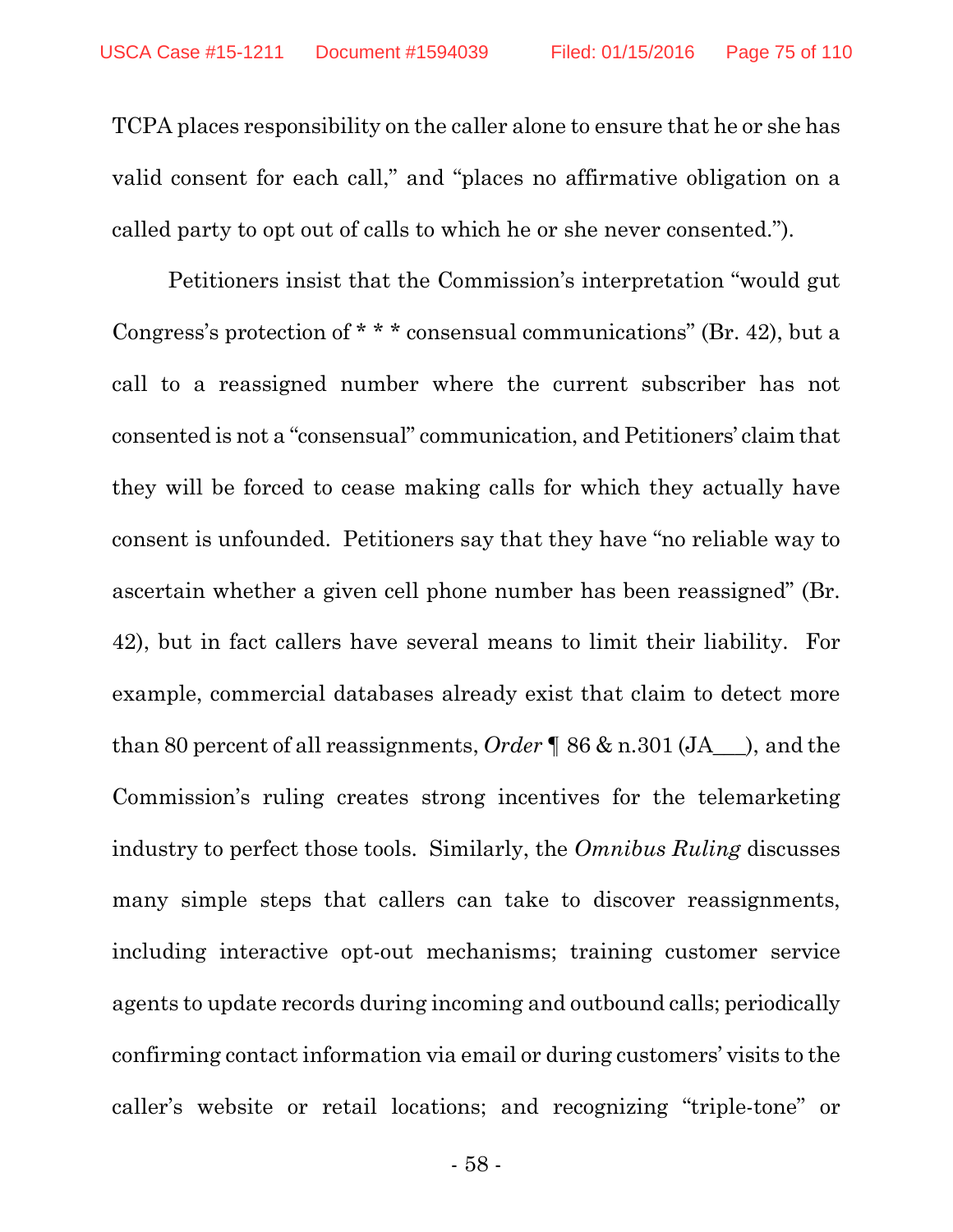"undeliverable" notices. *Id.*  $\parallel$  86 & n.304 (JA  $\parallel$ ).<sup>13</sup>

For the few reassignments that may go undetected, Petitioners' unsupported claim of "catastrophic" liability (Br. 43) is likewise overblown: Most people don't sue over a wrong-number call; they politely tell the caller that he or she has the wrong number and hang up.14 *Cf.* Consumer Groups 12/22/14 Comments 4 (JA\_\_\_). Regardless, requiring callers to possess *valid* consent when making autodialed calls to wireless numbers is not an impermissible restriction of consensual speech. *See infra* Part V.

## **B. The One-Call Safe Harbor Is Not Arbitrary Or Capricious.**

Because callers sometimes may not realize that a number has been reassigned until after they call the number and are unable to reach the intended recipient, the Commission allowed a one-call safe harbor to make it more likely that callers will have an opportunity to discover the  $\overline{a}$ 

<sup>13</sup> Many of these measures are made even more effective by the *Omnibus Ruling*'s one-call safe harbor.

<sup>14</sup> Petitioners attempt to raise the specter of class-action lawsuits, pointing to just two instances where putative class actions involving calls to reassigned numbers have been filed (Br. 43), but not *certified*. It is not evident, and Petitioners do not attempt to show, that a class of nonconsenting recipients of calls to reassigned numbers could satisfy class-certification requirements such as ascertainability. *See Gannon v. Network Tel. Servs., Inc.*, --- F. App'x ---, 2016 WL 145811 (9th Cir. 2016); *Vigus v. S. Ill. Riverboat/Casino Cruises, Inc.*, 274 F.R.D. 229, 235-36 (S.D. Ill. 2011) (holding that a class of consumers with reassigned numbers could not be certified).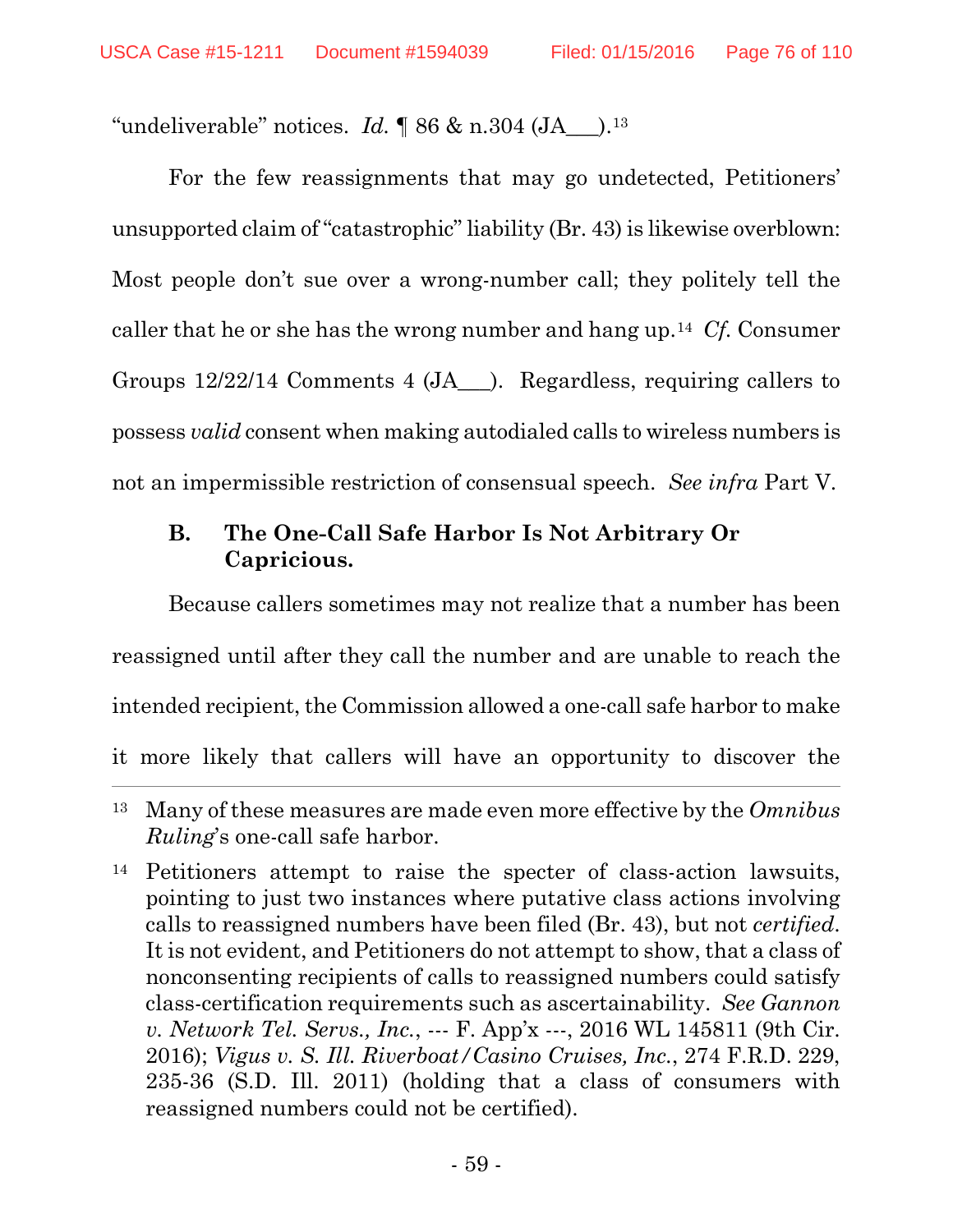reassignment before facing liability. *Order* ¶¶ 85, 89-90 & n.312 (JA\_\_\_, \_\_\_-\_\_). Nothing in the Commission's interpretation of "called party" depends, however, on that safe harbor. *See id.* ¶¶ 74, 78-80 (JA\_\_\_, \_\_\_- \_\_). The Commission "could have interpreted the TCPA to impose a traditional strict liability standard on the caller: *i.e.*, a 'zero call' approach," *id.* n.312 (JA\_\_\_), but nonetheless elected to allow a safe harbor to reduce, albeit not eliminate, callers' potential liability.

Ignoring the old adage about looking a gift horse in the mouth, Petitioners complain (Br. 40, 42-43, 51-54) that this one-call safe harbor is unacceptable because it does not immunize them from *all* liability when they fail to learn that a number has been reassigned. These complaints overlook that, until it is possible to reliably identify all reassigned numbers, *someone* must "bear[] the risk in situations where robocalls are placed to reassigned wireless numbers." *Order* n.312 (JA\_\_\_). It was not unreasonable for the Commission to decide that, subject to the limited safe harbor, "when a caller chooses to make robocalls to a wireless number that may have been reassigned, it is the caller—and not the wireless recipient of the call—who bears the risk." *Id.* (JA\_\_\_). If callers nonetheless want to reach consumers without any risk of liability, they can do so by employing live operators and making calls manually rather than using autodialers.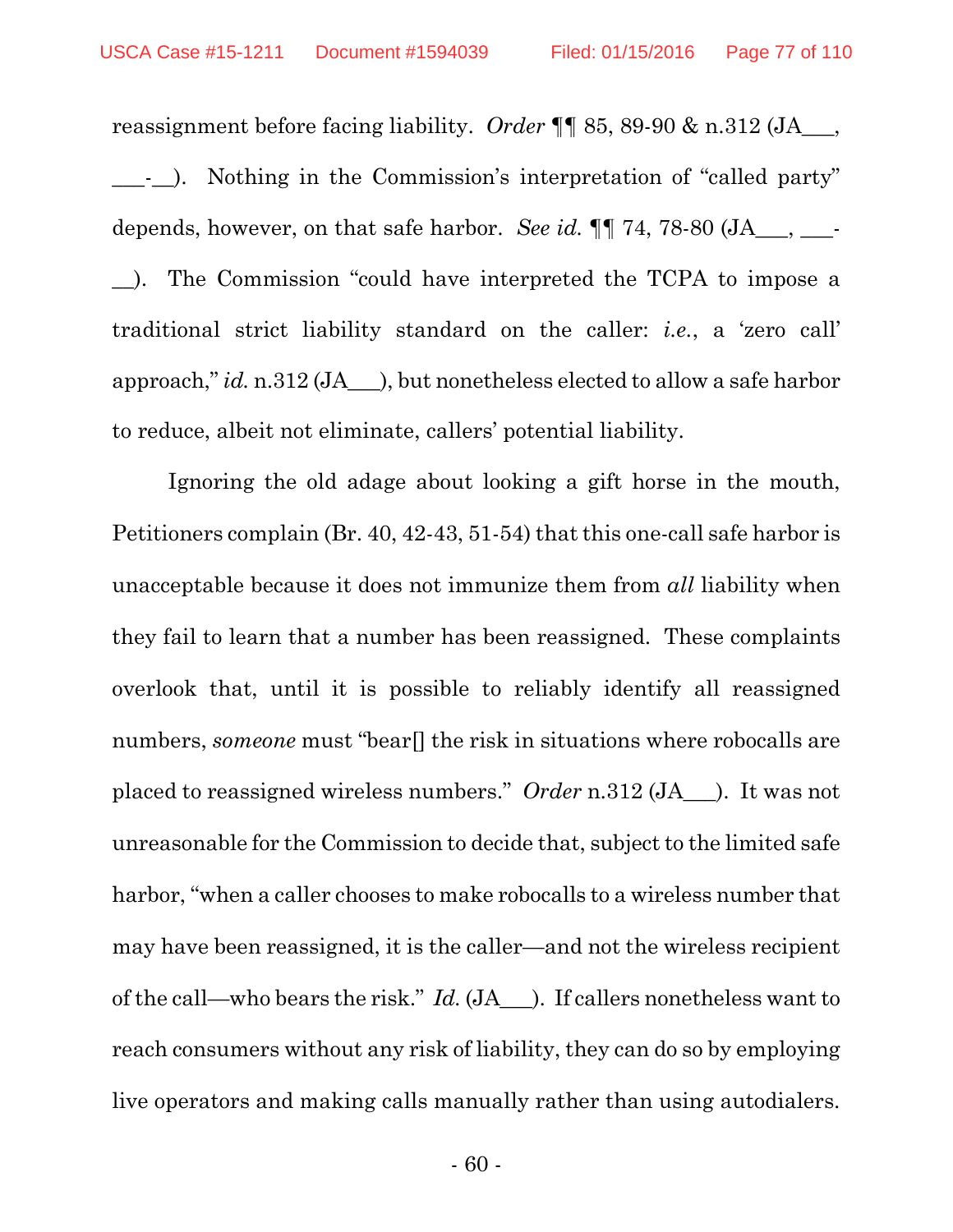Petitioners' related argument that "[a]n agency that acknowledges a problem and sets out to address it must go some meaningful distance toward solving it" (Br. 51) is misguided in multiple respects. First, Petitioners misapprehend the problem that the Commission sought to address: It did not seek to protect callers from all risk of liability, but instead to "strike [an] appropriate balance" and "find a middle ground." *Order* ¶ 89-90 & n.312 (JA ). Second, Petitioners ignore that the onecall safe harbor *does* go a substantial distance in reducing the risk to callers (and "'do[es] so in [a] rational way,'" Br. 54), even though it does not eliminate *all* risk. "[T]he Government may be said to advance its purpose by substantially reducing [a problem], even where it is not wholly eradicated." *United States v. Edge Broad. Co.*, 509 U.S. 418, 434 (1993).

## **III. THE COMMISSION REASONABLY RULED THAT CALLERS MUST ALLOW CONSUMERS TO REVOKE CONSENT BY ANY REASONABLE MEANS.**

Petitioners here do not dispute that the TCPA permits consumers who have consented to receive certain robocalls to later revoke that consent—a right that has been recognized by numerous courts. *See*, *e.g.*, *Osorio*, 746 F.3d at 1252, 1255-56; *Gager*, 727 F.3d at 270-72; *Beal v. Wyndham Vacation Resorts, Inc.*, 956 F. Supp. 2d 962, 975-80 (W.D. Wis. 2013); *see also Munro v. King Broad. Co.*, 2013 WL 6185233, at \*3 (W.D.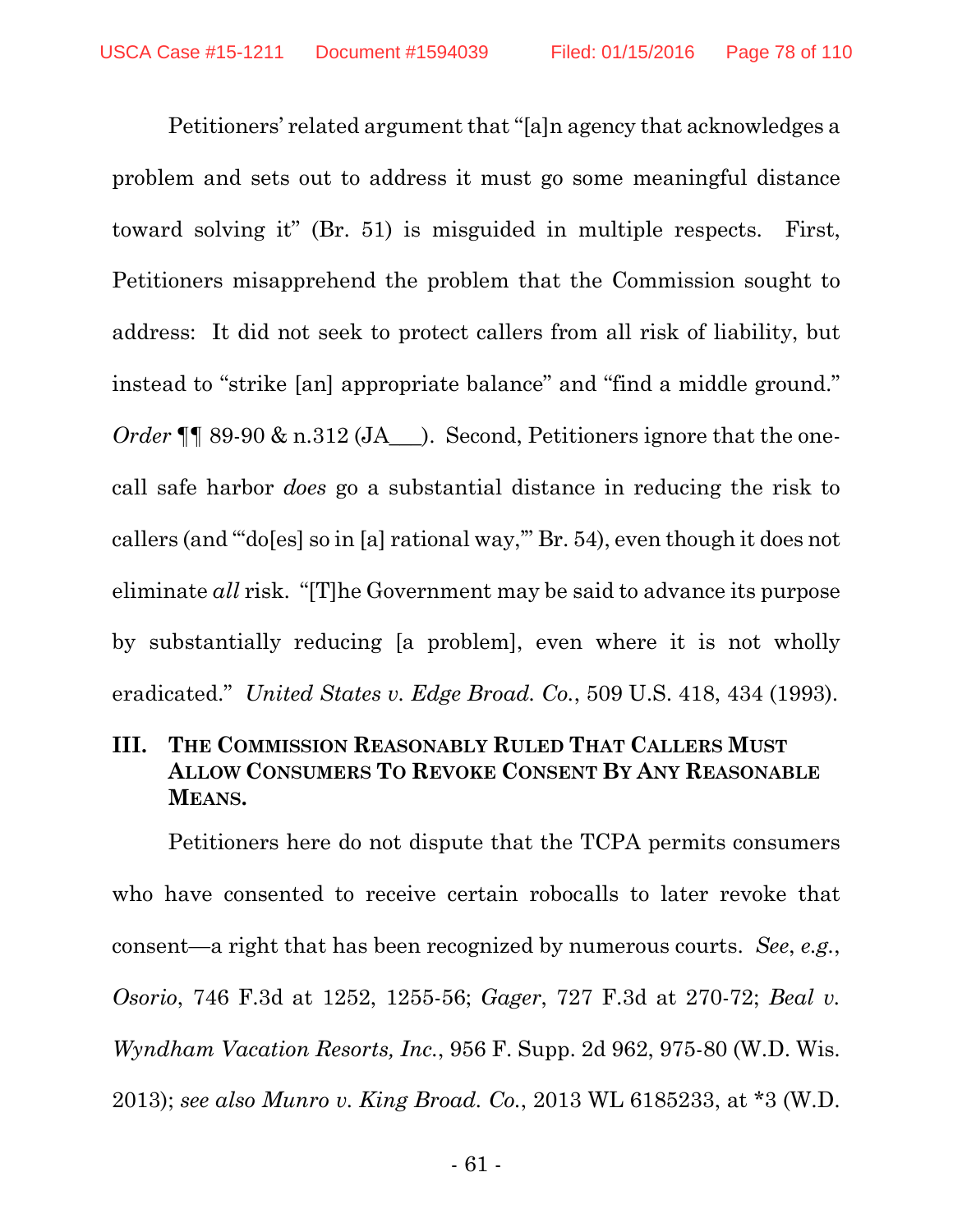Wash. 2013) (collecting cases).15

 $\overline{a}$ 

The only question before this Court is *how* a consumer may go about revoking consent, an issue on which the statute is silent. Because Congress did not directly speak to this issue in the statute, *Chevron* accords the Commission broad authority to fill this gap. *Order* ¶ 56 (JA\_\_\_) (citing *Chevron*, 467 U.S. at 843-44); *Brand X*, 545 U.S. at 980-81. In the *Omnibus Ruling*, the Commission exercised that authority to rule that the TCPA allows consumers to revoke consent by any reasonable means and that callers may not unilaterally restrict consumers' ability to revoke consent by designating their own exclusive revocation procedures. Petitioners' objections to that ruling are meritless.

**1.** Whether and how statutory rights may be waived or modified depends on the underlying statute. Petitioners concede (Br. 62-63) that statutory rights cannot be waived when a statute states that the rights are

<sup>&</sup>lt;sup>15</sup> Some parties argued before the agency that, because the TCPA's fax provisions were amended in 2005 to establish specific procedures for consumers to request that a business stop sending them unwanted faxes, the absence of such a provision for robocalls means that Congress meant to forbid consumers from ever revoking consent. *See Order* **[69 (JA**). No petitioner here adopts that argument, which is wrong in any event. *See ibid.*; *Beal*, 956 F. Supp. 2d at 978-79 ("Congress's decision to impose particular requirements regarding faxed advertisements does not mean that Congress intended to limit opt-out options for autodialed calls."); *see also Gager*, 727 F.3d at 270 (addressing same provision).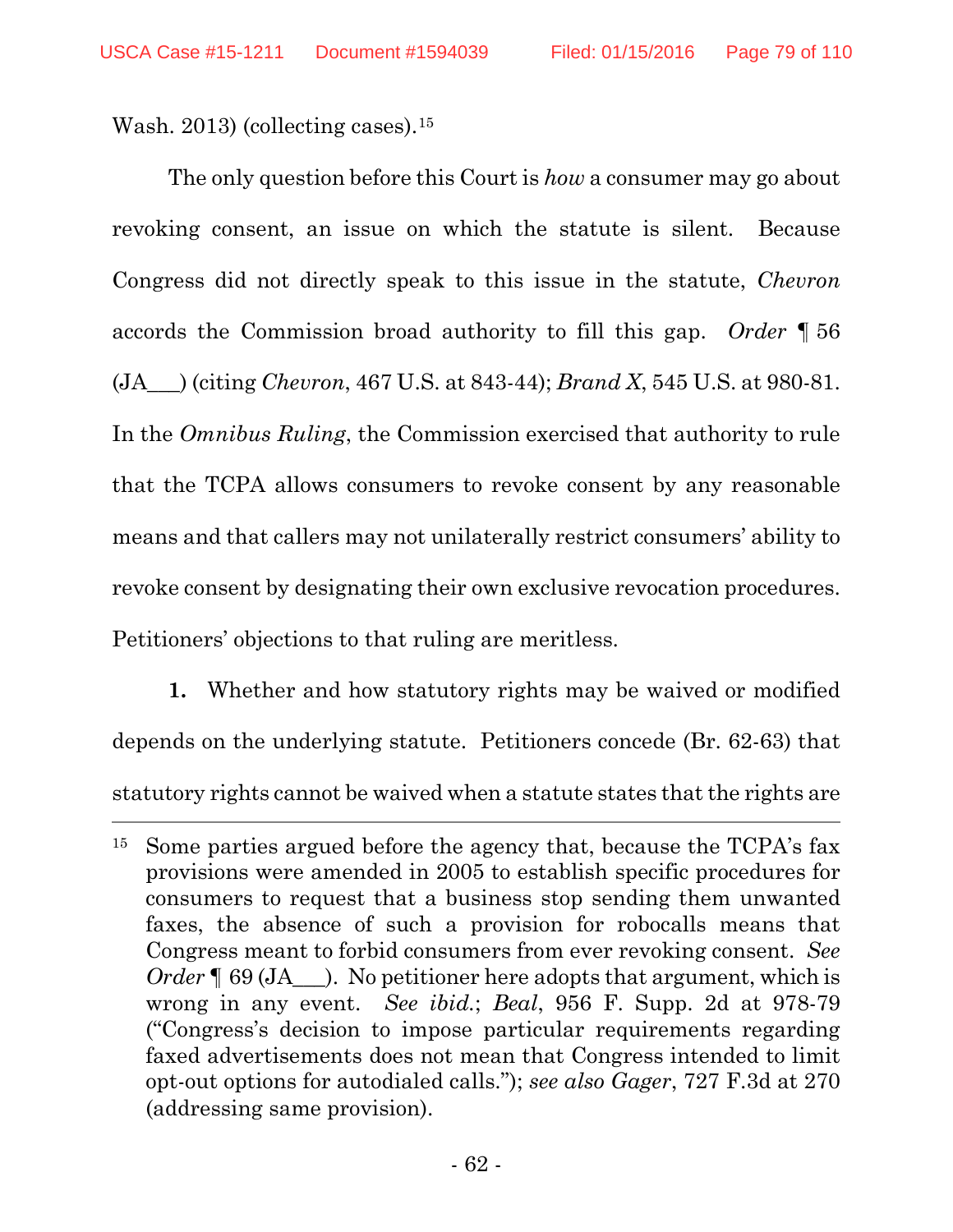nonwaivable. And the FCC does not dispute that statutory rights can be waived by consumers if a statute says that they *are* waivable. Because Congress did not directly address in the TCPA whether callers can make consumers waive (in whole or in part) their right to revoke consent, it falls to the agency to fill this statutory gap by "provid[ing] a reasonable construction of the TCPA's terms." *Order* ¶ 63 (JA\_\_\_).

The FCC reasonably determined that, in view of the TCPA's goal of protecting consumer privacy from intrusion by unwanted calls, callers cannot be allowed to unilaterally restrict or impair consumers' right to revoke consent. "[T]o allow callers to designate the exclusive means of revocation," the Commission explained, could "materially impair that right" by allowing callers to "impose[] additional burdens" that "materially diminish the consumer's ability to revoke." *Order* ¶ 66 (JA\_\_\_). That approach "would place a significant burden on the called party who no longer wishes to receive such calls, which is inconsistent with the TCPA." *Id.* **[67 (JA**). By contrast, allowing consumers to revoke consent by any reasonable means "gives consent its most appropriate meaning within the consumer-protection goals of the TCPA." *Id.* ¶ 56 (JA\_\_\_); *see Gager*, 727 F.3d at 271.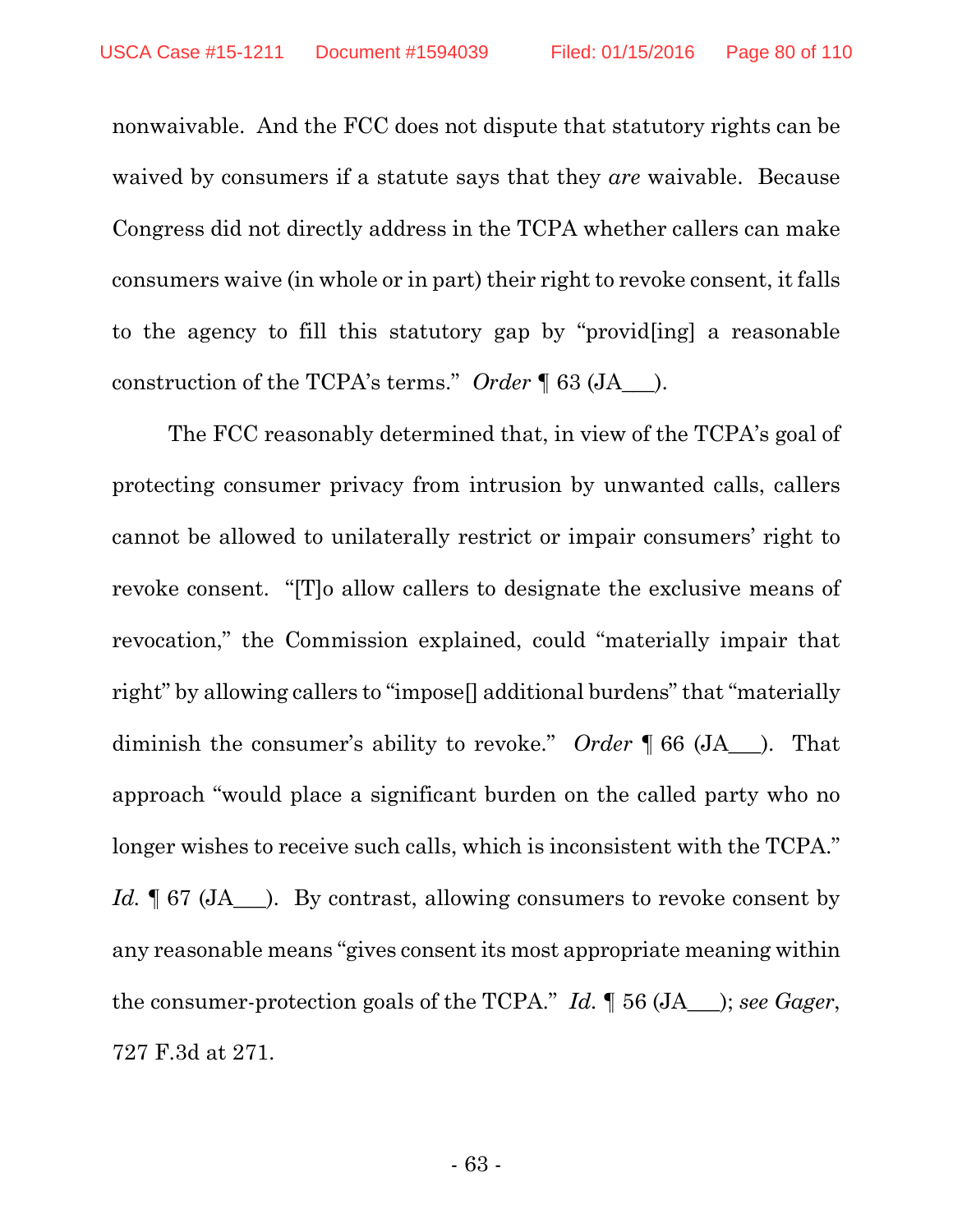Petitioners essentially ask the Court to rule that if the statute does not specifically forbid a waiver of statutory rights, then it must be read to unambiguously permit those rights to be waived or modified by contract. *See* Br. 61-63. The *Omnibus Ruling* did not address the situation where a caller asks consumers to contractually agree to certain revocation procedures in a contractual agreement,16 but Petitioners' position is in any event contrary to *Chevron*, which holds that a statute is ambiguous unless "Congress has directly spoken to the precise question at issue." 467 U.S. at 842; *accord*, *e.g.*, *City of Arlington*, 133 S. Ct. at 1868; *Rust v. Sullivan*, 500 U.S. 173, 184 (1991). Congress has not unambiguously foreclosed the FCC's ruling that the TCPA allows consent to be revoked by any reasonable means.

Petitioners' authorities likewise do not foreclose the Commission's ruling. Petitioners point (Br. 61) to a Restatement provision and a Seventh Circuit decision each involving contractual rights, but the fact that parties assuming *contractual* obligations may tailor those rights by contract says nothing about *statutory* rights. Petitioners also cite (Br. 63)

 $\overline{a}$ 

<sup>16</sup> The *Omnibus Ruling* denied a petition asking the Commission to allow callers to unilaterally "designate" an exclusive revocation procedure. *See, e.g.*, *Order* ¶ 63 (JA\_\_\_). The Commission's ruling did not address whether contracting parties can select a particular revocation procedure by mutual agreement.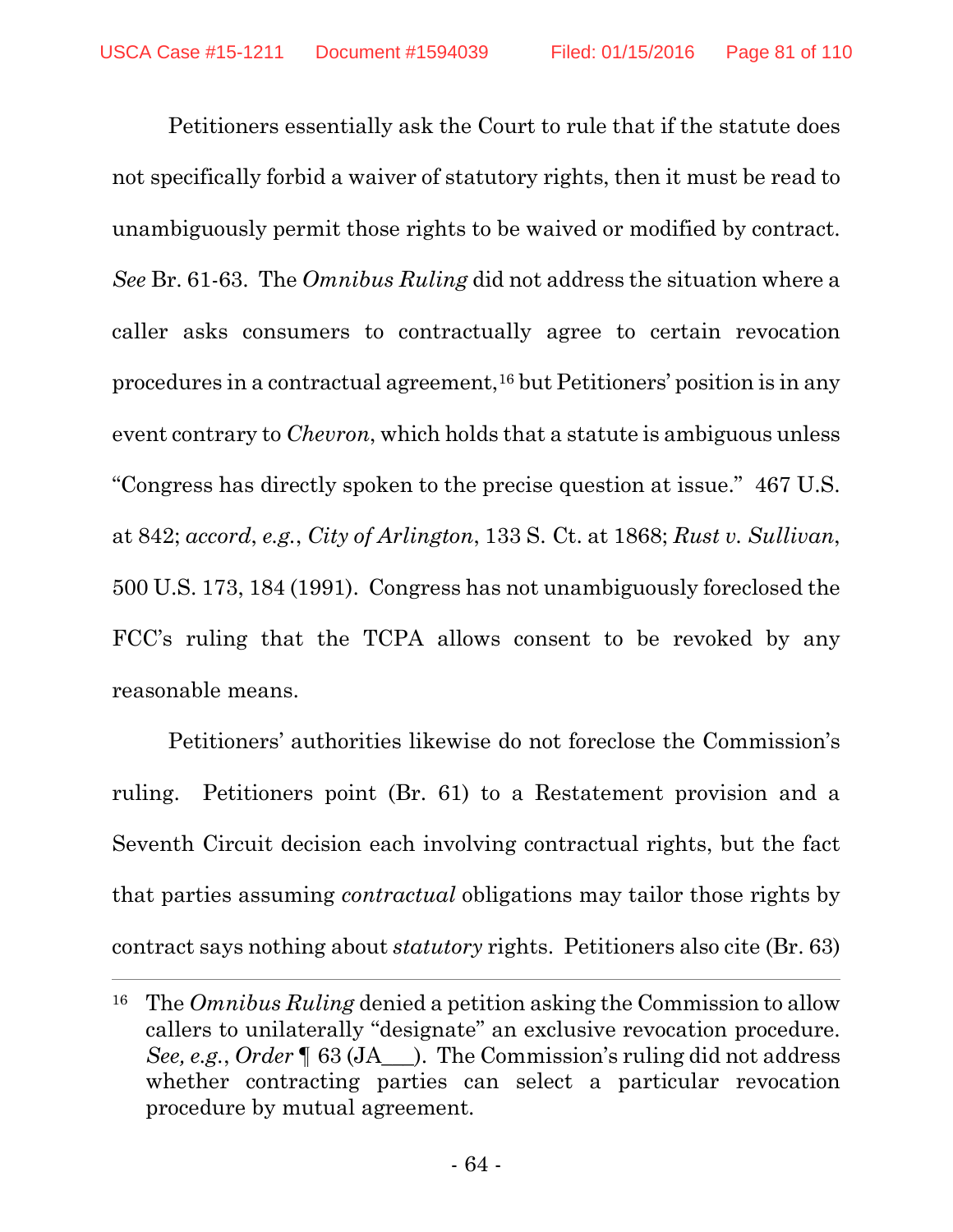a case involving a statute designed to allow labor rights to be negotiated through collective-bargaining agreements, *NLRB v. Rockaway News Supply Co.*, 345 U.S. 71, 80 (1953), but no similar statutory authorization is present here. Finally, Petitioners cite (Br. 63) cases involving evidentiary and procedural rules, *United States v. Mezzanatto*, 513 U.S. 196, 200-03 (1995), and statutes of limitations, *Heimeshoff v. Hartford Life & Accident Ins. Co.*, 134 S. Ct. 604, 611-12 (2013), but neither case addressed *substantive* rights, and neither case involved (much less overrides) an authoritative interpretation of a statute by an agency charged with the power to administer that statute.

Furthermore, unlike in all of Petitioners' authorities, the underlying statutory right here—to revoke consent—is itself implicit, so the mere absence of a provision addressing waiver of that right cannot give rise to the kind of negative inference that Petitioners seek. None of these authorities unambiguously authorizes callers to unilaterally restrict consumers' substantive right to revoke consent.

**2.** Petitioners' exaggerated claims about the difficulty of complying with the Commission's ruling are unfounded. Nothing in the *Omnibus Ruling* supports Petitioners' claim (Br. 56) that consumers "could tell the pizza-delivery guy that they no longer wish to receive promotional text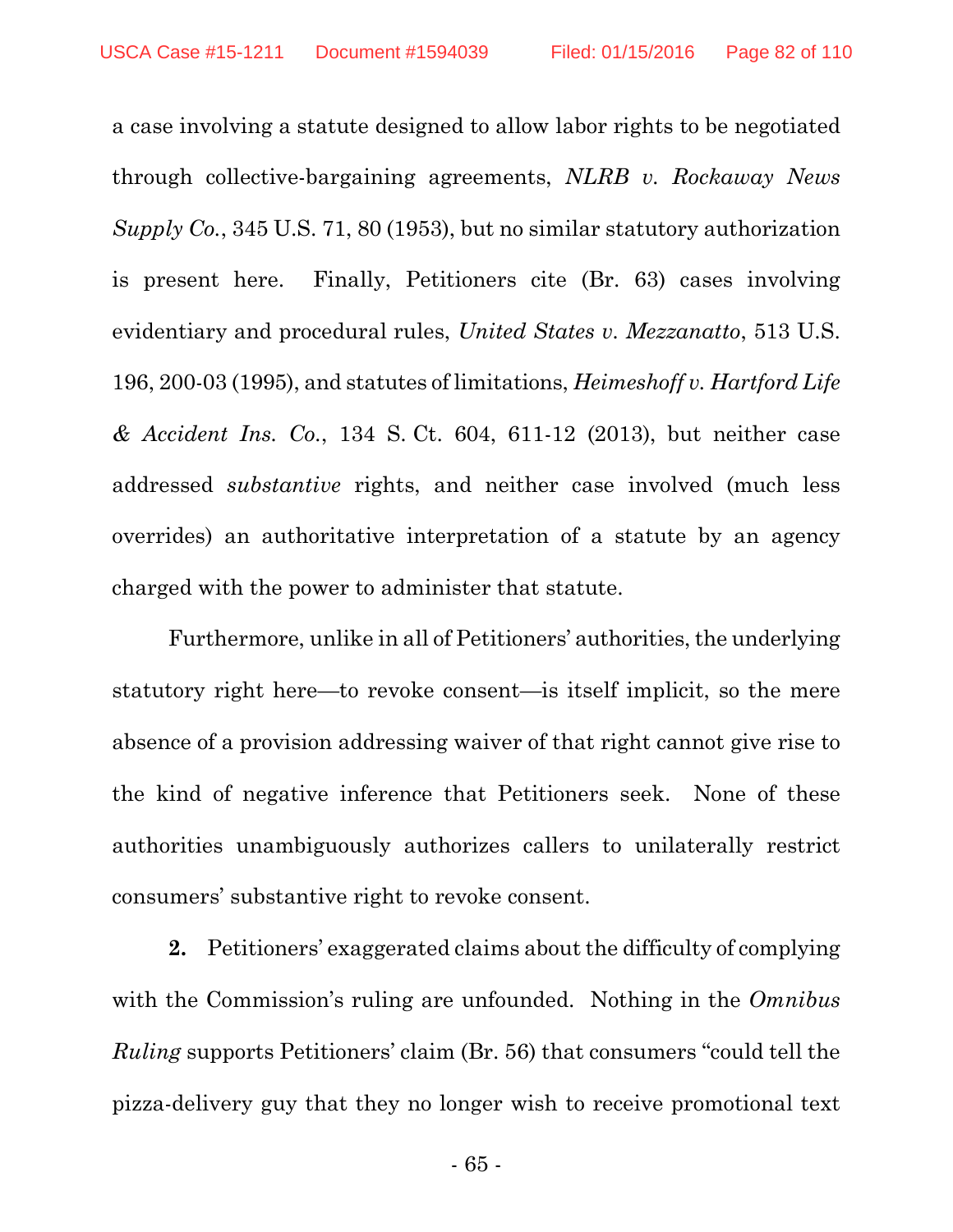messages." The order is clear that consumers may revoke consent only by *reasonable* means, and that a method of revocation would be unreasonable if it would be "overly burdensome to implement mechanisms to record and effectuate a consumer's request." *Order* ¶ 64 (JA\_\_\_). Nor is there any merit to Petitioners' complaints (Br. 57) about "[t]he open-endedness of the Order's 'reasonableness' standard." Reasonableness is a familiar concept in the law; requiring callers to honor a consumer's reasonable revocation requests is no more demanding than requiring them to exercise reasonable care.

And it is hardly a ground for objection that the Commission's ruling will require Petitioners to actually review, rather than ignore, their own customers' responses to their communications. *See* Pet. Br. 56. A central purpose of the TCPA was to require the use of live operators in place of "automated calls [that] cannot interact with the customer except in preprogrammed ways" and that "do not allow the caller to feel the frustration of the called party." S. Rep. No. 102-178, at 4. Petitioners' mere desire "to reach large numbers of consumers efficiently" (Br. 57) does not trump the rights conferred on consumers by the TCPA.

Petitioners argue (Br. 58-60) that in some particular contexts, it might be possible to capture many reasonable means of revocation through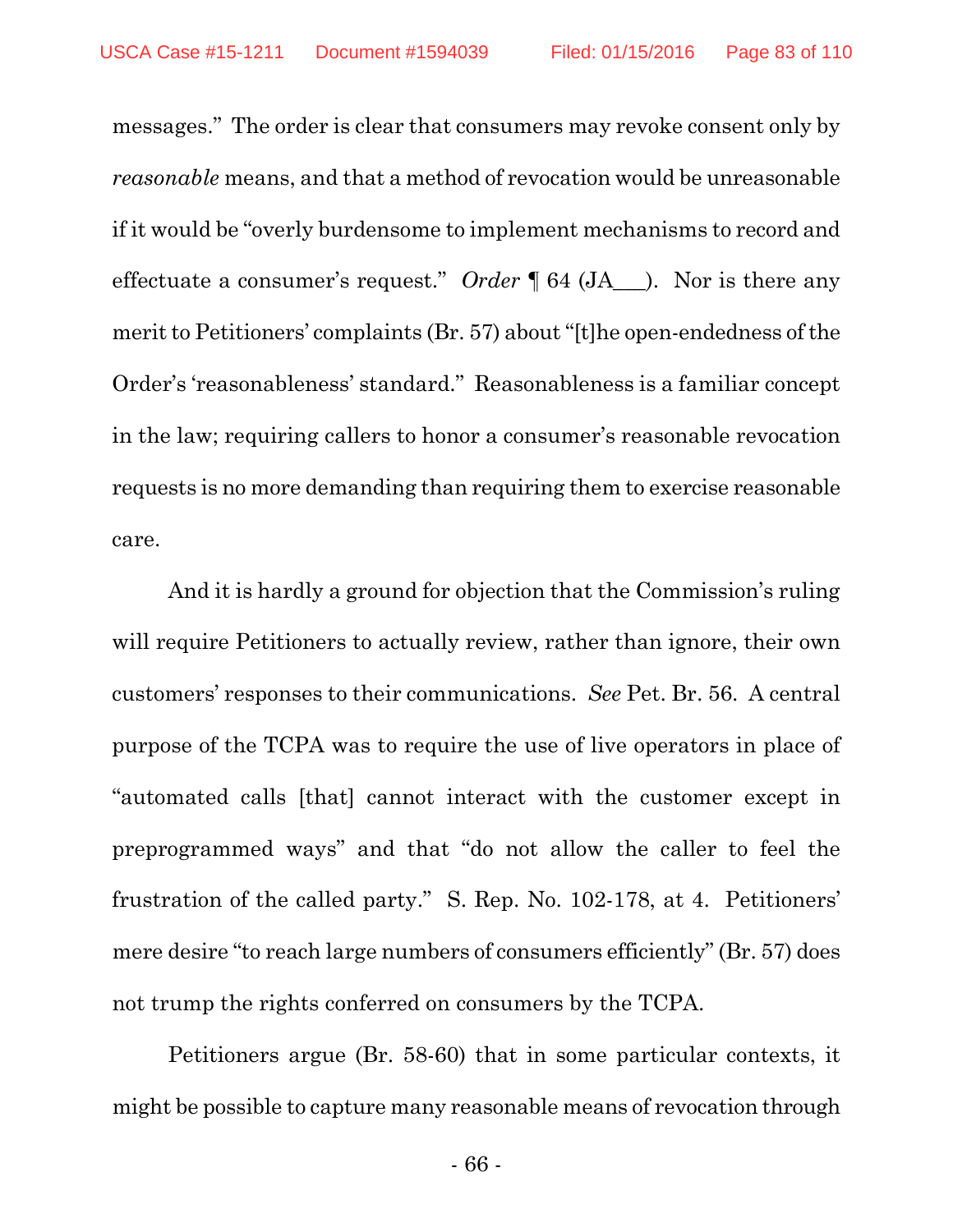$\overline{a}$ 

"standardized revocation procedures." But it was reasonable for the Commission to decline to adopt that approach, because "specific regulations cannot begin to cover all of the infinite variety of conditions which [consumers] must face." *Freeman United Coal Mining Co. v. Fed. Mine Safety & Health Review Comm'n*, 108 F.3d 358, 362 (D.C. Cir. 1997) (internal quotation marks and alteration omitted). It is not possible to anticipate every possible means by which every possible caller might communicate with every one of its customers about every possible matter. Nor do callers have any legitimate interest in refusing a "consumer's repeated reasonable attempts to revoke consent" simply because the consumer may be unaware of a particular standardized revocation procedure. *Order* ¶ 67 (JA\_\_\_). The Commission's ruling that consumers may revoke consent by any reasonable means was a reasonable exercise of agency discretion.17

<sup>17</sup> Although callers cannot *require* consumers to use a particular revocation procedure, they can still protect themselves by providing consumers with easy and convenient mechanisms for revoking consent. Consumers who are offered a simple way to revoke consent are unlikely to instead resort to unusual or aberrant means of communicating their desire to stop receiving automated messages.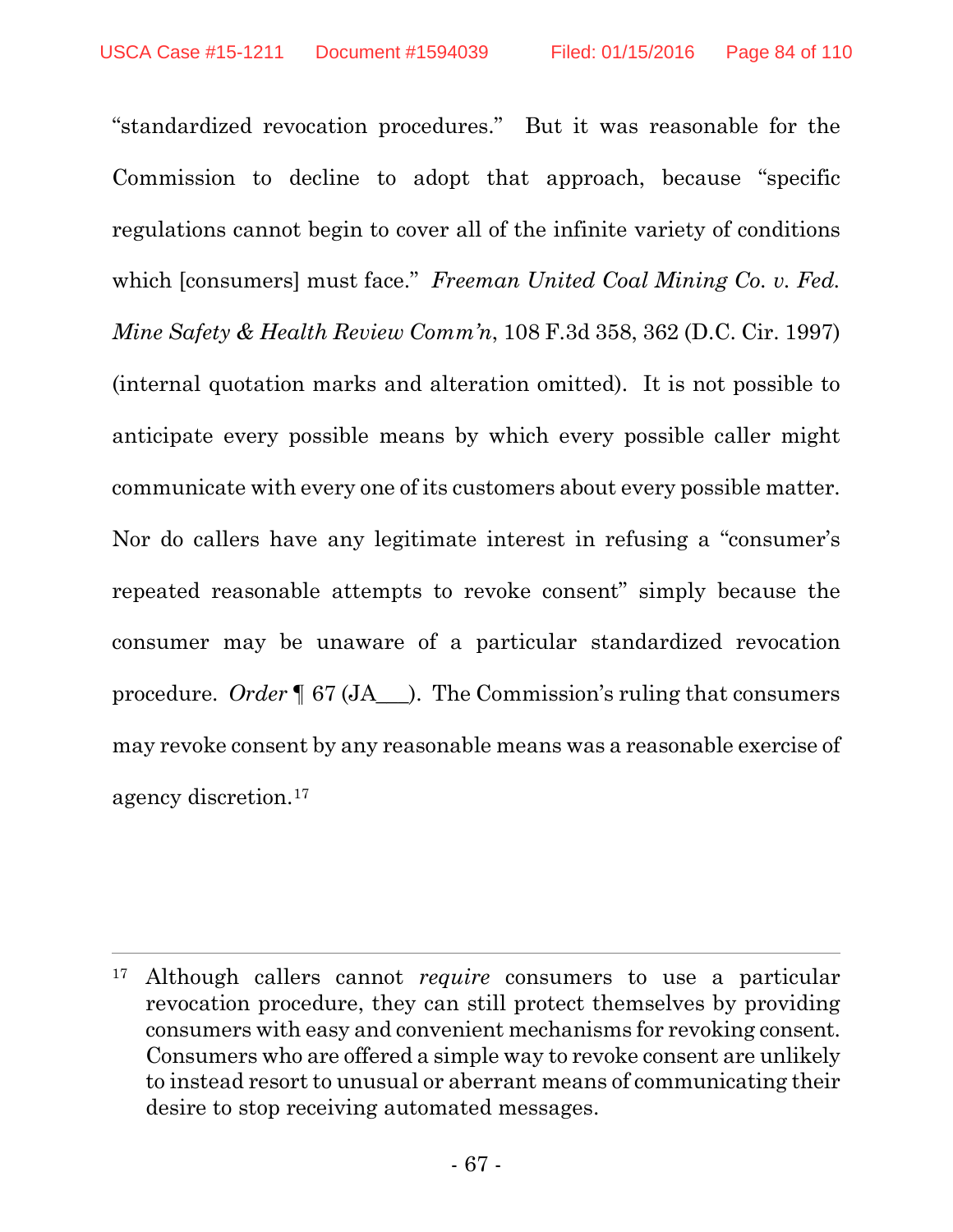#### **IV. THE COMMISSION REASONABLY EXEMPTED CERTAIN HEALTHCARE CALLS TO WIRELESS NUMBERS.**

Petitioner Rite Aid contends that it is arbitrary or capricious to exempt healthcare-related calls to wireless numbers only when those calls serve a healthcare-treatment purpose, and not when the calls instead serve non-treatment purposes such as telemarketing, advertising, billing, or debt collection. That contention is baseless.

**1.** Rite Aid is incorrect (Br. 8-9) that the *Omnibus Ruling*'s exemption for certain healthcare calls *to wireless numbers* is an unexplained change to the Commission's 2012 exemption for certain other healthcare calls *to residential numbers*. Rite Aid's premise that the 2012 regulations exempted "HIPAA-protected calls to residential *and* wireless numbers" from the statutory consent requirement (Br. 4-5) misreads those regulations: 47 C.F.R. § 64.1200(a)(3)(v) exempts only calls *to residential numbers* from the consent requirement, and  $\S 64.1200(a)(2)$  exempts healthcare calls only from the heightened *written*-consent standard for telemarketing calls; nothing in the 2012 regulations exempted healthcare calls *to wireless numbers* from the *statutory consent requirement*, which is implemented in § 64.1200(a)(1). *See Order* n.71 (JA\_\_\_-\_\_). This is confirmed by the order adopting those regulations, which repeatedly stated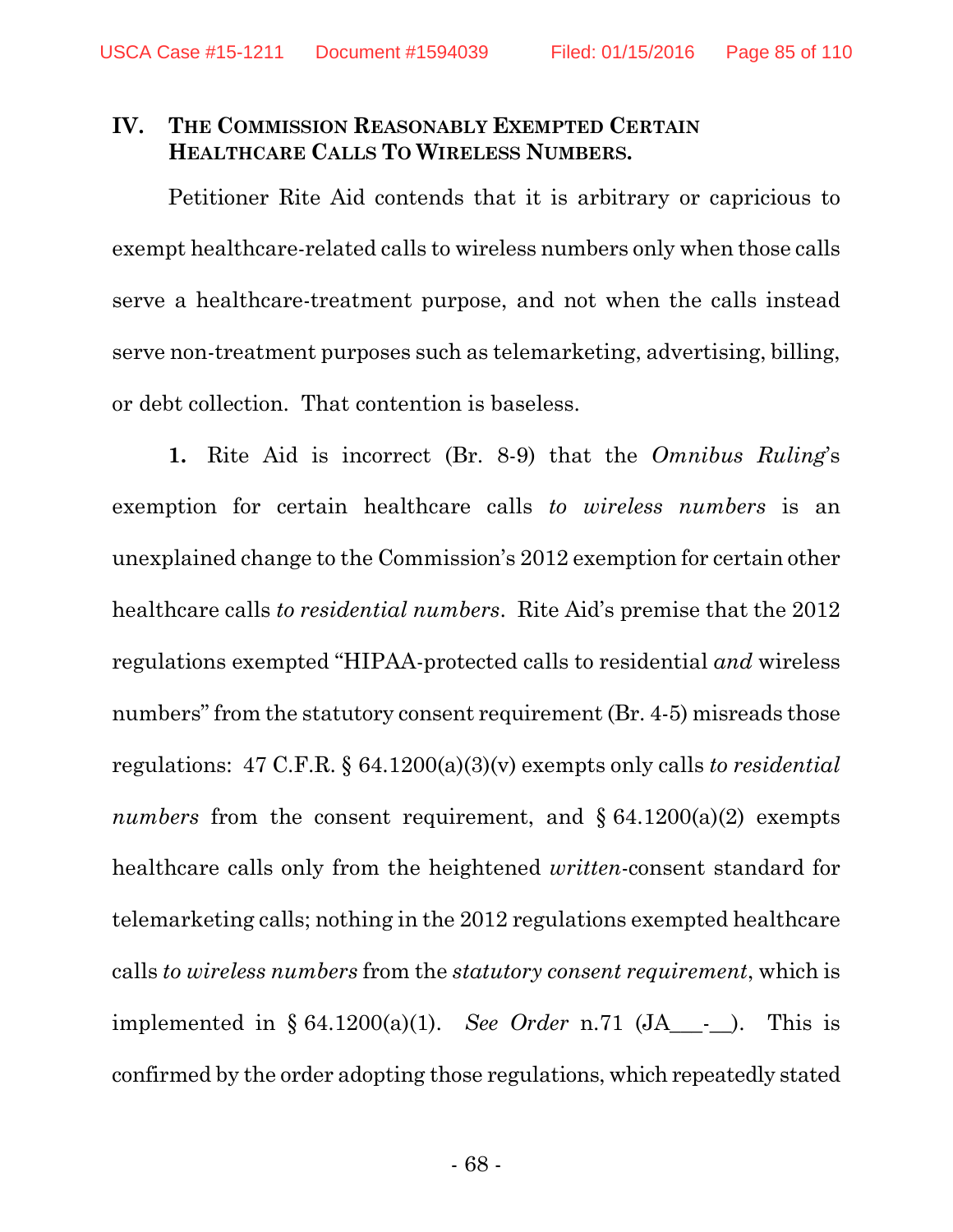that the Commission was addressing only calls "to residential lines." *2012 TCPA Order* ¶¶ 2, 18, 57-58; *accord* Intervenor Br. 35. The *Omnibus Ruling* is the first time that the Commission has exempted healthcare calls to wireless numbers from the statutory consent requirement.

**2.** Rite Aid also misses the mark in arguing (Br. 9-10) that the Commission impermissibly adopted a narrower exemption for calls to wireless numbers than for calls to residential numbers.

Rite Aid appears to believe that the exemption for calls to residential numbers covers calls unrelated to healthcare treatment. But the Commission was clear when adopting that exemption that it covers only calls "intended to communicate health care-related information rather than to offer property, goods, or services." *2012 TCPA Order* ¶ 63. Indeed, the Commission noted that its exemption authority allowed it to exempt calls to residential numbers *only* if the calls do not contain unsolicited advertisements. *Ibid.* (citing 47 U.S.C. § 227(b)(2)(B)(ii)(II)).

 But even if the exemption for calls to wireless numbers were potentially narrower than the exemption for calls to residential numbers, that would not be arbitrary or capricious. Although Rite Aid may believe that there are "reasons for treating residential and wireless telephone lines the same" (Br. 9), the TCPA treats them differently. These two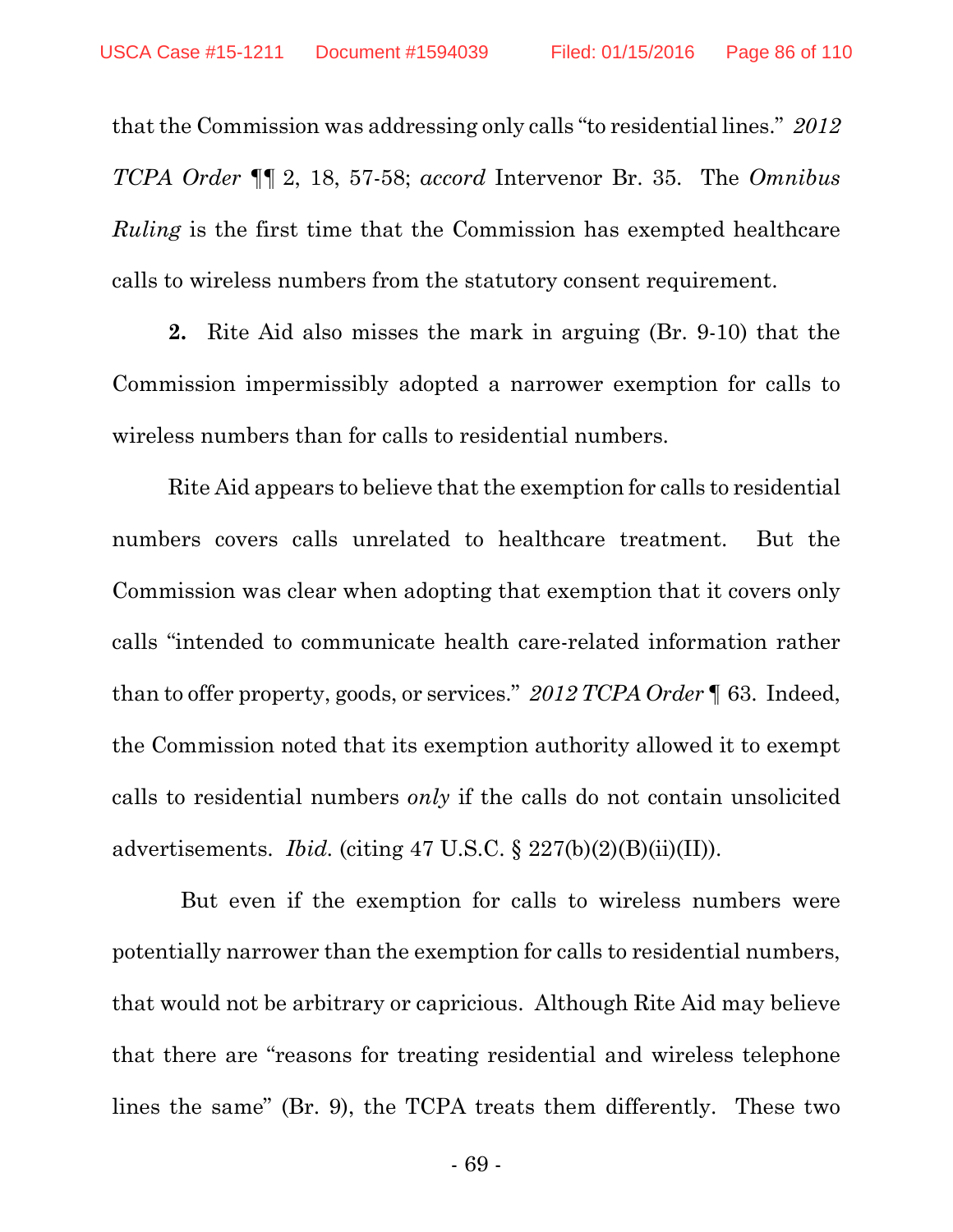categories of calls are subject to different statutory prohibitions, *compare* 47 U.S.C. § 227(b)(1)(A) *with id.* § 227(b)(1)(B), and different exemption authority, *compare id.* § 227(b)(2)(B) *with id.* § 227(b)(2)(C). The exemption authority for calls to wireless numbers imposes additional conditions, such as that calls "not [be] charged to the called party," *ibid.*, that do not apply when exempting calls to residential numbers. Moreover, calls to mobile phones can be more costly and more intrusive than calls to residential numbers. Given these differences, it cannot be arbitrary or capricious to grant a narrower exemption for healthcare calls to wireless numbers than for calls to residential numbers.

**3.** Rite Aid likewise fails to show (Br. 10-11) that it was arbitrary or capricious to distinguish calls made for a healthcare-treatment purpose from calls made for other purposes, such as telemarketing, advertising, billing, or debt collection. The Commission reasonably determined that "calls regarding billing and accounts" do not "warrant the same treatment as calls for healthcare treatment purposes," because "[t]imely delivery of these types of messages is not critical to a called party's healthcare, and they therefore do not justify setting aside a consumer's privacy interests." *Order*  $\parallel$  146 (JA  $\parallel$ ). Nor does the fact that some non-treatment calls are covered by HIPAA mean that the TCPA must treat them the same as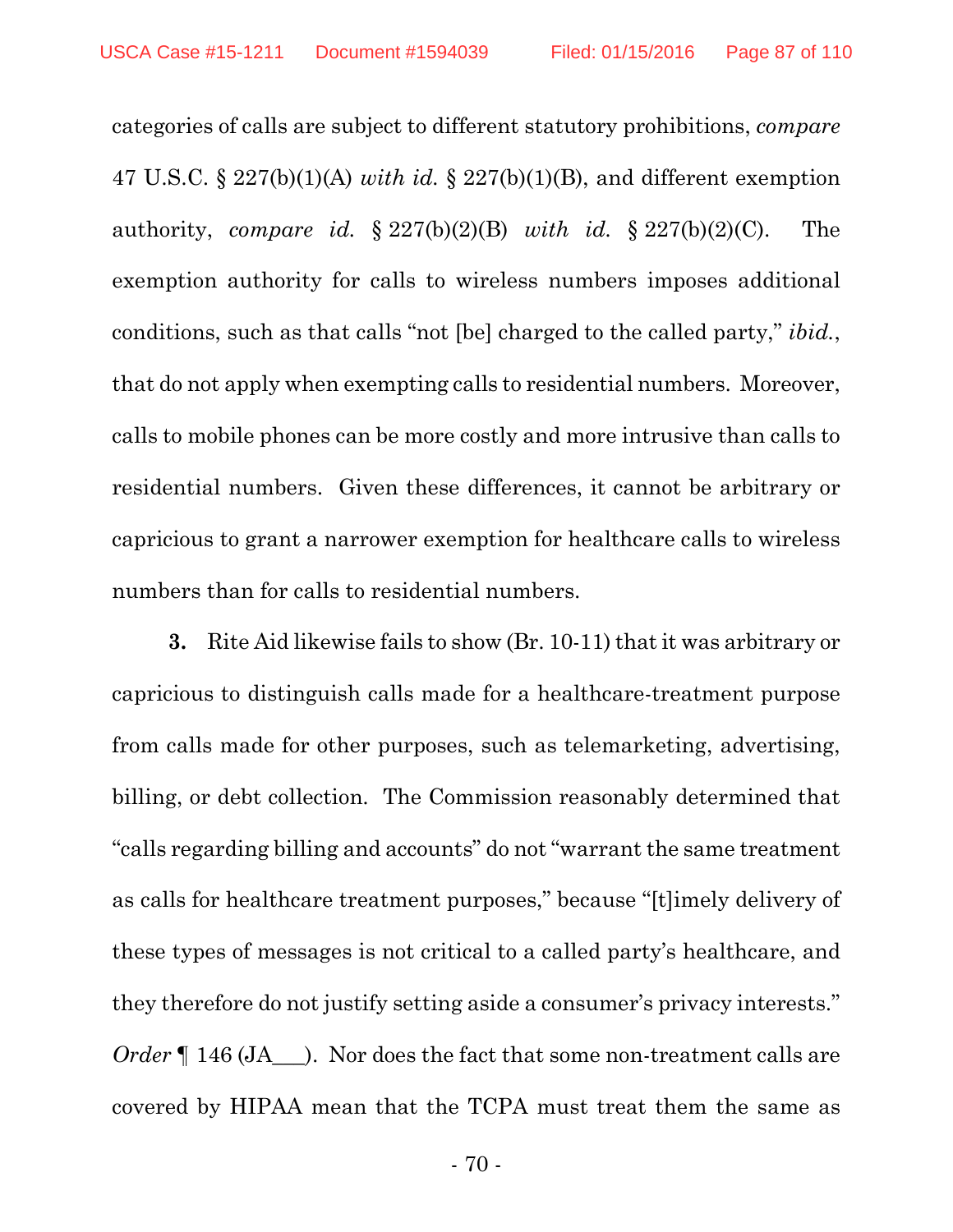$\overline{a}$ 

healthcare-treatment calls. *Cf.* 47 U.S.C. § 227(b)(1)(C) (authorizing the Commission to prescribe any necessary conditions when granting exemptions).18

**4.** Rite Aid raises two other issues, neither of which can be considered by this Court because, as a threshold matter, they were never presented to the Commission. *See* 47 U.S.C. § 405(a).

First, Rite Aid contends (Br. 10) that the Commission should have considered the TCPA's emergency-purposes exception. That statutory exception for calls made "for emergency purposes," 47 U.S.C.  $\S 227(b)(1)(A)$ , (B), is separate from the exemption authority invoked here, *id.* § 227(b)(2)(C). Neither the underlying petition, *see* AAHAM Pet. 9-12 (JA\_\_\_-\_\_), nor any other party asked the Commission to address that exception. Regardless, Rite Aid has not identified any HIPAA-covered healthcare calls that would fall within the statutory exception for calls made for an emergency purpose, but outside the *Omnibus Ruling*'s exemption for "calls for which there is exigency and that have a healthcare

<sup>18</sup> Rite Aid also objects (Br. 10-11) to the Commission's use of the word "exigency." As the *Omnibus Ruling* indicates, this simply limits the exemption to calls that contain "time-sensitive information" and require "[t]imely delivery" and "timely receipt." *Order* ¶ 145-146 (JA\_\_\_-\_\_). Automated calls that simply exhort consumers to "exercise regularly" or "eat healthfully," for example, would not qualify.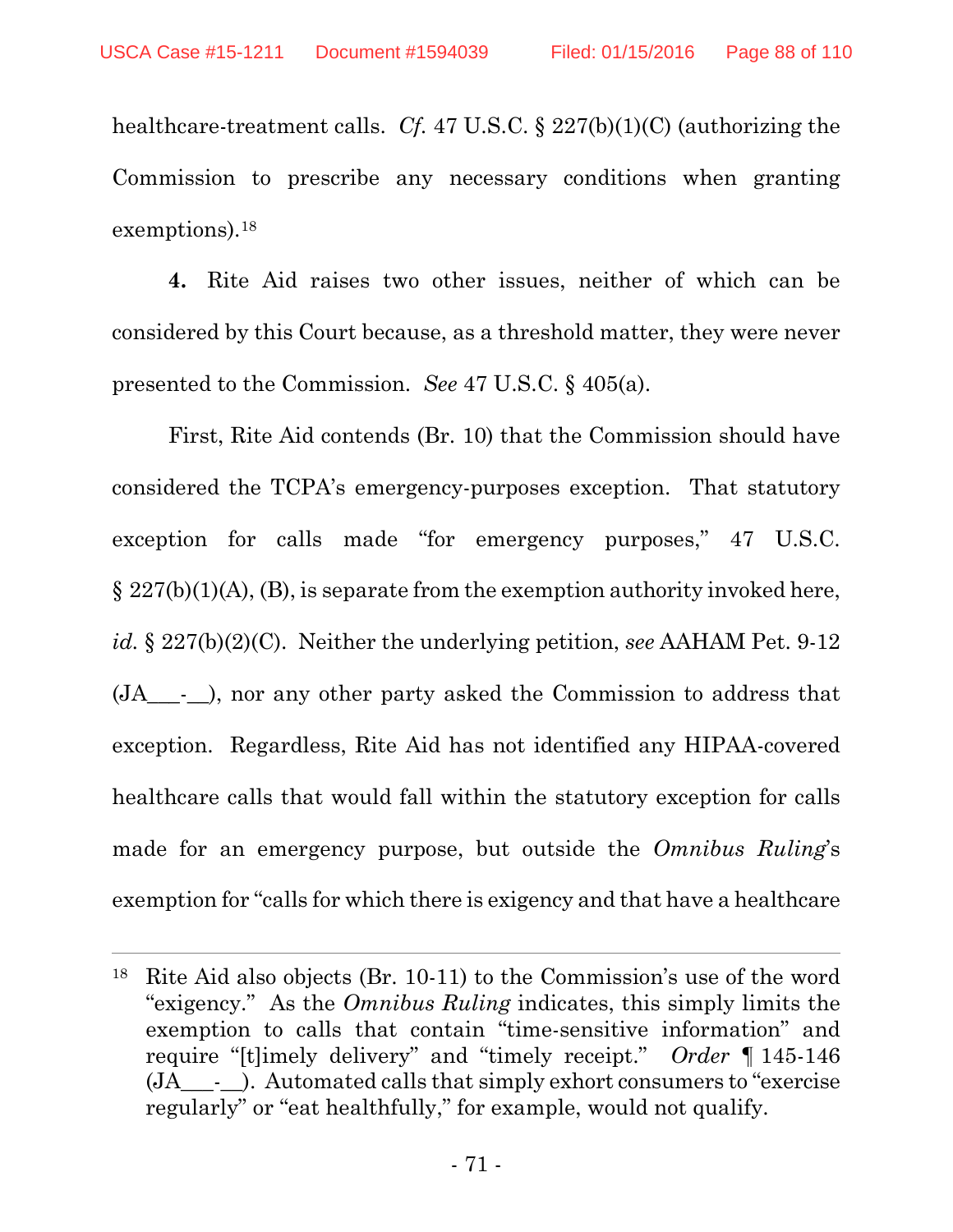treatment purpose." *See Order* ¶ 146 & n.490 (JA\_\_\_). Should such calls arise, parties can rely on the emergency-purposes exception on a case-bycase basis.

Second, Rite Aid contends (Br. 11-12) that the Commission's ruling somehow "conflict[s] with HIPAA." But Rite Aid identifies nothing in HIPAA that exempts any call from the TCPA or that purports to supersede the TCPA's consent requirement. HIPAA and the TCPA are separate statutes that serve different purposes. *See* Consumer Groups 2/23/15 Letter 3-4 (JA<sub>\_\_\_</sub>-\_\_\_). Whereas HIPAA gives patients control over how their protected information is used and disclosed to others, the TCPA protects consumer privacy by allowing consumers to choose which automated calls they wish to receive.

#### **V. THE TCPA'S TIME, PLACE, AND MANNER RESTRICTIONS ARE CONSTITUTIONAL.**

Although Petitioners do not directly challenge the TCPA's constitutionality, they argue that the Court should reject the FCC's otherwise-permissible interpretations of the statute to avoid '"serious constitutional questions.'" Br. 25; *see also* Br. 47. That argument is a red herring. Although this Court has said that constitutional avoidance can sometimes outweigh agency deference, the Court "do[es] not abandon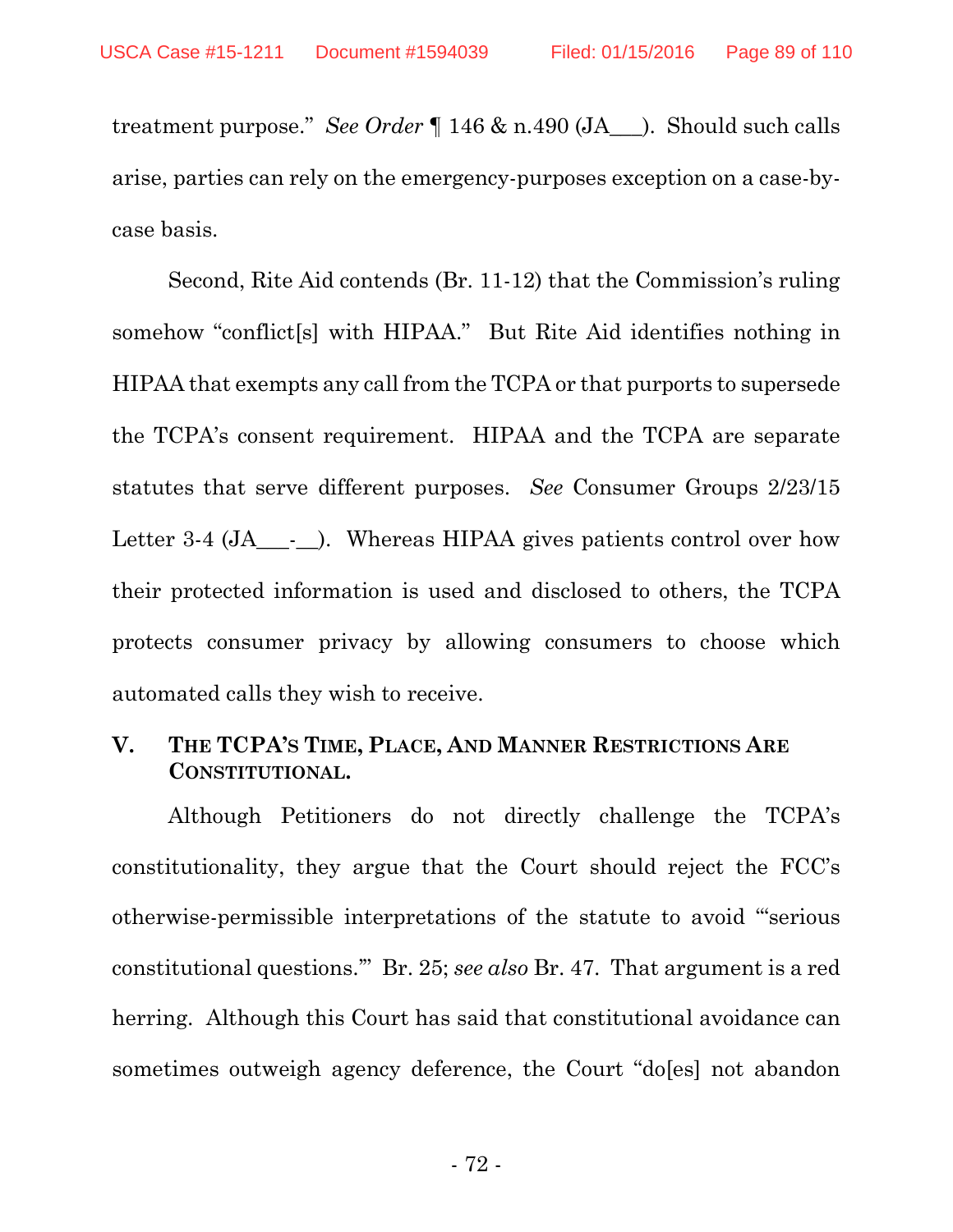*Chevron* deference at the mere mention of a possible constitutional problem; the argument must be serious." *Kempthorne*, 512 F.3d at 711; *see also Rust*, 500 U.S. at 191 (where regulations "do not raise the sort of 'grave and doubtful constitutional questions' that would lead us to assume Congress did not intend to authorize their issuance \* \* \* we need not invalidate the regulations in order to save the statute from unconstitutionality").19

Petitioners' constitutional-avoidance arguments are misplaced because there is no serious doubt, much less grave doubt, about the constitutionality of the TCPA's time, place, and manner restrictions, and

 $\overline{a}$ 

<sup>19</sup> This Circuit's holding that constitutional avoidance can sometimes override an agency interpretation is at odds with the Supreme Court's more recent holding that mere constitutional avoidance—unlike an actual *finding* of unconstitutionality—does not "bear[] upon judicial review of authorized agency action." *FCC v. Fox Television Stations, Inc.*, 129 S. Ct. 1800, 1812 & n.3 (2009). Other circuits hold that "once an ambiguous statute has been interpreted by the agency in charge of its implementation," courts "lack the 'authority to re-construe the statute even to avoid potential constitutional problems.'" *Garcia-Villeda v. Mukasey*, 531 F.3d 141, 149 (2d Cir. 2008) (quoting *Morales-Izquierdo v. Gonzales*, 486 F.3d 484, 493 (9th Cir. 2007) (en banc)); *see also* Christopher J. Walker, *Avoiding Normative Canons in the Review of Administrative Interpretations of Law*, 64 Admin. L. Rev. 139, 150- 56, 168-80, 188-89 (2012) (explaining that constitutional avoidance and other normative canons must yield to authoritative agency interpretations). And the canon of constitutional avoidance, which governs the interpretation of ambiguous statutes by a court, should not apply after any potential ambiguity has already been removed by an authoritative agency interpretation.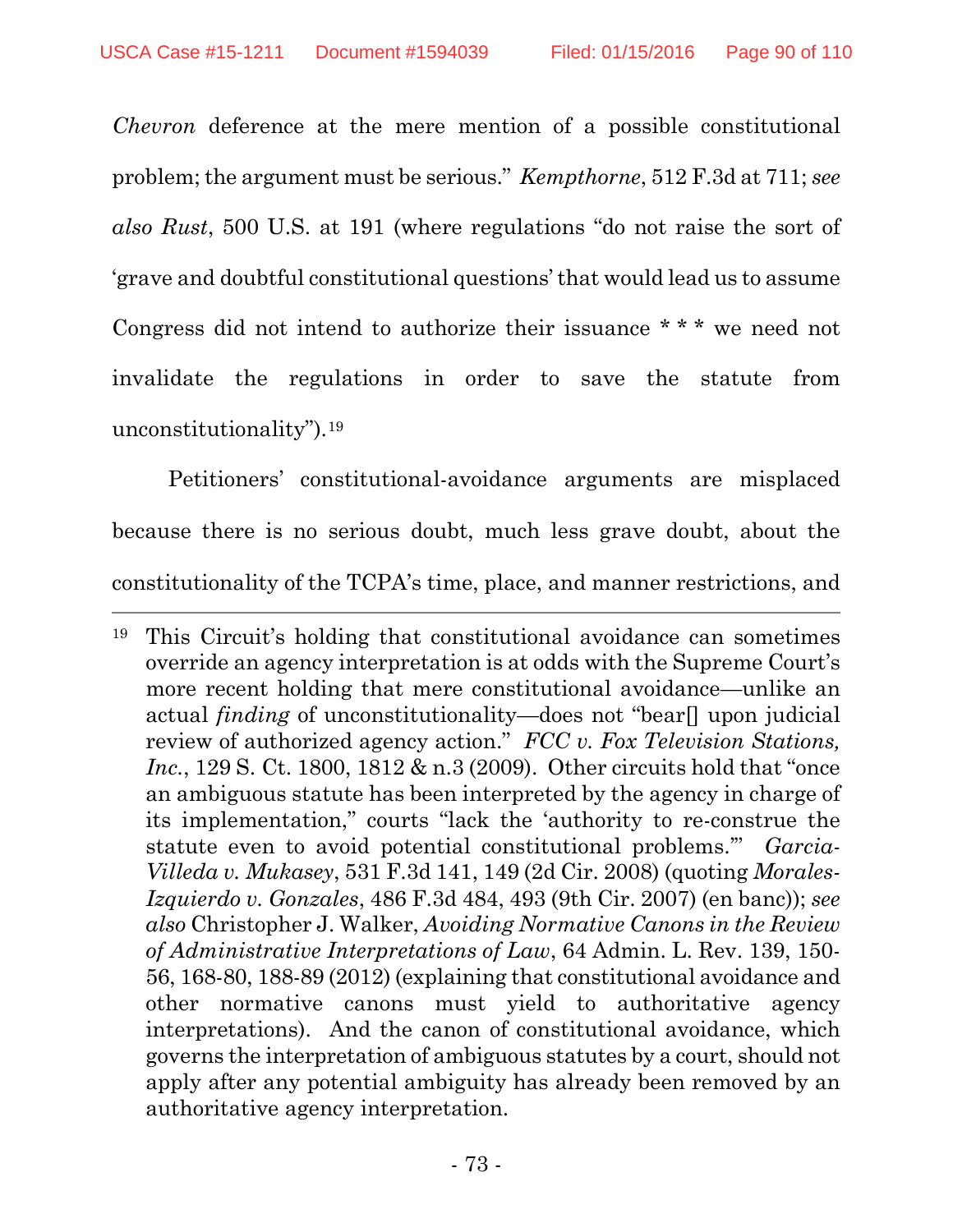thus "there is nothing to avoid." *Cablevision Sys. Corp. v. FCC*, 649 F.3d 695, 709 (D.C. Cir. 2011) (rejecting constitutional-avoidance argument in a First Amendment challenge to FCC regulations); *see also Republican Nat'l Comm. v. FEC*, 76 F.3d 400, 409 (D.C. Cir. 1996) (rejecting constitutionalavoidance challenge to an agency interpretation because the court could "easily resolve [petitioners'] First Amendment challenges through the application of controlling precedent"). Every court to consider these provisions has held that they easily pass muster under the First Amendment. *See*, *e.g.*, *Moser v. FCC*, 46 F.3d 970 (9th Cir. 1995); *Wreyford v. Citizens for Transp. Mobility, Inc.*, 957 F. Supp. 2d 1378 (N.D. Ga. 2013); *In re Jiffy Lube*, 847 F. Supp. 2d at 1260-62; *Lozano v. Twentieth Century Fox Film Corp.*, 702 F. Supp. 2d 999, 1011-12 (N.D. Ill. 2010); *Joffe*, 121 P.3d at 841-43.

Content-neutral time, place, and manner restrictions must be upheld if they "serve a significant governmental interest," are "narrowly tailored" to serve that interest, and "leave open ample alternative channels for communication." *Ward v. Rock Against Racism*, 491 U.S. 781, 791 (1989) (internal quotation marks omitted); *see also Moser*, 46 F.3d at 973-74. The TCPA provisions at issue easily satisfy that test.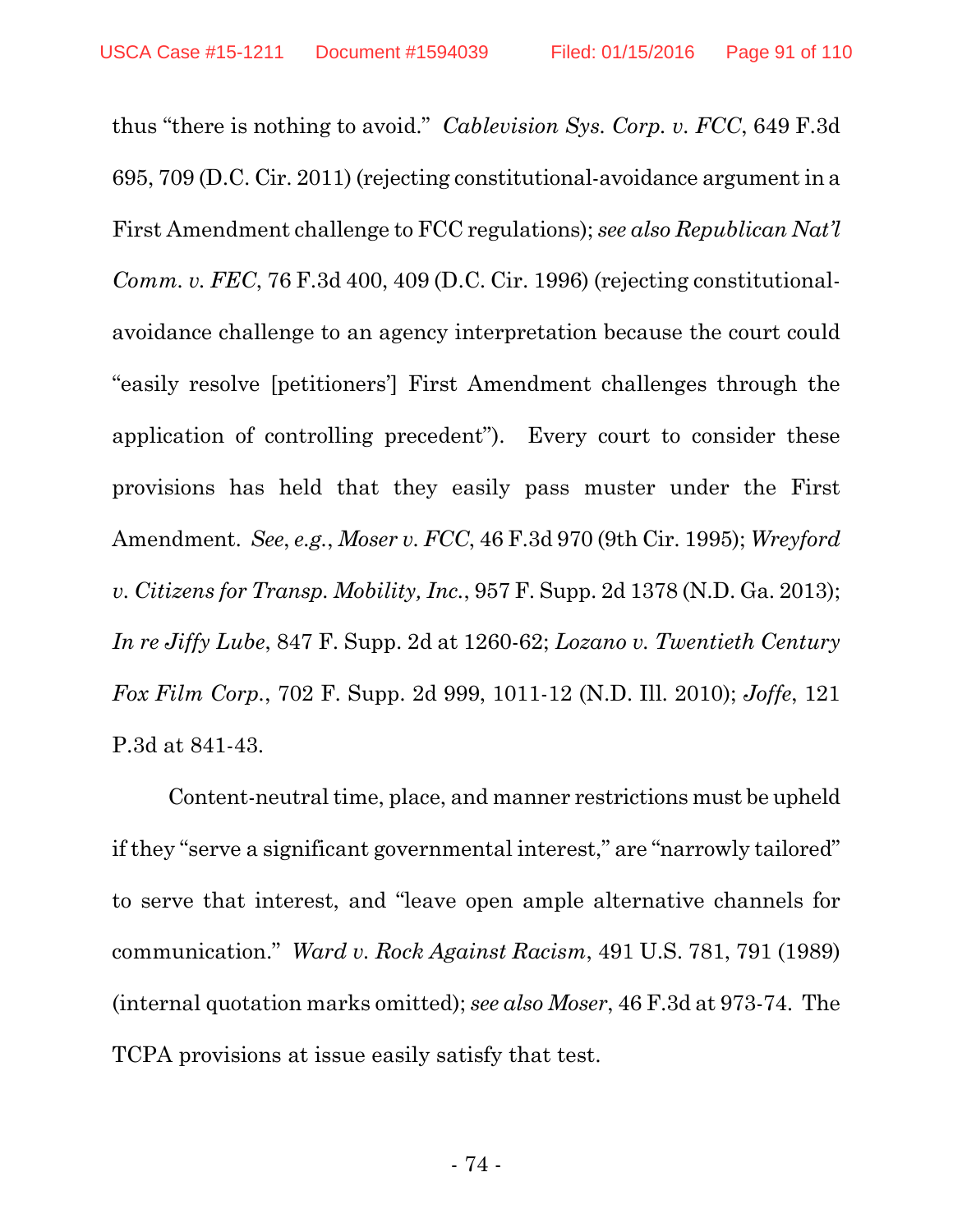Protecting consumers from the intrusion of unwanted calls is undoubtedly a significant governmental interest. The TCPA safeguards consumer privacy, prevents the nuisance and disruption resulting from a barrage of unwanted automated calls, and protects against the uninvited costs many users incur for incoming calls on cellular phones. *See*, *e.g.*, *Wreyford*, 957 F. Supp. 2d at 1380; *In re Jiffy Lube*, 847 F. Supp. 2d at 1261; *Lozano*, 702 F. Supp. 2d at 1011; *see also* TCPA § 2(5)-(6), (10), 105 Stat. at 2394; S. Rep. No. 102-178, at 2, 4-5. The harms inflicted by unwanted calls are especially great for calls to residential phones, which pierce the sanctity of the home, and to mobile phones, which many consumers keep on their person at all times. *Joffe*, 121 P.3d at 842.

The TCPA is tailored to serve that interest. "[N]arrow tailoring is satisfied 'so long as the regulation \*\*\* promotes a substantial governmental interest that would be achieved less effectively absent the regulation,'" *Ward*, 491 U.S. at 799, even if the regulation might "not be the least restrictive or least intrusive means of doing so," *id.* at 798. The statute is narrowly tailored to address the flood of unwanted calls caused by automated calling technology: It does not regulate live calls that are manually dialed without an autodialer; it does not ban all automated calls, but simply requires that the caller obtain the consumer's consent; and it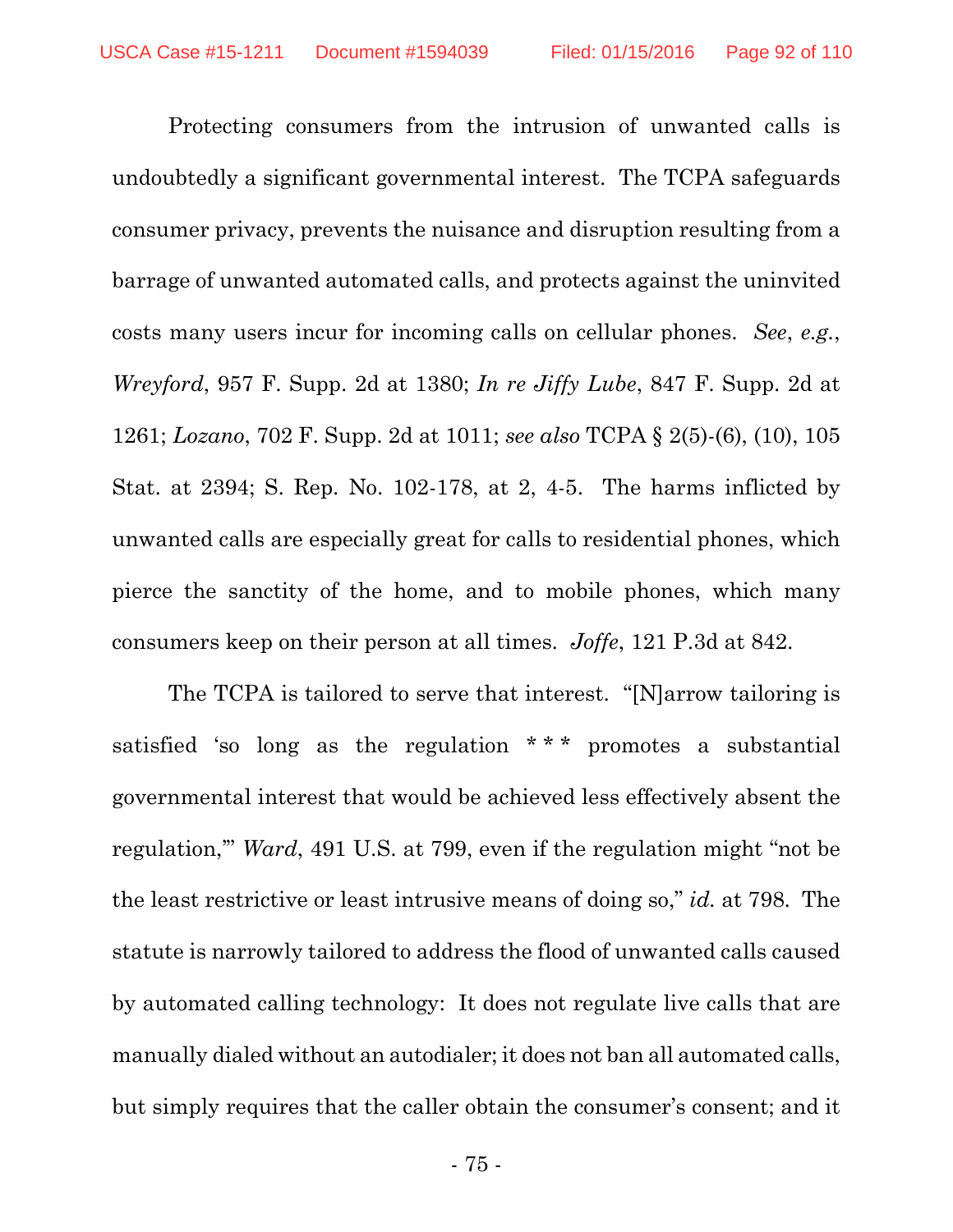restricts only the particular forms of automated calls that Congress found most invasive and problematic—calls to residential and wireless numbers using an artificial or prerecorded voice, and calls to wireless numbers made using an autodialer. *See*, *e.g.*, *Wreyford*, 957 F. Supp. 2d at 1381.

The TCPA leaves open ample alternative channels for Petitioners and others to communicate any message they wish. Callers remain free, for example, to make as many calls as they choose by having live operators manually dial each number. *Order* ¶ 84 (JA\_\_\_); *Moser*, 46 F.3d at 975; *Joffe*, 121 P.3d at 842. They may also freely communicate through other means, such as e-mail and postal mail. *Wreyford*, 957 F. Supp. 2d at 1382. And, of course, they can even continue to communicate through automated calls by simply obtaining consumer consent. *Ibid.*

Nothing in the *Omnibus Ruling* changes this analysis, and Petitioners' unsupported accusation that the *Omnibus Ruling*'s interpretation of the TCPA will unduly deter businesses from communicating with their customers is baseless. The FCC has held that predictive dialers are autodialers since 2003; *Soppet* held that callers are liable for calls to reassigned wireless numbers in 2012; *Gager* upheld consumers' right to revoke consent in 2013; and the FCC's exercise of its exemption authority fosters *greater* communication. Petitioners have been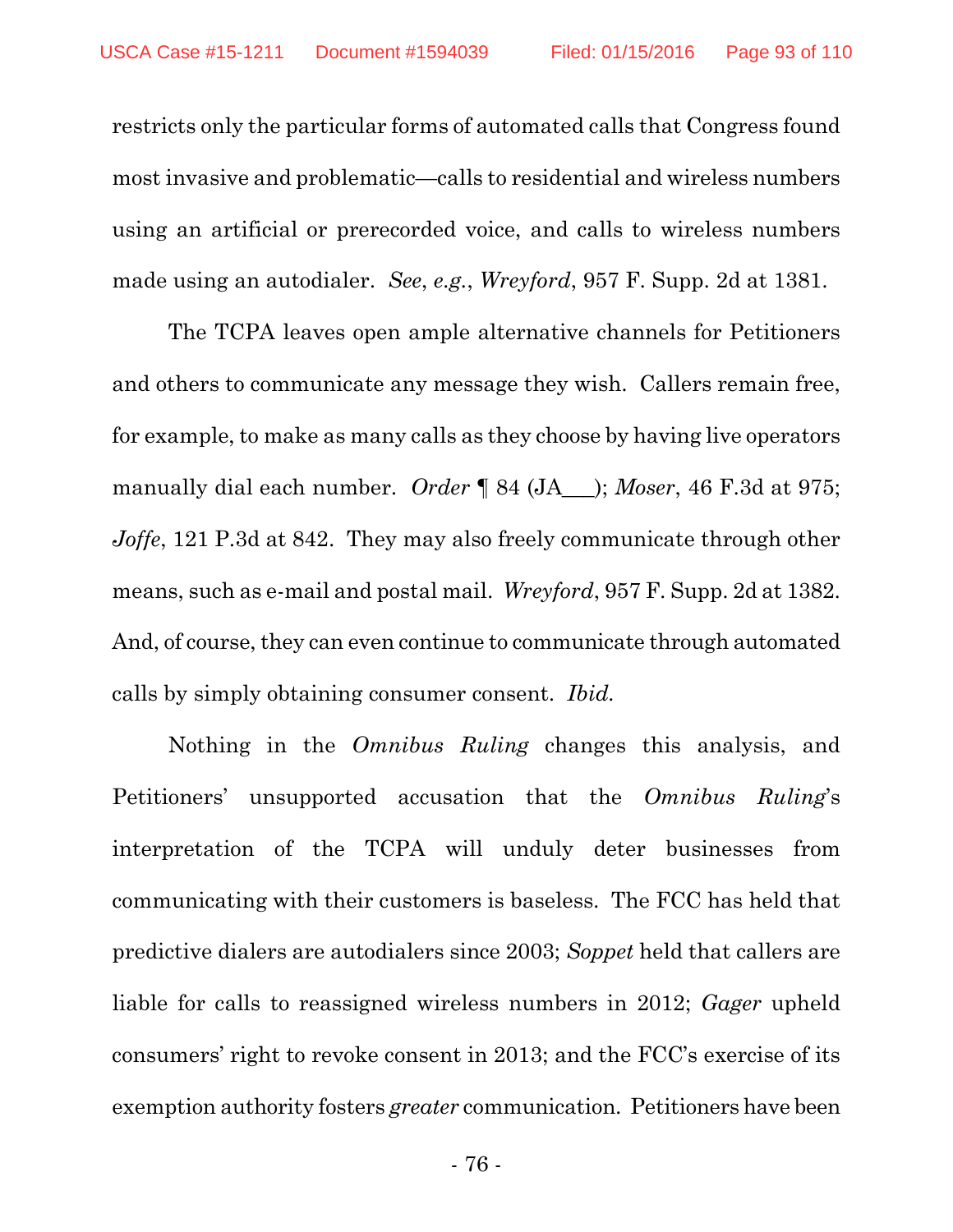able to communicate effectively under these rules for years, and will continue to do so under the *Omnibus Ruling*.

#### **CONCLUSION**

The petitions for review should be denied.

Dated: January 15, 2016 Respectfully submitted,

/s/ *Scott M. Noveck*

Jonathan B. Sallet *General Counsel*

David M. Gossett *Deputy General Counsel*

Jacob M. Lewis *Associate General Counsel*

Scott M. Noveck *Counsel*

FEDERAL COMMUNICATIONS **COMMISSION** 445 12th Street SW Washington, DC 20554 (202) 418-1740 fcclitigation@fcc.gov

William J. Baer *Assistant Attorney General*

Kristen C. Limarzi Steven J. Mintz *Attorneys*

U.S. DEPARTMENT OF JUSTICE 950 PENNSYLVANIA Ave. NW Washington, DC 20530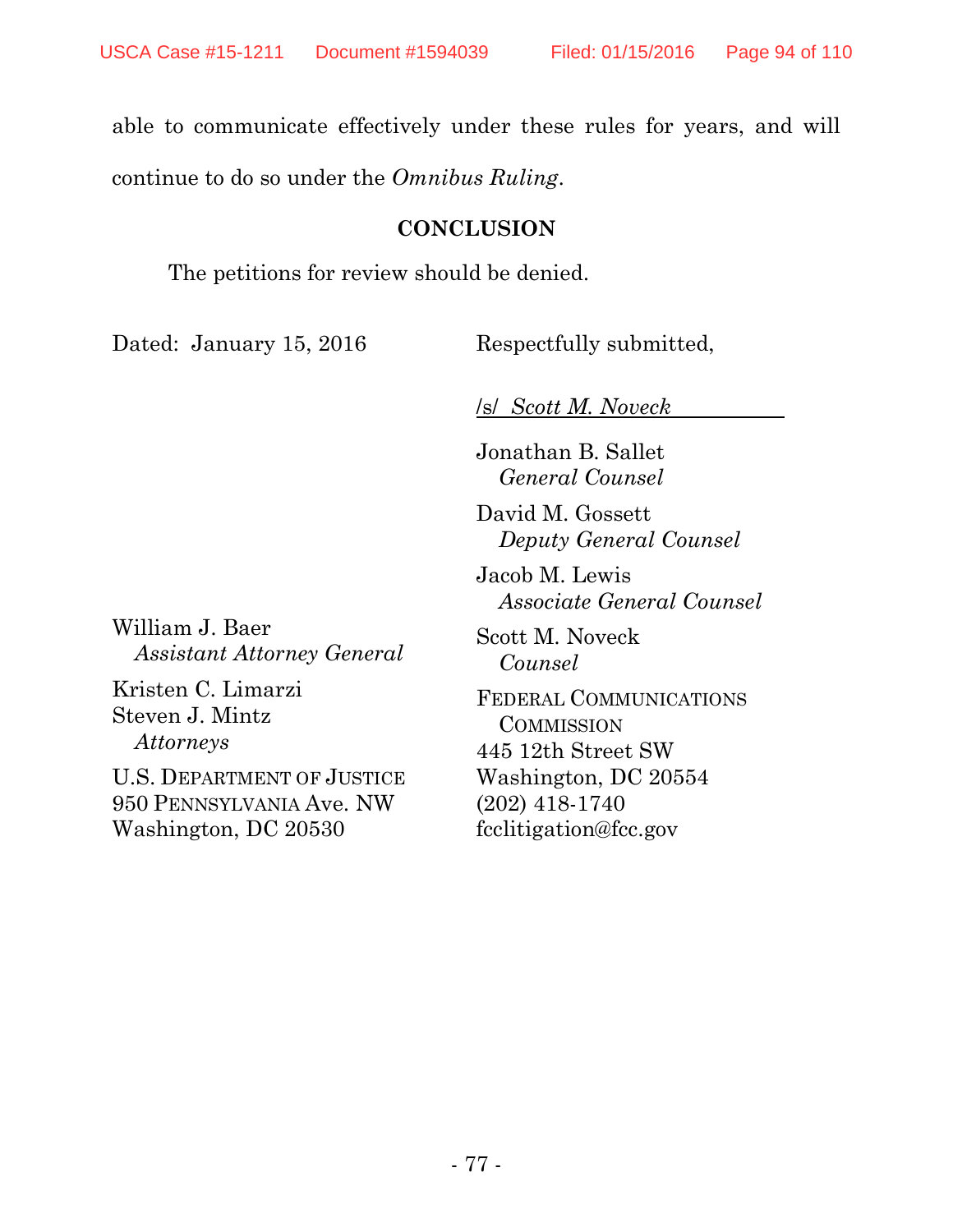## **CERTIFICATE OF COMPLIANCE WITH RULE 32(a)**

Certificate of Compliance With Type-Volume Limitation, Typeface Requirements and Type Style Requirements

- 1. This brief complies with the type-volume limitation of Fed. R. App. P. 32(a)(7)(B) and this Court's Order of October 13, 2015, because:
	- ☒ this brief contains 16,344 words, excluding the parts of the brief exempted by Fed. R. App. P.  $32(a)(7)(B)(iii)$  and D.C. Circuit Rule 32(e)(1), *or*
	- ☐ this brief uses a monospaced typeface and contains lines of text, excluding the parts of the brief exempted by Fed. R. App. P.  $32(a)(7)(B)(iii)$  and D.C. Circuit Rule  $32(e)(1)$ .
- 2. This brief complies with the typeface requirements of Fed. R. App. P. 32(a)(5) and the type style requirements of Fed. R. App. P. 32(a)(6) because:
	- ☒ this brief has been prepared in a proportionally spaced typeface using Microsoft Word 2013 in 14-point Century Schoolbook, *or*
	- $\Box$  this brief has been prepared in a monospaced spaced typeface using with  $\qquad \qquad$  with  $\qquad \qquad$  .

/s/ *Scott M. Noveck* Scott M. Noveck *Counsel for Respondents*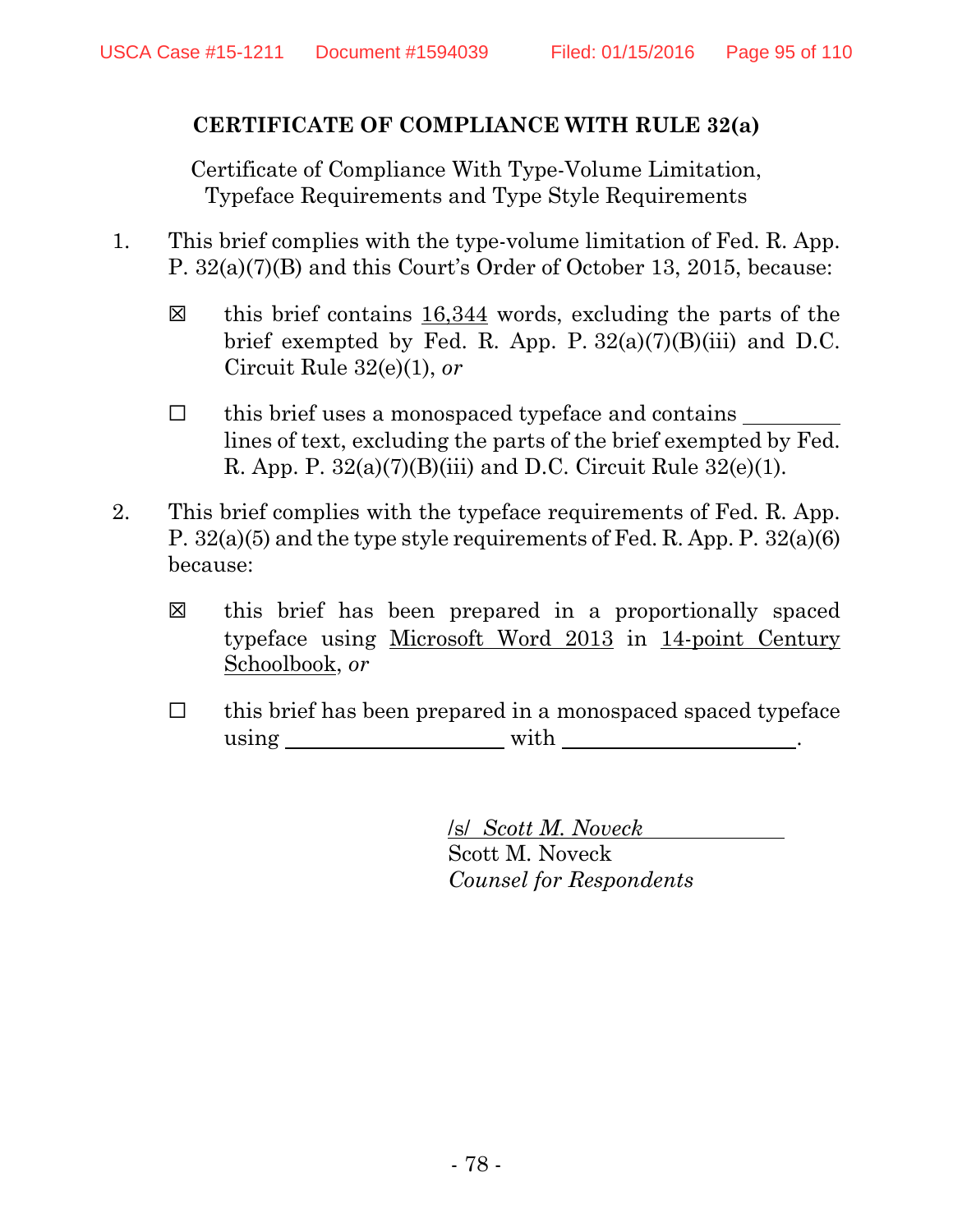#### **CERTIFICATE OF FILING AND SERVICE**

I, Scott M. Noveck, hereby certify that on January 15, 2016, I filed the foregoing Brief for Respondents with the Clerk of Court for the United States Court of Appeals for the District of Columbia Circuit using the electronic CM/ECF system. Participants in the case, listed below, who are registered CM/ECF users will be served electronically by the CM/ECF system. Some participants, marked with an asterisk, are not CM/ECF users; I certify that I have caused paper copies of the foregoing document to be served on those participants by first-class mail, unless another attorney for the same party is receiving electronic service.

> /s/ *Scott M. Noveck* Scott M. Noveck *Counsel for Respondents*

## **Service List:**

Brian Ross Melendez DYKEMA GOSSETT PLLC 4000 Wells Fargo Center 90 South Seventh Street Minneapolis, MN 55402-3903 bmelendez@dykema.com

*Counsel for Petitioner ACA International* 

Shay Dvoretzky JONES DAY 51 Louisiana Avenue, NW Washington, DC 20001-2113 sdvoretzky@jonesday.com

*Counsel for Petitioners Sirius XM Radio Inc. and Professional Association for Consumer Engagement, Inc.*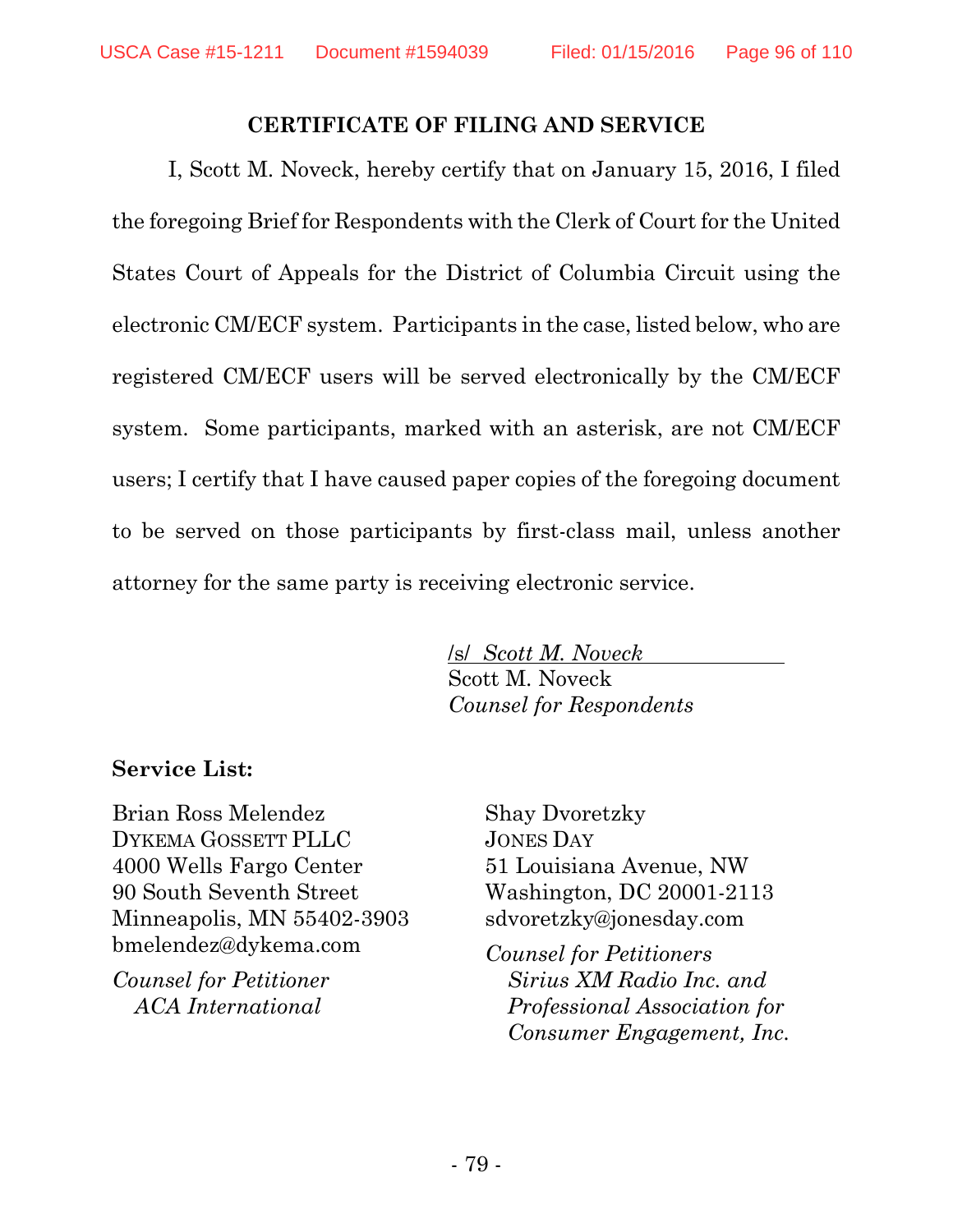Tonia Ouellette Klausner WILSON SONSINI GOODRICH & ROSATI 1301 Avenue of the Americas 40th Floor New York, NY 10019 tklausner@wsgr.com

*Counsel for Petitioners salesforce.com inc. and ExactTarget, Inc.*

Steven Paul Lehotsky U.S. CHAMBER LITIGATION CENTER 1615 H Street, NW Washington, DC 20062 slehotsky@uschamber.com

*Counsel for Petitioner Chamber of Commerce of the United States of America*

Christopher J. Wright Jennifer P. Bagg Elizabeth Austin Bonner HARRIS, WILTSHIRE & GRANNIS LLP 1919 M Street, NW 8th Floor Washington, DC 20036 cwright@wiltshiregrannis.com jbagg@hwglaw.com abonner@hwglaw.com

*Counsel for Petitioner Vibes Media, LLC*

Amy Lynn Brown \*Monica Shah Desai \*Jonathan Jacob Nadler SQUIRE PATTON BOGGS (US) LLP 2550 M Street, NW Washington, DC 20037-1350 amy.brown@squirepb.com

*Counsel for Petitioner Consumer Bankers Association*

Helgi C. Walker Lindsay S. See GIBSON, DUNN & CRUTCHER LLP 1050 Connecticut Avenue, NW Washington, DC 20036-5306 hwalker@gibsondunn.com lsee@gibsondunn.com

*Counsel for Petitioner Chamber of Commerce of the United States of America*

Paul Anthony Werner, III \*Brian David Weimer SHEPPARD MULLIN RICHTER & HAMPTON LLP 2099 Pennsylvania Avenue, NW Suite 100 Washington, DC 20006 pwerner@sheppardmullin.com

*Counsel for Petitioner Rite Aid Hdqtrs. Corp.*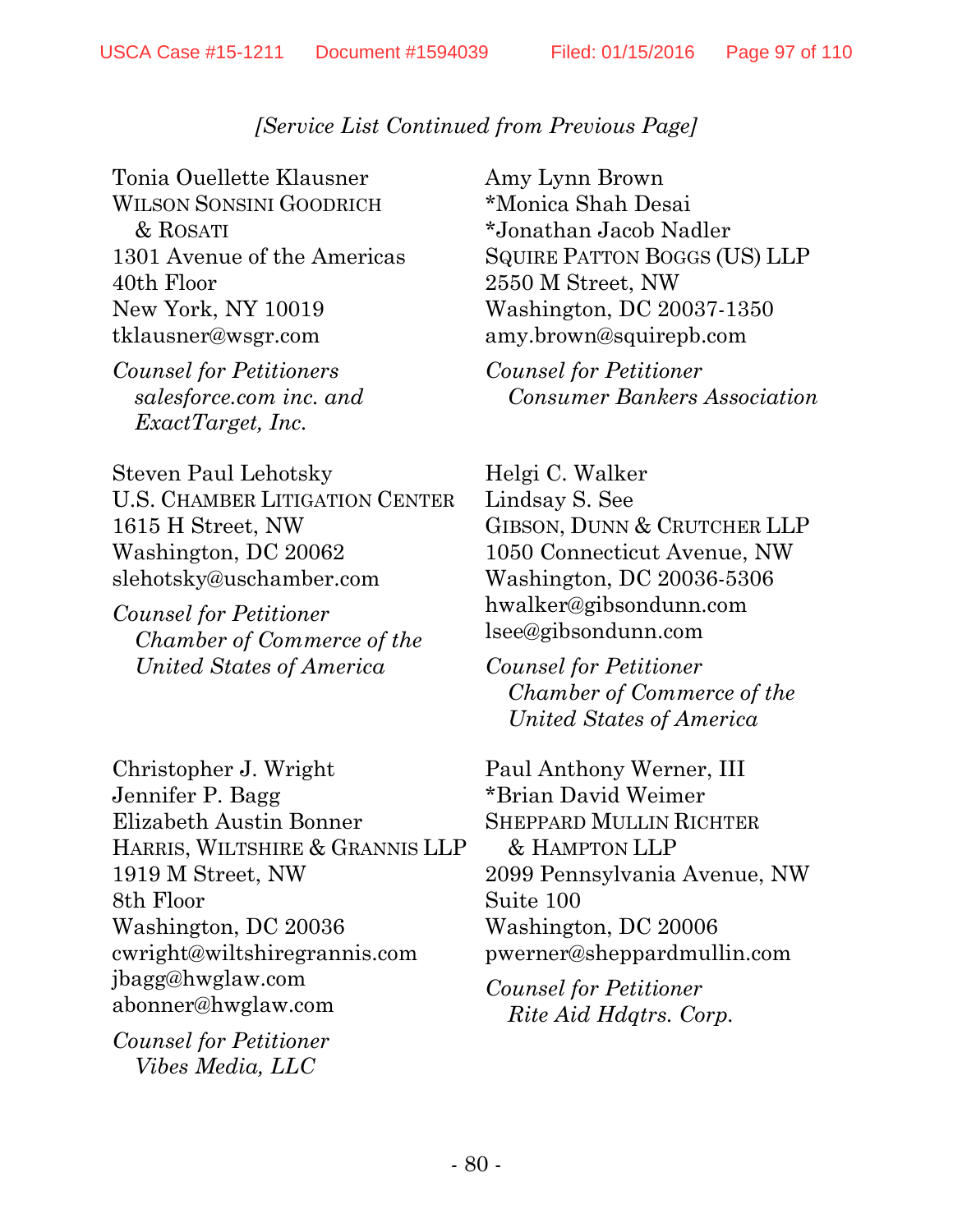Robert Allen Long, Jr. Yaron Dori COVINGTON & BURLING LLP One CityCenter 850 Tenth Street, NW Washington, DC 20001-4956 rlong@cov.com ydori@cov.com

*Counsel for Petitioner Portfolio Recovery Associates, LLC*

Jonathan Goldman Cedarbaum \*Jonathan Edward Paikin WILMER CUTLER PICKERING HALE & DORR LLP 1875 Pennsylvania Avenue, NW Washington, DC 20006-1420 jonathan.cedarbaum@wilmerhale.com

*Counsel for Intervenor National Association of Federal Credit Unions*

Blaine Christopher Kimrey Bryan Kyle Clark VEDDER PRICE, PC 222 North La Salle Street, Suite 2600 Chicago, IL 60601 bkimrey@vedderprice.com bclark@vedderprice.com

*Counsel for Intervenor Gerzhom, Inc.*

Thomas Collier Mugavero WHITEFORD TAYLOR & PRESTON, LLP 3190 Fairview Park Drive Suite 300 Falls Church, VA 22042 tmugavero@wtplaw.com

*Counsel for Intervenors Cavalry Portfolio Services, LLC, Diversified Consultants, Inc., MRS BPO LLC, and Mercantile Adjustment Bureau, LLC*

Steven A. Augustino KELLEY DRYE & WARREN LLP 3050 K Street, NW Suite 400 Washington, DC 20007 saugustino@kelleydrye.com

*Counsel for Intervenors Conifer Revenue Cycle Solutions, LLC, Council of American Survey Research Organizations, and Marketing Research Association*

Bryan Nicholas Tramont Russell Paul Hanser WILKINSON BARKER KNAUER, LLP 1800 M Street, NW Suite 800N Washington, DC 20036 btramont@wbklaw.com rhanser@wbklaw.com

*Counsel for Amicus Curiae CTIA—The Wireless Association*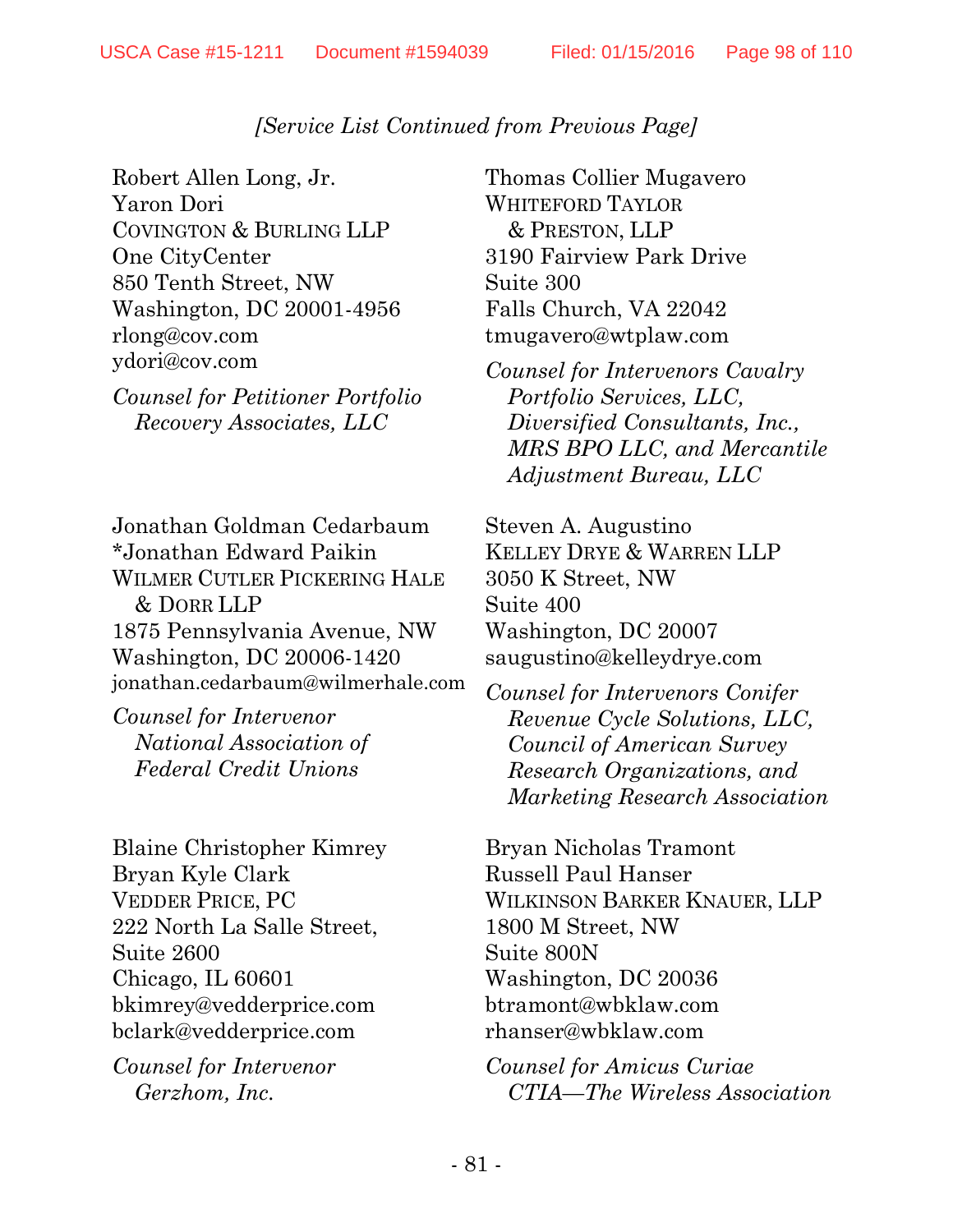Harvey L. Reiter STINSON LEONARD STREET LLP 1775 Pennsylvania Avenue, NW Suite 800 Washington, DC 20006-4605 harvey.reiter@stinsonleonard.com

*Counsel for Amici Curiae American Gas Association, Edison Electric Institute, National Association of Water Companies, and National Rural Electric Cooperative Association*

\*Andrew Brian Clubok Devin Scott Anderson KIRKLAND & ELLIS LLP 655 15th Street, NW Suite 1200 Washington, DC 20005 aclubok@kirkland.com devin.anderson@kirkland.com

*Counsel for Amicus Curiae The Internet Association*

Charles H. Kennedy THE KENNEDY PRIVACY LAW FIRM 1050 30th Street, NW Washington, DC 20007 ckennedy@kennedyonprivacy.com

*Counsel for Amici Curiae American Bankers Association, Credit Union National Association, and Independent Community Bankers of America*

Donald Louis Bell, II NATIONAL ASSOCIATION OF CHAIN DRUG STORES 1776 Wilson Boulevard Suite 200 Arlington, VA 22209 dbell@nacds.org

*Counsel for Amicus Curiae National Association of Chain Drug Stores*

Joseph R. Palmore MORRISON & FOERSTER LLP 2000 Pennsylvania Avenue, NW Suite 6000 Washington, DC 20006-1888 JPalmore@mofo.com

*Counsel for Amici Curiae Retail Litigation Center, Inc., National Retail Federation, and National Restaurant Association*

Amy Marshall Gallegos JENNER & BLOCK LLP 633 West 5th Street Suite 3600 Los Angeles, CA 90071 agallegos@jenner.com

*Counsel for Amicus Curiae Communication Innovators*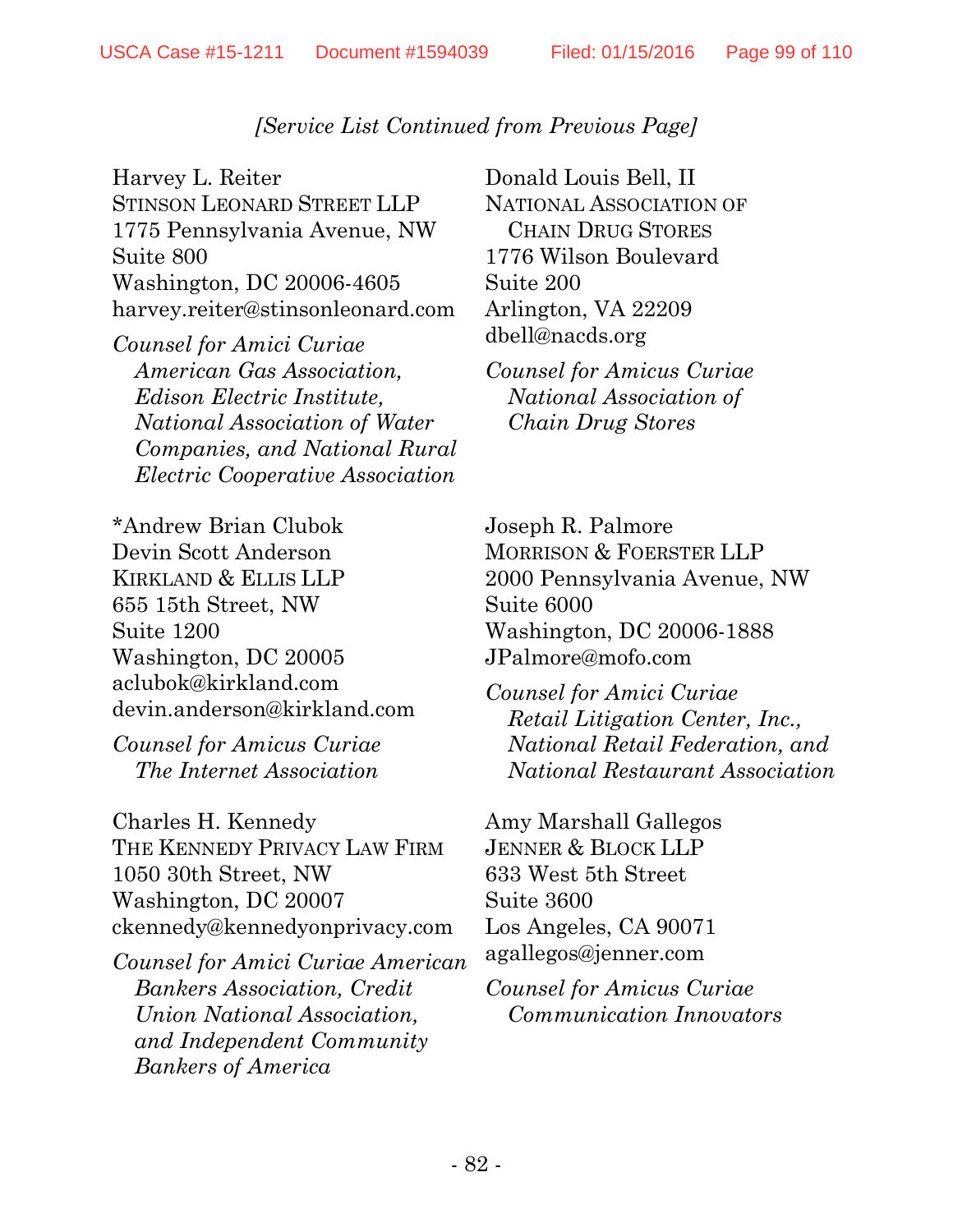Eric J. Troutman SEVERSON & WERSON 19100 Von Karman Avenue Suite 700 Irvine, CA 92612 ejt@severson.com

*Counsel for Amici Curiae American Financial Services Association, Consumer Mortgage Coalition, and Mortgage Bankers Association*

Charles Messer CARLSON & MESSER LLP 5959 W Century Boulevard Los Angeles, CA 90045 MesserC@cmtlaw.com

*Counsel for Amicus Curiae Charles R. Messer*

Craig L. Briskin MEHRI & SKALET, PLLC 1250 Connecticut Avenue, NW Suite 300 Washington, DC 20036 cbriskin@findjustice.com

*Counsel for Amici Curiae National Consumer Law Center, National Association of Consumer Advocates, and Consumers Union*

Marc Rotenberg Alan Jay Butler ELECTRONIC PRIVACY INFORMATION **CENTER** 1718 Connecticut Avenue, NW Suite 200 Washington, DC 20009 rotenberg@epic.org butler@epic.org

*Counsel for Amicus Curiae Electronic Privacy Information Center*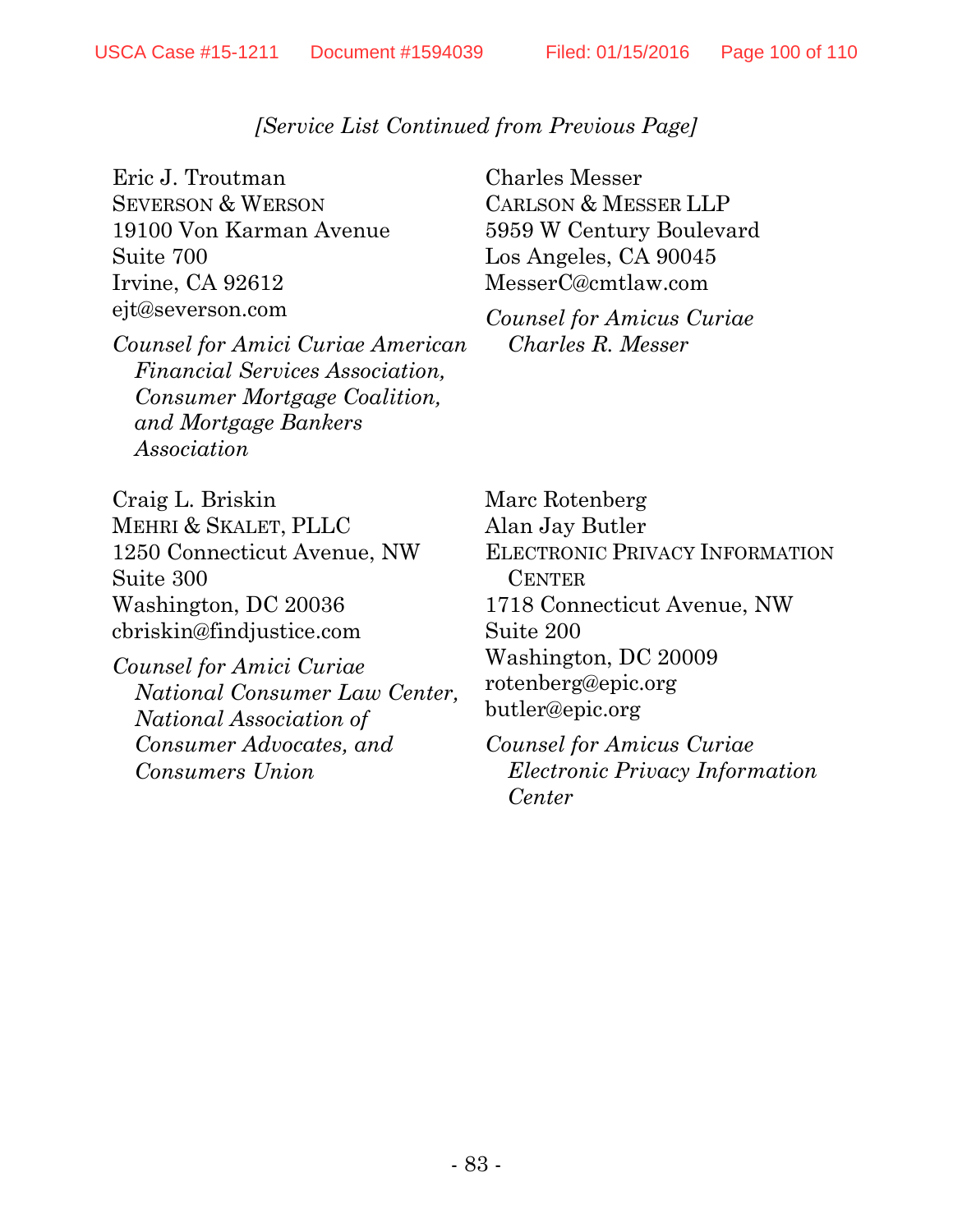# **STATUTORY ADDENDUM**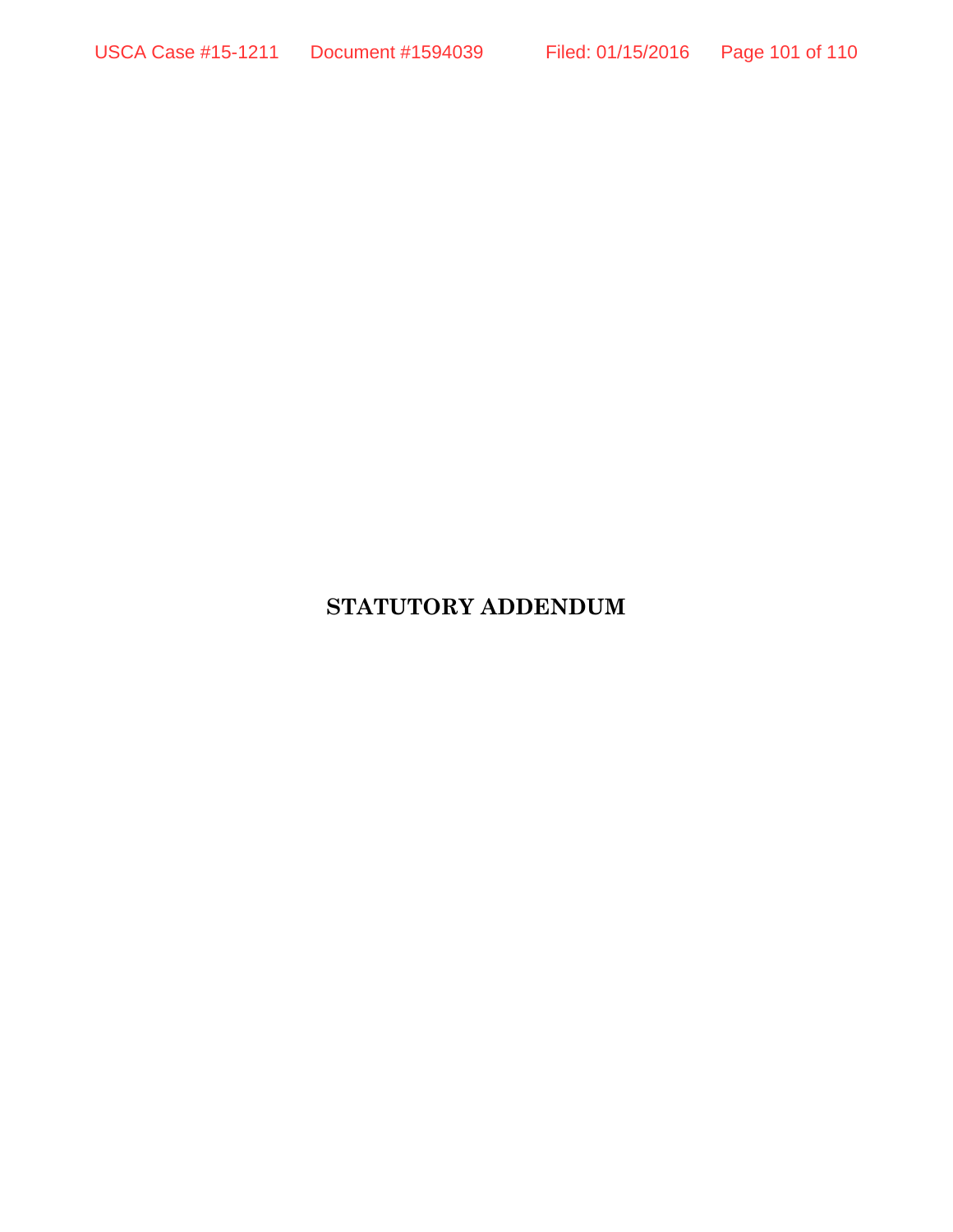## **STATUTORY ADDENDUM CONTENTS**

# **Page**

| Telephone Consumer Protection Act of 1991, as amended, |  |
|--------------------------------------------------------|--|
| Telephone Consumer Protection Act of 1991,             |  |
| Middle Class Tax Relief and Job Creation Act of 2012,  |  |
| Bipartisan Budget Act of 2015,                         |  |
|                                                        |  |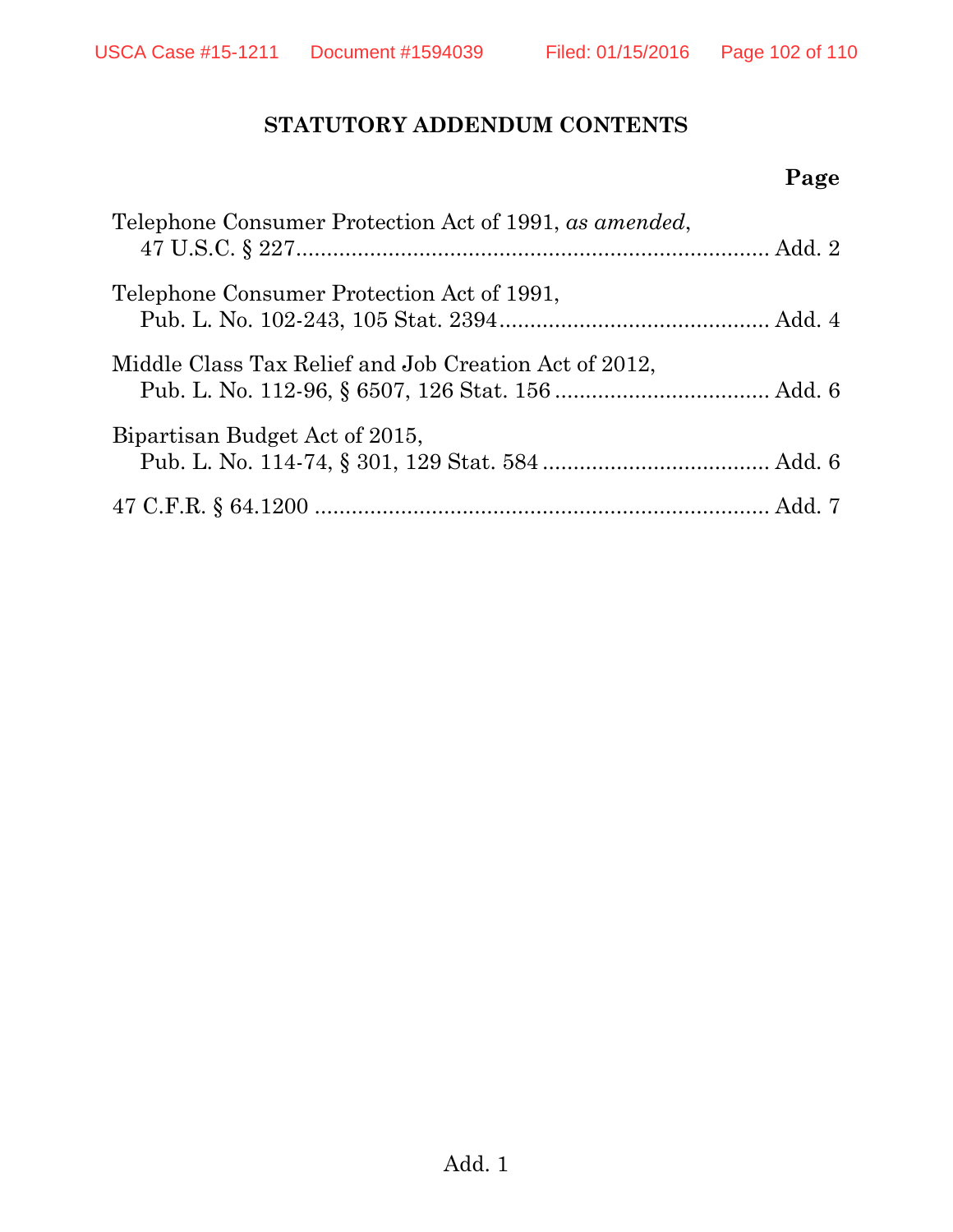The Telephone Consumer Protection Act of 1991, *as amended*, 47 U.S.C. § 227, provides in pertinent part:

## **§ 227. Restrictions on use of telephone equipment**

## **(a) Definitions**

As used in this section—

(1) The term "automatic telephone dialing system" means equipment which has the capacity—

(A) to store or produce telephone numbers to be called, using a random or sequential number generator; and

(B) to dial such numbers.

\* \* \*

# **(b) Restrictions on use of automated telephone equipment (1) Prohibitions**

It shall be unlawful for any person within the United States, or any person outside the United States if the recipient is within the United States—

(A) to make any call (other than a call made for emergency purposes or made with the prior express consent of the called party) using any automatic telephone dialing system or an artificial or prerecorded voice—

(i) to any emergency telephone line (including any "911" line and any emergency line of a hospital, medical physician or service office, health care facility, poison control center, or fire protection or law enforcement agency);

(ii) to the telephone line of any guest room or patient room of a hospital, health care facility, elderly home, or similar establishment; or

(iii) to any telephone number assigned to a paging service, cellular telephone service, specialized mobile radio service, or other radio common carrier service, or any service for which the called party is charged for the call, unless such call is made solely to collect a debt owed to or guaranteed by the United States;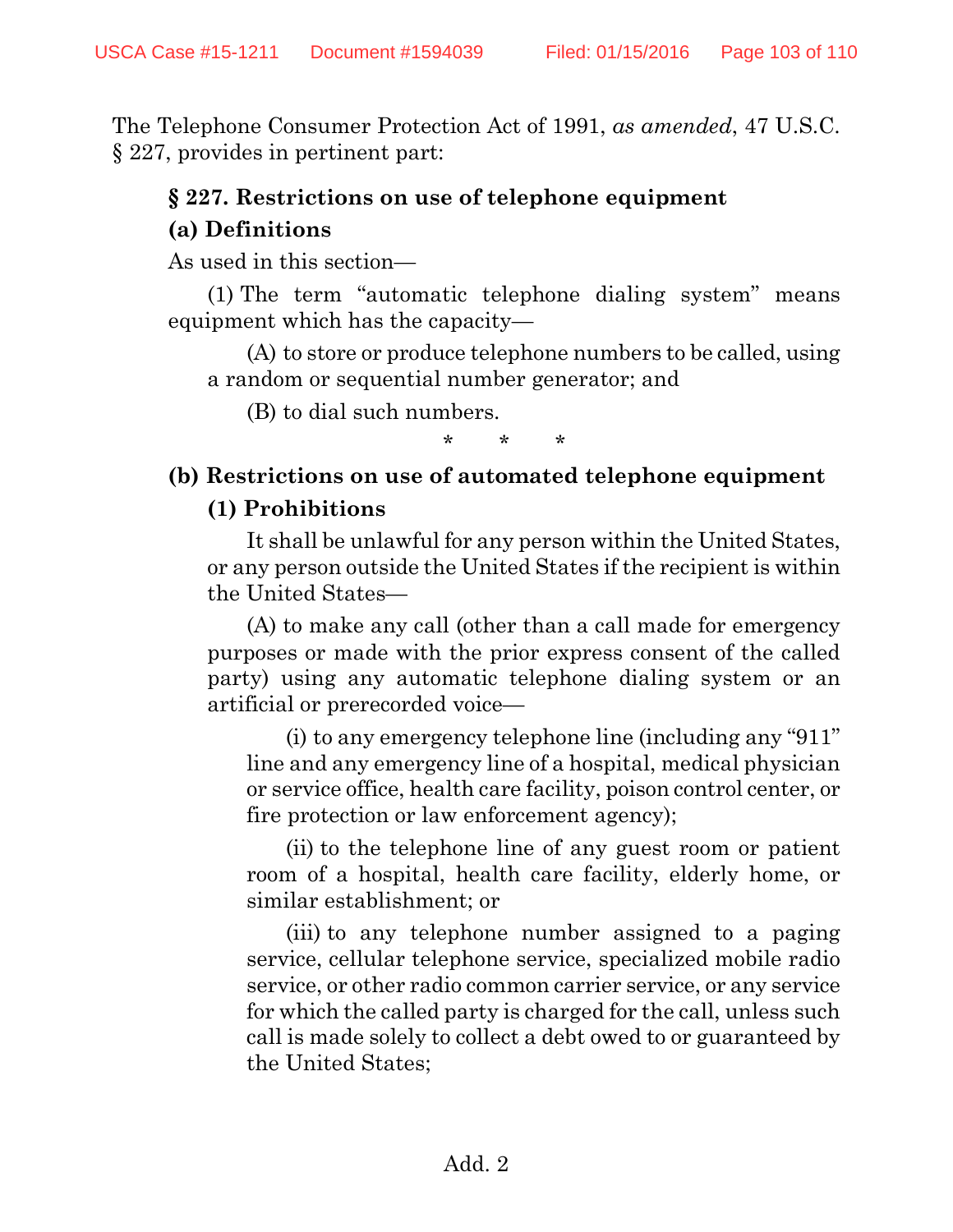(B) to initiate any telephone call to any residential telephone line using an artificial or prerecorded voice to deliver a message without the prior express consent of the called party, unless the call is initiated for emergency purposes, is made solely pursuant to the collection of a debt owed to or guaranteed by the United States, or is exempted by rule or order by the Commission under paragraph  $(2)(B)$ ;

\* \* \*

#### **(2) Regulations; exemptions and other provisions**

The Commission shall prescribe regulations to implement the requirements of this subsection. In implementing the requirements of this subsection, the Commission—

(A) shall consider prescribing regulations to allow businesses to avoid receiving calls made using an artificial or prerecorded voice to which they have not given their prior express consent;

(B) may, by rule or order, exempt from the requirements of paragraph (1)(B) of this subsection, subject to such conditions as the Commission may prescribe—

(i) calls that are not made for a commercial purpose; and

(ii) such classes or categories of calls made for commercial purposes as the Commission determines—

(I) will not adversely affect the privacy rights that this section is intended to protect; and

(II) do not include the transmission of any unsolicited advertisement;

(C) may, by rule or order, exempt from the requirements of paragraph  $(1)(A)(iii)$  of this subsection calls to a telephone number assigned to a cellular telephone service that are not charged to the called party, subject to such conditions as the Commission may prescribe as necessary in the interest of the privacy rights this section is intended to protect;

\* \* \*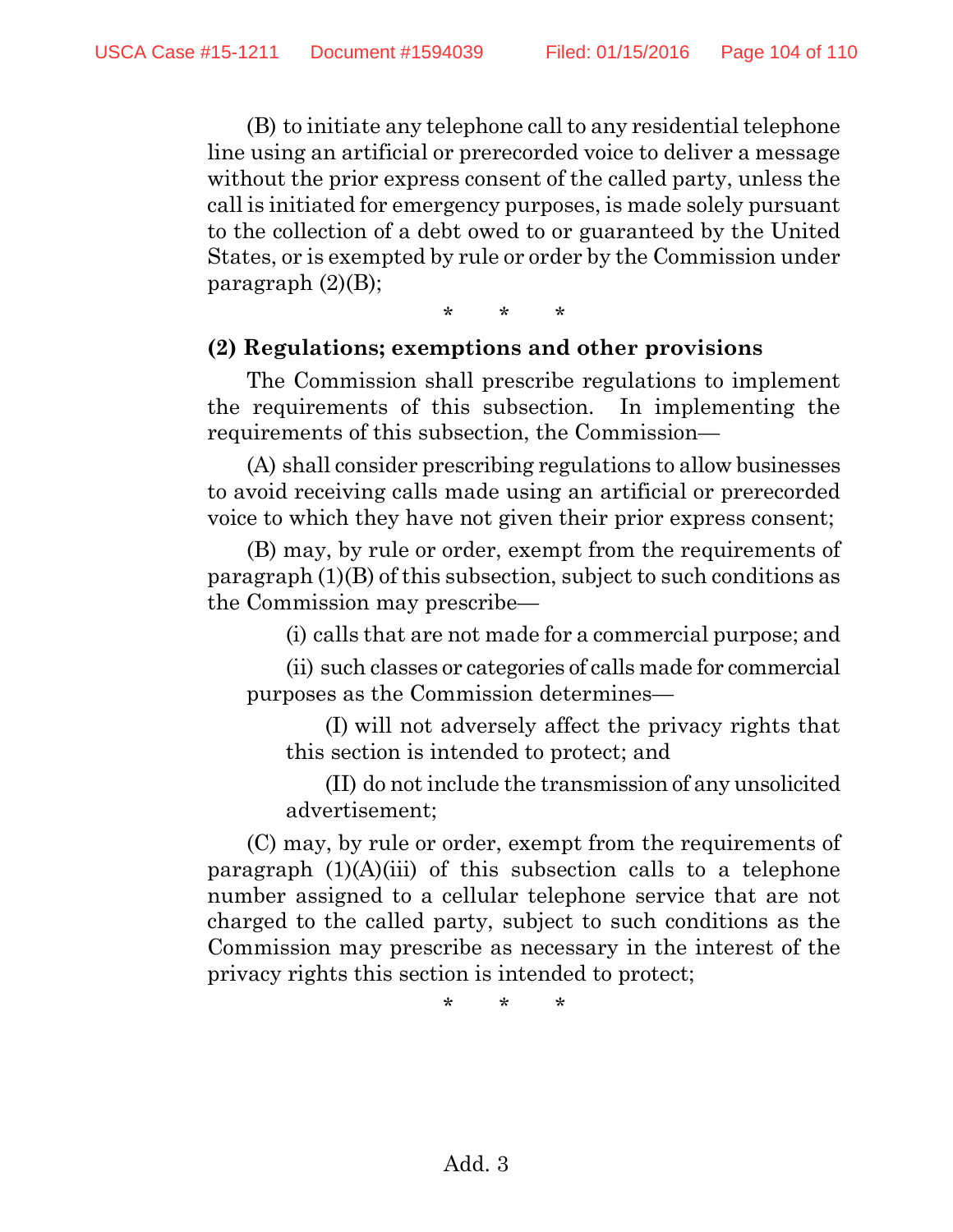The Telephone Consumer Protection Act of 1991, Pub. L. No. 102-243, 105 Stat. 2394, provides in pertinent part:

\* \* \*

#### **SEC. 2. FINDINGS**

The Congress finds that:

(1) The use of the telephone to market goods and services to the home and other businesses is now pervasive due to the increased use of cost-effective telemarketing techniques.

(2) Over 30,000 businesses actively telemarket goods and services to business and residential customers.

(3) More than 300,000 solicitors call more than 18,000,000 Americans every day.

(4) Total United States sales generated through telemarketing amounted to \$435,000,000,000 in 1990, a more than four-fold increase since 1984.

(5) Unrestricted telemarketing, however, can be an intrusive invasion of privacy and, when an emergency or medical assistance telephone line is seized, a risk to public safety.

(6) Many consumers are outraged over the proliferation of intrusive, nuisance calls to their homes from telemarketers.

(7) Over half the States now have statutes restricting various uses of the telephone for marketing, but telemarketers can evade their prohibitions through interstate operations; therefore, Federal law is needed to control residential telemarketing practices.

(8) The Constitution does not prohibit restrictions on commercial telemarketing solicitations.

(9) Individuals' privacy rights, public safety interests, and commercial freedoms of speech and trade must be balanced in a way that protects the privacy of individuals and permits legitimate telemarketing practices.

(10) Evidence compiled by the Congress indicates that residential telephone subscribers consider automated or prerecorded telephone calls, regardless of the content or the initiator of the message, to be a nuisance and an invasion of privacy.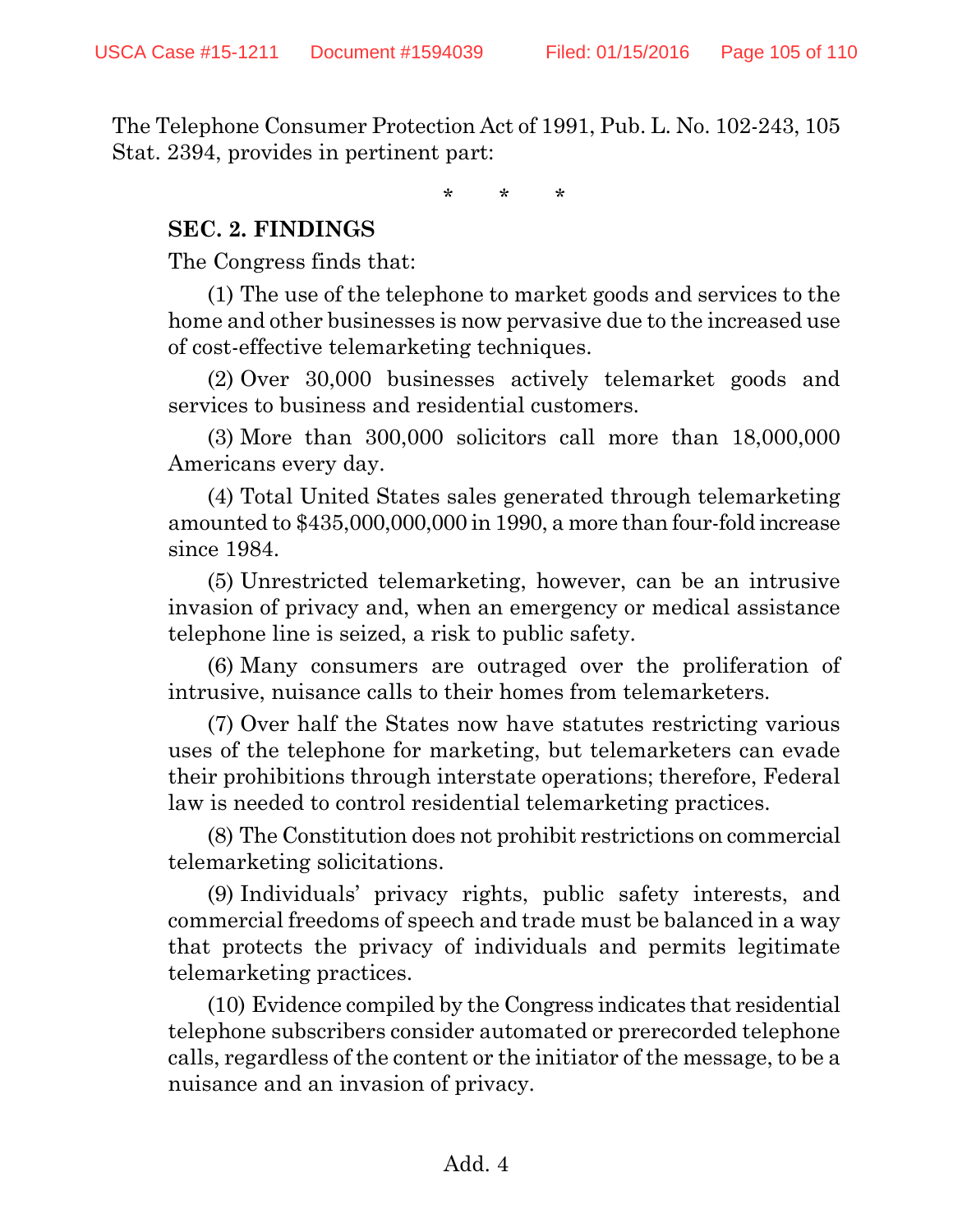(11) Technologies that might allow consumers to avoid receiving such calls are not universally available, are costly, are unlikely to be enforced, or place an inordinate burden on the consumer.

(12) Banning such automated or prerecorded telephone calls to the home, except when the receiving party consents to receiving the call or when such calls are necessary in an emergency situation affecting the health and safety of the consumer, is the only effective means of protecting telephone consumers from this nuisance and privacy invasion.

(13) While the evidence presented to the Congress indicates that automated or prerecorded calls are a nuisance and an invasion of privacy, regardless of the type of call, the Federal Communications Commission should have the flexibility to design different rules for those types of automated or prerecorded calls that it finds are not considered a nuisance or invasion of privacy, or for noncommercial calls, consistent with the free speech protections embodied in the First Amendment of the Constitution.

(14) Businesses also have complained to the Congress and the Federal Communications Commission that automated or prerecorded telephone calls are a nuisance, are an invasion of privacy, and interfere with interstate commerce.

(15) The Federal Communications Commission should consider adopting reasonable restrictions on automated or prerecorded calls to businesses as well as to the home, consistent with the constitutional protections of free speech.

\* \* \*

## **SEC. 3. RESTRICTIONS ON THE USE OF TELEPHONE EQUIPMENT**

\* \* \*

(c) DEADLINE FOR REGULATIONS; EFFECTIVE DATE.—

(1) REGULATIONS.—The Federal Communications Commission shall prescribe regulations to implement the amendments made by this section not later than 9 months after the date of enactment of this Act.

\* \* \*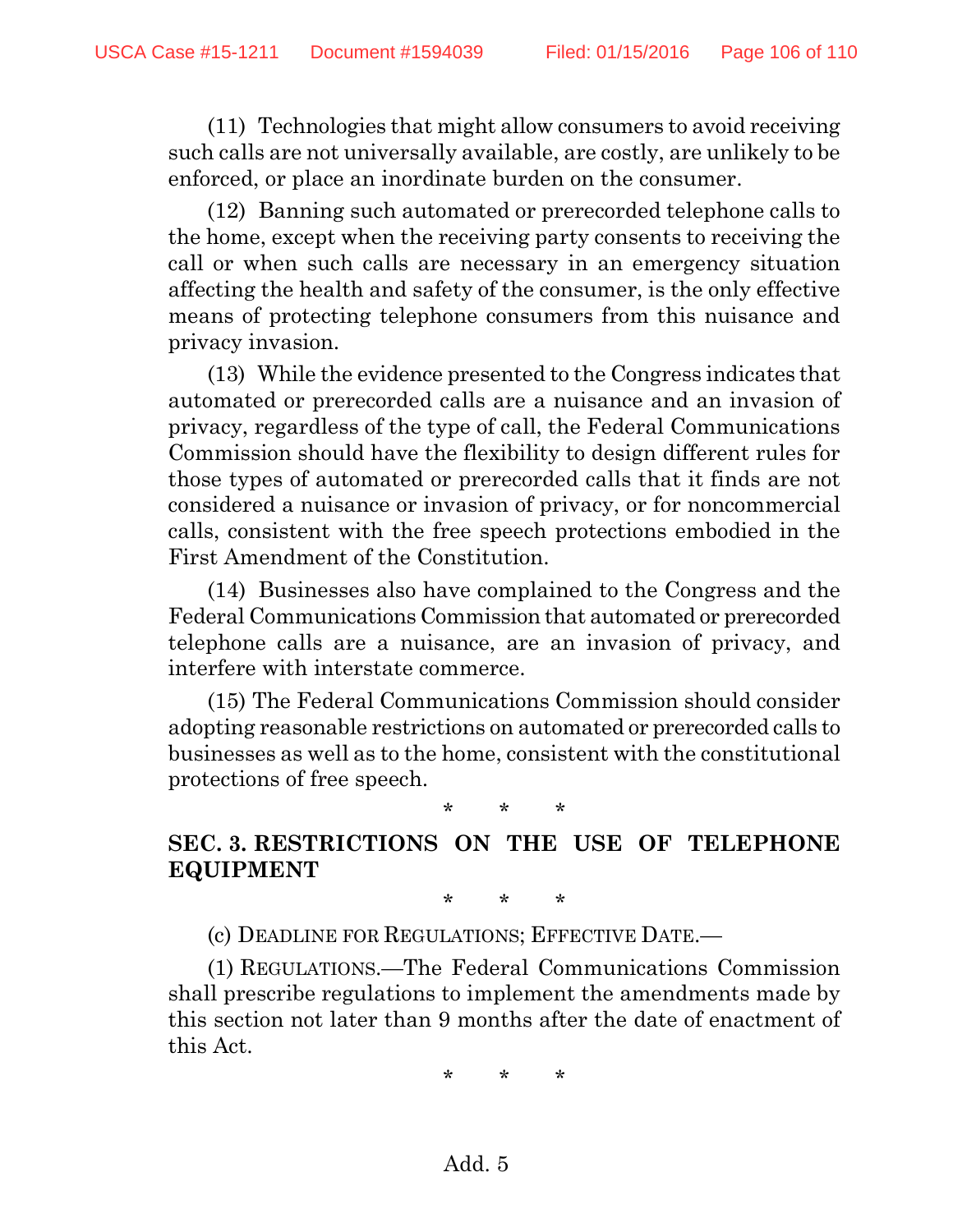Section 6507 of the Middle Class Tax Relief and Job Creation Act of 2012, Pub. L. No. 112-96, 126 Stat. 156, provides in pertinent part:

## **SEC. 6507. COMMISSION PROCEEDING ON AUTODIALING.**

(a) IN GENERAL.—Not later than 90 days after the date of the enactment of this Act, the Commission shall initiate a proceeding to create a specialized Do-Not-Call registry for public safety answering points.

(b) FEATURES OF THE REGISTRY.—The Commission shall issue regulations, after providing the public with notice and an opportunity to comment, that— \* \* \*

(5) prohibit the use of automatic dialing or "robocall" equipment to establish contact with registered numbers.

(c) ENFORCEMENT.—The Commission shall— \* \* \*

(2) establish monetary penalties for violations of the prohibition on automatically dialing registered numbers established pursuant to subsection (b)(5) of not less than \$10,000 per call nor more than \$100,000 per call; \* \* \*

\* \* \*

Section 301 of the Bipartisan Budget Act of 2015, Pub. L. No. 114-74, 129 Stat. 584 provides in pertinent part:

## **SEC. 301 DEBT COLLECTION IMPROVEMENTS.**

(a) IN GENERAL.—Section 227(b) of the Communications Act of 1934 (47 U.S.C. 227(b)) is amended—

 $(1)$  in paragraph  $(1)$ —

(A) in subparagraph (A)(iii), by inserting ", unless such call is made solely to collect a debt owed to or guaranteed by the United States" after "charged for the call"; and

(B) in subparagraph (B), by inserting ", is made solely pursuant to the collection of a debt owed to or guaranteed by the United States," after "purposes"; \* \* \*

\* \* \*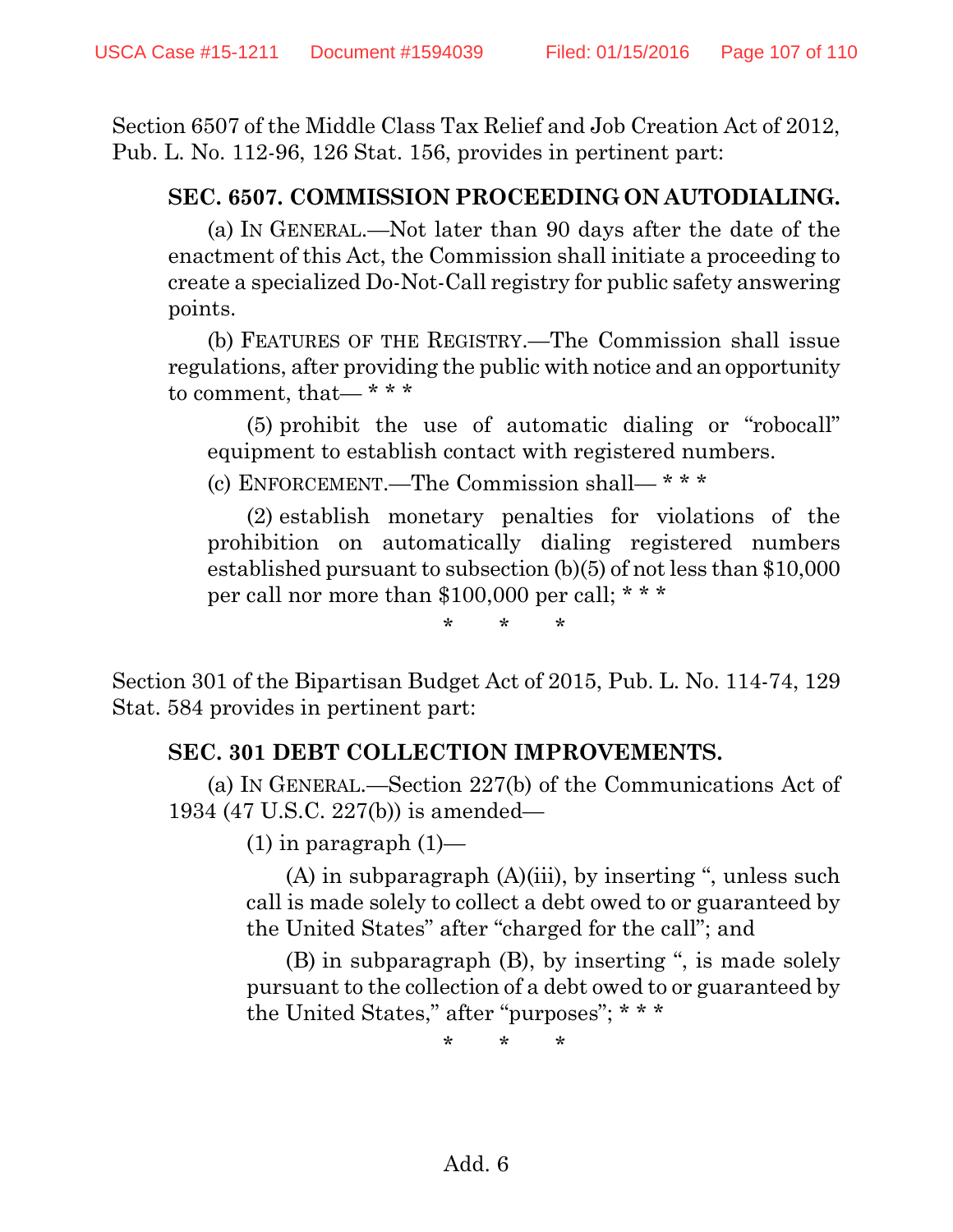#### 47 C.F.R. § 64.1200 provides in pertinent part:

#### **§ 64.1200 Delivery restrictions.**

(a) No person or entity may:

(1) Except as provided in paragraph (a)(2) of this section, initiate any telephone call (other than a call made for emergency purposes or is made with the prior express consent of the called party) using an automatic telephone dialing system or an artificial or prerecorded voice;

(i) To any emergency telephone line, including any 911 line and any emergency line of a hospital, medical physician or service office, health care facility, poison control center, or fire protection or law enforcement agency;

(ii) To the telephone line of any guest room or patient room of a hospital, health care facility, elderly home, or similar establishment; or

(iii) To any telephone number assigned to a paging service, cellular telephone service, specialized mobile radio service, or other radio common carrier service, or any service for which the called party is charged for the call.

(iv) A person will not be liable for violating the prohibition in paragraph (a)(1)(iii) of this section when the call is placed to a wireless number that has been ported from wireline service and such call is a voice call; not knowingly made to a wireless number; and made within 15 days of the porting of the number from wireline to wireless service, provided the number is not already on the national do-not-call registry or caller's company-specific do-not-call list.

(2) Initiate, or cause to be initiated, any telephone call that includes or introduces an advertisement or constitutes telemarketing, using an automatic telephone dialing system or an artificial or prerecorded voice, to any of the lines or telephone numbers described in paragraphs (a)(1)(i) through (iii) of this section, other than a call made with the prior express written consent of the called party or the prior express consent of the called party when the call is made by or on behalf of a tax-exempt nonprofit organization, or a call that delivers a "health care" message made by, or on behalf of, a "covered entity" or its "business associate," as those terms are defined in the HIPAA Privacy Rule, 45 CFR 160.103.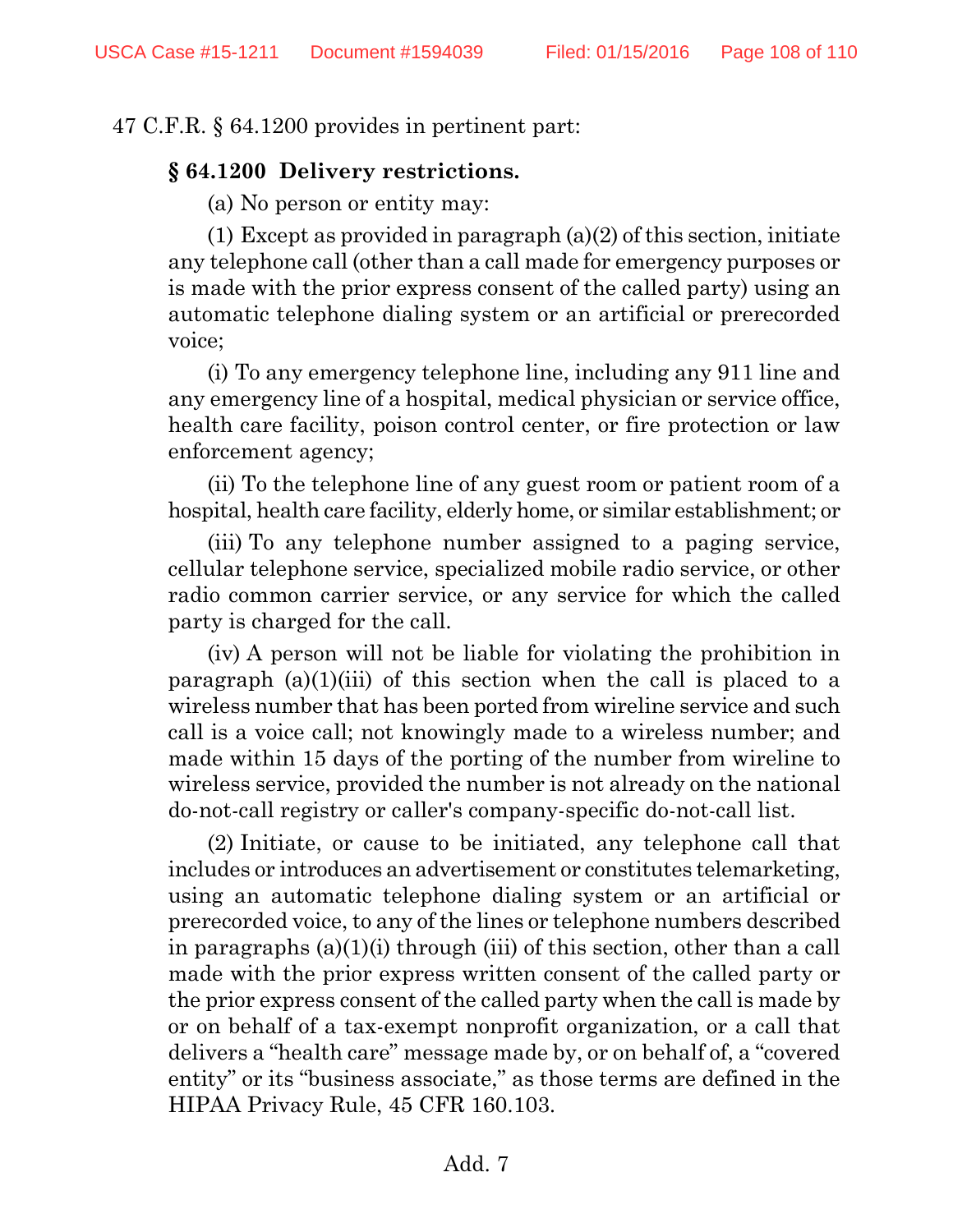(3) Initiate any telephone call to any residential line using an artificial or prerecorded voice to deliver a message without the prior express written consent of the called party, unless the call;

(i) Is made for emergency purposes;

(ii) Is not made for a commercial purpose;

(iii) Is made for a commercial purpose but does not include or introduce an advertisement or constitute telemarketing;

(iv) Is made by or on behalf of a tax-exempt nonprofit organization; or

(v) Delivers a "health care" message made by, or on behalf of, a "covered entity" or its "business associate," as those terms are defined in the HIPAA Privacy Rule, 45 CFR 160.103.

## \* \* \*

(b) All artificial or prerecorded voice telephone messages shall:

\* \* \*

(3) In every case where the artificial or prerecorded voice telephone message includes or introduces an advertisement or constitutes telemarketing and is delivered to a residential telephone line or any of the lines or telephone numbers described in paragraphs (a)(1)(i) through (iii), provide an automated, interactive voice- and/or key press-activated opt-out mechanism[.] \* \* \* When the artificial or prerecorded voice telephone message is left on an answering machine or a voice mail service, such message must also provide a toll free number that enables the called person to call back at a later time and connect directly to the automated, interactive voice- and/or key press-activated opt-out mechanism[.] \* \* \*

\* \* \*

(f) As used in this section:

(1) The term *advertisement* means any material advertising the commercial availability or quality of any property, goods, or services.

(2) The terms *automatic telephone dialing system* and *autodialer* mean equipment which has the capacity to store or produce telephone numbers to be called using a random or sequential number generator and to dial such numbers.

\* \* \*